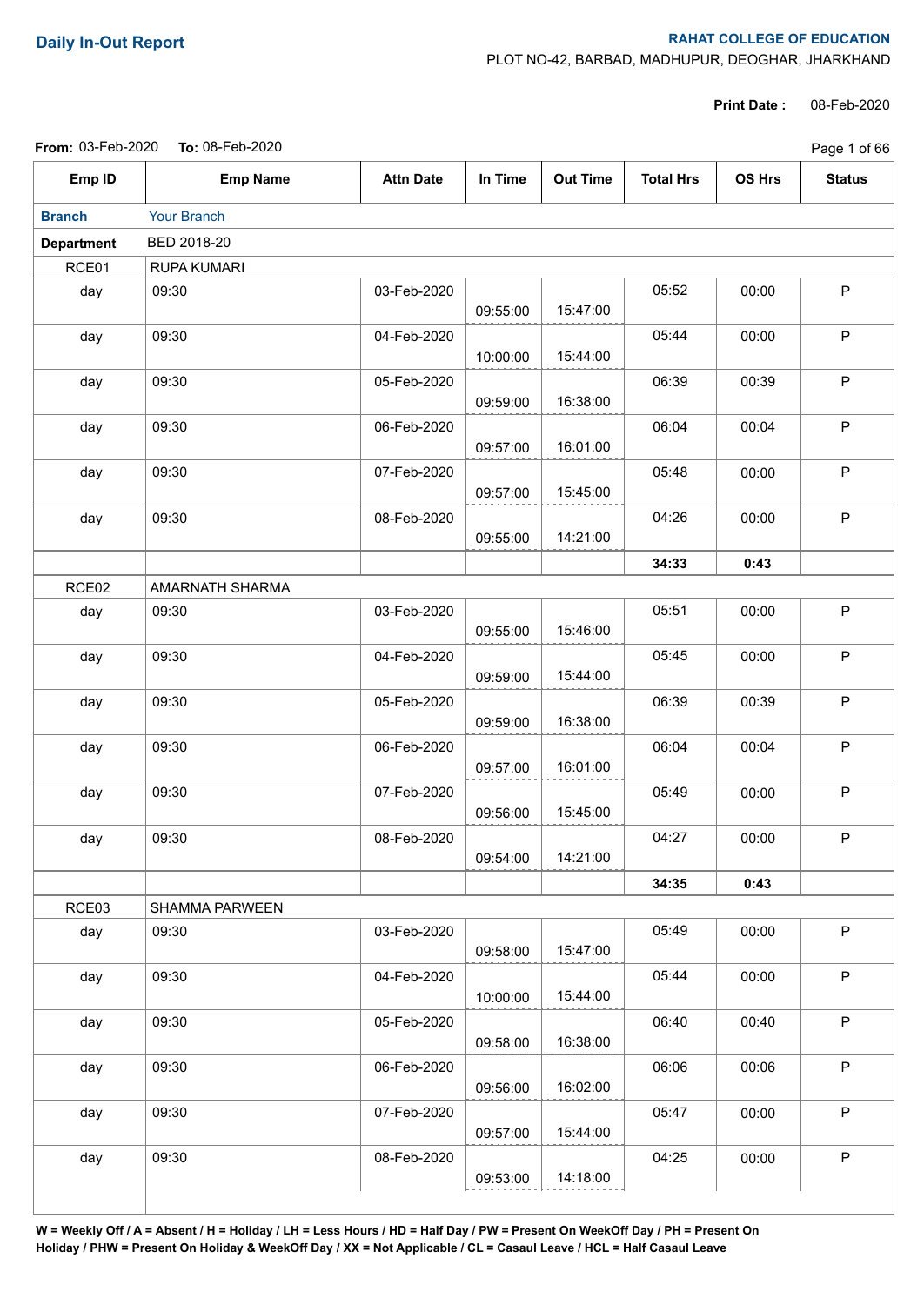Page 2 of 66

|       | <b>Emp Name</b>    | <b>Attn Date</b> | In Time  | <b>Out Time</b> | <b>Total Hrs</b> | OS Hrs | <b>Status</b> |
|-------|--------------------|------------------|----------|-----------------|------------------|--------|---------------|
|       |                    |                  |          |                 | 34:31            | 0:46   |               |
| RCE04 | SONAM KUAMR        |                  |          |                 |                  |        |               |
| day   | 09:30              | 03-Feb-2020      |          |                 | 05:51            | 00:00  | $\mathsf P$   |
|       |                    |                  | 09:57:00 | 15:48:00        |                  |        |               |
| day   | 09:30              | 04-Feb-2020      |          |                 | 05:47            | 00:00  | $\sf P$       |
|       |                    |                  | 10:01:00 | 15:48:00        |                  |        |               |
| day   | 09:30              | 05-Feb-2020      |          | 16:37:00        | 06:41            | 00:41  | $\sf P$       |
|       |                    |                  | 09:56:00 |                 |                  |        |               |
| day   | 09:30              | 06-Feb-2020      | 10:02:00 | 16:04:00        | 06:02            | 00:02  | $\sf P$       |
|       | 09:30              | 07-Feb-2020      |          |                 | 05:36            | 00:00  | $\mathsf P$   |
| day   |                    |                  | 09:58:00 | 15:34:00        |                  |        |               |
| day   | 09:30              | 08-Feb-2020      |          |                 | 04:26            | 00:00  | $\sf P$       |
|       |                    |                  | 09:51:00 | 14:17:00        |                  |        |               |
|       |                    |                  |          |                 | 34:23            | 0:43   |               |
| RCE05 | <b>SWETA KUMRI</b> |                  |          |                 |                  |        |               |
| day   | 09:30              | 03-Feb-2020      |          |                 | 05:53            | 00:00  | $\mathsf P$   |
|       |                    |                  | 09:54:00 | 15:47:00        |                  |        |               |
| day   | 09:30              | 04-Feb-2020      |          |                 | 05:44            | 00:00  | $\sf P$       |
|       |                    |                  | 10:00:00 | 15:44:00        |                  |        |               |
| day   | 09:30              | 05-Feb-2020      |          |                 | 06:39            | 00:39  | $\mathsf P$   |
|       |                    |                  | 09:59:00 | 16:38:00        |                  |        |               |
| day   | 09:30              | 06-Feb-2020      |          |                 | 06:04            | 00:04  | $\mathsf P$   |
|       |                    |                  | 09:57:00 | 16:01:00        |                  |        |               |
| day   | 09:30              | 07-Feb-2020      |          |                 | 05:48            | 00:00  | $\sf P$       |
|       |                    |                  | 09:57:00 | 15:45:00        |                  |        |               |
| day   | 09:30              | 08-Feb-2020      |          |                 | 04:26            | 00:00  | $\sf P$       |
|       |                    |                  | 09:55:00 | 14:21:00        |                  |        |               |
|       |                    |                  |          |                 | 34:34            | 0:43   |               |
| RCE06 | SABA PRAVIN        |                  |          |                 |                  |        |               |
| day   | 09:30              | 03-Feb-2020      |          |                 | 05:54            | 00:00  | $\mathsf P$   |
|       |                    |                  | 09:54:00 | 15:48:00        |                  |        |               |
| day   | 09:30              | 04-Feb-2020      |          |                 | 05:47            | 00:00  | $\mathsf P$   |
|       |                    |                  | 10:01:00 | 15:48:00        |                  |        |               |
| day   | 09:30              | 05-Feb-2020      |          |                 | 06:39            | 00:39  | $\mathsf P$   |
|       |                    |                  | 09:57:00 | 16:36:00        |                  |        |               |
| day   | 09:30              | 06-Feb-2020      |          |                 | 06:02            | 00:02  | $\sf P$       |
|       |                    |                  | 10:02:00 | 16:04:00        |                  |        |               |
| day   | 09:30              | 07-Feb-2020      |          |                 | 05:35            | 00:00  | $\sf P$       |
|       |                    |                  | 09:59:00 | 15:34:00        |                  |        |               |
| day   | 09:30              | 08-Feb-2020      |          |                 | 04:26            | 00:00  | $\mathsf P$   |
|       |                    |                  | 09:51:00 | 14:17:00        |                  |        |               |
|       |                    |                  |          |                 | 34:23            | 0:41   |               |
| RCE07 | KHUSHBU KUMARI     |                  |          |                 |                  |        |               |
| day   | 09:30              | 03-Feb-2020      |          |                 | 05:54            | 00:00  | $\mathsf P$   |
|       |                    |                  | 09:53:00 | 15:47:00        |                  |        |               |
| day   | 09:30              | 04-Feb-2020      |          |                 | 05:45            | 00:00  | $\mathsf P$   |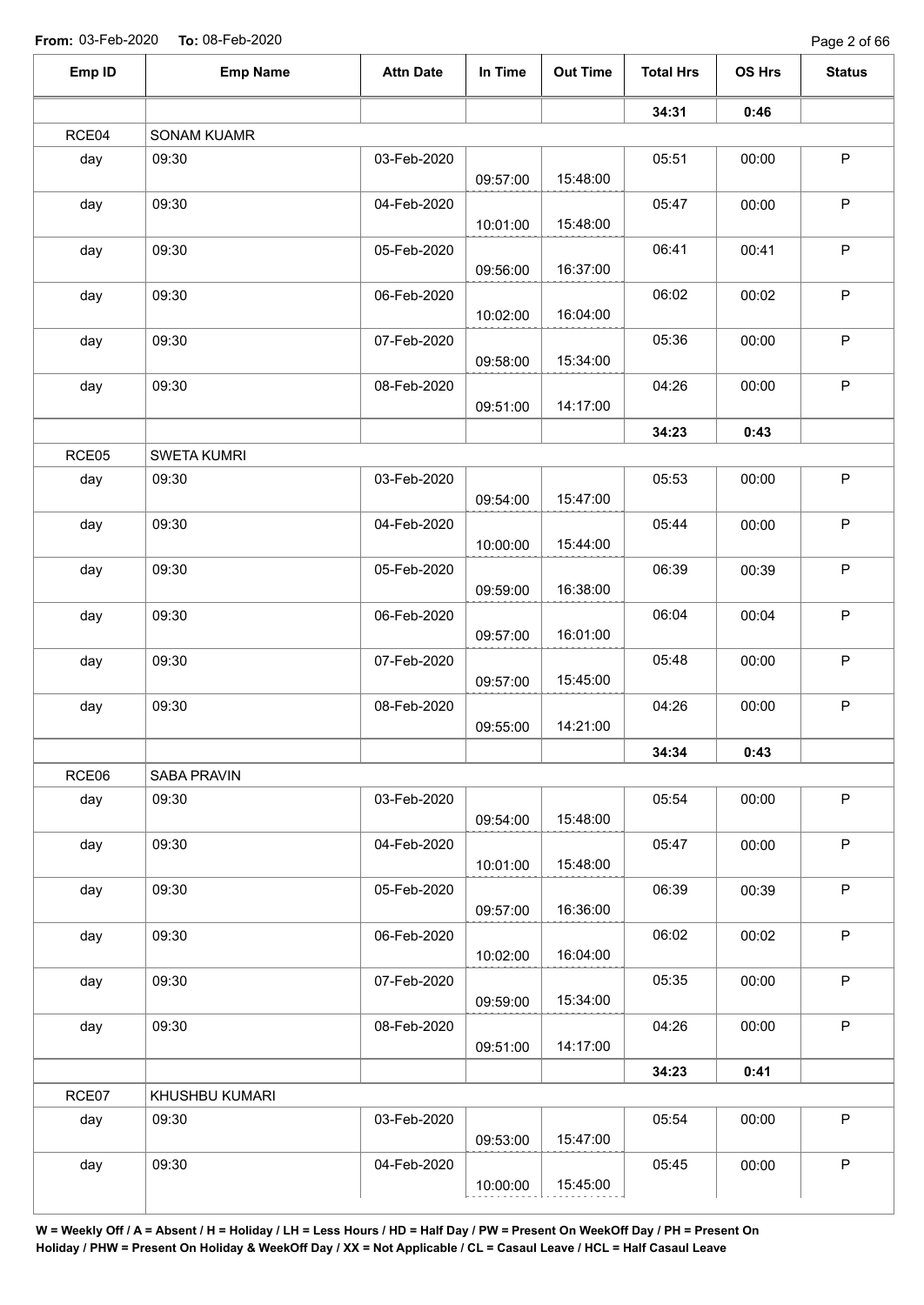| Emp ID | <b>Emp Name</b>      | <b>Attn Date</b> | In Time  | <b>Out Time</b> | <b>Total Hrs</b> | OS Hrs | <b>Status</b> |
|--------|----------------------|------------------|----------|-----------------|------------------|--------|---------------|
| day    | 09:30                | 05-Feb-2020      | 09:58:00 | 16:37:00        | 06:39            | 00:39  | $\mathsf P$   |
| day    | 09:30                | 06-Feb-2020      | 09:56:00 | 16:02:00        | 06:06            | 00:06  | $\sf P$       |
| day    | 09:30                | 07-Feb-2020      | 09:57:00 | 15:44:00        | 05:47            | 00:00  | $\mathsf P$   |
| day    | 09:30                | 08-Feb-2020      | 09:54:00 | 14:22:00        | 04:28            | 00:00  | $\mathsf P$   |
|        |                      |                  |          |                 | 34:39            | 0:45   |               |
| RCE08  | GOURAV KUMAR YADAV   |                  |          |                 |                  |        |               |
| day    | 09:30                | 03-Feb-2020      | 09:53:00 | 15:48:00        | 05:55            | 00:00  | $\mathsf P$   |
| day    | 09:30                | 04-Feb-2020      | 10:01:00 | 15:48:00        | 05:47            | 00:00  | P             |
| day    | 09:30                | 05-Feb-2020      | 09:57:00 | 16:36:00        | 06:39            | 00:39  | $\sf P$       |
| day    | 09:30                | 06-Feb-2020      | 10:02:00 | 16:04:00        | 06:02            | 00:02  | $\mathsf P$   |
| day    | 09:30                | 07-Feb-2020      | 09:59:00 | 15:34:00        | 05:35            | 00:00  | $\sf P$       |
| day    | 09:30                | 08-Feb-2020      | 09:54:00 | 14:21:00        | 04:27            | 00:00  | $\mathsf P$   |
|        |                      |                  |          |                 | 34:25            | 0:41   |               |
| RCE09  | <b>SONI KUMARI</b>   |                  |          |                 |                  |        |               |
| day    | 09:30                | 03-Feb-2020      | 09:53:00 | 15:49:00        | 05:56            | 00:00  | $\mathsf P$   |
| day    | 09:30                | 04-Feb-2020      | 10:01:00 | 15:49:00        | 05:48            | 00:00  | $\mathsf P$   |
| day    | 09:30                | 05-Feb-2020      | 09:57:00 | 16:36:00        | 06:39            | 00:39  | $\mathsf{P}$  |
| day    | 09:30                | 06-Feb-2020      | 10:02:00 | 16:04:00        | 06:02            | 00:02  | $\mathsf P$   |
| day    | 09:30                | 07-Feb-2020      | 09:58:00 | 15:34:00        | 05:36            | 00:00  | $\sf P$       |
| day    | 09:30                | 08-Feb-2020      | 09:54:00 | 14:21:00        | 04:27            | 00:00  | $\sf P$       |
|        |                      |                  |          |                 | 34:28            | 0:41   |               |
| RCE10  | <b>FATIMA KHATUN</b> |                  |          |                 |                  |        |               |
| day    | 09:30                | 03-Feb-2020      | 09:53:00 | 15:47:00        | 05:54            | 00:00  | $\sf P$       |
| day    | 09:30                | 04-Feb-2020      | 10:00:00 | 15:44:00        | 05:44            | 00:00  | $\sf P$       |
| day    | 09:30                | 05-Feb-2020      | 09:58:00 | 16:38:00        | 06:40            | 00:40  | $\sf P$       |
| day    | 09:30                | 06-Feb-2020      | 09:56:00 | 16:02:00        | 06:06            | 00:06  | $\mathsf P$   |
| day    | 09:30                | 07-Feb-2020      | 09:57:00 | 15:44:00        | 05:47            | 00:00  | P             |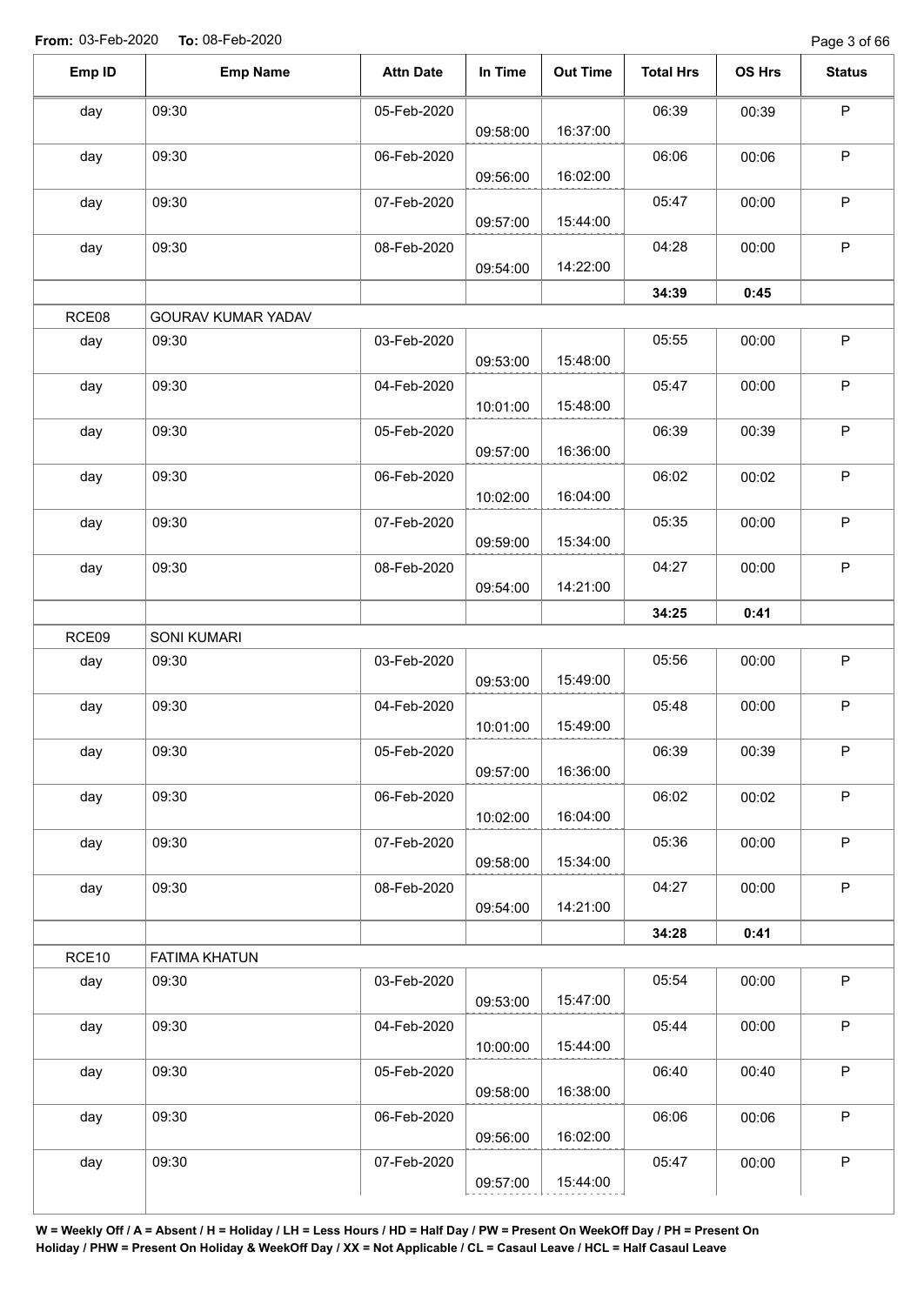| 04:26<br>09:30<br>08-Feb-2020<br>day<br>14:18:00<br>09:52:00<br>34:37<br>RCE11<br><b>FEROJ ANSARI</b><br>09:30<br>03-Feb-2020<br>05:53<br>day<br>15:49:00<br>09:56:00<br>09:30<br>05:47<br>04-Feb-2020<br>day<br>15:48:00<br>10:01:00<br>09:30<br>06:39<br>day<br>05-Feb-2020<br>16:36:00<br>09:57:00 | $\mathsf P$<br>00:00<br>0:46<br>$\sf P$<br>00:00<br>$\mathsf P$<br>00:00<br>$\mathsf P$<br>00:39<br>$\mathsf P$<br>00:03<br>$\mathsf P$<br>00:00 |
|-------------------------------------------------------------------------------------------------------------------------------------------------------------------------------------------------------------------------------------------------------------------------------------------------------|--------------------------------------------------------------------------------------------------------------------------------------------------|
|                                                                                                                                                                                                                                                                                                       |                                                                                                                                                  |
|                                                                                                                                                                                                                                                                                                       |                                                                                                                                                  |
|                                                                                                                                                                                                                                                                                                       |                                                                                                                                                  |
|                                                                                                                                                                                                                                                                                                       |                                                                                                                                                  |
|                                                                                                                                                                                                                                                                                                       |                                                                                                                                                  |
|                                                                                                                                                                                                                                                                                                       |                                                                                                                                                  |
|                                                                                                                                                                                                                                                                                                       |                                                                                                                                                  |
| 09:30<br>06:03<br>day<br>06-Feb-2020<br>16:05:00<br>10:02:00                                                                                                                                                                                                                                          |                                                                                                                                                  |
| 09:30<br>05:35<br>day<br>07-Feb-2020<br>15:34:00<br>09:59:00                                                                                                                                                                                                                                          |                                                                                                                                                  |
| 09:30<br>04:25<br>day<br>08-Feb-2020<br>14:18:00<br>09:53:00                                                                                                                                                                                                                                          | $\mathsf P$<br>00:00                                                                                                                             |
| 34:22                                                                                                                                                                                                                                                                                                 | 0:42                                                                                                                                             |
| RCE12<br>SOURAV MAJUMDAR                                                                                                                                                                                                                                                                              |                                                                                                                                                  |
| 09:30<br>03-Feb-2020<br>05:53<br>day<br>15:48:00<br>09:55:00                                                                                                                                                                                                                                          | $\mathsf P$<br>00:00                                                                                                                             |
| 09:30<br>05:47<br>day<br>04-Feb-2020<br>15:48:00<br>10:01:00                                                                                                                                                                                                                                          | $\mathsf P$<br>00:00                                                                                                                             |
| 09:30<br>06:39<br>05-Feb-2020<br>day<br>16:36:00<br>09:57:00                                                                                                                                                                                                                                          | $\mathsf P$<br>00:39                                                                                                                             |
| 09:30<br>06:02<br>06-Feb-2020<br>day<br>16:04:00<br>10:02:00                                                                                                                                                                                                                                          | $\mathsf P$<br>00:02                                                                                                                             |
| 09:30<br>05:35<br>07-Feb-2020<br>day<br>15:34:00<br>09:59:00                                                                                                                                                                                                                                          | $\mathsf P$<br>00:00                                                                                                                             |
| 09:30<br>08-Feb-2020<br>04:27<br>day<br>14:21:00<br>09:54:00                                                                                                                                                                                                                                          | P<br>00:00                                                                                                                                       |
| 34:23                                                                                                                                                                                                                                                                                                 | 0:41                                                                                                                                             |
| RCE13<br>PREETI KUMARI                                                                                                                                                                                                                                                                                |                                                                                                                                                  |
| 05:52<br>03-Feb-2020<br>09:30<br>day<br>15:47:00<br>09:55:00                                                                                                                                                                                                                                          | $\mathsf P$<br>00:00                                                                                                                             |
| 05:45<br>09:30<br>day<br>04-Feb-2020<br>15:45:00<br>10:00:00                                                                                                                                                                                                                                          | $\sf P$<br>00:00                                                                                                                                 |
| 06:39<br>09:30<br>day<br>05-Feb-2020<br>16:38:00<br>09:59:00                                                                                                                                                                                                                                          | $\mathsf P$<br>00:39                                                                                                                             |
| 06:04<br>day<br>09:30<br>06-Feb-2020<br>09:57:00<br>16:01:00                                                                                                                                                                                                                                          | $\mathsf P$<br>00:04                                                                                                                             |
| 09:30<br>05:48<br>07-Feb-2020<br>day<br>15:45:00<br>09:57:00                                                                                                                                                                                                                                          | $\mathsf P$<br>00:00                                                                                                                             |
| 04:27<br>09:30<br>08-Feb-2020<br>day<br>14:21:00<br>09:54:00                                                                                                                                                                                                                                          | $\sf P$<br>00:00                                                                                                                                 |
| 34:35                                                                                                                                                                                                                                                                                                 | 0:43                                                                                                                                             |
| RCE14<br>SIKHA KUMARI                                                                                                                                                                                                                                                                                 |                                                                                                                                                  |
| 09:30<br>03-Feb-2020<br>05:56<br>day<br>15:49:00<br>09:53:00                                                                                                                                                                                                                                          | $\sf P$<br>00:00                                                                                                                                 |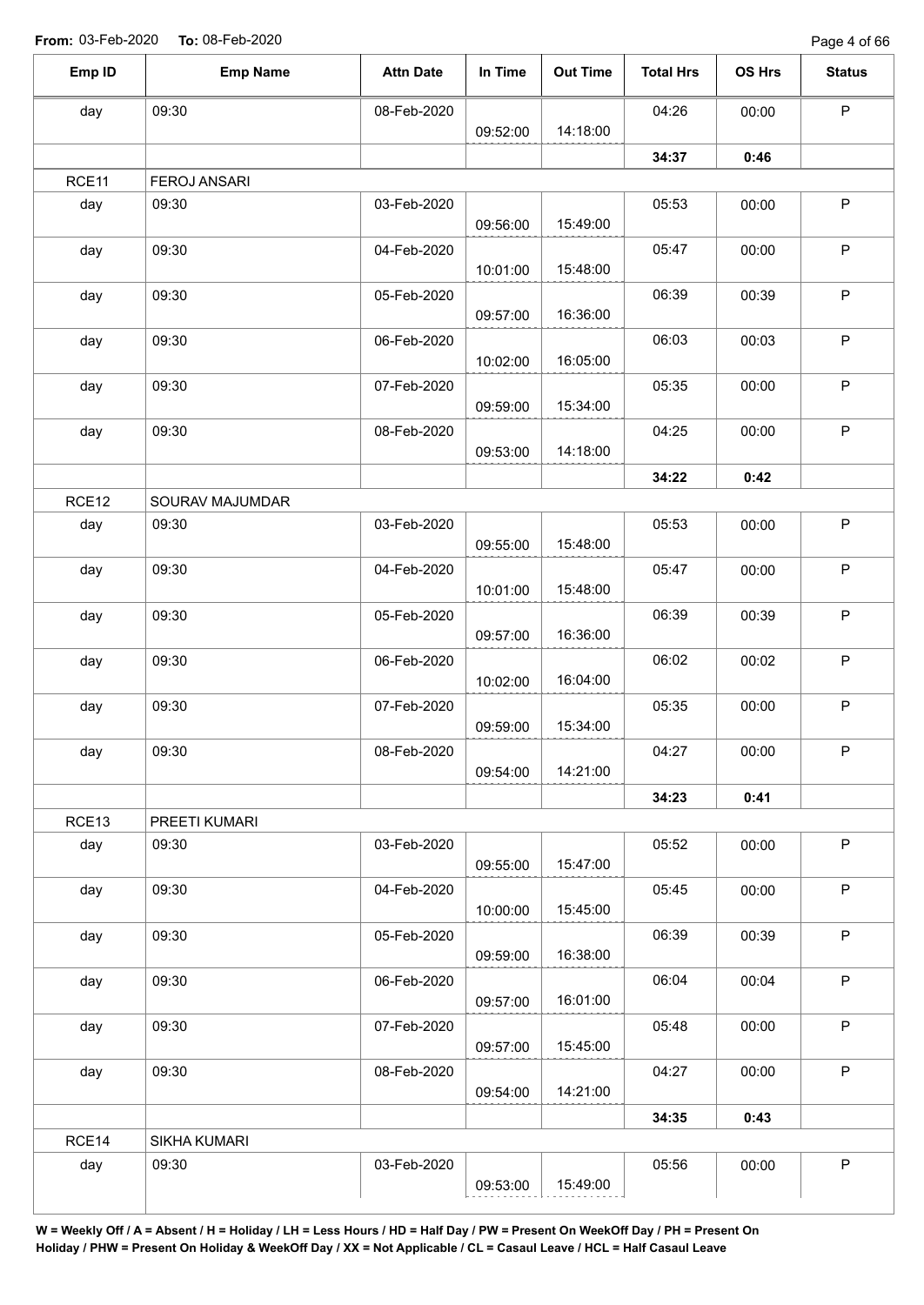| Emp ID | <b>Emp Name</b>     | <b>Attn Date</b> | In Time  | <b>Out Time</b> | <b>Total Hrs</b> | OS Hrs | <b>Status</b> |
|--------|---------------------|------------------|----------|-----------------|------------------|--------|---------------|
| day    | 09:30               | 04-Feb-2020      | 10:01:00 | 15:49:00        | 05:48            | 00:00  | $\mathsf P$   |
| day    | 09:30               | 05-Feb-2020      | 09:57:00 | 16:37:00        | 06:40            | 00:40  | $\sf P$       |
| day    | 09:30               | 06-Feb-2020      | 10:02:00 | 16:04:00        | 06:02            | 00:02  | $\mathsf{P}$  |
| day    | 09:30               | 07-Feb-2020      | 09:58:00 | 15:33:00        | 05:35            | 00:00  | $\mathsf P$   |
| day    | 09:30               | 08-Feb-2020      | 09:50:00 | 14:17:00        | 04:27            | 00:00  | $\mathsf P$   |
|        |                     |                  |          |                 | 34:28            | 0:42   |               |
| RCE15  | <b>ROJI KUMARI</b>  |                  |          |                 |                  |        |               |
|        |                     | 03-Feb-2020      |          |                 | 00:00            | 00:00  | $\mathsf A$   |
|        |                     | 04-Feb-2020      |          |                 | 00:00            | 00:00  | $\mathsf A$   |
|        |                     | 05-Feb-2020      |          |                 | 00:00            | 00:00  | $\mathsf A$   |
|        |                     | 06-Feb-2020      |          |                 | 00:00            | 00:00  | $\mathsf A$   |
|        |                     | 07-Feb-2020      |          |                 | 00:00            | 00:00  | $\mathsf A$   |
|        |                     | 08-Feb-2020      |          |                 | 00:00            | 00:00  | $\mathsf A$   |
|        |                     |                  |          |                 | 0:0              | 0:0    |               |
| RCE16  | MD. ALI ZOHAR       |                  |          |                 |                  |        |               |
| day    | 09:30               | 03-Feb-2020      | 09:54:00 | 15:48:00        | 05:54            | 00:00  | $\mathsf P$   |
| day    | 09:30               | 04-Feb-2020      | 10:01:00 | 15:49:00        | 05:48            | 00:00  | $\sf P$       |
| day    | 09:30               | 05-Feb-2020      | 09:56:00 | 16:37:00        | 06:41            | 00:41  | $\mathsf P$   |
| day    | 09:30               | 06-Feb-2020      | 10:02:00 | 16:04:00        | 06:02            | 00:02  | P             |
| day    | 09:30               | 07-Feb-2020      | 09:58:00 | 15:34:00        | 05:36            | 00:00  | $\mathsf P$   |
| day    | 09:30               | 08-Feb-2020      | 09:50:00 | 14:17:00        | 04:27            | 00:00  | P             |
|        |                     |                  |          |                 | 34:28            | 0:43   |               |
| RCE17  | DHIRAJ KUMAR PANDEY |                  |          |                 |                  |        |               |
| day    | 09:30               | 03-Feb-2020      | 09:55:00 | 15:46:00        | 05:51            | 00:00  | P             |
| day    | 09:30               | 04-Feb-2020      | 09:59:00 | 15:44:00        | 05:45            | 00:00  | $\mathsf{P}$  |
| day    | 09:30               | 05-Feb-2020      | 09:58:00 | 16:37:00        | 06:39            | 00:39  | $\mathsf P$   |
| day    | 09:30               | 06-Feb-2020      |          |                 | 06:06            | 00:06  | $\mathsf P$   |
|        |                     |                  | 09:56:00 | 16:02:00        |                  |        |               |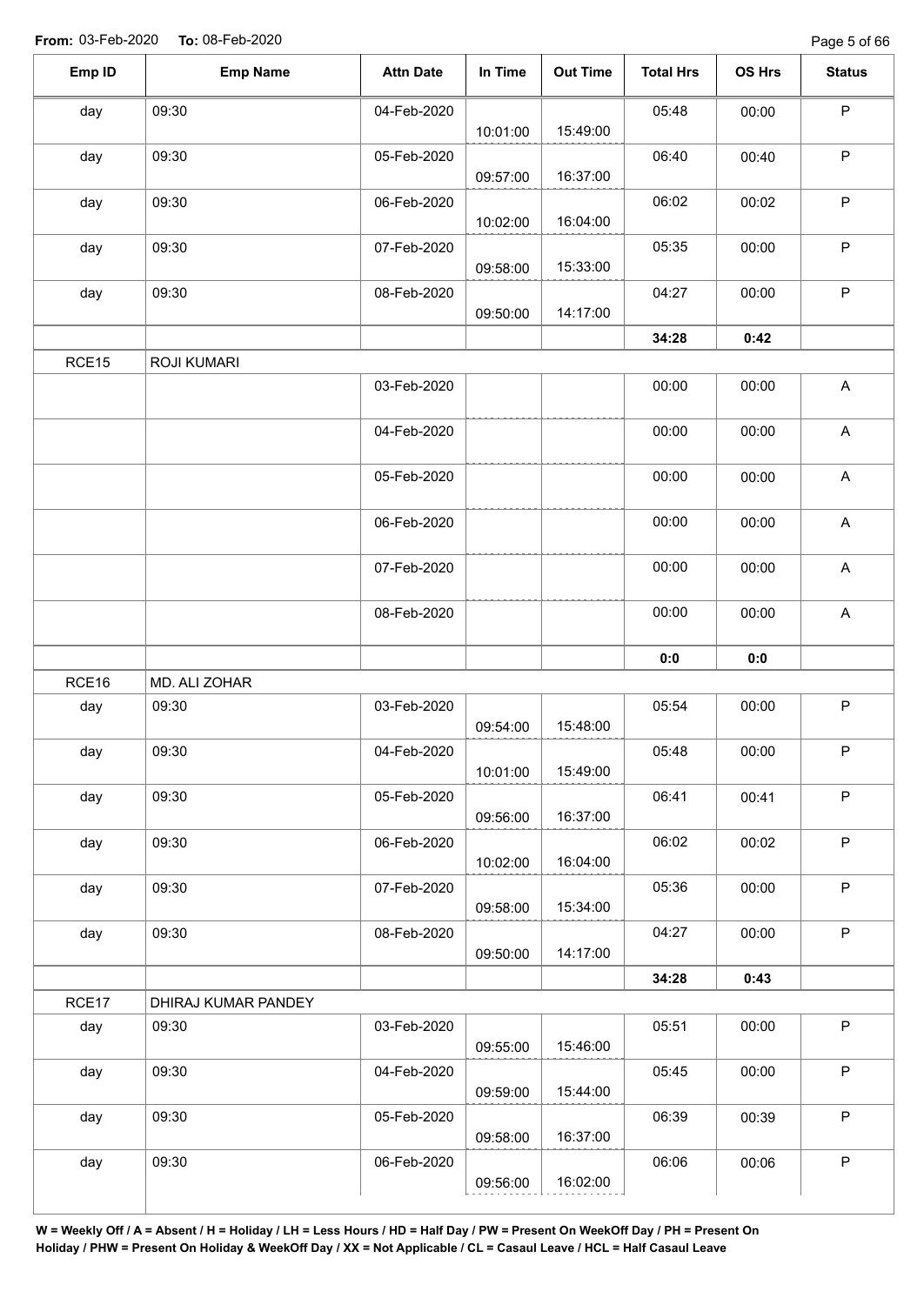Page 6 of 66

| Emp ID | <b>Emp Name</b>       | <b>Attn Date</b> | In Time  | <b>Out Time</b> | <b>Total Hrs</b> | OS Hrs | <b>Status</b> |
|--------|-----------------------|------------------|----------|-----------------|------------------|--------|---------------|
| day    | 09:30                 | 07-Feb-2020      |          |                 | 05:47            | 00:00  | P             |
|        |                       |                  | 09:57:00 | 15:44:00        |                  |        |               |
| day    | 09:30                 | 08-Feb-2020      |          |                 | 04:25            | 00:00  | $\mathsf P$   |
|        |                       |                  | 09:53:00 | 14:18:00        |                  |        |               |
|        |                       |                  |          |                 | 34:33            | 0:45   |               |
| RCE18  | <b>ASHIA PERWEEN</b>  |                  |          |                 |                  |        |               |
| day    | 09:30                 | 03-Feb-2020      | 09:55:00 | 15:47:00        | 05:52            | 00:00  | $\mathsf P$   |
| day    | 09:30                 | 04-Feb-2020      | 09:59:00 | 15:45:00        | 05:46            | 00:00  | $\mathsf P$   |
| day    | 09:30                 | 05-Feb-2020      | 09:59:00 | 16:38:00        | 06:39            | 00:39  | $\mathsf P$   |
|        | 09:30                 | 06-Feb-2020      |          |                 | 06:05            |        | $\sf P$       |
| day    |                       |                  | 09:57:00 | 16:02:00        |                  | 00:05  |               |
| day    | 09:30                 | 07-Feb-2020      |          |                 | 05:48            | 00:00  | $\mathsf P$   |
|        |                       |                  | 09:56:00 | 15:44:00        |                  |        |               |
| day    | 09:30                 | 08-Feb-2020      |          |                 | 04:25            | 00:00  | $\mathsf P$   |
|        |                       |                  | 09:53:00 | 14:18:00        |                  |        |               |
|        |                       |                  |          |                 | 34:35            | 0:44   |               |
| RCE19  | <b>JIYAMUNI SOREN</b> |                  |          |                 |                  |        |               |
| day    | 09:30                 | 03-Feb-2020      | 09:54:00 | 15:47:00        | 05:53            | 00:00  | $\sf P$       |
| day    | 09:30                 | 04-Feb-2020      |          |                 | 05:46            | 00:00  | $\mathsf P$   |
|        |                       |                  | 10:00:00 | 15:46:00        |                  |        |               |
| day    | 09:30                 | 05-Feb-2020      | 09:58:00 | 16:38:00        | 06:40            | 00:40  | $\mathsf P$   |
| day    | 09:30                 | 06-Feb-2020      |          |                 | 06:06            | 00:06  | $\mathsf P$   |
|        |                       |                  | 09:56:00 | 16:02:00        |                  |        |               |
| day    | 09:30                 | 07-Feb-2020      | 09:56:00 | 15:44:00        | 05:48            | 00:00  | P             |
| day    | 09:30                 | 08-Feb-2020      | 09:55:00 | 14:21:00        | 04:26            | 00:00  | $\mathsf P$   |
|        |                       |                  |          |                 | 34:39            | 0:46   |               |
| RCE20  | ANJANA KUMARI SINGH   |                  |          |                 |                  |        |               |
| day    | 09:30                 | 03-Feb-2020      | 09:55:00 | 15:46:00        | 05:51            | 00:00  | $\mathsf P$   |
| day    | 09:30                 | 04-Feb-2020      |          |                 | 05:45            | 00:00  | $\mathsf P$   |
|        |                       |                  | 09:59:00 | 15:44:00        |                  |        |               |
| day    | 09:30                 | 05-Feb-2020      | 09:59:00 | 16:38:00        | 06:39            | 00:39  | $\mathsf{P}$  |
| day    | 09:30                 | 06-Feb-2020      |          |                 | 06:04            | 00:04  | P             |
|        |                       |                  | 09:57:00 | 16:01:00        |                  |        |               |
| day    | 09:30                 | 07-Feb-2020      |          |                 | 05:48            | 00:00  | $\mathsf P$   |
|        |                       |                  | 09:57:00 | 15:45:00        |                  |        |               |
| day    | 09:30                 | 08-Feb-2020      |          |                 | 04:27            | 00:00  | P             |
|        |                       |                  | 09:54:00 | 14:21:00        |                  |        |               |
|        |                       |                  |          |                 | 34:34            | 0:43   |               |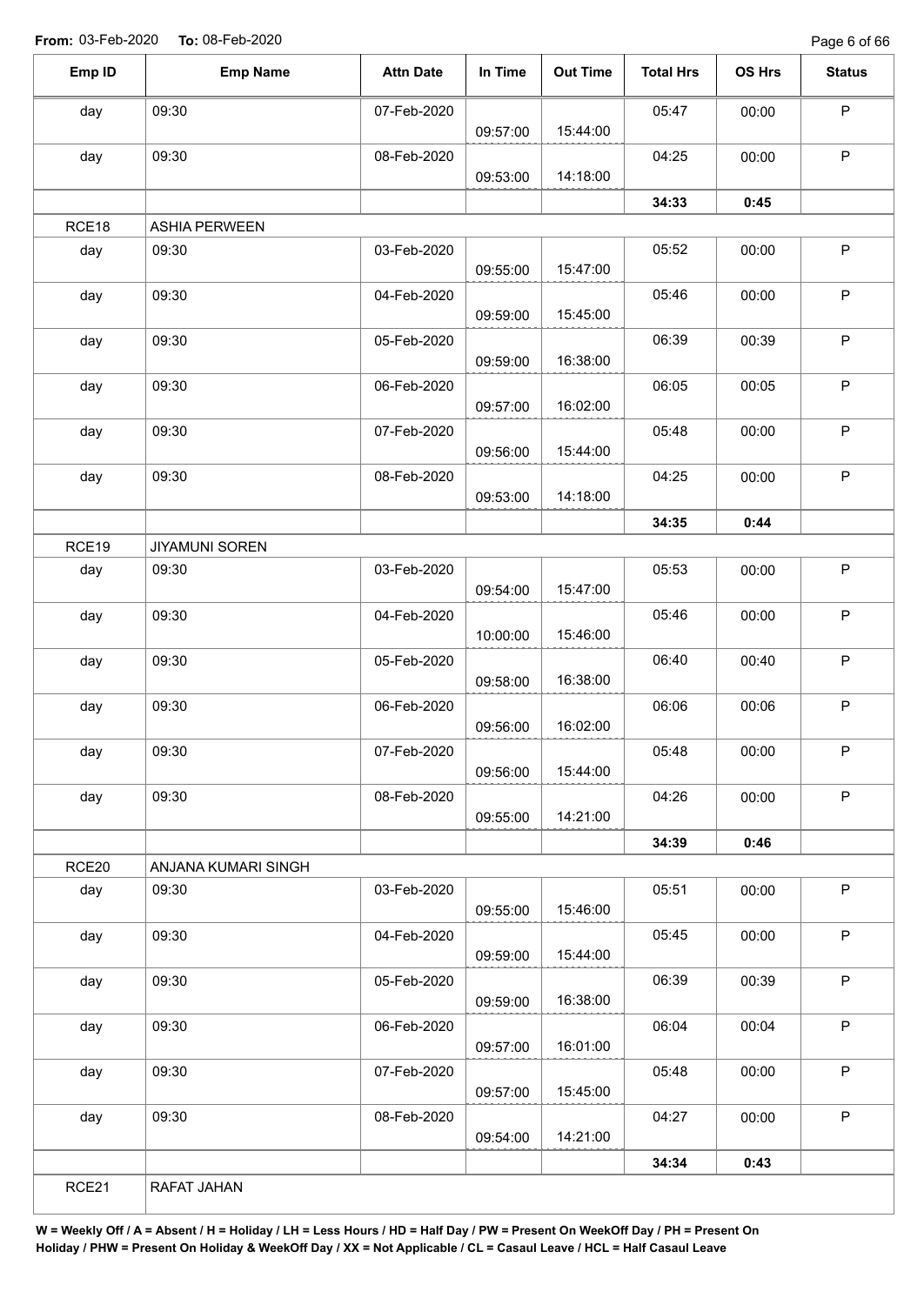Page 7 of 66

| Emp ID | <b>Emp Name</b>     | <b>Attn Date</b>                             | In Time  | <b>Out Time</b> | <b>Total Hrs</b> | OS Hrs | <b>Status</b> |  |  |
|--------|---------------------|----------------------------------------------|----------|-----------------|------------------|--------|---------------|--|--|
| day    | 09:30               | 03-Feb-2020                                  | 10:58:00 |                 | 00:00            | 00:00  | E             |  |  |
| day    | 09:30               | 04-Feb-2020                                  | 10:02:00 | 15:43:00        | 05:41            | 00:00  | $\mathsf P$   |  |  |
| day    | 09:30               | 05-Feb-2020                                  | 09:55:00 | 16:36:00        | 06:41            | 00:41  | $\mathsf P$   |  |  |
| day    | 09:30               | 06-Feb-2020                                  | 09:59:00 | 16:01:00        | 06:02            | 00:02  | $\sf P$       |  |  |
| day    | 09:30               | 07-Feb-2020                                  | 10:01:00 | 15:36:00        | 05:35            | 00:00  | $\mathsf P$   |  |  |
| day    | 09:30               | 08-Feb-2020                                  | 09:52:00 | 14:19:00        | 04:27            | 00:00  | $\mathsf P$   |  |  |
|        |                     |                                              |          |                 | 28:26            | 0:43   |               |  |  |
| RCE22  | NIRAJ KUMAR RAY     | $\mathsf P$<br>03-Feb-2020<br>05:56<br>00:00 |          |                 |                  |        |               |  |  |
| day    | 09:30               |                                              | 09:53:00 | 15:49:00        |                  |        |               |  |  |
| day    | 09:30               | 04-Feb-2020                                  | 10:01:00 | 15:49:00        | 05:48            | 00:00  | $\mathsf P$   |  |  |
| day    | 09:30               | 05-Feb-2020                                  | 09:57:00 | 16:36:00        | 06:39            | 00:39  | $\mathsf P$   |  |  |
| day    | 09:30               | 06-Feb-2020                                  | 10:02:00 | 16:04:00        | 06:02            | 00:02  | $\mathsf P$   |  |  |
| day    | 09:30               | 07-Feb-2020                                  | 09:59:00 | 15:34:00        | 05:35            | 00:00  | $\mathsf P$   |  |  |
| day    | 09:30               | 08-Feb-2020                                  | 09:53:00 | 14:18:00        | 04:25            | 00:00  | $\mathsf P$   |  |  |
|        |                     |                                              |          |                 | 34:25            | 0:41   |               |  |  |
| RCE23  | <b>MEENA KUMARI</b> |                                              |          |                 |                  |        |               |  |  |
| day    | 09:30               | 03-Feb-2020                                  | 09:53:00 | 15:49:00        | 05:56            | 00:00  | P             |  |  |
| day    | 09:30               | 04-Feb-2020                                  | 10:01:00 | 15:49:00        | 05:48            | 00:00  | $\mathsf P$   |  |  |
| day    | 09:30               | 05-Feb-2020                                  | 09:57:00 | 16:37:00        | 06:40            | 00:40  | $\mathsf P$   |  |  |
| day    | 09:30               | 06-Feb-2020                                  | 10:02:00 | 16:04:00        | 06:02            | 00:02  | $\sf P$       |  |  |
| day    | 09:30               | 07-Feb-2020                                  | 09:58:00 | 15:33:00        | 05:35            | 00:00  | $\mathsf P$   |  |  |
| day    | 09:30               | 08-Feb-2020                                  | 09:50:00 | 14:17:00        | 04:27            | 00:00  | $\sf P$       |  |  |
|        |                     |                                              |          |                 | 34:28            | 0:42   |               |  |  |
| RCE24  | POOJA KUMARI        |                                              |          |                 |                  |        |               |  |  |
| day    | 09:30               | 03-Feb-2020                                  | 09:53:00 | 15:49:00        | 05:56            | 00:00  | $\sf P$       |  |  |
| day    | 09:30               | 04-Feb-2020                                  | 10:01:00 | 15:49:00        | 05:48            | 00:00  | $\mathsf P$   |  |  |
| day    | 09:30               | 05-Feb-2020                                  | 09:56:00 | 16:37:00        | 06:41            | 00:41  | P             |  |  |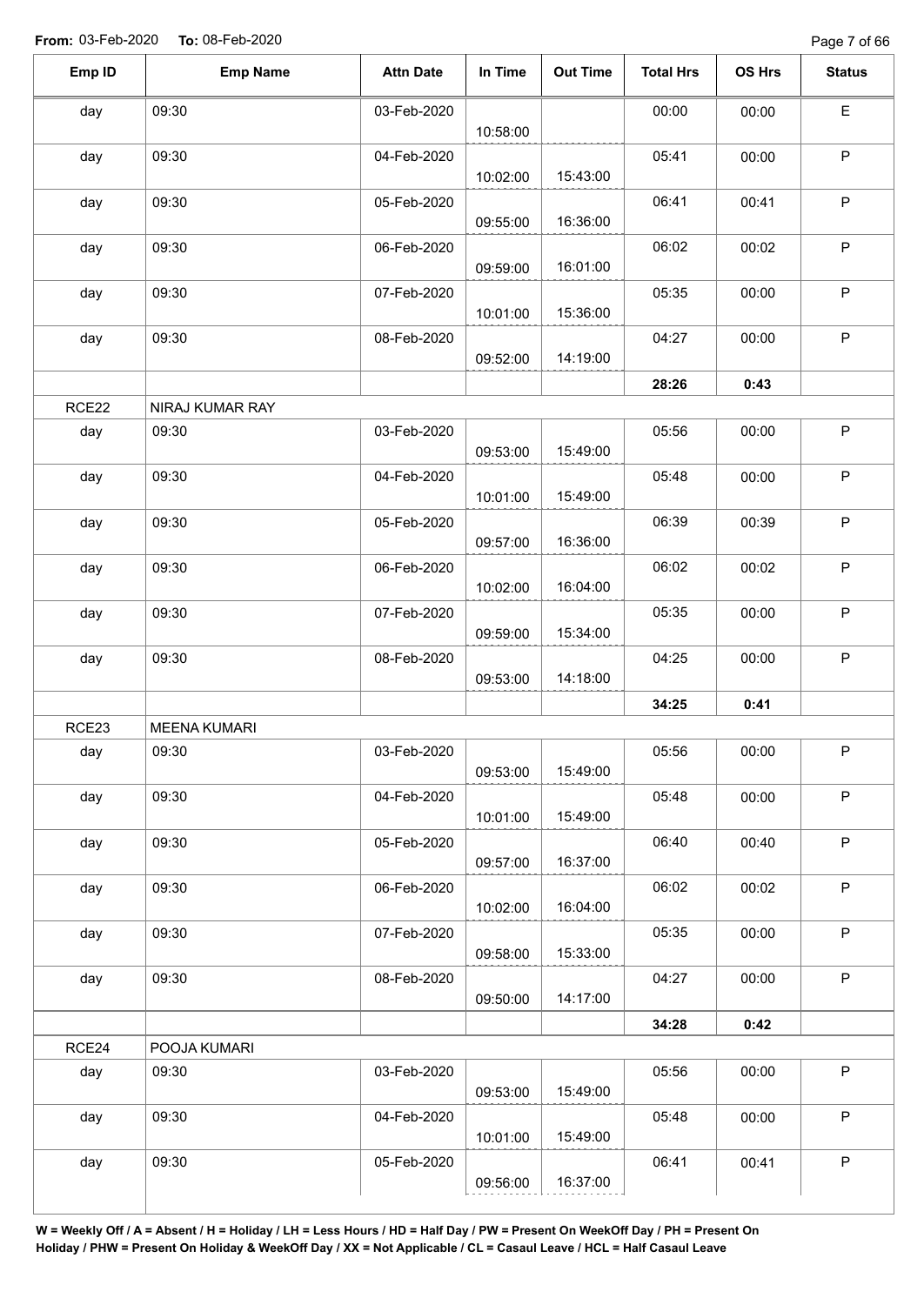Page 8 of 66

| Emp ID | <b>Emp Name</b>    | <b>Attn Date</b> | In Time  | <b>Out Time</b> | <b>Total Hrs</b> | OS Hrs | <b>Status</b> |
|--------|--------------------|------------------|----------|-----------------|------------------|--------|---------------|
| day    | 09:30              | 06-Feb-2020      |          |                 | 06:02            | 00:02  | P             |
|        |                    |                  | 10:02:00 | 16:04:00        |                  |        |               |
| day    | 09:30              | 07-Feb-2020      | 09:58:00 | 15:34:00        | 05:36            | 00:00  | $\mathsf P$   |
| day    | 09:30              | 08-Feb-2020      | 09:54:00 | 14:21:00        | 04:27            | 00:00  | $\mathsf P$   |
|        |                    |                  |          |                 | 34:30            | 0:43   |               |
| RCE25  | <b>NISHA GUPTA</b> |                  |          |                 |                  |        |               |
|        |                    |                  |          |                 |                  |        |               |
| day    | 09:30              | 03-Feb-2020      | 09:57:00 | 15:48:00        | 05:51            | 00:00  | $\sf P$       |
| day    | 09:30              | 04-Feb-2020      | 10:00:00 | 15:45:00        | 05:45            | 00:00  | $\mathsf P$   |
| day    | 09:30              | 05-Feb-2020      |          |                 | 06:39            | 00:39  | $\sf P$       |
|        |                    |                  | 09:58:00 | 16:37:00        |                  |        |               |
| day    | 09:30              | 06-Feb-2020      |          |                 | 06:06            | 00:06  | $\mathsf P$   |
|        |                    |                  | 09:56:00 | 16:02:00        |                  |        |               |
| day    | 09:30              | 07-Feb-2020      |          |                 | 05:48            | 00:00  | $\mathsf P$   |
|        |                    |                  | 09:56:00 | 15:44:00        |                  |        |               |
| day    | 09:30              | 08-Feb-2020      |          | 14:21:00        | 04:26            | 00:00  | P             |
|        |                    |                  | 09:55:00 |                 |                  |        |               |
|        |                    |                  |          |                 | 34:35            | 0:45   |               |
| RCE26  | <b>ARUN MODI</b>   |                  |          |                 |                  |        |               |
| day    | 09:30              | 03-Feb-2020      | 09:58:00 | 15:47:00        | 05:49            | 00:00  | P             |
| day    | 09:30              | 04-Feb-2020      | 10:00:00 | 15:44:00        | 05:44            | 00:00  | P             |
| day    | 09:30              | 05-Feb-2020      |          | 16:38:00        | 06:39            | 00:39  | $\sf P$       |
|        |                    |                  | 09:59:00 |                 |                  |        |               |
| day    | 09:30              | 06-Feb-2020      | 09:57:00 | 16:02:00        | 06:05            | 00:05  | $\mathsf P$   |
| day    | 09:30              | 07-Feb-2020      | 09:56:00 | 15:44:00        | 05:48            | 00:00  | $\mathsf P$   |
| day    | 09:30              | 08-Feb-2020      | 09:55:00 | 14:21:00        | 04:26            | 00:00  | $\mathsf P$   |
|        |                    |                  |          |                 | 34:31            | 0:44   |               |
|        |                    |                  |          |                 |                  |        |               |
| RCE27  | SHEELA BASKI       |                  |          |                 |                  |        |               |
| day    | 09:30              | 03-Feb-2020      | 09:55:00 | 15:48:00        | 05:53            | 00:00  | $\sf P$       |
| day    | 09:30              | 04-Feb-2020      | 10:01:00 | 15:48:00        | 05:47            | 00:00  | $\mathsf P$   |
| day    | 09:30              | 05-Feb-2020      |          |                 | 06:39            | 00:39  | $\mathsf P$   |
|        |                    |                  | 09:57:00 | 16:36:00        |                  |        |               |
| day    | 09:30              | 06-Feb-2020      |          |                 | 06:02            | 00:02  | $\sf P$       |
|        |                    |                  | 10:02:00 | 16:04:00        |                  |        |               |
| day    | 09:30              | 07-Feb-2020      |          |                 | 05:35            | 00:00  | P             |
|        |                    |                  | 09:59:00 | 15:34:00        |                  |        |               |
|        | 09:30              | 08-Feb-2020      |          |                 | 04:27            | 00:00  | P             |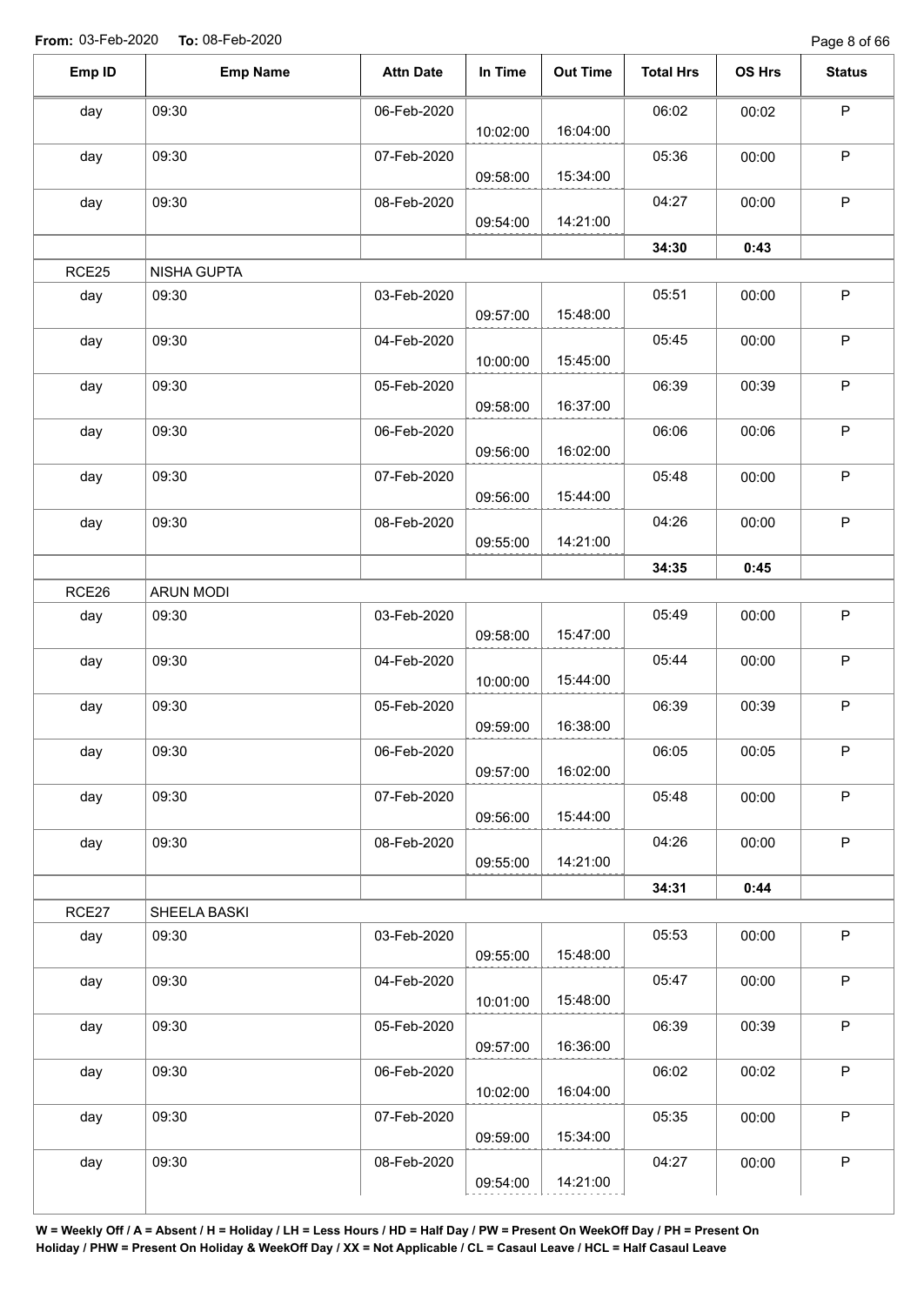Page 9 of 66

| Emp ID | <b>Emp Name</b>     | <b>Attn Date</b> | In Time  | <b>Out Time</b> | <b>Total Hrs</b> | OS Hrs | <b>Status</b> |
|--------|---------------------|------------------|----------|-----------------|------------------|--------|---------------|
|        |                     |                  |          |                 | 34:23            | 0:41   |               |
| RCE28  | NAMITA MARANDI      |                  |          |                 |                  |        |               |
| day    | 09:30               | 03-Feb-2020      |          |                 | 05:51            | 00:00  | $\mathsf P$   |
|        |                     |                  | 09:55:00 | 15:46:00        |                  |        |               |
| day    | 09:30               | 04-Feb-2020      |          |                 | 05:46            | 00:00  | $\mathsf P$   |
|        |                     |                  | 09:59:00 | 15:45:00        |                  |        |               |
| day    | 09:30               | 05-Feb-2020      |          |                 | 06:39            | 00:39  | $\mathsf P$   |
|        |                     |                  | 09:59:00 | 16:38:00        |                  |        |               |
| day    | 09:30               | 06-Feb-2020      |          |                 | 06:05            | 00:05  | $\mathsf P$   |
|        |                     |                  | 09:57:00 | 16:02:00        |                  |        |               |
| day    | 09:30               | 07-Feb-2020      |          |                 | 05:48            | 00:00  | P             |
|        |                     |                  | 09:56:00 | 15:44:00        |                  |        |               |
| day    | 09:30               | 08-Feb-2020      |          |                 | 04:25            | 00:00  | P             |
|        |                     |                  | 09:53:00 | 14:18:00        |                  |        |               |
|        |                     |                  |          |                 | 34:34            | 0:44   |               |
| RCE29  | <b>ANITA KUMARI</b> |                  |          |                 |                  |        |               |
| day    | 09:30               | 03-Feb-2020      |          |                 | 05:50            | 00:00  | $\sf P$       |
|        |                     |                  | 09:57:00 | 15:47:00        |                  |        |               |
| day    | 09:30               | 04-Feb-2020      |          |                 | 05:45            | 00:00  | P             |
|        |                     |                  | 10:00:00 | 15:45:00        |                  |        |               |
| day    | 09:30               | 05-Feb-2020      |          |                 | 06:39            | 00:39  | P             |
|        |                     |                  | 09:59:00 | 16:38:00        |                  |        |               |
| day    | 09:30               | 06-Feb-2020      |          |                 | 06:05            | 00:05  | $\sf P$       |
|        |                     |                  | 09:57:00 | 16:02:00        |                  |        |               |
| day    | 09:30               | 07-Feb-2020      |          |                 | 05:48            | 00:00  | $\sf P$       |
|        |                     |                  | 09:56:00 | 15:44:00        |                  |        |               |
| day    | 09:30               | 08-Feb-2020      |          |                 | 04:26            | 00:00  | $\sf P$       |
|        |                     |                  | 09:51:00 | 14:17:00        |                  |        |               |
|        |                     |                  |          |                 | 34:33            | 0:44   |               |
| RCE30  | NEHA PERWEEN        |                  |          |                 |                  |        |               |
| day    | 09:30               | 03-Feb-2020      |          |                 | 05:50            | 00:00  | $\mathsf P$   |
|        |                     |                  | 09:57:00 | 15:47:00        |                  |        |               |
| day    | 09:30               | 04-Feb-2020      |          |                 | 05:45            | 00:00  | $\mathsf P$   |
|        |                     |                  | 10:00:00 | 15:45:00        |                  |        |               |
| day    | 09:30               | 05-Feb-2020      |          |                 | 06:39            | 00:39  | P             |
|        |                     |                  | 09:59:00 | 16:38:00        |                  |        |               |
| day    | 09:30               | 06-Feb-2020      |          |                 | 06:06            | 00:06  | $\sf P$       |
|        |                     |                  | 09:56:00 | 16:02:00        |                  |        |               |
| day    | 09:30               | 07-Feb-2020      |          |                 | 05:48            | 00:00  | P             |
|        |                     |                  | 09:56:00 | 15:44:00        |                  |        |               |
| day    | 09:30               | 08-Feb-2020      |          |                 | 04:26            | 00:00  | $\mathsf P$   |
|        |                     |                  | 09:55:00 | 14:21:00        |                  |        |               |
|        |                     |                  |          |                 | 34:34            | 0:45   |               |
| RCE31  | PRITY KUMARI        |                  |          |                 |                  |        |               |
| day    | 09:30               | 03-Feb-2020      |          |                 | 05:52            | 00:00  | $\mathsf P$   |
|        |                     |                  | 09:55:00 | 15:47:00        |                  |        |               |
| day    | 09:30               | 04-Feb-2020      |          |                 | 05:44            | 00:00  | P             |
|        |                     |                  |          | 15:44:00        |                  |        |               |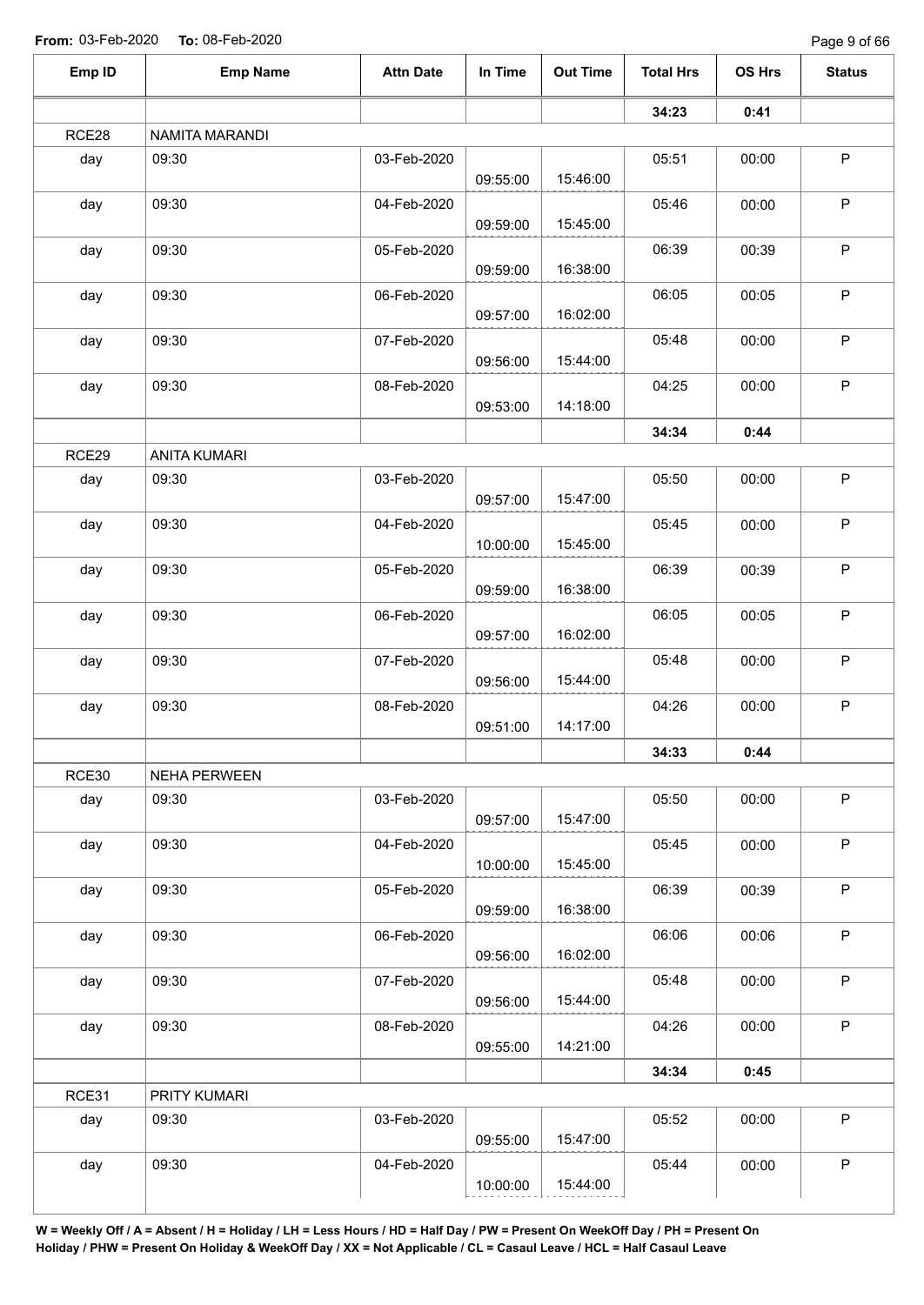Page 10 of 66

| Emp ID | <b>Emp Name</b>     | <b>Attn Date</b> | In Time  | <b>Out Time</b> | <b>Total Hrs</b> | OS Hrs | <b>Status</b> |
|--------|---------------------|------------------|----------|-----------------|------------------|--------|---------------|
| day    | 09:30               | 05-Feb-2020      |          |                 | 06:39            | 00:39  | $\mathsf P$   |
|        |                     |                  | 09:59:00 | 16:38:00        |                  |        |               |
| day    | 09:30               | 06-Feb-2020      | 09:57:00 | 16:01:00        | 06:04            | 00:04  | $\mathsf P$   |
|        |                     |                  |          |                 |                  |        | $\mathsf P$   |
| day    | 09:30               | 07-Feb-2020      | 09:57:00 | 15:45:00        | 05:48            | 00:00  |               |
| day    | 09:30               | 08-Feb-2020      |          |                 | 04:26            | 00:00  | $\mathsf P$   |
|        |                     |                  | 09:55:00 | 14:21:00        |                  |        |               |
|        |                     |                  |          |                 | 34:33            | 0:43   |               |
| RCE32  | <b>RINKY KUMARI</b> |                  |          |                 |                  |        |               |
| day    | 09:30               | 03-Feb-2020      | 09:55:00 | 15:49:00        | 05:54            | 00:00  | $\mathsf P$   |
| day    | 09:30               | 04-Feb-2020      |          |                 | 05:48            | 00:00  | $\mathsf P$   |
|        |                     |                  | 10:01:00 | 15:49:00        |                  |        |               |
| day    | 09:30               | 05-Feb-2020      |          |                 | 06:41            | 00:41  | $\sf P$       |
|        |                     |                  | 09:56:00 | 16:37:00        |                  |        |               |
| day    | 09:30               | 06-Feb-2020      |          |                 | 06:04            | 00:04  | $\mathsf P$   |
|        |                     |                  | 10:01:00 | 16:05:00        |                  |        |               |
| day    | 09:30               | 07-Feb-2020      | 09:59:00 | 15:33:00        | 05:34            | 00:00  | $\sf P$       |
| day    | 09:30               | 08-Feb-2020      |          |                 | 04:27            | 00:00  | $\mathsf P$   |
|        |                     |                  | 09:50:00 | 14:17:00        |                  |        |               |
|        |                     |                  |          |                 | 34:28            | 0:45   |               |
| RCE33  | NAYAN KUAMR SHARMA  |                  |          |                 |                  |        |               |
| day    | 09:30               | 03-Feb-2020      |          |                 | 05:49            | 00:00  | $\mathsf P$   |
|        |                     |                  | 09:57:00 | 15:46:00        |                  |        |               |
| day    | 09:30               | 04-Feb-2020      |          |                 | 05:46            | 00:00  | $\sf P$       |
|        |                     |                  | 09:59:00 | 15:45:00        |                  |        |               |
| day    | 09:30               | 05-Feb-2020      |          |                 | 06:39            | 00:39  | P             |
|        |                     |                  | 09:59:00 | 16:38:00        |                  |        |               |
| day    | 09:30               | 06-Feb-2020      |          |                 | 06:05            | 00:05  | $\sf P$       |
|        |                     |                  | 09:57:00 | 16:02:00        |                  |        |               |
| day    | 09:30               | 07-Feb-2020      |          |                 | 05:49            | 00:00  | $\mathsf P$   |
|        |                     |                  | 09:56:00 | 15:45:00        |                  |        |               |
| day    | 09:30               | 08-Feb-2020      |          |                 | 04:28            | 00:00  | $\sf P$       |
|        |                     |                  | 09:54:00 | 14:22:00        |                  |        |               |
|        |                     |                  |          |                 | 34:36            | 0:44   |               |
| RCE34  | <b>MONI KUMARI</b>  |                  |          |                 |                  |        |               |
| day    | 09:30               | 03-Feb-2020      |          |                 | 05:55            | 00:00  | $\mathsf{P}$  |
|        |                     |                  | 09:54:00 | 15:49:00        |                  |        |               |
| day    | 09:30               | 04-Feb-2020      |          |                 | 05:48            | 00:00  | P             |
|        |                     |                  | 10:01:00 | 15:49:00        |                  |        |               |
| day    | 09:30               | 05-Feb-2020      |          |                 | 06:39            | 00:39  | $\sf P$       |
|        |                     |                  | 09:57:00 | 16:36:00        |                  |        |               |
| day    | 09:30               | 06-Feb-2020      |          |                 | 06:02            | 00:02  | P             |
|        |                     |                  | 10:02:00 | 16:04:00        |                  |        |               |
| day    | 09:30               | 07-Feb-2020      |          |                 | 05:35            | 00:00  | P             |
|        |                     |                  | 09:59:00 | 15:34:00        |                  |        |               |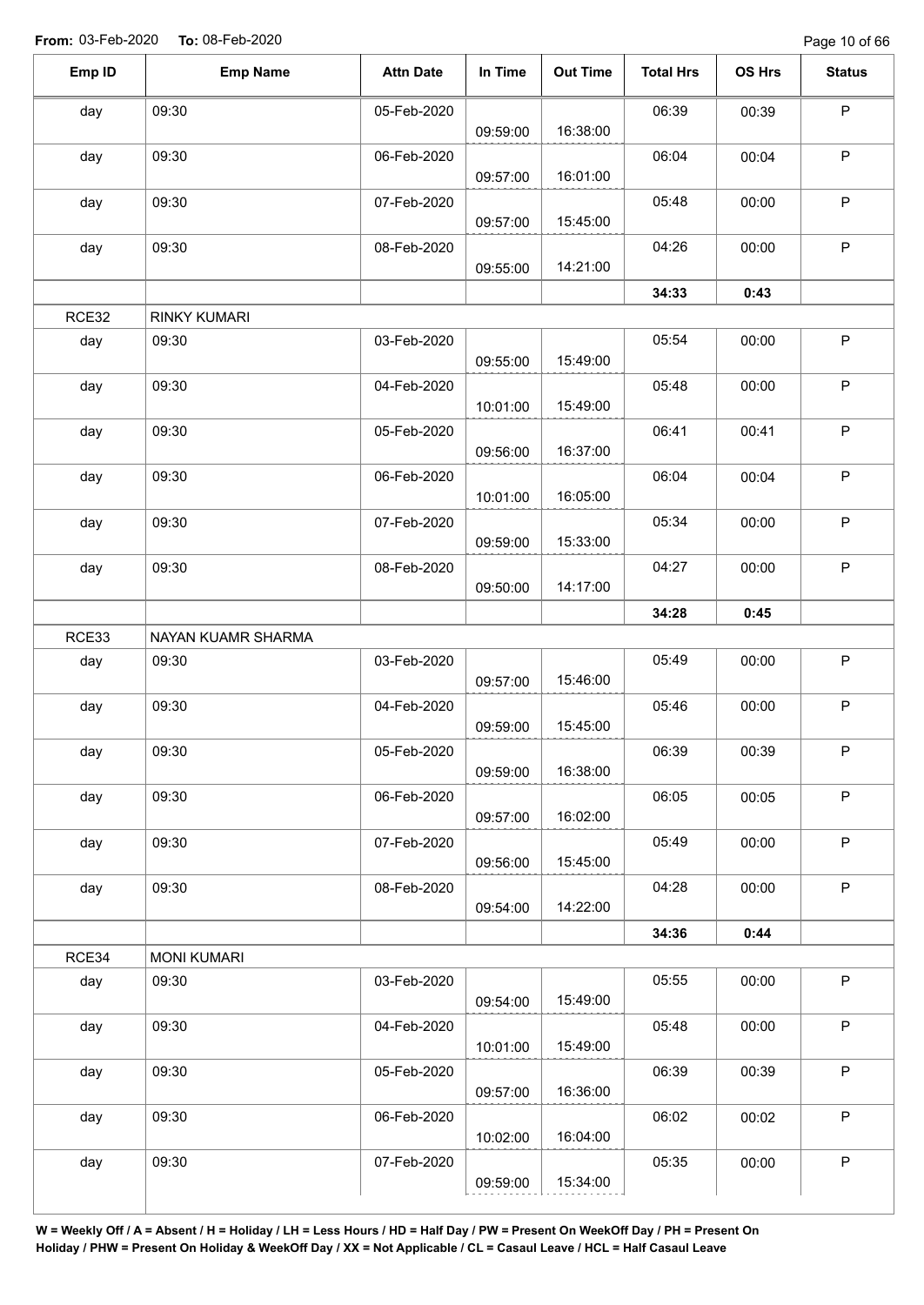Page 11 of 66

| Emp ID | <b>Emp Name</b> | <b>Attn Date</b> | In Time  | <b>Out Time</b> | <b>Total Hrs</b> | OS Hrs | <b>Status</b> |
|--------|-----------------|------------------|----------|-----------------|------------------|--------|---------------|
| day    | 09:30           | 08-Feb-2020      |          |                 | 04:27            | 00:00  | $\mathsf P$   |
|        |                 |                  | 09:54:00 | 14:21:00        |                  |        |               |
|        |                 |                  |          |                 | 34:26            | 0:41   |               |
| RCE35  | SONALI PRIYA    |                  |          |                 |                  |        |               |
|        |                 | 03-Feb-2020      |          |                 | 00:00            | 00:00  | $\mathsf{A}$  |
|        |                 | 04-Feb-2020      |          |                 | 00:00            | 00:00  | A             |
| day    | 09:30           | 05-Feb-2020      | 09:54:00 | 16:36:00        | 06:42            | 00:42  | $\sf P$       |
| day    | 09:30           | 06-Feb-2020      | 09:58:00 | 16:01:00        | 06:03            | 00:03  | $\sf P$       |
| day    | 09:30           | 07-Feb-2020      | 10:01:00 | 15:36:00        | 05:35            | 00:00  | $\mathsf P$   |
| day    | 09:30           | 08-Feb-2020      | 09:52:00 | 14:19:00        | 04:27            | 00:00  | P             |
|        |                 |                  |          |                 | 22:47            | 0:45   |               |
| RCE36  | PRIYA KUMARI    |                  |          |                 |                  |        |               |
| day    | 09:30           | 03-Feb-2020      | 09:55:00 | 15:48:00        | 05:53            | 00:00  | $\sf P$       |
| day    | 09:30           | 04-Feb-2020      | 10:00:00 | 15:45:00        | 05:45            | 00:00  | $\mathsf P$   |
| day    | 09:30           | 05-Feb-2020      | 09:59:00 | 16:38:00        | 06:39            | 00:39  | $\sf P$       |
| day    | 09:30           | 06-Feb-2020      |          | 16:02:00        | 06:06            | 00:06  | $\mathsf P$   |
| day    | 09:30           | 07-Feb-2020      | 09:56:00 |                 | 05:48            | 00:00  | $\sf P$       |
| day    | 09:30           | 08-Feb-2020      | 09:56:00 | 15:44:00        | 04:26            | 00:00  | P             |
|        |                 |                  | 09:55:00 | 14:21:00        |                  |        |               |
|        |                 |                  |          |                 | 34:37            | 0:45   |               |
| RCE37  | SONAM KUMARI    |                  |          |                 |                  |        |               |
| day    | 09:30           | 03-Feb-2020      | 09:58:00 | 15:49:00        | 05:51            | 00:00  | $\mathsf P$   |
| day    | 09:30           | 04-Feb-2020      | 10:01:00 | 15:48:00        | 05:47            | 00:00  | $\mathsf P$   |
| day    | 09:30           | 05-Feb-2020      | 09:57:00 | 16:36:00        | 06:39            | 00:39  | $\sf P$       |
| day    | 09:30           | 06-Feb-2020      | 10:03:00 | 16:05:00        | 06:02            | 00:02  | $\sf P$       |
| day    | 09:30           | 07-Feb-2020      | 09:59:00 | 15:33:00        | 05:34            | 00:00  | $\mathsf P$   |
| day    | 09:30           | 08-Feb-2020      | 09:50:00 | 14:17:00        | 04:27            | 00:00  | $\mathsf P$   |
|        |                 |                  |          |                 | 34:20            | 0:41   |               |
| RCE38  | PRERNA SUPRIYA  |                  |          |                 |                  |        |               |
| day    | 09:30           | 03-Feb-2020      | 09:58:00 | 15:46:00        | 05:48            | 00:00  | $\mathsf P$   |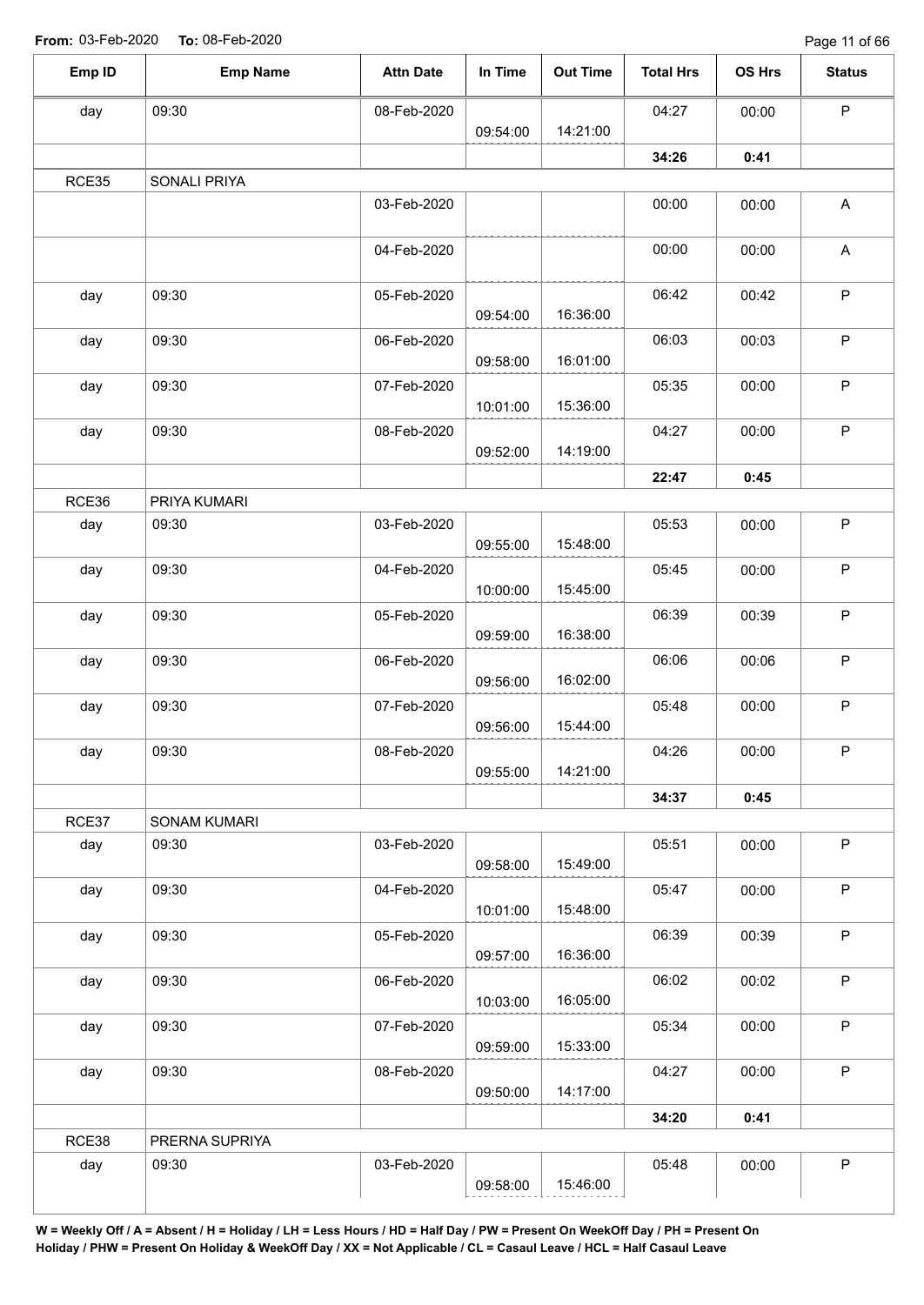| Emp ID | <b>Emp Name</b>       | <b>Attn Date</b> | In Time  | <b>Out Time</b> | <b>Total Hrs</b> | OS Hrs | <b>Status</b> |
|--------|-----------------------|------------------|----------|-----------------|------------------|--------|---------------|
| day    | 09:30                 | 04-Feb-2020      | 09:59:00 | 15:44:00        | 05:45            | 00:00  | $\sf P$       |
| day    | 09:30                 | 05-Feb-2020      | 09:59:00 | 16:38:00        | 06:39            | 00:39  | $\mathsf{P}$  |
| day    | 09:30                 | 06-Feb-2020      | 09:57:00 | 16:02:00        | 06:05            | 00:05  | $\mathsf{P}$  |
| day    | 09:30                 | 07-Feb-2020      | 09:56:00 | 15:44:00        | 05:48            | 00:00  | $\mathsf{P}$  |
| day    | 09:30                 | 08-Feb-2020      | 09:53:00 | 14:18:00        | 04:25            | 00:00  | P             |
|        |                       |                  |          |                 | 34:30            | 0:44   |               |
| RCE39  | RENUKA KISKU          |                  |          |                 |                  |        |               |
| day    | 09:30                 | 03-Feb-2020      | 09:54:00 | 15:47:00        | 05:53            | 00:00  | P             |
| day    | 09:30                 | 04-Feb-2020      | 10:00:00 | 15:46:00        | 05:46            | 00:00  | $\sf P$       |
| day    | 09:30                 | 05-Feb-2020      | 09:58:00 | 16:38:00        | 06:40            | 00:40  | $\sf P$       |
| day    | 09:30                 | 06-Feb-2020      | 09:56:00 | 16:02:00        | 06:06            | 00:06  | $\mathsf P$   |
| day    | 09:30                 | 07-Feb-2020      | 09:56:00 | 15:44:00        | 05:48            | 00:00  | $\mathsf P$   |
| day    | 09:30                 | 08-Feb-2020      | 09:54:00 | 14:21:00        | 04:27            | 00:00  | $\mathsf{P}$  |
|        |                       |                  |          |                 | 34:40            | 0:46   |               |
| RCE40  | ARCHANA KUMARI        |                  |          |                 |                  |        |               |
| day    | 09:30                 | 03-Feb-2020      | 09:54:00 | 15:48:00        | 05:54            | 00:00  | $\mathsf P$   |
| day    | 09:30                 | 04-Feb-2020      | 10:00:00 | 15:45:00        | 05:45            | 00:00  | P             |
| day    | 09:30                 | 05-Feb-2020      | 09:59:00 | 16:38:00        | 06:39            | 00:39  | $\mathsf P$   |
| day    | 09:30                 | 06-Feb-2020      | 09:56:00 | 16:02:00        | 06:06            | 00:06  | P             |
| day    | 09:30                 | 07-Feb-2020      | 09:56:00 | 15:44:00        | 05:48            | 00:00  | $\mathsf P$   |
| day    | 09:30                 | 08-Feb-2020      | 09:53:00 | 14:18:00        | 04:25            | 00:00  | P             |
|        |                       |                  |          |                 | 34:37            | 0:45   |               |
| RCE41  | BHAGIRAT KUMAR MANDAL |                  |          |                 |                  |        |               |
| day    | 09:30                 | 03-Feb-2020      | 09:53:00 | 15:47:00        | 05:54            | 00:00  | P             |
| day    | 09:30                 | 04-Feb-2020      | 10:00:00 | 15:45:00        | 05:45            | 00:00  | $\mathsf P$   |
| day    | 09:30                 | 05-Feb-2020      | 09:58:00 | 16:38:00        | 06:40            | 00:40  | P             |
| day    | 09:30                 | 06-Feb-2020      | 09:56:00 | 16:02:00        | 06:06            | 00:06  | $\mathsf P$   |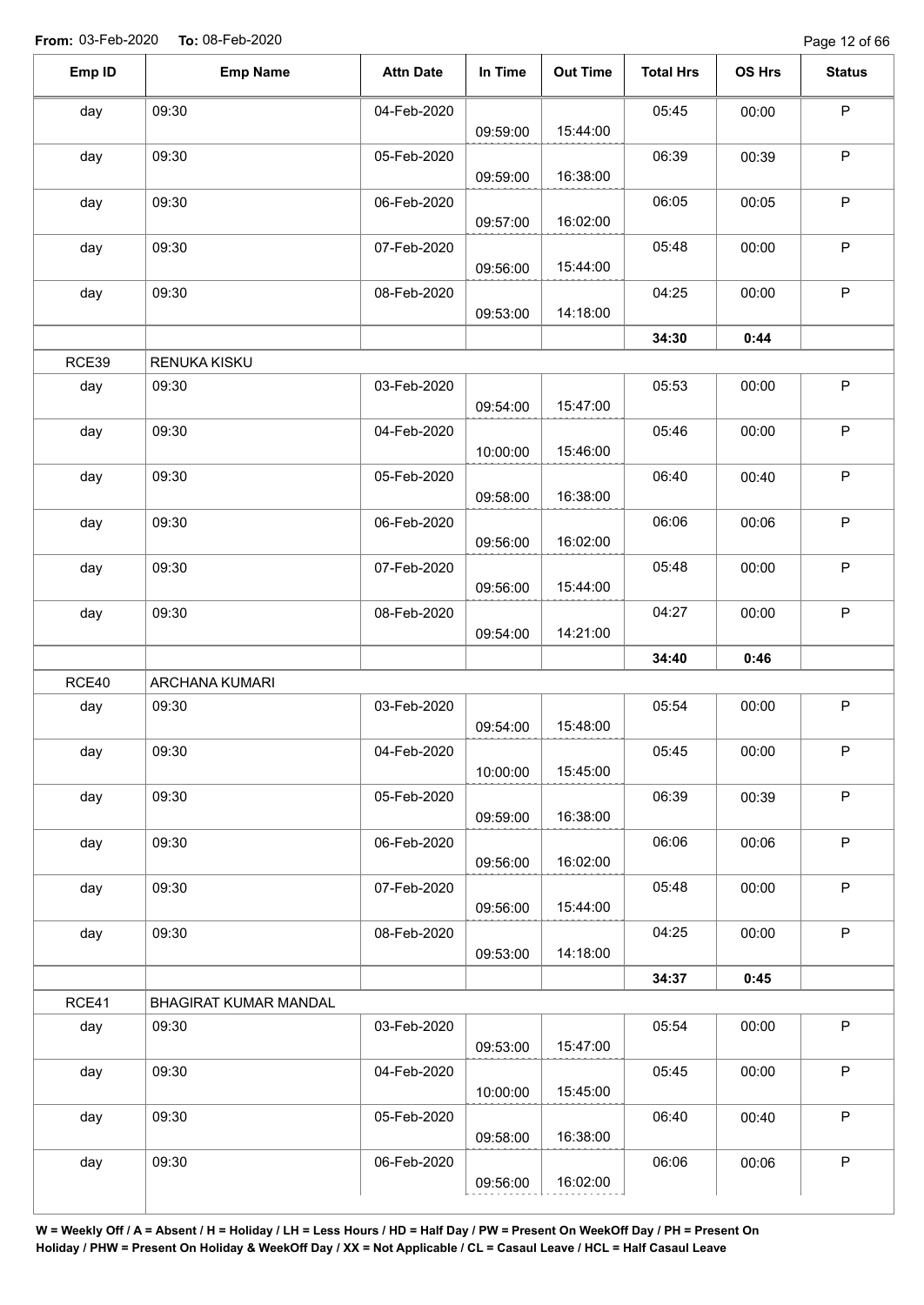Page 13 of 66

| Emp ID | <b>Emp Name</b>    | <b>Attn Date</b> | In Time  | <b>Out Time</b> | <b>Total Hrs</b> | OS Hrs | <b>Status</b>             |
|--------|--------------------|------------------|----------|-----------------|------------------|--------|---------------------------|
| day    | 09:30              | 07-Feb-2020      |          |                 | 05:48            | 00:00  | $\sf P$                   |
|        |                    |                  | 09:56:00 | 15:44:00        |                  |        |                           |
| day    | 09:30              | 08-Feb-2020      |          |                 | 04:26            | 00:00  | $\mathsf{P}$              |
|        |                    |                  | 09:55:00 | 14:21:00        |                  |        |                           |
|        |                    |                  |          |                 | 34:39            | 0:46   |                           |
| RCE42  | SHIVSHANKAR MANDAL |                  |          |                 |                  |        |                           |
| day    | 09:30              | 03-Feb-2020      | 09:58:00 | 15:46:00        | 05:48            | 00:00  | $\mathsf P$               |
| day    | 09:30              | 04-Feb-2020      | 09:59:00 | 15:45:00        | 05:46            | 00:00  | $\sf P$                   |
| day    | 09:30              | 05-Feb-2020      |          |                 | 06:39            | 00:39  | $\sf P$                   |
|        |                    |                  | 09:59:00 | 16:38:00        |                  |        |                           |
| day    | 09:30              | 06-Feb-2020      | 09:57:00 | 16:02:00        | 06:05            | 00:05  | $\sf P$                   |
| day    | 09:30              | 07-Feb-2020      |          |                 | 05:48            | 00:00  | $\mathsf P$               |
|        |                    |                  | 09:56:00 | 15:44:00        |                  |        |                           |
| day    | 09:30              | 08-Feb-2020      |          |                 | 04:25            | 00:00  | $\sf P$                   |
|        |                    |                  | 09:53:00 | 14:18:00        |                  |        |                           |
|        |                    |                  |          |                 | 34:31            | 0:44   |                           |
| RCE43  | SANGEETA KUMARI    |                  |          |                 |                  |        |                           |
|        |                    | 03-Feb-2020      |          |                 | 00:00            | 00:00  | $\mathsf{A}$              |
|        |                    | 04-Feb-2020      |          |                 | 00:00            | 00:00  | $\boldsymbol{\mathsf{A}}$ |
|        |                    | 05-Feb-2020      |          |                 | 00:00            | 00:00  | A                         |
|        |                    |                  |          |                 |                  |        |                           |
|        |                    | 06-Feb-2020      |          |                 | 00:00            | 00:00  | A                         |
|        |                    | 07-Feb-2020      |          |                 | 00:00            | 00:00  | A                         |
|        |                    |                  |          |                 |                  |        |                           |
|        |                    | 08-Feb-2020      |          |                 | 00:00            | 00:00  | $\mathsf{A}$              |
|        |                    |                  |          |                 | 0:0              | 0:0    |                           |
| RCE44  | KUMAR MANISH SINGH |                  |          |                 |                  |        |                           |
| day    | 09:30              | 03-Feb-2020      | 09:57:00 | 15:48:00        | 05:51            | 00:00  | P                         |
| day    | 09:30              | 04-Feb-2020      |          |                 | 05:45            | 00:00  | $\mathsf P$               |
|        |                    |                  | 10:00:00 | 15:45:00        |                  |        |                           |
| day    | 09:30              | 05-Feb-2020      |          |                 | 06:39            | 00:39  | $\mathsf{P}$              |
|        |                    |                  | 09:58:00 | 16:37:00        |                  |        |                           |
| day    | 09:30              | 06-Feb-2020      | 09:56:00 | 16:02:00        | 06:06            | 00:06  | $\mathsf P$               |
| day    | 09:30              | 07-Feb-2020      |          |                 | 05:47            | 00:00  | $\sf P$                   |
|        |                    |                  | 09:57:00 | 15:44:00        |                  |        |                           |
| day    | 09:30              | 08-Feb-2020      |          |                 | 04:26            | 00:00  | $\mathsf{P}$              |
|        |                    |                  | 09:55:00 | 14:21:00        |                  |        |                           |
|        |                    |                  |          |                 |                  |        |                           |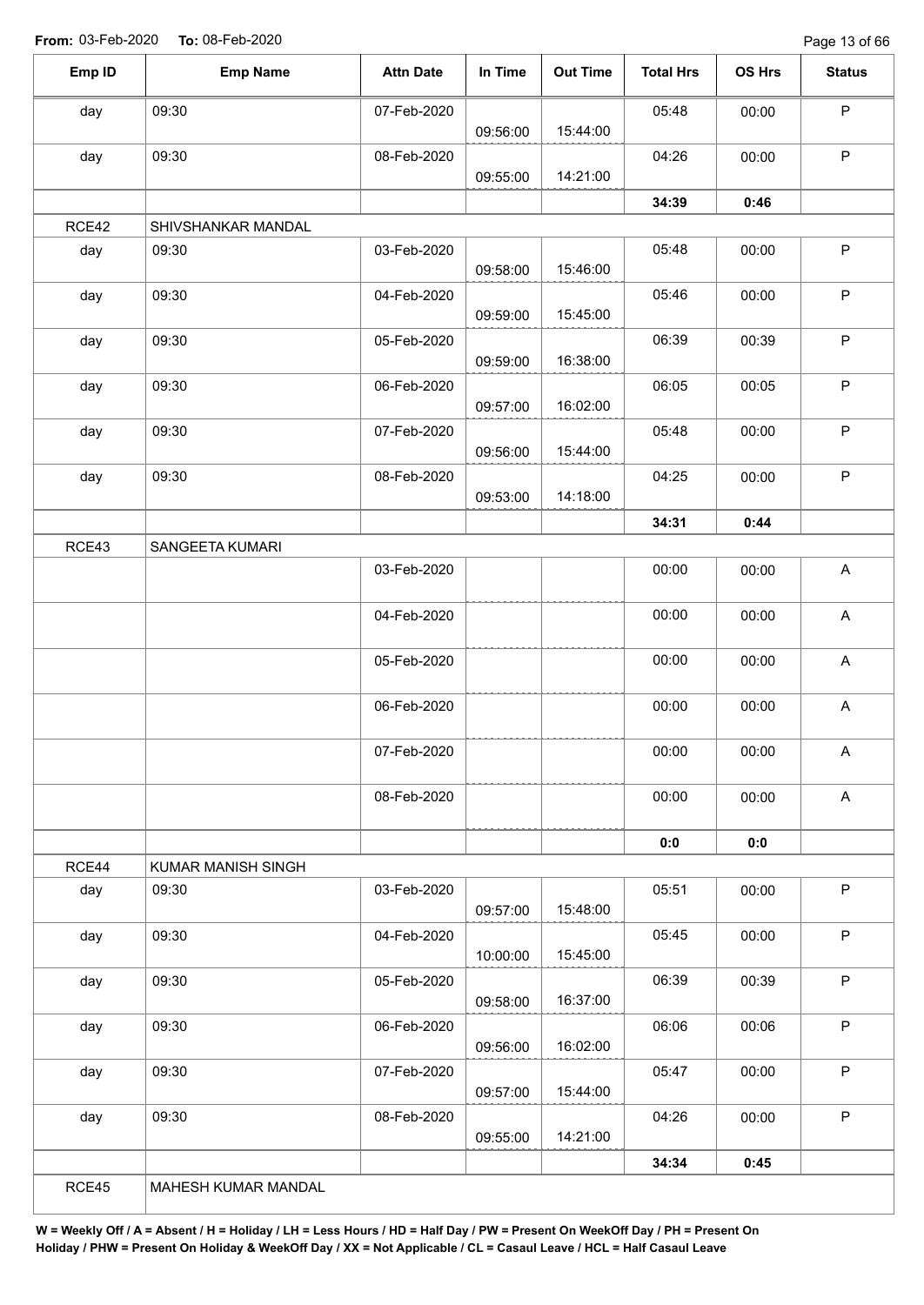| Emp ID | <b>Emp Name</b> | <b>Attn Date</b> | In Time  | Out Time | <b>Total Hrs</b> | OS Hrs | <b>Status</b>             |
|--------|-----------------|------------------|----------|----------|------------------|--------|---------------------------|
|        |                 | 03-Feb-2020      |          |          | 00:00            | 00:00  | A                         |
|        |                 | 04-Feb-2020      |          |          | 00:00            | 00:00  | $\boldsymbol{\mathsf{A}}$ |
|        |                 | 05-Feb-2020      |          |          | 00:00            | 00:00  | $\boldsymbol{\mathsf{A}}$ |
| day    | 09:30           | 06-Feb-2020      | 09:59:00 | 16:03:00 | 06:04            | 00:04  | $\mathsf P$               |
| day    | 09:30           | 07-Feb-2020      | 10:00:00 | 15:39:00 | 05:39            | 00:00  | P                         |
| day    | 09:30           | 08-Feb-2020      | 09:56:00 | 14:20:00 | 04:24            | 00:00  | $\mathsf P$               |
|        |                 |                  |          |          | 16:7             | 0:4    |                           |
| RCE46  | SAHBAJ ANSARI   |                  |          |          |                  |        |                           |
|        |                 | 03-Feb-2020      |          |          | 00:00            | 00:00  | $\boldsymbol{\mathsf{A}}$ |
|        |                 | 04-Feb-2020      |          |          | 00:00            | 00:00  | $\boldsymbol{\mathsf{A}}$ |
|        |                 | 05-Feb-2020      |          |          | 00:00            | 00:00  | $\boldsymbol{\mathsf{A}}$ |
|        |                 | 06-Feb-2020      |          |          | 00:00            | 00:00  | $\boldsymbol{\mathsf{A}}$ |
|        |                 | 07-Feb-2020      |          |          | 00:00            | 00:00  | $\boldsymbol{\mathsf{A}}$ |
|        |                 | 08-Feb-2020      |          |          | 00:00            | 00:00  | $\boldsymbol{\mathsf{A}}$ |
|        |                 |                  |          |          | 0:0              | $0:0$  |                           |
| RCE47  | MONAKI MARANDI  |                  |          |          |                  |        |                           |
| day    | 09:30           | 03-Feb-2020      | 09:55:00 | 15:48:00 | 05:53            | 00:00  | P                         |
| day    | 09:30           | 04-Feb-2020      | 10:01:00 | 15:48:00 | 05:47            | 00:00  | $\mathsf P$               |
| day    | 09:30           | 05-Feb-2020      | 09:57:00 | 16:36:00 | 06:39            | 00:39  | P                         |
| day    | 09:30           | 06-Feb-2020      | 10:02:00 | 16:04:00 | 06:02            | 00:02  | $\mathsf{P}$              |
| day    | 09:30           | 07-Feb-2020      | 09:59:00 | 15:34:00 | 05:35            | 00:00  | P                         |
| day    | 09:30           | 08-Feb-2020      | 09:53:00 | 14:18:00 | 04:25            | 00:00  | $\mathsf P$               |
|        |                 |                  |          |          | 34:21            | 0:41   |                           |
| RCE48  | SUMITRA KUMARI  |                  |          |          |                  |        |                           |
| day    | 09:30           | 03-Feb-2020      | 09:56:00 | 15:48:00 | 05:52            | 00:00  | $\mathsf P$               |
| day    | 09:30           | 04-Feb-2020      | 10:00:00 | 15:45:00 | 05:45            | 00:00  | $\mathsf P$               |
| day    | 09:30           | 05-Feb-2020      |          |          | 06:40            | 00:40  | P                         |
|        |                 |                  | 09:58:00 | 16:38:00 |                  |        |                           |
|        |                 |                  |          |          |                  |        |                           |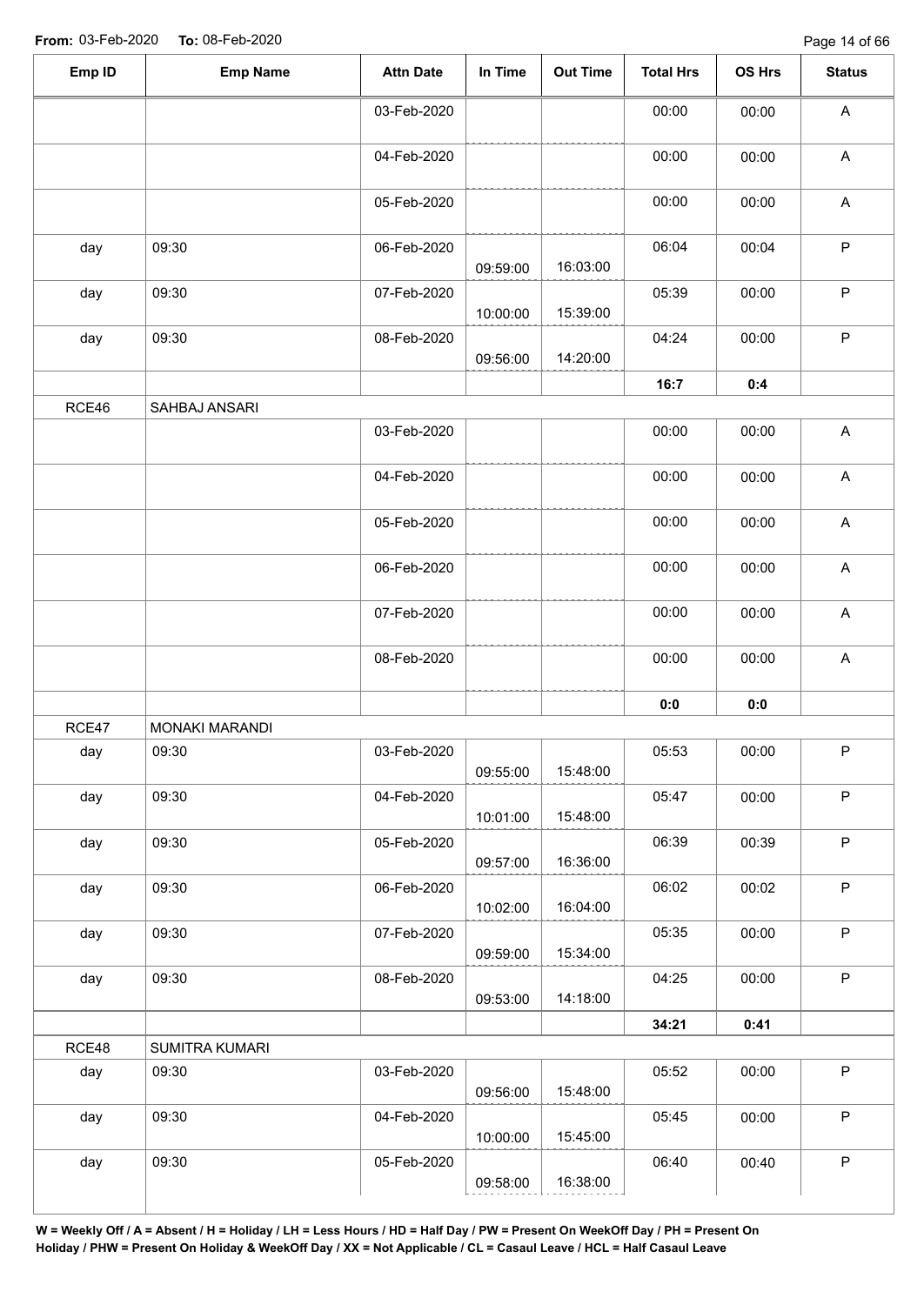Page 15 of 66

| Emp ID | <b>Emp Name</b>    | <b>Attn Date</b> | In Time  | <b>Out Time</b> | <b>Total Hrs</b> | OS Hrs | <b>Status</b>             |
|--------|--------------------|------------------|----------|-----------------|------------------|--------|---------------------------|
| day    | 09:30              | 06-Feb-2020      |          |                 | 06:06            | 00:06  | $\mathsf P$               |
|        |                    |                  | 09:56:00 | 16:02:00        |                  |        |                           |
| day    | 09:30              | 07-Feb-2020      | 09:56:00 | 15:44:00        | 05:48            | 00:00  | P                         |
| day    | 09:30              | 08-Feb-2020      | 09:55:00 | 14:21:00        | 04:26            | 00:00  | $\mathsf P$               |
|        |                    |                  |          |                 |                  |        |                           |
|        |                    |                  |          |                 | 34:37            | 0:46   |                           |
| RCE49  | <b>BINA KUMARI</b> |                  |          |                 |                  |        |                           |
|        |                    | 03-Feb-2020      |          |                 | 00:00            | 00:00  | A                         |
|        |                    | 04-Feb-2020      |          |                 | 00:00            | 00:00  | A                         |
| day    | 09:30              | 05-Feb-2020      |          |                 | 06:41            | 00:41  | $\sf P$                   |
|        |                    |                  | 09:54:00 | 16:35:00        |                  |        |                           |
| day    | 09:30              | 06-Feb-2020      | 09:59:00 | 16:01:00        | 06:02            | 00:02  | $\sf P$                   |
| day    | 09:30              | 07-Feb-2020      |          |                 | 05:35            | 00:00  | $\mathsf P$               |
|        |                    |                  | 10:01:00 | 15:36:00        |                  |        |                           |
| day    | 09:30              | 08-Feb-2020      |          |                 | 04:27            | 00:00  | $\sf P$                   |
|        |                    |                  | 09:52:00 | 14:19:00        |                  |        |                           |
|        |                    |                  |          |                 | 22:45            | 0:43   |                           |
| RCE50  | DANISH HUSSAIN     |                  |          |                 |                  |        |                           |
| day    | 09:30              | 03-Feb-2020      |          |                 | 05:50            | 00:00  | $\sf P$                   |
|        |                    |                  | 09:56:00 | 15:46:00        |                  |        |                           |
| day    | 09:30              | 04-Feb-2020      |          |                 | 05:46            | 00:00  | $\sf P$                   |
|        |                    |                  | 09:59:00 | 15:45:00        |                  |        |                           |
| day    | 09:30              | 05-Feb-2020      |          |                 | 06:39            | 00:39  | P                         |
|        |                    |                  | 09:59:00 | 16:38:00        |                  |        |                           |
| day    | 09:30              | 06-Feb-2020      |          |                 | 06:05            | 00:05  | $\mathsf P$               |
|        |                    |                  | 09:57:00 | 16:02:00        |                  |        |                           |
| day    | 09:30              | 07-Feb-2020      |          |                 | 05:48            | 00:00  | $\sf P$                   |
|        |                    |                  | 09:56:00 | 15:44:00        |                  |        |                           |
| day    | 09:30              | 08-Feb-2020      |          |                 | 04:26            | 00:00  | $\mathsf P$               |
|        |                    |                  | 09:52:00 | 14:18:00        |                  |        |                           |
|        |                    |                  |          |                 | 34:34            | 0:44   |                           |
| RCE51  | AMAN MIRZA         |                  |          |                 |                  |        |                           |
|        |                    | 03-Feb-2020      |          |                 | 00:00            | 00:00  | $\boldsymbol{\mathsf{A}}$ |
|        |                    | 04-Feb-2020      |          |                 | 00:00            | 00:00  | $\boldsymbol{\mathsf{A}}$ |
|        |                    |                  |          |                 |                  |        |                           |
|        |                    | 05-Feb-2020      |          |                 | 00:00            | 00:00  | $\boldsymbol{\mathsf{A}}$ |
|        |                    | 06-Feb-2020      |          |                 | 00:00            | 00:00  | $\boldsymbol{\mathsf{A}}$ |
|        |                    | 07-Feb-2020      |          |                 | 00:00            | 00:00  | $\boldsymbol{\mathsf{A}}$ |
|        |                    | 08-Feb-2020      |          |                 | 00:00            | 00:00  | $\boldsymbol{\mathsf{A}}$ |
|        |                    |                  |          |                 |                  |        |                           |
|        |                    |                  |          |                 |                  |        |                           |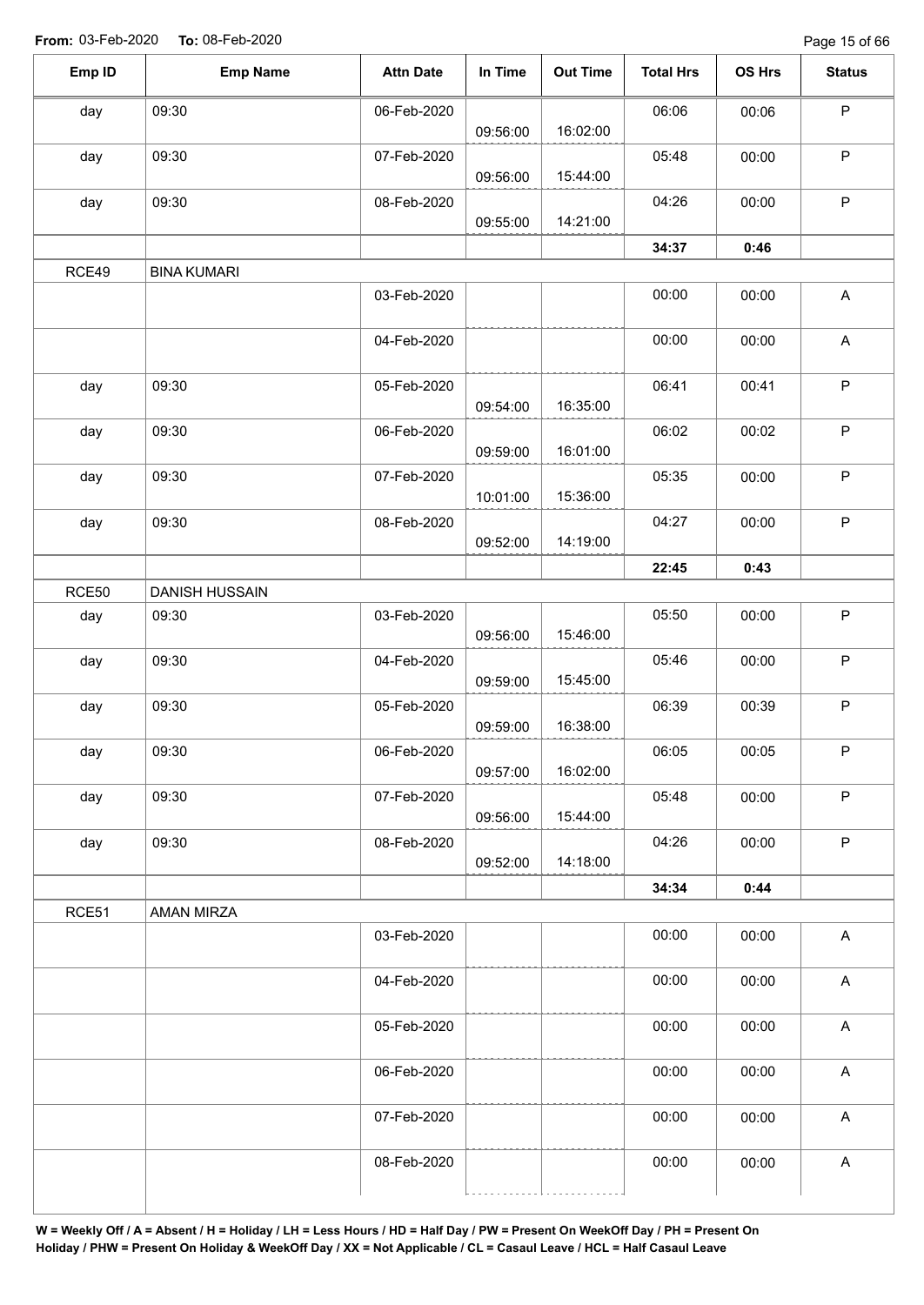Page 16 of 66

| Emp ID | <b>Emp Name</b>    | <b>Attn Date</b> | In Time  | <b>Out Time</b> | <b>Total Hrs</b> | OS Hrs | <b>Status</b>             |
|--------|--------------------|------------------|----------|-----------------|------------------|--------|---------------------------|
|        |                    |                  |          |                 | 0:0              | 0:0    |                           |
| RCE52  | MD. FAHAD ALAM     |                  |          |                 |                  |        |                           |
| day    | 09:30              | 03-Feb-2020      | 09:52:00 | 15:50:00        | 05:58            | 00:00  | $\sf P$                   |
| day    | 09:30              | 04-Feb-2020      | 09:58:00 | 15:47:00        | 05:49            | 00:00  | $\sf P$                   |
| day    | 09:30              | 05-Feb-2020      |          |                 | 06:34            | 00:34  | $\mathsf P$               |
| day    | 09:30              | 06-Feb-2020      | 10:01:00 | 16:35:00        | 06:03            | 00:03  | $\sf P$                   |
|        |                    |                  | 10:00:00 | 16:03:00        |                  |        |                           |
| day    | 09:30              | 07-Feb-2020      | 10:00:00 | 15:38:00        | 05:38            | 00:00  | $\mathsf P$               |
| day    | 09:30              | 08-Feb-2020      | 09:57:00 | 14:20:00        | 04:23            | 00:00  | $\sf P$                   |
|        |                    |                  |          |                 | 34:25            | 0:37   |                           |
| RCE53  | <b>RABIN DAS</b>   |                  |          |                 |                  |        |                           |
|        |                    | 03-Feb-2020      |          |                 | 00:00            | 00:00  | $\mathsf{A}$              |
|        |                    | 04-Feb-2020      |          |                 | 00:00            | 00:00  | $\boldsymbol{\mathsf{A}}$ |
| day    | 09:30              | 05-Feb-2020      | 09:54:00 | 16:35:00        | 06:41            | 00:41  | $\sf P$                   |
| day    | 09:30              | 06-Feb-2020      |          |                 | 06:03            | 00:03  | $\sf P$                   |
|        |                    |                  | 09:58:00 | 16:01:00        |                  |        |                           |
| day    | 09:30              | 07-Feb-2020      | 10:02:00 | 15:36:00        | 05:34            | 00:00  | $\sf P$                   |
| day    | 09:30              | 08-Feb-2020      | 09:56:00 | 14:20:00        | 04:24            | 00:00  | $\sf P$                   |
|        |                    |                  |          |                 | 22:42            | 0:44   |                           |
| RCE54  | <b>BINOD MURMU</b> |                  |          |                 |                  |        |                           |
| day    | 09:30              | 03-Feb-2020      | 09:52:00 | 15:50:00        | 05:58            | 00:00  | $\mathsf P$               |
| day    | 09:30              | 04-Feb-2020      |          | 15:47:00        | 05:49            | 00:00  | $\sf P$                   |
| day    | 09:30              | 05-Feb-2020      | 09:58:00 |                 | 06:34            | 00:34  | $\mathsf P$               |
|        |                    |                  | 10:01:00 | 16:35:00        |                  |        |                           |
| day    | 09:30              | 06-Feb-2020      | 09:59:00 | 16:03:00        | 06:04            | 00:04  | $\sf P$                   |
| day    | 09:30              | 07-Feb-2020      | 10:00:00 | 15:38:00        | 05:38            | 00:00  | $\mathsf P$               |
| day    | 09:30              | 08-Feb-2020      |          |                 | 04:27            | 00:00  | $\mathsf P$               |
|        |                    |                  | 09:52:00 | 14:19:00        |                  |        |                           |
| RCE55  | NISHA MURMU        |                  |          |                 | 34:30            | 0:38   |                           |
|        |                    | 03-Feb-2020      |          |                 | 00:00            | 00:00  | $\boldsymbol{\mathsf{A}}$ |
|        |                    | 04-Feb-2020      |          |                 | 00:00            | 00:00  | $\boldsymbol{\mathsf{A}}$ |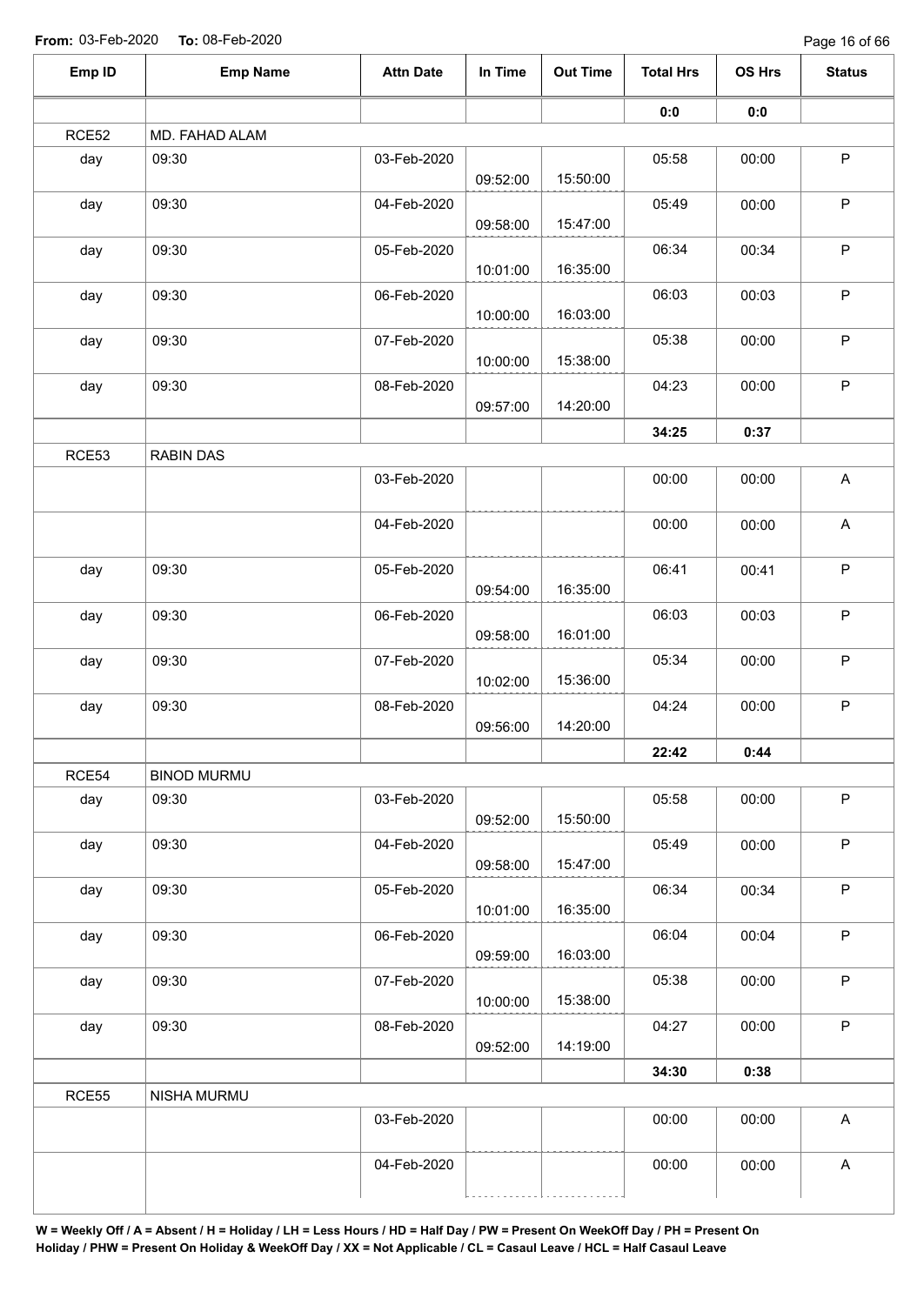Page 17 of 66

| Emp ID | <b>Emp Name</b>   | <b>Attn Date</b> | In Time  | <b>Out Time</b> | <b>Total Hrs</b> | OS Hrs | <b>Status</b> |
|--------|-------------------|------------------|----------|-----------------|------------------|--------|---------------|
| day    | 09:30             | 05-Feb-2020      |          |                 | 06:40            | 00:40  | $\mathsf P$   |
|        |                   |                  | 09:55:00 | 16:35:00        |                  |        |               |
| day    | 09:30             | 06-Feb-2020      |          | 16:01:00        | 06:03            | 00:03  | $\sf P$       |
|        |                   |                  | 09:58:00 |                 |                  |        |               |
| day    | 09:30             | 07-Feb-2020      | 10:02:00 | 15:36:00        | 05:34            | 00:00  | $\sf P$       |
| day    | 09:30             | 08-Feb-2020      |          |                 | 04:23            | 00:00  | $\sf P$       |
|        |                   |                  | 09:57:00 | 14:20:00        |                  |        |               |
|        |                   |                  |          |                 | 22:40            | 0:43   |               |
| RCE56  | SELINA HEMBROM    |                  |          |                 |                  |        |               |
| day    | 09:30             | 03-Feb-2020      |          |                 | 05:55            | 00:00  | $\sf P$       |
|        |                   |                  | 09:55:00 | 15:50:00        |                  |        |               |
| day    | 09:30             | 04-Feb-2020      |          |                 | 05:50            | 00:00  | $\mathsf P$   |
|        |                   |                  | 09:57:00 | 15:47:00        |                  |        |               |
| day    | 09:30             | 05-Feb-2020      |          |                 | 06:34            | 00:34  | $\sf P$       |
|        |                   |                  | 10:01:00 | 16:35:00        |                  |        |               |
| day    | 09:30             | 06-Feb-2020      |          |                 | 06:03            | 00:03  | $\mathsf P$   |
|        |                   |                  | 10:00:00 | 16:03:00        |                  |        |               |
| day    | 09:30             | 07-Feb-2020      |          |                 | 05:38            | 00:00  | $\sf P$       |
|        |                   |                  | 10:00:00 | 15:38:00        |                  |        |               |
| day    | 09:30             | 08-Feb-2020      |          |                 | 04:23            | 00:00  | $\mathsf P$   |
|        |                   |                  | 09:57:00 | 14:20:00        |                  |        |               |
|        |                   |                  |          |                 | 34:23            | 0:37   |               |
| RCE57  | DEEPAK KUMAR DAS  |                  |          |                 |                  |        |               |
|        |                   | 03-Feb-2020      |          |                 | 00:00            | 00:00  | A             |
|        |                   | 04-Feb-2020      |          |                 | 00:00            | 00:00  | A             |
|        |                   |                  |          |                 |                  |        |               |
| day    | 09:30             | 05-Feb-2020      |          |                 | 06:41            | 00:41  | P             |
|        |                   |                  | 09:54:00 | 16:35:00        |                  |        |               |
| day    | 09:30             | 06-Feb-2020      |          |                 | 06:02            | 00:02  | $\mathsf P$   |
|        |                   |                  | 09:59:00 | 16:01:00        |                  |        |               |
| day    | 09:30             | 07-Feb-2020      |          |                 | 05:35            | 00:00  | $\mathsf P$   |
|        |                   |                  | 10:01:00 | 15:36:00        |                  |        |               |
| day    | 09:30             | 08-Feb-2020      |          |                 | 04:27            | 00:00  | $\sf P$       |
|        |                   |                  | 09:52:00 | 14:19:00        |                  |        |               |
|        |                   |                  |          |                 | 22:45            | 0:43   |               |
| RCE58  | DIPAK KUMAR YADAV |                  |          |                 |                  |        |               |
| day    | 09:30             | 03-Feb-2020      |          |                 | 05:54            | 00:00  | $\mathsf P$   |
|        |                   |                  | 09:57:00 | 15:51:00        |                  |        |               |
| day    | 09:30             | 04-Feb-2020      |          |                 | 05:51            | 00:00  | $\mathsf P$   |
|        |                   |                  | 09:58:00 | 15:49:00        |                  |        |               |
| day    | 09:30             | 05-Feb-2020      |          |                 | 06:41            | 00:41  | $\sf P$       |
|        |                   |                  | 09:56:00 | 16:37:00        |                  |        |               |
| day    | 09:30             | 06-Feb-2020      | 10:01:00 | 16:04:00        | 06:03            | 00:03  | P             |
|        |                   |                  |          |                 |                  |        |               |
| day    | 09:30             | 07-Feb-2020      |          |                 | 05:36            | 00:00  | $\mathsf P$   |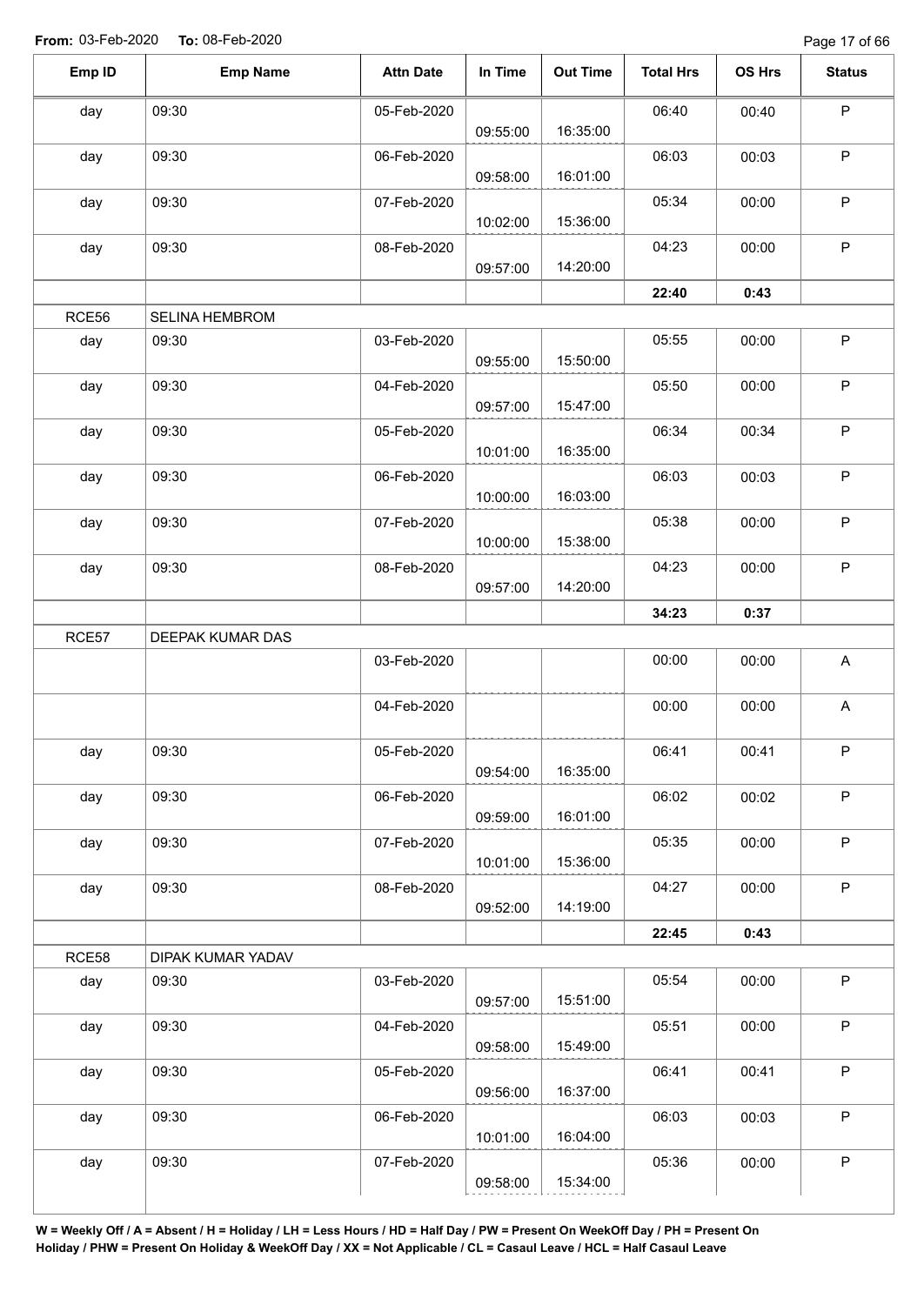Page 18 of 66

| Emp ID | <b>Emp Name</b>      | <b>Attn Date</b> | In Time  | <b>Out Time</b> | <b>Total Hrs</b> | OS Hrs | <b>Status</b> |
|--------|----------------------|------------------|----------|-----------------|------------------|--------|---------------|
| day    | 09:30                | 08-Feb-2020      |          |                 | 04:27            | 00:00  | $\mathsf P$   |
|        |                      |                  | 09:50:00 | 14:17:00        |                  |        |               |
|        |                      |                  |          |                 | 34:32            | 0:44   |               |
| RCE59  | <b>HIRDAY MANDAL</b> |                  |          |                 |                  |        |               |
| day    | 09:30                | 03-Feb-2020      |          |                 | 05:56            | 00:00  | $\sf P$       |
|        |                      |                  | 09:53:00 | 15:49:00        |                  |        |               |
| day    | 09:30                | 04-Feb-2020      | 09:58:00 | 15:47:00        | 05:49            | 00:00  | $\mathsf P$   |
| day    | 09:30                | 05-Feb-2020      | 10:01:00 | 16:35:00        | 06:34            | 00:34  | $\sf P$       |
| day    | 09:30                | 06-Feb-2020      | 10:00:00 | 16:03:00        | 06:03            | 00:03  | $\mathsf P$   |
| day    | 09:30                | 07-Feb-2020      | 10:00:00 | 15:38:00        | 05:38            | 00:00  | $\mathsf P$   |
|        |                      |                  |          |                 |                  |        | $\mathsf P$   |
| day    | 09:30                | 08-Feb-2020      | 09:56:00 | 14:20:00        | 04:24            | 00:00  |               |
|        |                      |                  |          |                 | 34:24            | 0:37   |               |
| RCE60  | DINESH KUMAR MANDAL  |                  |          |                 |                  |        |               |
|        | 09:30                | 03-Feb-2020      |          |                 | 05:55            |        | $\mathsf P$   |
| day    |                      |                  | 09:56:00 | 15:51:00        |                  | 00:00  |               |
| day    | 09:30                | 04-Feb-2020      |          |                 | 05:49            | 00:00  | $\sf P$       |
|        |                      |                  | 09:58:00 | 15:47:00        |                  |        |               |
| day    | 09:30                | 05-Feb-2020      |          |                 | 06:35            | 00:35  | $\mathsf P$   |
|        |                      |                  | 10:00:00 | 16:35:00        |                  |        |               |
| day    | 09:30                | 06-Feb-2020      |          |                 | 06:03            | 00:03  | $\sf P$       |
|        |                      |                  | 10:00:00 | 16:03:00        |                  |        |               |
| day    | 09:30                | 07-Feb-2020      | 10:00:00 | 15:39:00        | 05:39            | 00:00  | $\mathsf P$   |
| day    | 09:30                | 08-Feb-2020      |          |                 | 04:24            | 00:00  | P.            |
|        |                      |                  | 09:56:00 | 14:20:00        |                  |        |               |
|        |                      |                  |          |                 | 34:25            | 0:38   |               |
| RCE61  | MD. SHAQUIB REZA     |                  |          |                 |                  |        |               |
| day    | 09:30                | 03-Feb-2020      |          |                 | 05:55            | 00:00  | $\mathsf P$   |
|        |                      |                  | 09:55:00 | 15:50:00        |                  |        |               |
| day    | 09:30                | 04-Feb-2020      | 09:58:00 | 15:47:00        | 05:49            | 00:00  | P             |
| day    | 09:30                | 05-Feb-2020      |          |                 | 06:34            | 00:34  | $\mathsf P$   |
|        |                      |                  | 10:01:00 | 16:35:00        |                  |        |               |
| day    | 09:30                | 06-Feb-2020      | 10:00:00 | 16:03:00        | 06:03            | 00:03  | P             |
| day    | 09:30                | 07-Feb-2020      |          |                 | 05:38            | 00:00  | $\mathsf P$   |
|        |                      |                  | 10:00:00 | 15:38:00        |                  |        |               |
| day    | 09:30                | 08-Feb-2020      |          |                 | 04:22            | 00:00  | $\mathsf{P}$  |
|        |                      |                  | 09:57:00 | 14:19:00        |                  |        |               |
|        |                      |                  |          |                 | 34:21            | 0:37   |               |
| RCE62  | SHABANA KHATOON      |                  |          |                 |                  |        |               |
| day    | 09:30                | 03-Feb-2020      |          |                 | 05:53            | 00:00  | $\sf P$       |
|        |                      |                  | 09:58:00 | 15:51:00        |                  |        |               |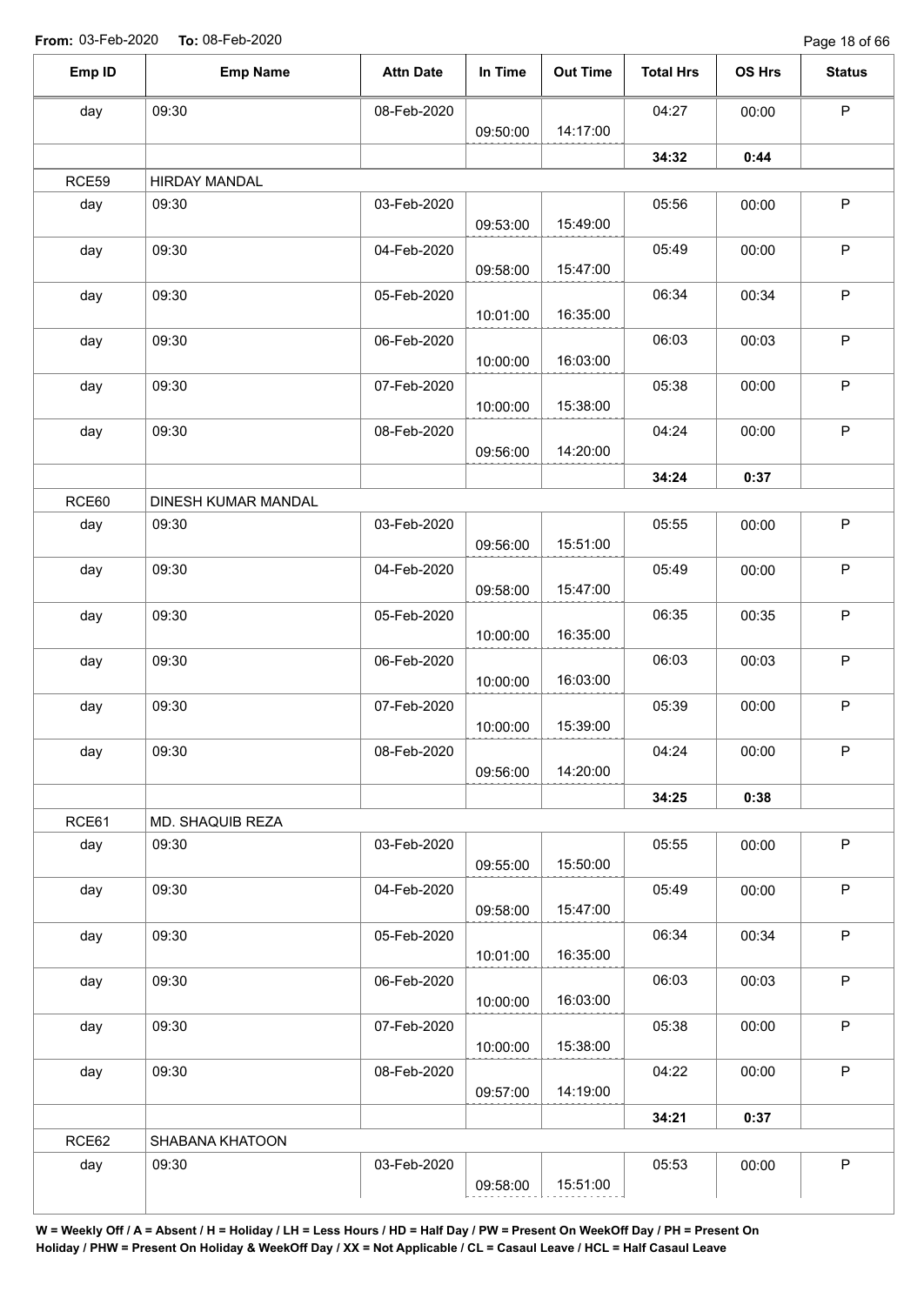| Emp ID | <b>Emp Name</b>        | <b>Attn Date</b> | In Time  | <b>Out Time</b> | <b>Total Hrs</b> | OS Hrs | <b>Status</b>             |
|--------|------------------------|------------------|----------|-----------------|------------------|--------|---------------------------|
| day    | 09:30                  | 04-Feb-2020      | 09:58:00 | 15:49:00        | 05:51            | 00:00  | $\mathsf P$               |
| day    | 09:30                  | 05-Feb-2020      | 09:56:00 | 16:37:00        | 06:41            | 00:41  | $\mathsf P$               |
| day    | 09:30                  | 06-Feb-2020      | 10:01:00 | 16:05:00        | 06:04            | 00:04  | $\mathsf P$               |
| day    | 09:30                  | 07-Feb-2020      | 09:58:00 | 15:33:00        | 05:35            | 00:00  | $\mathsf P$               |
| day    | 09:30                  | 08-Feb-2020      | 09:50:00 | 14:17:00        | 04:27            | 00:00  | $\sf P$                   |
|        |                        |                  |          |                 | 34:31            | 0:45   |                           |
| RCE63  | NEELAM KUMARI          |                  |          |                 |                  |        |                           |
| day    | 09:30                  | 03-Feb-2020      | 11:40:00 |                 | 00:00            | 00:00  | E                         |
| day    | 09:30                  | 04-Feb-2020      | 10:02:00 | 15:43:00        | 05:41            | 00:00  | $\mathsf P$               |
| day    | 09:30                  | 05-Feb-2020      | 09:55:00 | 16:36:00        | 06:41            | 00:41  | $\sf P$                   |
| day    | 09:30                  | 06-Feb-2020      | 09:58:00 | 16:01:00        | 06:03            | 00:03  | $\mathsf P$               |
| day    | 09:30                  | 07-Feb-2020      | 10:01:00 | 15:36:00        | 05:35            | 00:00  | $\mathsf P$               |
| day    | 09:30                  | 08-Feb-2020      | 09:52:00 | 14:19:00        | 04:27            | 00:00  | $\mathsf P$               |
|        |                        |                  |          |                 | 28:27            | 0:44   |                           |
| RCE64  | <b>DIPTI MEHRA</b>     |                  |          |                 |                  |        |                           |
|        |                        | 03-Feb-2020      |          |                 | 00:00            | 00:00  | $\mathsf{A}$              |
| day    | 09:30                  | 04-Feb-2020      | 10:02:00 | 15:43:00        | 05:41            | 00:00  | P                         |
| day    | 09:30                  | 05-Feb-2020      | 09:55:00 | 16:36:00        | 06:41            | 00:41  | $\sf P$                   |
| day    | 09:30                  | 06-Feb-2020      | 09:58:00 | 16:01:00        | 06:03            | 00:03  | $\mathsf P$               |
| day    | 09:30                  | 07-Feb-2020      | 10:02:00 | 15:36:00        | 05:34            | 00:00  | $\mathsf P$               |
| day    | 09:30                  | 08-Feb-2020      | 09:57:00 | 14:20:00        | 04:23            | 00:00  | $\sf P$                   |
|        |                        |                  |          |                 | 28:22            | 0:44   |                           |
| RCE65  | VIBASH KUMAR PATRALEKH |                  |          |                 |                  |        |                           |
|        |                        | 03-Feb-2020      |          |                 | 00:00            | 00:00  | $\mathsf{A}$              |
|        |                        | 04-Feb-2020      |          |                 | 00:00            | 00:00  | A                         |
|        |                        | 05-Feb-2020      |          |                 | 00:00            | 00:00  | $\boldsymbol{\mathsf{A}}$ |
|        |                        | 06-Feb-2020      |          |                 | 00:00            | 00:00  | $\boldsymbol{\mathsf{A}}$ |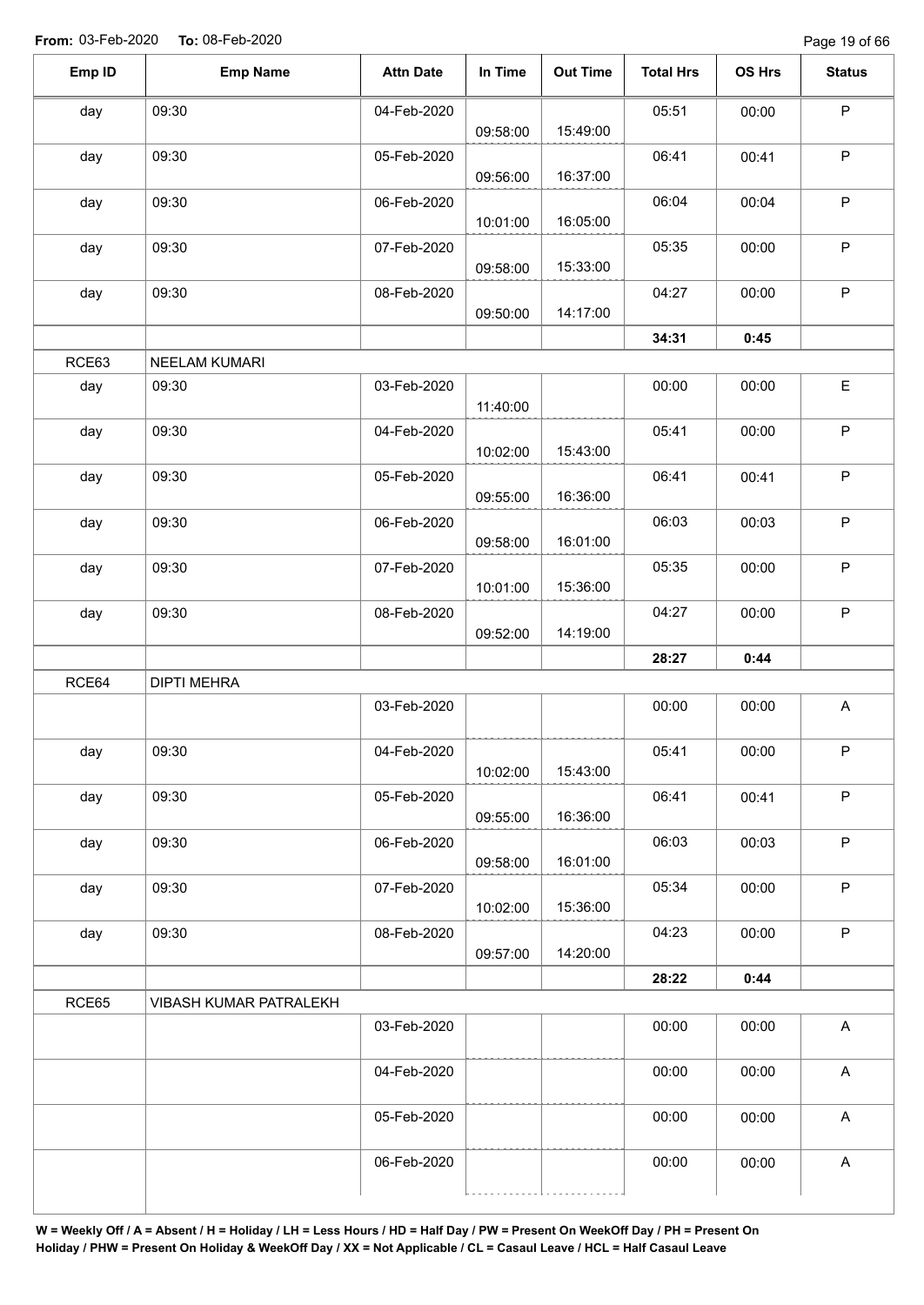Page 20 of 66

| Emp ID | <b>Emp Name</b>       | <b>Attn Date</b> | In Time  | <b>Out Time</b> | <b>Total Hrs</b> | OS Hrs | <b>Status</b>             |
|--------|-----------------------|------------------|----------|-----------------|------------------|--------|---------------------------|
|        |                       | 07-Feb-2020      |          |                 | 00:00            | 00:00  | $\boldsymbol{\mathsf{A}}$ |
|        |                       | 08-Feb-2020      |          |                 | 00:00            | 00:00  | A                         |
|        |                       |                  |          |                 | 0:0              | 0:0    |                           |
| RCE66  | MD. ZUBAIR ALAM       |                  |          |                 |                  |        |                           |
| day    | 09:30                 | 03-Feb-2020      | 09:53:00 | 15:49:00        | 05:56            | 00:00  | $\mathsf P$               |
| day    | 09:30                 | 04-Feb-2020      | 09:58:00 | 15:49:00        | 05:51            | 00:00  | $\mathsf P$               |
| day    | 09:30                 | 05-Feb-2020      | 09:56:00 | 16:37:00        | 06:41            | 00:41  | $\sf P$                   |
| day    | 09:30                 | 06-Feb-2020      | 10:01:00 | 16:05:00        | 06:04            | 00:04  | $\mathsf P$               |
| day    | 09:30                 | 07-Feb-2020      | 09:58:00 | 15:33:00        | 05:35            | 00:00  | $\mathsf P$               |
| day    | 09:30                 | 08-Feb-2020      | 09:50:00 | 14:17:00        | 04:27            | 00:00  | $\sf P$                   |
|        |                       |                  |          |                 | 34:34            | 0:45   |                           |
| RCE67  | AZMA NOORAIN          |                  |          |                 |                  |        |                           |
| day    | 09:30                 | 03-Feb-2020      | 09:58:00 | 15:50:00        | 05:52            | 00:00  | $\mathsf P$               |
| day    | 09:30                 | 04-Feb-2020      | 09:58:00 | 15:49:00        | 05:51            | 00:00  | $\sf P$                   |
| day    | 09:30                 | 05-Feb-2020      | 09:56:00 | 16:37:00        | 06:41            | 00:41  | $\sf P$                   |
| day    | 09:30                 | 06-Feb-2020      | 10:01:00 | 16:04:00        | 06:03            | 00:03  | $\mathsf P$               |
| day    | 09:30                 | 07-Feb-2020      | 09:59:00 | 15:33:00        | 05:34            | 00:00  | $\mathsf P$               |
| day    | 09:30                 | 08-Feb-2020      | 09:50:00 | 14:17:00        | 04:27            | 00:00  | $\mathsf P$               |
|        |                       |                  |          |                 | 34:28            | 0:44   |                           |
| RCE68  | SARWAR AKHLAQUE AHMAD |                  |          |                 |                  |        |                           |
| day    | 09:30                 | 03-Feb-2020      | 09:57:00 | 15:51:00        | 05:54            | 00:00  | $\mathsf P$               |
| day    | 09:30                 | 04-Feb-2020      | 09:58:00 | 15:50:00        | 05:52            | 00:00  | $\mathsf P$               |
| day    | 09:30                 | 05-Feb-2020      | 09:56:00 | 16:37:00        | 06:41            | 00:41  | $\mathsf P$               |
| day    | 09:30                 | 06-Feb-2020      | 10:01:00 | 16:04:00        | 06:03            | 00:03  | P                         |
| day    | 09:30                 | 07-Feb-2020      | 09:58:00 | 15:34:00        | 05:36            | 00:00  | $\mathsf P$               |
| day    | 09:30                 | 08-Feb-2020      | 09:51:00 | 14:17:00        | 04:26            | 00:00  | $\mathsf P$               |
|        |                       |                  |          |                 | 34:32            | 0:44   |                           |
| RCE69  | NIDA TASNIM           |                  |          |                 |                  |        |                           |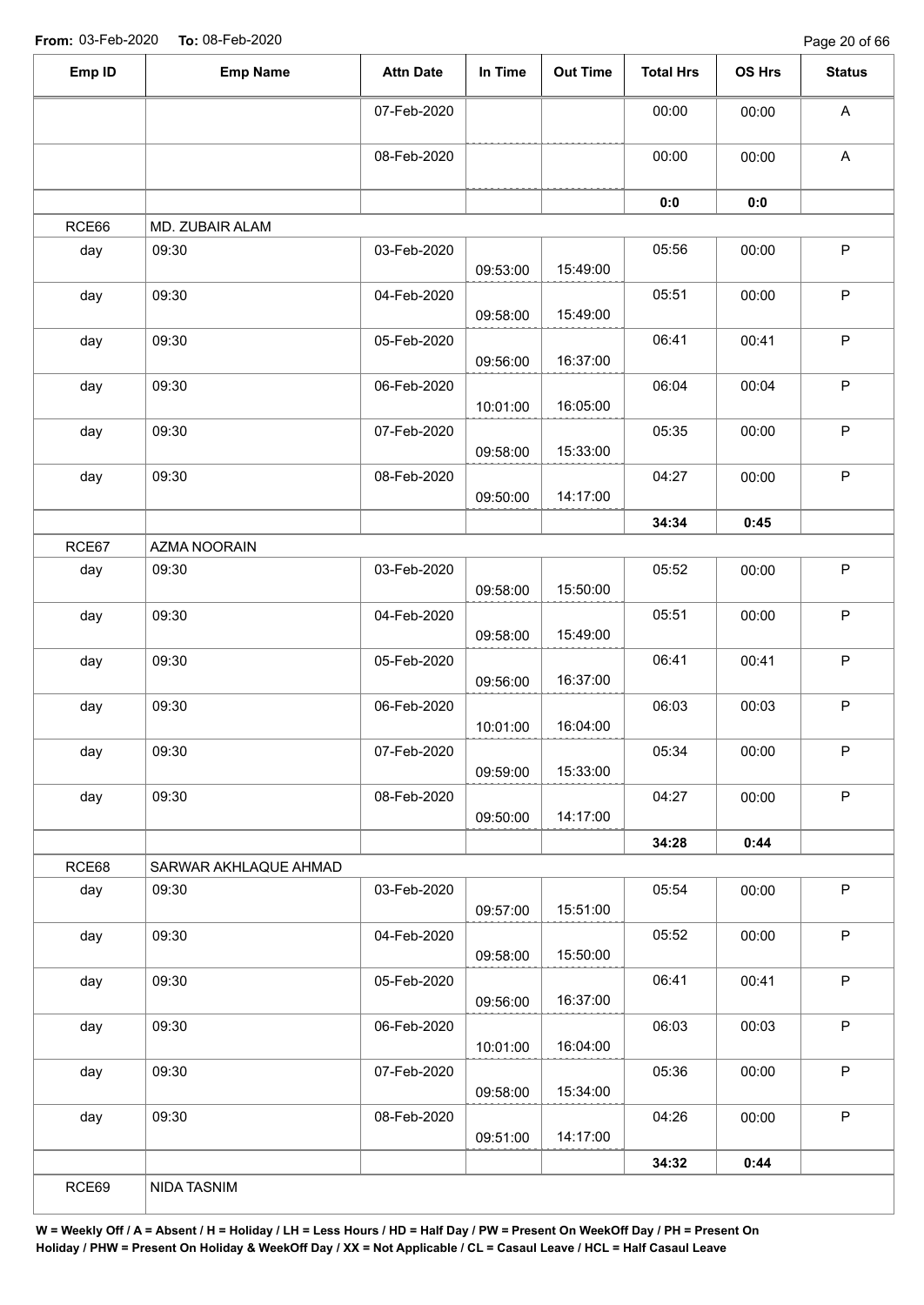Page 21 of 66

| Emp ID | <b>Emp Name</b>     | <b>Attn Date</b> | In Time  | <b>Out Time</b> | <b>Total Hrs</b> | OS Hrs | <b>Status</b> |
|--------|---------------------|------------------|----------|-----------------|------------------|--------|---------------|
| day    | 09:30               | 03-Feb-2020      | 09:57:00 | 15:51:00        | 05:54            | 00:00  | $\mathsf P$   |
| day    | 09:30               | 04-Feb-2020      | 09:58:00 | 15:50:00        | 05:52            | 00:00  | $\sf P$       |
| day    | 09:30               | 05-Feb-2020      | 09:55:00 | 16:37:00        | 06:42            | 00:42  | $\sf P$       |
| day    | 09:30               | 06-Feb-2020      | 10:01:00 | 16:04:00        | 06:03            | 00:03  | P             |
| day    | 09:30               | 07-Feb-2020      | 09:58:00 | 15:34:00        | 05:36            | 00:00  | $\sf P$       |
| day    | 09:30               | 08-Feb-2020      | 09:51:00 | 14:17:00        | 04:26            | 00:00  | $\mathsf P$   |
|        |                     |                  |          |                 | 34:33            | 0:45   |               |
| RCE70  | <b>SUMAN KUMARI</b> |                  |          |                 |                  |        |               |
| day    | 09:30               | 03-Feb-2020      | 09:57:00 | 15:51:00        | 05:54            | 00:00  | $\mathsf P$   |
| day    | 09:30               | 04-Feb-2020      | 09:58:00 | 15:49:00        | 05:51            | 00:00  | $\mathsf P$   |
| day    | 09:30               | 05-Feb-2020      | 09:56:00 | 16:37:00        | 06:41            | 00:41  | $\mathsf P$   |
| day    | 09:30               | 06-Feb-2020      | 10:01:00 | 16:04:00        | 06:03            | 00:03  | $\mathsf P$   |
| day    | 09:30               | 07-Feb-2020      | 09:58:00 | 15:34:00        | 05:36            | 00:00  | $\mathsf P$   |
| day    | 09:30               | 08-Feb-2020      | 09:54:00 | 14:21:00        | 04:27            | 00:00  | $\sf P$       |
|        |                     |                  |          |                 | 34:32            | 0:44   |               |
| RCE71  | MD. MUNTAZIR ANSARI |                  |          |                 |                  |        |               |
| day    | 09:30               | 03-Feb-2020      | 09:58:00 | 15:50:00        | 05:52            | 00:00  | P             |
| day    | 09:30               | 04-Feb-2020      | 09:58:00 | 15:46:00        | 05:48            | 00:00  | $\mathsf P$   |
| day    | 09:30               | 05-Feb-2020      | 10:01:00 | 16:35:00        | 06:34            | 00:34  | $\mathsf P$   |
| day    | 09:30               | 06-Feb-2020      | 10:00:00 | 16:03:00        | 06:03            | 00:03  | $\sf P$       |
| day    | 09:30               | 07-Feb-2020      | 10:00:00 | 15:38:00        | 05:38            | 00:00  | $\mathsf P$   |
| day    | 09:30               | 08-Feb-2020      | 09:57:00 | 14:20:00        | 04:23            | 00:00  | $\mathsf P$   |
|        |                     |                  |          |                 | 34:18            | 0:37   |               |
| RCE72  | NARAYAN KUMAR       |                  |          |                 |                  |        |               |
| day    | 09:30               | 03-Feb-2020      | 09:53:00 | 15:50:00        | 05:57            | 00:00  | $\sf P$       |
| day    | 09:30               | 04-Feb-2020      | 09:59:00 | 15:50:00        | 05:51            | 00:00  | $\mathsf P$   |
| day    | 09:30               | 05-Feb-2020      | 09:56:00 | 16:37:00        | 06:41            | 00:41  | $\sf P$       |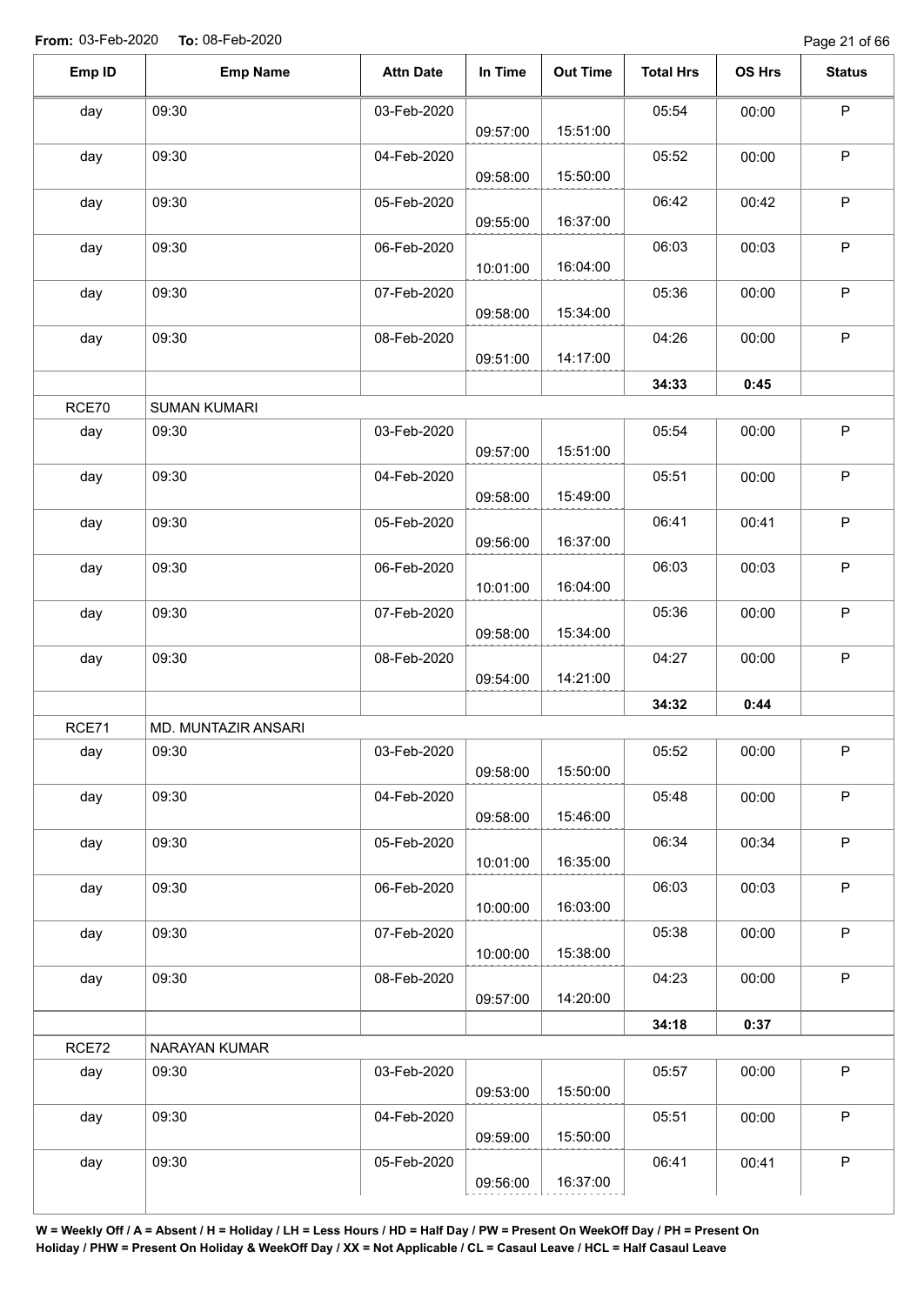Page 22 of 66

| Emp ID | <b>Emp Name</b>  | <b>Attn Date</b> | In Time  | <b>Out Time</b> | <b>Total Hrs</b> | OS Hrs | <b>Status</b> |
|--------|------------------|------------------|----------|-----------------|------------------|--------|---------------|
| day    | 09:30            | 06-Feb-2020      |          |                 | 06:03            | 00:03  | $\mathsf P$   |
|        |                  |                  | 10:01:00 | 16:04:00        |                  |        |               |
| day    | 09:30            | 07-Feb-2020      | 09:58:00 | 15:33:00        | 05:35            | 00:00  | $\mathsf P$   |
| day    | 09:30            | 08-Feb-2020      |          | 14:17:00        | 04:27            | 00:00  | $\mathsf P$   |
|        |                  |                  | 09:50:00 |                 | 34:34            | 0:44   |               |
| RCE73  | PARDINATH HANSDA |                  |          |                 |                  |        |               |
| day    | 09:30            | 03-Feb-2020      | 09:52:00 | 15:50:00        | 05:58            | 00:00  | $\mathsf P$   |
| day    | 09:30            | 04-Feb-2020      | 09:58:00 | 15:47:00        | 05:49            | 00:00  | $\mathsf P$   |
| day    | 09:30            | 05-Feb-2020      | 10:01:00 | 16:35:00        | 06:34            | 00:34  | $\mathsf P$   |
| day    | 09:30            | 06-Feb-2020      | 09:59:00 | 16:03:00        | 06:04            | 00:04  | $\mathsf P$   |
| day    | 09:30            | 07-Feb-2020      | 10:00:00 | 15:38:00        | 05:38            | 00:00  | $\mathsf P$   |
| day    | 09:30            | 08-Feb-2020      | 09:56:00 | 14:20:00        | 04:24            | 00:00  | $\mathsf P$   |
|        |                  |                  |          |                 | 34:27            | 0:38   |               |
| RCE74  | SURENDRA KUMAR   |                  |          |                 |                  |        |               |
| day    | 09:30            | 03-Feb-2020      | 09:57:00 | 15:51:00        | 05:54            | 00:00  | $\sf P$       |
| day    | 09:30            | 04-Feb-2020      | 09:58:00 | 15:46:00        | 05:48            | 00:00  | $\mathsf P$   |
| day    | 09:30            | 05-Feb-2020      | 10:01:00 | 16:35:00        | 06:34            | 00:34  | $\mathsf P$   |
| day    | 09:30            | 06-Feb-2020      | 10:00:00 | 16:03:00        | 06:03            | 00:03  | P             |
| day    | 09:30            | 07-Feb-2020      | 10:00:00 | 15:38:00        | 05:38            | 00:00  | $\mathsf P$   |
| day    | 09:30            | 08-Feb-2020      | 09:56:00 | 14:20:00        | 04:24            | 00:00  | $\mathsf P$   |
|        |                  |                  |          |                 | 34:21            | 0:37   |               |
| RCE75  | PRAMILA MARANDI  |                  |          |                 |                  |        |               |
| day    | 09:30            | 03-Feb-2020      | 10:31:00 |                 | 00:00            | 00:00  | E             |
| day    | 09:30            | 04-Feb-2020      | 10:02:00 | 15:43:00        | 05:41            | 00:00  | $\sf P$       |
| day    | 09:30            | 05-Feb-2020      | 09:55:00 | 16:36:00        | 06:41            | 00:41  | $\mathsf P$   |
| day    | 09:30            | 06-Feb-2020      | 09:59:00 | 16:01:00        | 06:02            | 00:02  | $\sf P$       |
| day    | 09:30            | 07-Feb-2020      | 10:01:00 | 15:36:00        | 05:35            | 00:00  | $\mathsf P$   |
| day    | 09:30            | 08-Feb-2020      | 09:57:00 | 14:20:00        | 04:23            | 00:00  | $\sf P$       |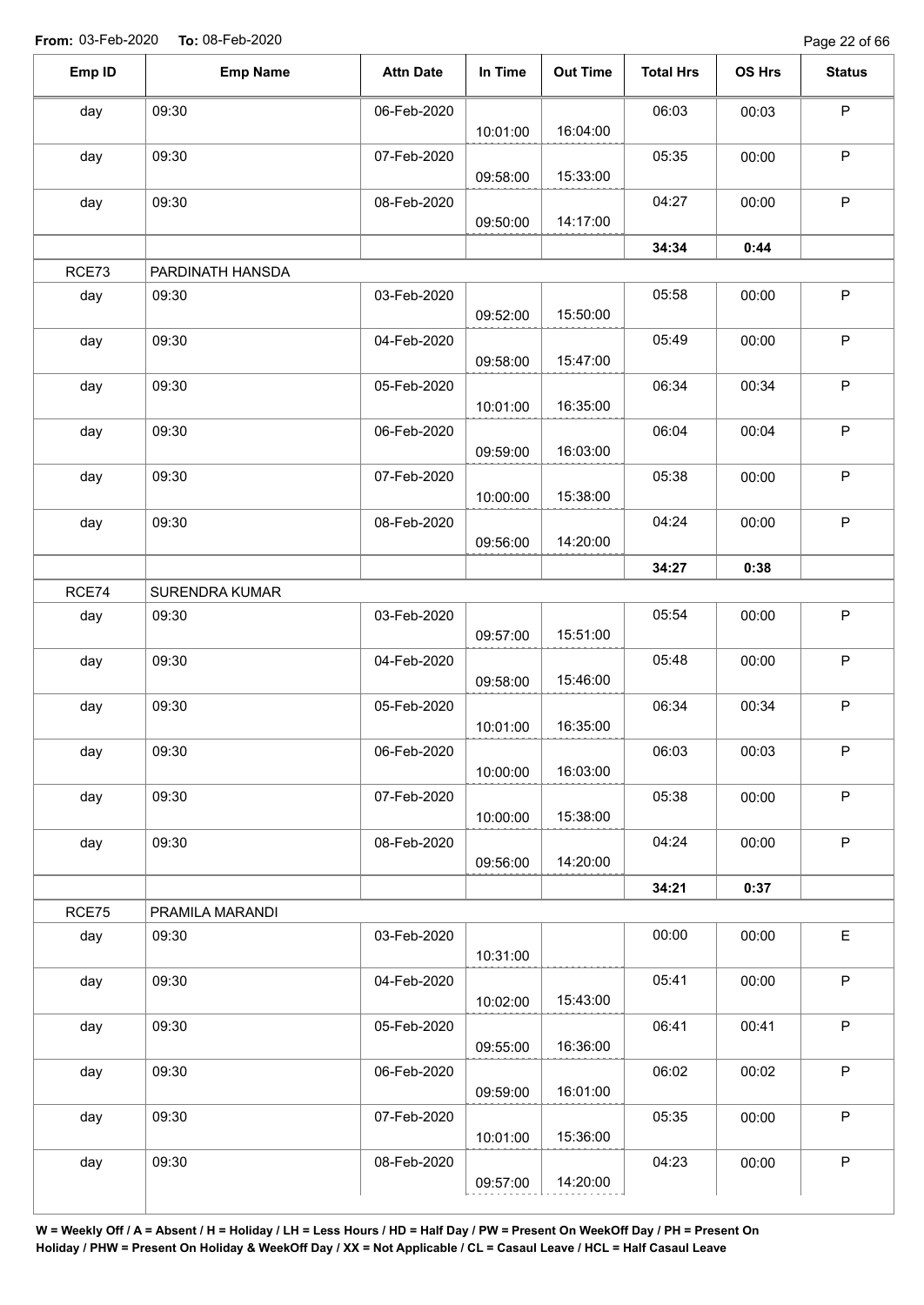| Emp ID | <b>Emp Name</b>      | <b>Attn Date</b> | In Time  | <b>Out Time</b> | <b>Total Hrs</b> | OS Hrs | <b>Status</b>             |
|--------|----------------------|------------------|----------|-----------------|------------------|--------|---------------------------|
|        |                      |                  |          |                 | 28:22            | 0:43   |                           |
| RCE76  | MUKESH KUMAR MANDAL  |                  |          |                 |                  |        |                           |
|        |                      | 03-Feb-2020      |          |                 | 00:00            | 00:00  | $\mathsf A$               |
|        |                      | 04-Feb-2020      |          |                 | 00:00            | 00:00  | A                         |
|        |                      | 05-Feb-2020      |          |                 | 00:00            | 00:00  | $\boldsymbol{\mathsf{A}}$ |
| day    | 09:30                | 06-Feb-2020      | 09:59:00 | 16:03:00        | 06:04            | 00:04  | $\mathsf P$               |
| day    | 09:30                | 07-Feb-2020      | 10:00:00 | 15:38:00        | 05:38            | 00:00  | $\sf P$                   |
| day    | 09:30                | 08-Feb-2020      | 09:56:00 | 14:20:00        | 04:24            | 00:00  | $\mathsf{P}$              |
|        |                      |                  |          |                 | 16:6             | 0:4    |                           |
| RCE77  | <b>KREETI KUMARI</b> |                  |          |                 |                  |        |                           |
| day    | 09:30                | 03-Feb-2020      | 09:53:00 | 15:50:00        | 05:57            | 00:00  | $\mathsf P$               |
| day    | 09:30                | 04-Feb-2020      | 09:58:00 | 15:47:00        | 05:49            | 00:00  | $\sf P$                   |
| day    | 09:30                | 05-Feb-2020      | 10:01:00 | 16:35:00        | 06:34            | 00:34  | $\mathsf P$               |
| day    | 09:30                | 06-Feb-2020      | 10:00:00 | 16:03:00        | 06:03            | 00:03  | $\mathsf P$               |
| day    | 09:30                | 07-Feb-2020      | 10:00:00 | 15:38:00        | 05:38            | 00:00  | $\sf P$                   |
| day    | 09:30                | 08-Feb-2020      | 09:57:00 | 14:20:00        | 04:23            | 00:00  | $\mathsf P$               |
|        |                      |                  |          |                 | 34:24            | 0:37   |                           |
| RCE78  | SONIYA KUMARI        |                  |          |                 |                  |        |                           |
| day    | 09:30                | 03-Feb-2020      | 09:56:00 | 15:50:00        | 05:54            | 00:00  | $\mathsf P$               |
| day    | 09:30                | 04-Feb-2020      | 09:58:00 | 15:47:00        | 05:49            | 00:00  | $\mathsf P$               |
| day    | 09:30                | 05-Feb-2020      | 10:00:00 | 16:35:00        | 06:35            | 00:35  | $\mathsf P$               |
| day    | 09:30                | 06-Feb-2020      | 10:00:00 | 16:03:00        | 06:03            | 00:03  | $\mathsf{P}$              |
| day    | 09:30                | 07-Feb-2020      | 10:00:00 | 15:38:00        | 05:38            | 00:00  | $\mathsf P$               |
| day    | 09:30                | 08-Feb-2020      | 09:56:00 | 14:20:00        | 04:24            | 00:00  | $\mathsf{P}$              |
|        |                      |                  |          |                 | 34:23            | 0:38   |                           |
| RCE79  | PUSHPA VERMA         |                  |          |                 |                  |        |                           |
| day    | 09:30                | 03-Feb-2020      | 09:56:00 | 15:50:00        | 05:54            | 00:00  | $\mathsf{P}$              |
| day    | 09:30                | 04-Feb-2020      | 09:58:00 | 15:47:00        | 05:49            | 00:00  | $\sf P$                   |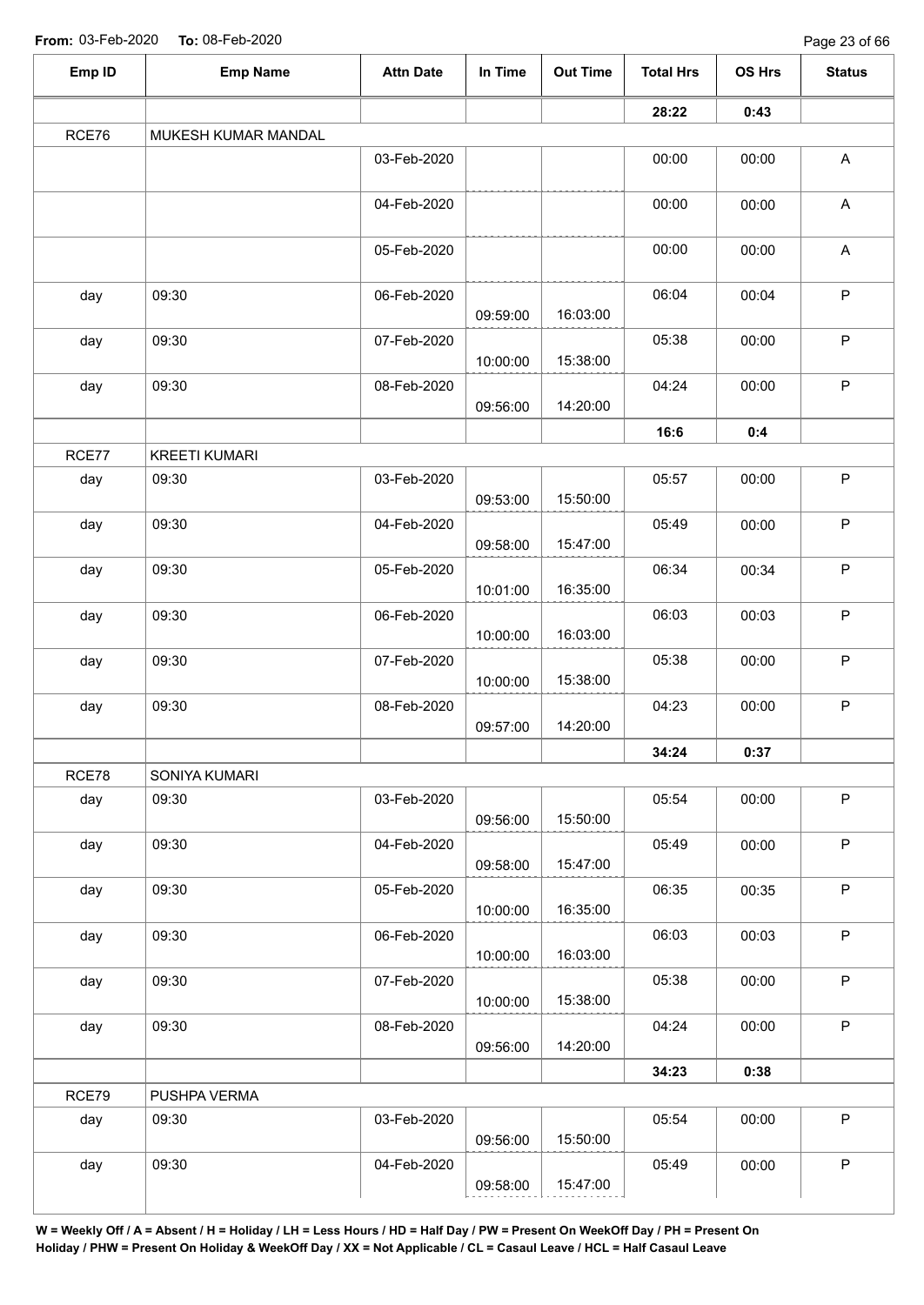Page 24 of 66

| Emp ID | <b>Emp Name</b>     | <b>Attn Date</b> | In Time  | <b>Out Time</b> | <b>Total Hrs</b> | OS Hrs | <b>Status</b>             |
|--------|---------------------|------------------|----------|-----------------|------------------|--------|---------------------------|
| day    | 09:30               | 05-Feb-2020      |          |                 | 06:35            | 00:35  | $\mathsf P$               |
|        |                     |                  | 10:00:00 | 16:35:00        |                  |        |                           |
| day    | 09:30               | 06-Feb-2020      |          |                 | 06:03            | 00:03  | P                         |
|        |                     |                  | 10:00:00 | 16:03:00        |                  |        |                           |
| day    | 09:30               | 07-Feb-2020      |          |                 | 05:39            | 00:00  | $\mathsf P$               |
|        |                     |                  | 10:00:00 | 15:39:00        |                  |        |                           |
| day    | 09:30               | 08-Feb-2020      |          |                 | 04:23            | 00:00  | $\mathsf P$               |
|        |                     |                  | 09:57:00 | 14:20:00        |                  |        |                           |
|        |                     |                  |          |                 | 34:23            | 0:38   |                           |
| RCE80  | MD. SAJJAD ALAM     |                  |          |                 |                  |        |                           |
| day    | 09:30               | 03-Feb-2020      | 09:53:00 | 15:50:00        | 05:57            | 00:00  | $\mathsf P$               |
|        |                     |                  |          |                 |                  |        | $\mathsf P$               |
| day    | 09:30               | 04-Feb-2020      | 09:58:00 | 15:50:00        | 05:52            | 00:00  |                           |
| day    | 09:30               | 05-Feb-2020      |          |                 | 06:41            | 00:41  | $\sf P$                   |
|        |                     |                  | 09:56:00 | 16:37:00        |                  |        |                           |
| day    | 09:30               | 06-Feb-2020      |          |                 | 06:03            | 00:03  | $\mathsf P$               |
|        |                     |                  | 10:01:00 | 16:04:00        |                  |        |                           |
| day    | 09:30               | 07-Feb-2020      |          |                 | 05:35            | 00:00  | $\mathsf P$               |
|        |                     |                  | 09:58:00 | 15:33:00        |                  |        |                           |
| day    | 09:30               | 08-Feb-2020      |          |                 | 04:27            | 00:00  | $\mathsf P$               |
|        |                     |                  | 09:50:00 | 14:17:00        |                  |        |                           |
|        |                     |                  |          |                 | 34:35            | 0:44   |                           |
| RCE81  | KANCHAN KUMARI      |                  |          |                 |                  |        |                           |
| day    | 09:30               | 03-Feb-2020      |          |                 | 05:55            | 00:00  | $\mathsf P$               |
|        |                     |                  | 09:56:00 | 15:51:00        |                  |        |                           |
| day    | 09:30               | 04-Feb-2020      |          |                 | 05:46            | 00:00  | $\mathsf P$               |
|        |                     |                  | 09:58:00 | 15:44:00        |                  |        |                           |
| day    | 09:30               | 05-Feb-2020      |          |                 | 06:39            | 00:39  | $\sf P$                   |
|        |                     |                  | 09:59:00 | 16:38:00        |                  |        |                           |
| day    | 09:30               | 06-Feb-2020      |          | 16:01:00        | 06:04            | 00:04  | $\sf P$                   |
|        | 09:30               | 07-Feb-2020      | 09:57:00 |                 | 05:48            | 00:00  | $\mathsf P$               |
| day    |                     |                  | 09:57:00 | 15:45:00        |                  |        |                           |
| day    | 09:30               | 08-Feb-2020      |          |                 | 04:28            | 00:00  | $\sf P$                   |
|        |                     |                  | 09:54:00 | 14:22:00        |                  |        |                           |
|        |                     |                  |          |                 | 34:40            | 0:43   |                           |
| RCE82  | PREMJIT KUMAR YADAV |                  |          |                 |                  |        |                           |
|        |                     | 03-Feb-2020      |          |                 | 00:00            | 00:00  | $\boldsymbol{\mathsf{A}}$ |
|        |                     |                  |          |                 |                  |        |                           |
|        |                     | 04-Feb-2020      |          |                 | 00:00            | 00:00  | $\mathsf{A}$              |
|        |                     |                  |          |                 |                  |        |                           |
| day    | 09:30               | 05-Feb-2020      |          |                 | 06:42            | 00:42  | $\sf P$                   |
|        |                     |                  | 09:54:00 | 16:36:00        |                  |        |                           |
| day    | 09:30               | 06-Feb-2020      |          |                 | 06:03            | 00:03  | $\mathsf P$               |
|        |                     |                  | 09:58:00 | 16:01:00        |                  |        |                           |
| day    | 09:30               | 07-Feb-2020      |          |                 | 05:35            | 00:00  | $\mathsf P$               |
|        |                     |                  | 10:01:00 | 15:36:00        |                  |        |                           |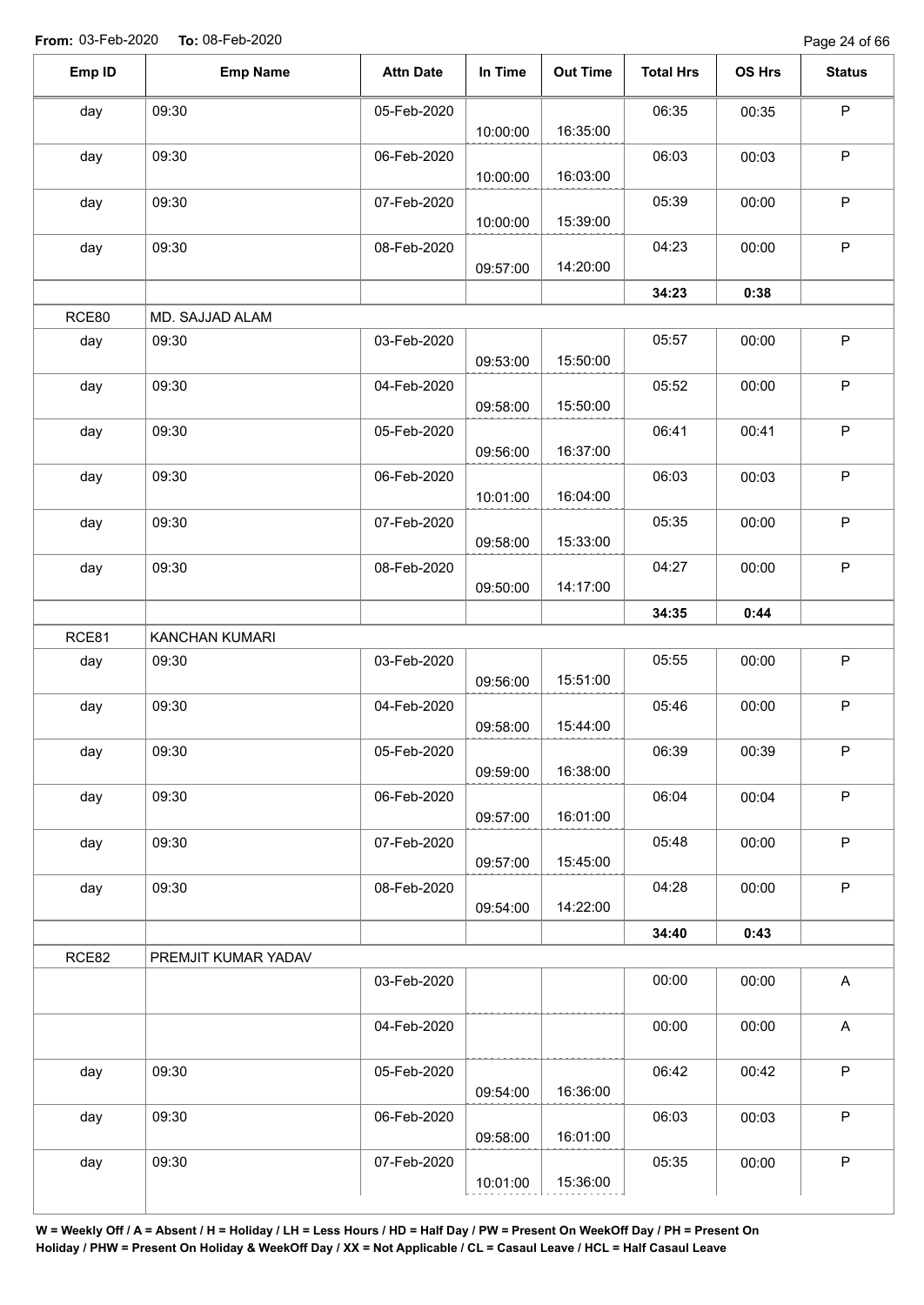Page 25 of 66

| Emp ID | <b>Emp Name</b>    | <b>Attn Date</b> | In Time  | <b>Out Time</b> | <b>Total Hrs</b> | OS Hrs | <b>Status</b>             |
|--------|--------------------|------------------|----------|-----------------|------------------|--------|---------------------------|
| day    | 09:30              | 08-Feb-2020      |          |                 | 04:23            | 00:00  | $\sf P$                   |
|        |                    |                  | 09:57:00 | 14:20:00        |                  |        |                           |
|        |                    |                  |          |                 | 22:43            | 0:45   |                           |
| RCE83  | ABHISHEK KUMAR     |                  |          |                 |                  |        |                           |
| day    | 09:30              | 03-Feb-2020      | 09:52:00 | 15:50:00        | 05:58            | 00:00  | $\sf P$                   |
| day    | 09:30              | 04-Feb-2020      | 09:58:00 | 15:47:00        | 05:49            | 00:00  | $\sf P$                   |
| day    | 09:30              | 05-Feb-2020      | 10:01:00 | 16:35:00        | 06:34            | 00:34  | $\sf P$                   |
| day    | 09:30              | 06-Feb-2020      | 10:00:00 | 16:03:00        | 06:03            | 00:03  | $\sf P$                   |
| day    | 09:30              | 07-Feb-2020      |          | 15:38:00        | 05:38            | 00:00  | $\sf P$                   |
| day    | 09:30              | 08-Feb-2020      | 10:00:00 |                 | 04:24            | 00:00  | $\mathsf P$               |
|        |                    |                  | 09:56:00 | 14:20:00        | 34:26            | 0:37   |                           |
| RCE84  | MANJEET KUMAR RANA |                  |          |                 |                  |        |                           |
|        |                    | 03-Feb-2020      |          |                 | 00:00            | 00:00  | A                         |
| day    | 09:30              | 04-Feb-2020      |          | 15:43:00        | 05:41            | 00:00  | $\sf P$                   |
| day    | 09:30              | 05-Feb-2020      | 10:02:00 |                 | 06:41            | 00:41  | $\mathsf P$               |
|        |                    |                  | 09:55:00 | 16:36:00        |                  |        |                           |
| day    | 09:30              | 06-Feb-2020      | 09:59:00 | 16:00:00        | 06:01            | 00:01  | $\sf P$                   |
| day    | 09:30              | 07-Feb-2020      | 10:01:00 | 15:36:00        | 05:35            | 00:00  | $\sf P$                   |
| day    | 09:30              | 08-Feb-2020      | 09:52:00 | 14:19:00        | 04:27            | 00:00  | P.                        |
|        |                    |                  |          |                 | 28:25            | 0:42   |                           |
| RCE85  | NAYAN KUMAR DEY    |                  |          |                 |                  |        |                           |
|        |                    | 03-Feb-2020      |          |                 | 00:00            | 00:00  | $\boldsymbol{\mathsf{A}}$ |
|        |                    | 04-Feb-2020      |          |                 | 00:00            | 00:00  | $\boldsymbol{\mathsf{A}}$ |
|        |                    | 05-Feb-2020      |          |                 | 00:00            | 00:00  | $\boldsymbol{\mathsf{A}}$ |
| day    | 09:30              | 06-Feb-2020      | 09:59:00 | 16:03:00        | 06:04            | 00:04  | $\sf P$                   |
| day    | 09:30              | 07-Feb-2020      |          |                 | 05:39            | 00:00  | $\mathsf P$               |
|        | 09:30              | 08-Feb-2020      | 10:00:00 | 15:39:00        | 04:23            | 00:00  | $\mathsf P$               |
| day    |                    |                  | 09:57:00 | 14:20:00        |                  |        |                           |
|        |                    |                  |          |                 | 16:6             | 0:4    |                           |
| RCE86  | ROHIT GUPTA        |                  |          |                 |                  |        |                           |
|        |                    | 03-Feb-2020      |          |                 | 00:00            | 00:00  | $\boldsymbol{\mathsf{A}}$ |
|        |                    |                  |          |                 |                  |        |                           |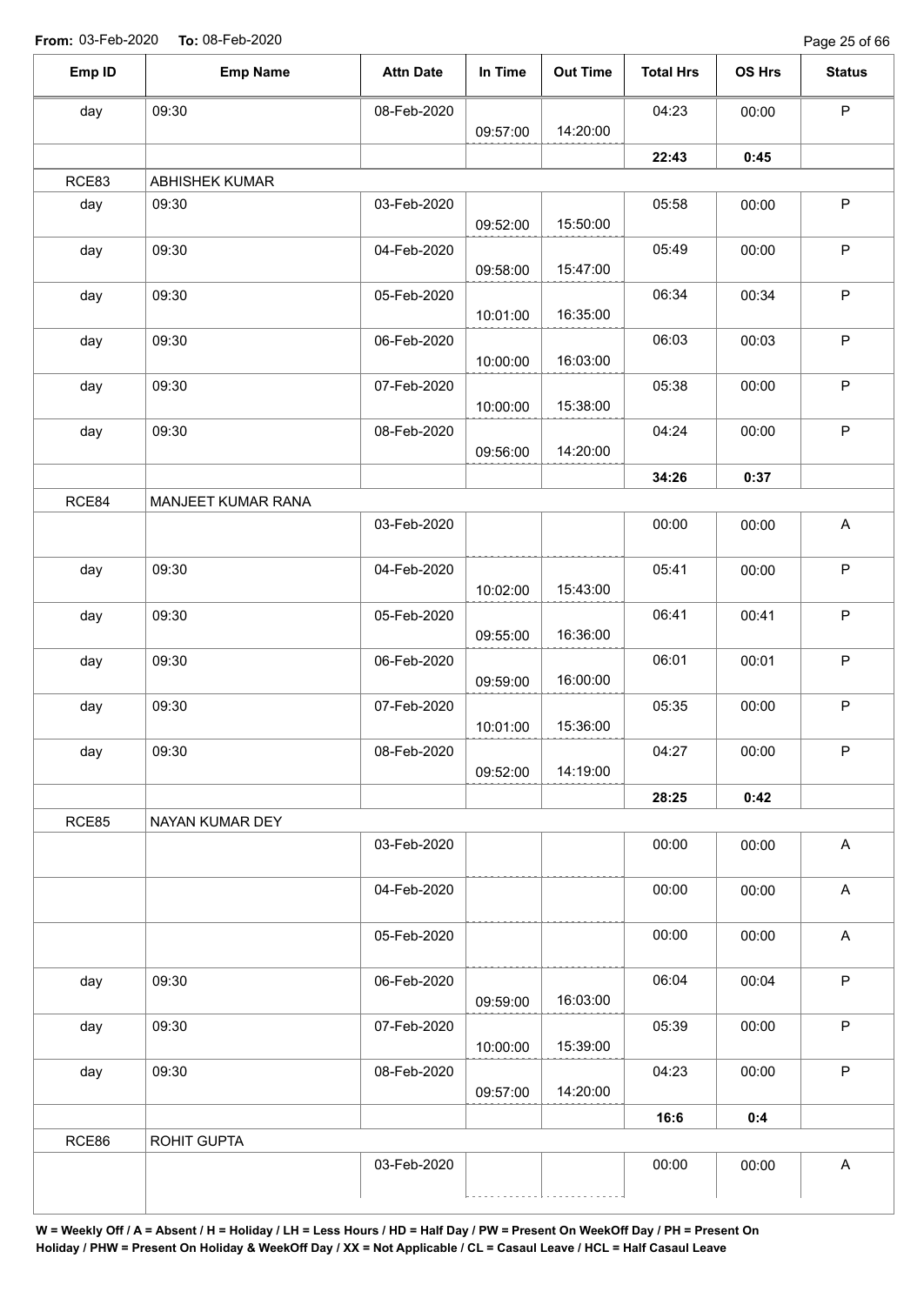| $\mathsf P$<br>09:30<br>05:41<br>04-Feb-2020<br>00:00<br>day<br>15:43:00<br>10:02:00<br>$\mathsf P$<br>06:41<br>09:30<br>00:41<br>05-Feb-2020<br>day<br>16:36:00<br>09:55:00<br>$\mathsf{P}$<br>09:30<br>06:01<br>06-Feb-2020<br>00:01<br>day<br>16:00:00<br>09:59:00<br>$\mathsf P$<br>05:35<br>09:30<br>00:00<br>day<br>07-Feb-2020<br>15:36:00<br>10:01:00<br>$\mathsf{P}$<br>09:30<br>04:27<br>00:00<br>day<br>08-Feb-2020<br>14:19:00<br>09:52:00<br>28:25<br>0:42<br>RCE87<br><b>SULATA KUMARI</b><br>A<br>03-Feb-2020<br>00:00<br>00:00<br>A<br>04-Feb-2020<br>00:00<br>00:00<br>$\boldsymbol{\mathsf{A}}$<br>05-Feb-2020<br>00:00<br>00:00<br>$\boldsymbol{\mathsf{A}}$<br>06-Feb-2020<br>00:00<br>00:00<br>$\boldsymbol{\mathsf{A}}$<br>07-Feb-2020<br>00:00<br>00:00<br>$\boldsymbol{\mathsf{A}}$<br>00:00<br>08-Feb-2020<br>00:00<br>0:0<br>0:0<br>RCE88<br>SHILA SOREN<br>E<br>03-Feb-2020<br>00:00<br>09:30<br>00:00<br>day<br>11:53:00<br>$\mathsf P$<br>09:30<br>04-Feb-2020<br>05:41<br>00:00<br>day<br>15:43:00<br>10:02:00<br>$\mathsf P$<br>09:30<br>06:41<br>day<br>05-Feb-2020<br>00:41<br>16:36:00<br>09:55:00<br>P<br>09:30<br>06:02<br>06-Feb-2020<br>00:02<br>day<br>16:01:00<br>09:59:00<br>$\mathsf P$<br>09:30<br>05:35<br>07-Feb-2020<br>day<br>00:00<br>15:36:00<br>10:01:00<br>P<br>09:30<br>04:26<br>08-Feb-2020<br>00:00<br>day<br>14:18:00<br>09:52:00<br>28:25<br>0:43<br>RCE89<br>AFTAB ALAM<br>P<br>05:55<br>09:30<br>03-Feb-2020<br>00:00<br>day<br>09:55:00<br>15:50:00<br>$\mathsf P$<br>05:50<br>09:30<br>day<br>04-Feb-2020<br>00:00<br>15:47:00<br>09:57:00<br>P<br>06:35<br>09:30<br>05-Feb-2020<br>00:35<br>day<br>16:35:00<br>10:00:00<br>$\mathsf P$<br>06:03<br>09:30<br>00:03<br>day<br>06-Feb-2020<br>16:03:00<br>10:00:00 | Emp ID | <b>Emp Name</b> | <b>Attn Date</b> | In Time | <b>Out Time</b> | <b>Total Hrs</b> | OS Hrs | <b>Status</b> |
|------------------------------------------------------------------------------------------------------------------------------------------------------------------------------------------------------------------------------------------------------------------------------------------------------------------------------------------------------------------------------------------------------------------------------------------------------------------------------------------------------------------------------------------------------------------------------------------------------------------------------------------------------------------------------------------------------------------------------------------------------------------------------------------------------------------------------------------------------------------------------------------------------------------------------------------------------------------------------------------------------------------------------------------------------------------------------------------------------------------------------------------------------------------------------------------------------------------------------------------------------------------------------------------------------------------------------------------------------------------------------------------------------------------------------------------------------------------------------------------------------------------------------------------------------------------------------------------------------------------------------------------------------------------------------------------------------------------------------------------------------------------------------|--------|-----------------|------------------|---------|-----------------|------------------|--------|---------------|
|                                                                                                                                                                                                                                                                                                                                                                                                                                                                                                                                                                                                                                                                                                                                                                                                                                                                                                                                                                                                                                                                                                                                                                                                                                                                                                                                                                                                                                                                                                                                                                                                                                                                                                                                                                              |        |                 |                  |         |                 |                  |        |               |
|                                                                                                                                                                                                                                                                                                                                                                                                                                                                                                                                                                                                                                                                                                                                                                                                                                                                                                                                                                                                                                                                                                                                                                                                                                                                                                                                                                                                                                                                                                                                                                                                                                                                                                                                                                              |        |                 |                  |         |                 |                  |        |               |
|                                                                                                                                                                                                                                                                                                                                                                                                                                                                                                                                                                                                                                                                                                                                                                                                                                                                                                                                                                                                                                                                                                                                                                                                                                                                                                                                                                                                                                                                                                                                                                                                                                                                                                                                                                              |        |                 |                  |         |                 |                  |        |               |
|                                                                                                                                                                                                                                                                                                                                                                                                                                                                                                                                                                                                                                                                                                                                                                                                                                                                                                                                                                                                                                                                                                                                                                                                                                                                                                                                                                                                                                                                                                                                                                                                                                                                                                                                                                              |        |                 |                  |         |                 |                  |        |               |
|                                                                                                                                                                                                                                                                                                                                                                                                                                                                                                                                                                                                                                                                                                                                                                                                                                                                                                                                                                                                                                                                                                                                                                                                                                                                                                                                                                                                                                                                                                                                                                                                                                                                                                                                                                              |        |                 |                  |         |                 |                  |        |               |
|                                                                                                                                                                                                                                                                                                                                                                                                                                                                                                                                                                                                                                                                                                                                                                                                                                                                                                                                                                                                                                                                                                                                                                                                                                                                                                                                                                                                                                                                                                                                                                                                                                                                                                                                                                              |        |                 |                  |         |                 |                  |        |               |
|                                                                                                                                                                                                                                                                                                                                                                                                                                                                                                                                                                                                                                                                                                                                                                                                                                                                                                                                                                                                                                                                                                                                                                                                                                                                                                                                                                                                                                                                                                                                                                                                                                                                                                                                                                              |        |                 |                  |         |                 |                  |        |               |
|                                                                                                                                                                                                                                                                                                                                                                                                                                                                                                                                                                                                                                                                                                                                                                                                                                                                                                                                                                                                                                                                                                                                                                                                                                                                                                                                                                                                                                                                                                                                                                                                                                                                                                                                                                              |        |                 |                  |         |                 |                  |        |               |
|                                                                                                                                                                                                                                                                                                                                                                                                                                                                                                                                                                                                                                                                                                                                                                                                                                                                                                                                                                                                                                                                                                                                                                                                                                                                                                                                                                                                                                                                                                                                                                                                                                                                                                                                                                              |        |                 |                  |         |                 |                  |        |               |
|                                                                                                                                                                                                                                                                                                                                                                                                                                                                                                                                                                                                                                                                                                                                                                                                                                                                                                                                                                                                                                                                                                                                                                                                                                                                                                                                                                                                                                                                                                                                                                                                                                                                                                                                                                              |        |                 |                  |         |                 |                  |        |               |
|                                                                                                                                                                                                                                                                                                                                                                                                                                                                                                                                                                                                                                                                                                                                                                                                                                                                                                                                                                                                                                                                                                                                                                                                                                                                                                                                                                                                                                                                                                                                                                                                                                                                                                                                                                              |        |                 |                  |         |                 |                  |        |               |
|                                                                                                                                                                                                                                                                                                                                                                                                                                                                                                                                                                                                                                                                                                                                                                                                                                                                                                                                                                                                                                                                                                                                                                                                                                                                                                                                                                                                                                                                                                                                                                                                                                                                                                                                                                              |        |                 |                  |         |                 |                  |        |               |
|                                                                                                                                                                                                                                                                                                                                                                                                                                                                                                                                                                                                                                                                                                                                                                                                                                                                                                                                                                                                                                                                                                                                                                                                                                                                                                                                                                                                                                                                                                                                                                                                                                                                                                                                                                              |        |                 |                  |         |                 |                  |        |               |
|                                                                                                                                                                                                                                                                                                                                                                                                                                                                                                                                                                                                                                                                                                                                                                                                                                                                                                                                                                                                                                                                                                                                                                                                                                                                                                                                                                                                                                                                                                                                                                                                                                                                                                                                                                              |        |                 |                  |         |                 |                  |        |               |
|                                                                                                                                                                                                                                                                                                                                                                                                                                                                                                                                                                                                                                                                                                                                                                                                                                                                                                                                                                                                                                                                                                                                                                                                                                                                                                                                                                                                                                                                                                                                                                                                                                                                                                                                                                              |        |                 |                  |         |                 |                  |        |               |
|                                                                                                                                                                                                                                                                                                                                                                                                                                                                                                                                                                                                                                                                                                                                                                                                                                                                                                                                                                                                                                                                                                                                                                                                                                                                                                                                                                                                                                                                                                                                                                                                                                                                                                                                                                              |        |                 |                  |         |                 |                  |        |               |
|                                                                                                                                                                                                                                                                                                                                                                                                                                                                                                                                                                                                                                                                                                                                                                                                                                                                                                                                                                                                                                                                                                                                                                                                                                                                                                                                                                                                                                                                                                                                                                                                                                                                                                                                                                              |        |                 |                  |         |                 |                  |        |               |
|                                                                                                                                                                                                                                                                                                                                                                                                                                                                                                                                                                                                                                                                                                                                                                                                                                                                                                                                                                                                                                                                                                                                                                                                                                                                                                                                                                                                                                                                                                                                                                                                                                                                                                                                                                              |        |                 |                  |         |                 |                  |        |               |
|                                                                                                                                                                                                                                                                                                                                                                                                                                                                                                                                                                                                                                                                                                                                                                                                                                                                                                                                                                                                                                                                                                                                                                                                                                                                                                                                                                                                                                                                                                                                                                                                                                                                                                                                                                              |        |                 |                  |         |                 |                  |        |               |
|                                                                                                                                                                                                                                                                                                                                                                                                                                                                                                                                                                                                                                                                                                                                                                                                                                                                                                                                                                                                                                                                                                                                                                                                                                                                                                                                                                                                                                                                                                                                                                                                                                                                                                                                                                              |        |                 |                  |         |                 |                  |        |               |
|                                                                                                                                                                                                                                                                                                                                                                                                                                                                                                                                                                                                                                                                                                                                                                                                                                                                                                                                                                                                                                                                                                                                                                                                                                                                                                                                                                                                                                                                                                                                                                                                                                                                                                                                                                              |        |                 |                  |         |                 |                  |        |               |
|                                                                                                                                                                                                                                                                                                                                                                                                                                                                                                                                                                                                                                                                                                                                                                                                                                                                                                                                                                                                                                                                                                                                                                                                                                                                                                                                                                                                                                                                                                                                                                                                                                                                                                                                                                              |        |                 |                  |         |                 |                  |        |               |
|                                                                                                                                                                                                                                                                                                                                                                                                                                                                                                                                                                                                                                                                                                                                                                                                                                                                                                                                                                                                                                                                                                                                                                                                                                                                                                                                                                                                                                                                                                                                                                                                                                                                                                                                                                              |        |                 |                  |         |                 |                  |        |               |
|                                                                                                                                                                                                                                                                                                                                                                                                                                                                                                                                                                                                                                                                                                                                                                                                                                                                                                                                                                                                                                                                                                                                                                                                                                                                                                                                                                                                                                                                                                                                                                                                                                                                                                                                                                              |        |                 |                  |         |                 |                  |        |               |
|                                                                                                                                                                                                                                                                                                                                                                                                                                                                                                                                                                                                                                                                                                                                                                                                                                                                                                                                                                                                                                                                                                                                                                                                                                                                                                                                                                                                                                                                                                                                                                                                                                                                                                                                                                              |        |                 |                  |         |                 |                  |        |               |
|                                                                                                                                                                                                                                                                                                                                                                                                                                                                                                                                                                                                                                                                                                                                                                                                                                                                                                                                                                                                                                                                                                                                                                                                                                                                                                                                                                                                                                                                                                                                                                                                                                                                                                                                                                              |        |                 |                  |         |                 |                  |        |               |
|                                                                                                                                                                                                                                                                                                                                                                                                                                                                                                                                                                                                                                                                                                                                                                                                                                                                                                                                                                                                                                                                                                                                                                                                                                                                                                                                                                                                                                                                                                                                                                                                                                                                                                                                                                              |        |                 |                  |         |                 |                  |        |               |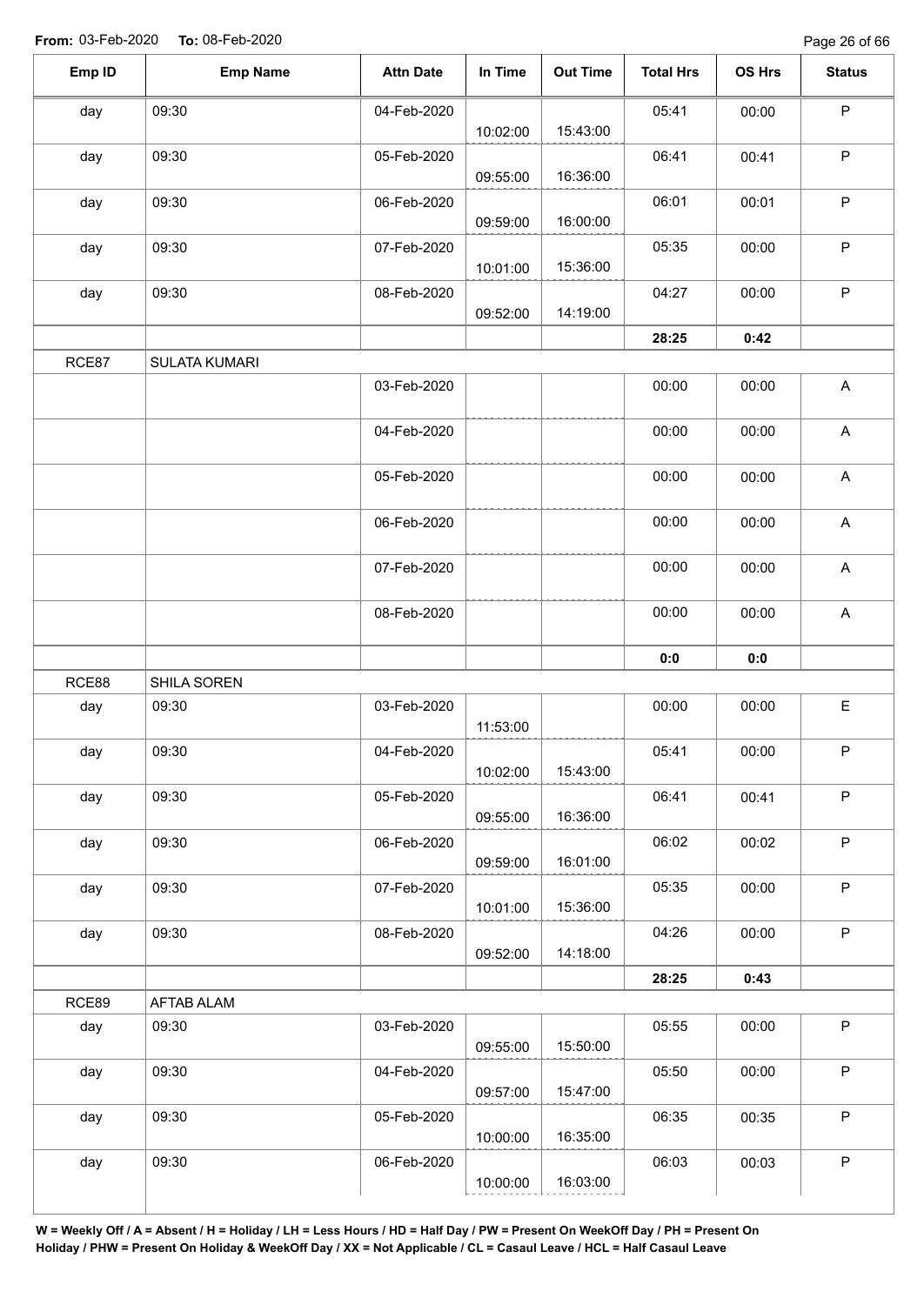Page 27 of 66

| Emp ID | <b>Emp Name</b>       | <b>Attn Date</b> | In Time  | <b>Out Time</b> | <b>Total Hrs</b> | OS Hrs | <b>Status</b>             |
|--------|-----------------------|------------------|----------|-----------------|------------------|--------|---------------------------|
| day    | 09:30                 | 07-Feb-2020      |          |                 | 05:39            | 00:00  | $\mathsf P$               |
|        |                       |                  | 10:00:00 | 15:39:00        |                  |        |                           |
| day    | 09:30                 | 08-Feb-2020      |          | 14:20:00        | 04:24            | 00:00  | $\mathsf P$               |
|        |                       |                  | 09:56:00 |                 | 34:26            | 0:38   |                           |
| RCE90  | <b>RUKSAR KHATOON</b> |                  |          |                 |                  |        |                           |
| day    | 09:30                 | 03-Feb-2020      |          |                 | 05:53            | 00:00  | $\sf P$                   |
|        |                       |                  | 09:58:00 | 15:51:00        |                  |        |                           |
| day    | 09:30                 | 04-Feb-2020      |          |                 | 05:48            | 00:00  | $\mathsf P$               |
|        |                       |                  | 09:58:00 | 15:46:00        |                  |        |                           |
| day    | 09:30                 | 05-Feb-2020      |          |                 | 06:35            | 00:35  | $\sf P$                   |
|        |                       |                  | 10:00:00 | 16:35:00        |                  |        |                           |
| day    | 09:30                 | 06-Feb-2020      |          | 16:03:00        | 06:03            | 00:03  | $\mathsf P$               |
|        | 09:30                 | 07-Feb-2020      | 10:00:00 |                 | 05:39            | 00:00  | $\mathsf P$               |
| day    |                       |                  | 10:00:00 | 15:39:00        |                  |        |                           |
| day    | 09:30                 | 08-Feb-2020      |          |                 | 04:24            | 00:00  | $\mathsf P$               |
|        |                       |                  | 09:56:00 | 14:20:00        |                  |        |                           |
|        |                       |                  |          |                 | 34:22            | 0:38   |                           |
| RCE91  | <b>KUNTI KUMARI</b>   |                  |          |                 |                  |        |                           |
|        |                       | 03-Feb-2020      |          |                 | 00:00            | 00:00  | $\mathsf{A}$              |
|        |                       |                  |          |                 |                  |        |                           |
|        |                       | 04-Feb-2020      |          |                 | 00:00            | 00:00  | $\boldsymbol{\mathsf{A}}$ |
|        |                       |                  |          |                 |                  |        |                           |
|        |                       | 05-Feb-2020      |          |                 | 00:00            | 00:00  | A                         |
|        |                       | 06-Feb-2020      |          |                 | 00:00            | 00:00  | A                         |
|        |                       |                  |          |                 |                  |        |                           |
|        |                       | 07-Feb-2020      |          |                 | 00:00            | 00:00  | A                         |
|        |                       |                  |          |                 |                  |        |                           |
|        |                       | 08-Feb-2020      |          |                 | 00:00            | 00:00  | $\boldsymbol{\mathsf{A}}$ |
|        |                       |                  |          |                 |                  |        |                           |
|        |                       |                  |          |                 | 0:0              | 0:0    |                           |
| RCE92  | <b>MANISHA KUMARI</b> | 03-Feb-2020      |          |                 | 00:00            | 00:00  | $\boldsymbol{\mathsf{A}}$ |
|        |                       |                  |          |                 |                  |        |                           |
|        |                       | 04-Feb-2020      |          |                 | 00:00            | 00:00  | $\boldsymbol{\mathsf{A}}$ |
|        |                       |                  |          |                 |                  |        |                           |
|        |                       | 05-Feb-2020      |          |                 | 00:00            | 00:00  | $\boldsymbol{\mathsf{A}}$ |
|        |                       |                  |          |                 |                  |        |                           |
|        |                       | 06-Feb-2020      |          |                 | 00:00            | 00:00  | $\mathsf A$               |
|        |                       |                  |          |                 |                  |        |                           |
|        |                       | 07-Feb-2020      |          |                 | 00:00            | 00:00  | $\boldsymbol{\mathsf{A}}$ |
|        | 09:30                 |                  |          |                 | 04:27            |        | $\mathsf P$               |
| day    |                       | 08-Feb-2020      | 09:52:00 | 14:19:00        |                  | 00:00  |                           |
|        |                       |                  |          |                 |                  |        |                           |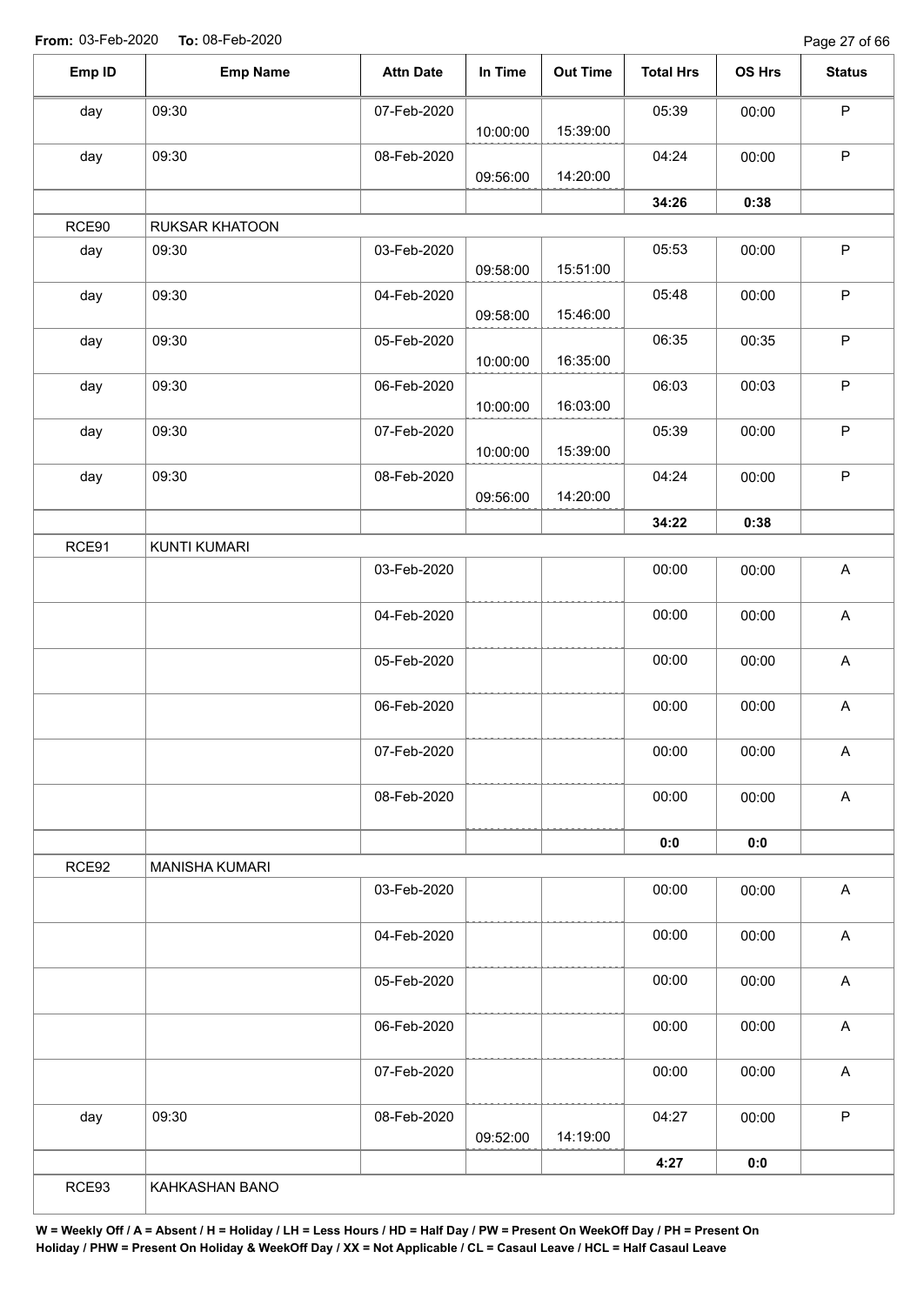Page 28 of 66

| Emp ID | <b>Emp Name</b>       | <b>Attn Date</b> | In Time  | <b>Out Time</b> | <b>Total Hrs</b> | OS Hrs | <b>Status</b>             |
|--------|-----------------------|------------------|----------|-----------------|------------------|--------|---------------------------|
| day    | 09:30                 | 03-Feb-2020      | 09:57:00 | 15:51:00        | 05:54            | 00:00  | $\mathsf P$               |
| day    | 09:30                 | 04-Feb-2020      | 09:58:00 | 15:50:00        | 05:52            | 00:00  | $\sf P$                   |
| day    | 09:30                 | 05-Feb-2020      | 09:56:00 | 16:37:00        | 06:41            | 00:41  | $\sf P$                   |
| day    | 09:30                 | 06-Feb-2020      | 10:02:00 | 16:04:00        | 06:02            | 00:02  | P                         |
| day    | 09:30                 | 07-Feb-2020      | 09:58:00 | 15:34:00        | 05:36            | 00:00  | $\mathsf P$               |
| day    | 09:30                 | 08-Feb-2020      | 09:50:00 | 14:17:00        | 04:27            | 00:00  | $\sf P$                   |
|        |                       |                  |          |                 | 34:32            | 0:43   |                           |
| RCE94  | <b>BHAWANI KUMARI</b> |                  |          |                 |                  |        |                           |
| day    | 09:30                 | 03-Feb-2020      | 09:57:00 | 15:51:00        | 05:54            | 00:00  | $\mathsf P$               |
| day    | 09:30                 | 04-Feb-2020      | 09:58:00 | 15:49:00        | 05:51            | 00:00  | $\mathsf P$               |
| day    | 09:30                 | 05-Feb-2020      | 09:56:00 | 16:37:00        | 06:41            | 00:41  | $\sf P$                   |
| day    | 09:30                 | 06-Feb-2020      | 10:02:00 | 16:04:00        | 06:02            | 00:02  | $\mathsf P$               |
| day    | 09:30                 | 07-Feb-2020      | 09:59:00 | 15:34:00        | 05:35            | 00:00  | $\sf P$                   |
| day    | 09:30                 | 08-Feb-2020      | 09:53:00 | 14:18:00        | 04:25            | 00:00  | $\sf P$                   |
|        |                       |                  |          |                 | 34:28            | 0:43   |                           |
| RCE95  | <b>SONI KUMARI</b>    |                  |          |                 |                  |        |                           |
| day    | 09:30                 | 03-Feb-2020      | 09:58:00 | 15:51:00        | 05:53            | 00:00  | $\mathsf{P}$              |
| day    | 09:30                 | 04-Feb-2020      | 09:59:00 | 15:50:00        | 05:51            | 00:00  | $\mathsf P$               |
| day    | 09:30                 | 05-Feb-2020      | 09:56:00 | 16:37:00        | 06:41            | 00:41  | $\mathsf P$               |
| day    | 09:30                 | 06-Feb-2020      | 10:01:00 | 16:04:00        | 06:03            | 00:03  | $\sf P$                   |
| day    | 09:30                 | 07-Feb-2020      | 09:59:00 | 15:33:00        | 05:34            | 00:00  | $\mathsf P$               |
| day    | 09:30                 | 08-Feb-2020      | 09:50:00 | 14:17:00        | 04:27            | 00:00  | $\mathsf P$               |
|        |                       |                  |          |                 | 34:29            | 0:44   |                           |
| RCE96  | DEEPAK KUMAR SINGH    |                  |          |                 |                  |        |                           |
|        |                       | 03-Feb-2020      |          |                 | 00:00            | 00:00  | $\boldsymbol{\mathsf{A}}$ |
|        |                       | 04-Feb-2020      |          |                 | 00:00            | 00:00  | A                         |
| day    | 09:30                 | 05-Feb-2020      | 09:55:00 | 16:36:00        | 06:41            | 00:41  | $\mathsf P$               |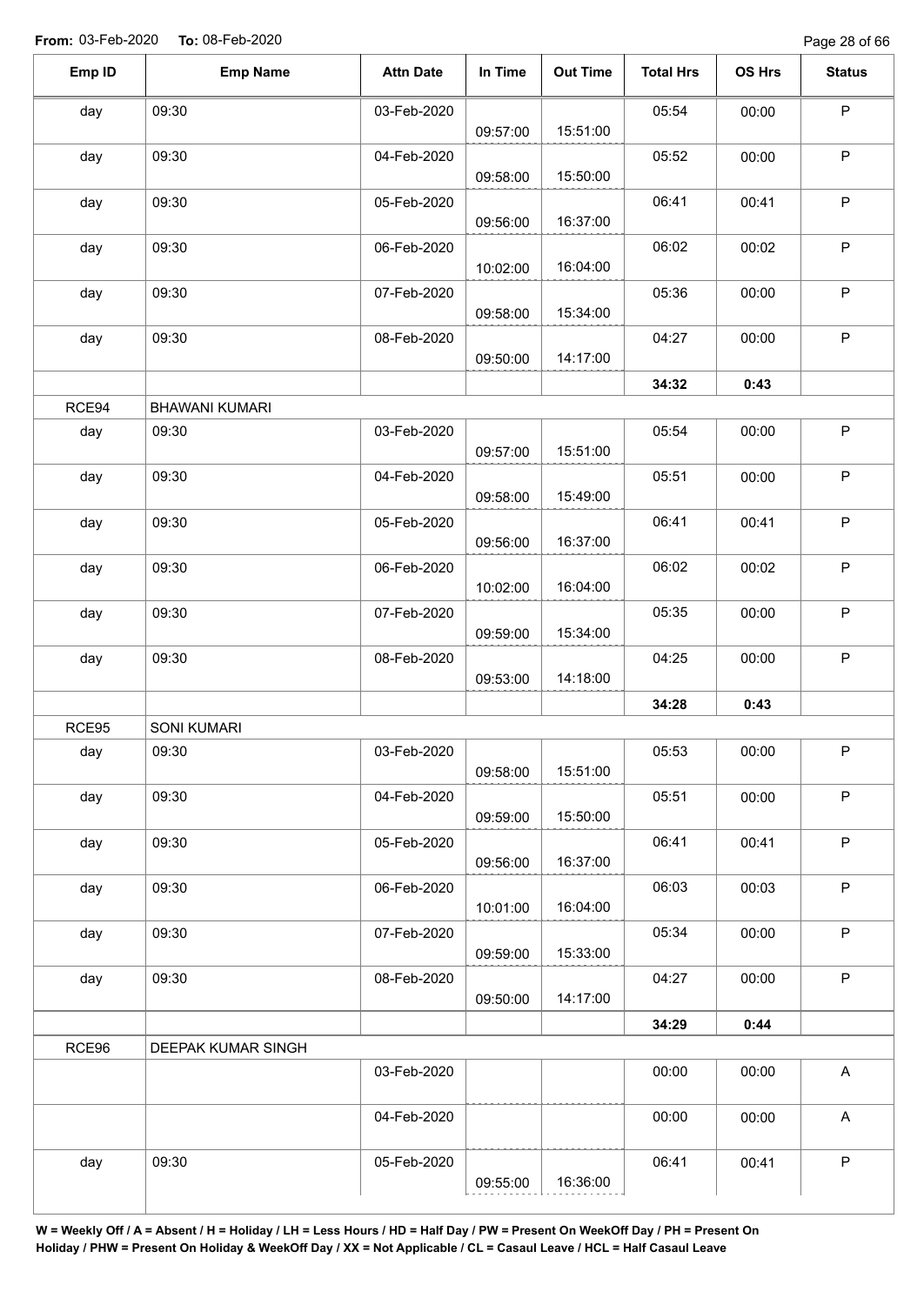Page 29 of 66

| Emp ID | <b>Emp Name</b>      | <b>Attn Date</b> | In Time  | <b>Out Time</b> | <b>Total Hrs</b> | OS Hrs | <b>Status</b> |
|--------|----------------------|------------------|----------|-----------------|------------------|--------|---------------|
| day    | 09:30                | 06-Feb-2020      |          |                 | 06:03            | 00:03  | $\sf P$       |
|        |                      |                  | 09:58:00 | 16:01:00        |                  |        |               |
| day    | 09:30                | 07-Feb-2020      | 10:02:00 | 15:36:00        | 05:34            | 00:00  | P             |
| day    | 09:30                | 08-Feb-2020      | 09:52:00 | 14:18:00        | 04:26            | 00:00  | P             |
|        |                      |                  |          |                 |                  |        |               |
|        |                      |                  |          |                 | 22:44            | 0:44   |               |
| RCE97  | <b>SUMAN KUMARI</b>  |                  |          |                 |                  |        |               |
|        |                      | 03-Feb-2020      |          |                 | 00:00            | 00:00  | A             |
|        |                      | 04-Feb-2020      |          |                 | 00:00            | 00:00  | A             |
| day    | 09:30                | 05-Feb-2020      |          |                 | 06:41            | 00:41  | $\mathsf P$   |
|        |                      |                  | 09:54:00 | 16:35:00        |                  |        |               |
| day    | 09:30                | 06-Feb-2020      |          |                 | 06:02            | 00:02  | $\sf P$       |
|        |                      |                  | 09:58:00 | 16:00:00        |                  |        |               |
| day    | 09:30                | 07-Feb-2020      |          |                 | 05:35            | 00:00  | $\mathsf P$   |
|        |                      |                  | 10:01:00 | 15:36:00        |                  |        |               |
| day    | 09:30                | 08-Feb-2020      |          |                 | 04:27            | 00:00  | $\sf P$       |
|        |                      |                  | 09:52:00 | 14:19:00        |                  |        |               |
|        |                      |                  |          |                 | 22:45            | 0:43   |               |
| RCE98  | MANOJ BESRA          |                  |          |                 |                  |        |               |
| day    | 09:30                | 03-Feb-2020      |          |                 | 00:00            | 00:00  | E             |
|        |                      |                  | 11:53:00 |                 |                  |        |               |
| day    | 09:30                | 04-Feb-2020      |          |                 | 05:41            | 00:00  | $\mathsf P$   |
|        |                      |                  | 10:02:00 | 15:43:00        |                  |        |               |
| day    | 09:30                | 05-Feb-2020      | 09:55:00 | 16:36:00        | 06:41            | 00:41  | P             |
| day    | 09:30                | 06-Feb-2020      |          |                 | 06:03            | 00:03  | $\mathsf P$   |
|        |                      |                  | 09:58:00 | 16:01:00        |                  |        |               |
| day    | 09:30                | 07-Feb-2020      |          |                 | 05:34            | 00:00  | $\mathsf P$   |
|        |                      |                  | 10:02:00 | 15:36:00        |                  |        |               |
| day    | 09:30                | 08-Feb-2020      |          |                 | 04:23            | 00:00  | $\mathsf P$   |
|        |                      |                  | 09:57:00 | 14:20:00        |                  |        |               |
|        |                      |                  |          |                 | 28:22            | 0:44   |               |
| RCE99  | PRAFULLA KUMAR SINGH |                  |          |                 |                  |        |               |
| day    | 09:30                | 03-Feb-2020      |          |                 | 05:54            | 00:00  | $\sf P$       |
|        |                      |                  | 09:56:00 | 15:50:00        |                  |        |               |
| day    | 09:30                | 04-Feb-2020      |          |                 | 05:49            | 00:00  | $\mathsf P$   |
|        |                      |                  | 09:58:00 | 15:47:00        |                  |        |               |
| day    | 09:30                | 05-Feb-2020      |          |                 | 06:35            | 00:35  | $\sf P$       |
|        |                      |                  | 10:00:00 | 16:35:00        |                  |        |               |
| day    | 09:30                | 06-Feb-2020      |          |                 | 06:03            | 00:03  | $\mathsf P$   |
|        |                      |                  | 10:00:00 | 16:03:00        |                  |        |               |
| day    | 09:30                | 07-Feb-2020      |          |                 | 05:39            | 00:00  | $\mathsf P$   |
|        |                      |                  | 10:00:00 | 15:39:00        |                  |        |               |
| day    | 09:30                | 08-Feb-2020      |          |                 | 04:24            | 00:00  | P             |
|        |                      |                  | 09:56:00 | 14:20:00        |                  |        |               |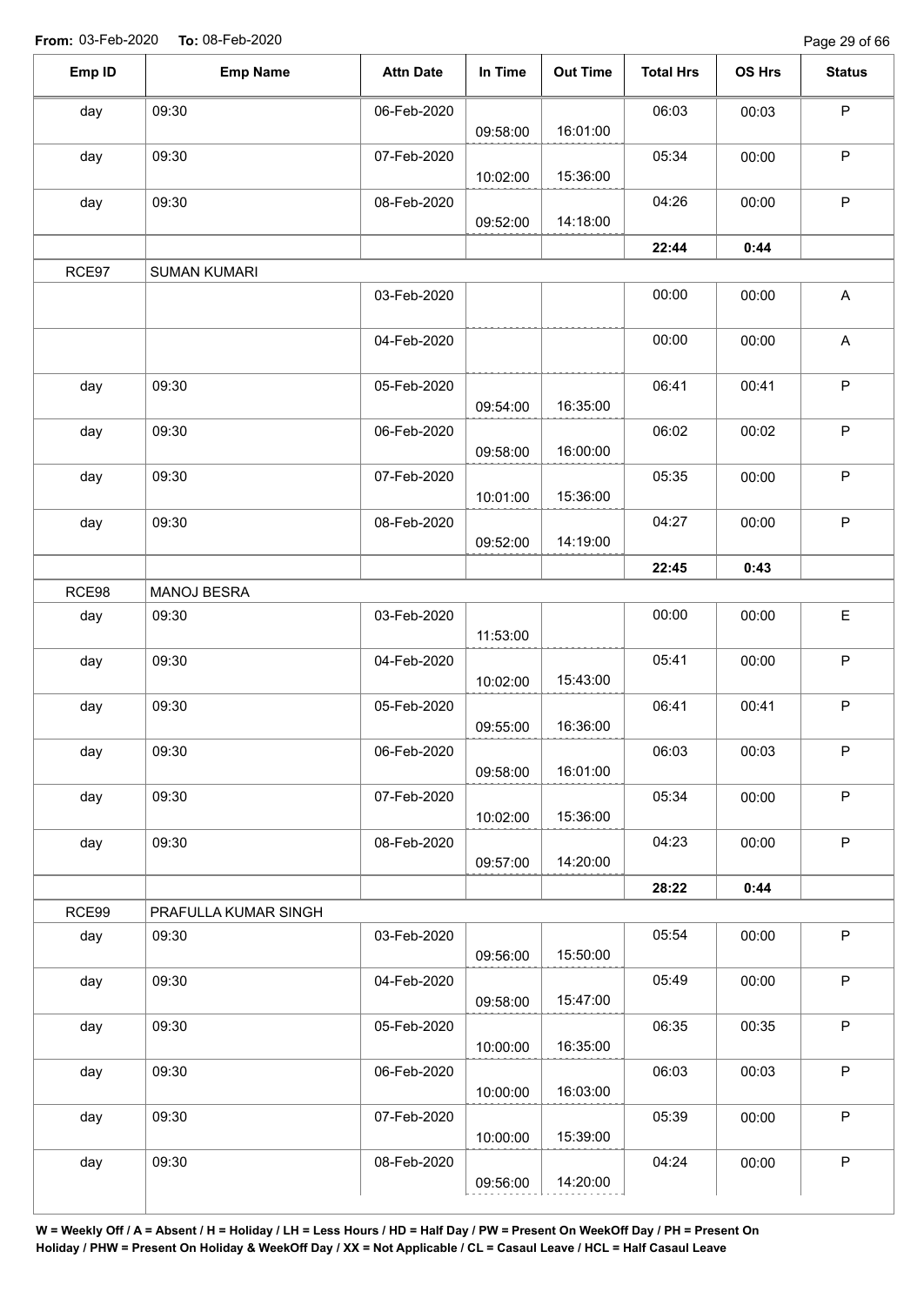| Emp ID            | <b>Emp Name</b>        | <b>Attn Date</b> | In Time  | <b>Out Time</b> | <b>Total Hrs</b> | OS Hrs | <b>Status</b> |
|-------------------|------------------------|------------------|----------|-----------------|------------------|--------|---------------|
|                   |                        |                  |          |                 | 34:24            | 0:38   |               |
| <b>RCE100</b>     | KHUSHBU YADAV          |                  |          |                 |                  |        |               |
|                   |                        | 03-Feb-2020      |          |                 | 00:00            | 00:00  | $\mathsf A$   |
| day               | 09:30                  | 04-Feb-2020      | 10:02:00 | 15:43:00        | 05:41            | 00:00  | $\mathsf P$   |
| day               | 09:30                  | 05-Feb-2020      | 09:55:00 | 16:36:00        | 06:41            | 00:41  | $\sf P$       |
| day               | 09:30                  | 06-Feb-2020      | 09:58:00 | 16:01:00        | 06:03            | 00:03  | $\mathsf P$   |
| day               | 09:30                  | 07-Feb-2020      | 10:01:00 | 15:36:00        | 05:35            | 00:00  | $\sf P$       |
| day               | 09:30                  | 08-Feb-2020      | 09:52:00 | 14:18:00        | 04:26            | 00:00  | P             |
|                   |                        |                  |          |                 | 28:26            | 0:44   |               |
| <b>RCE224</b>     | MADHU SUDAN GORAIN     |                  |          |                 |                  |        |               |
| day               | 09:30                  | 03-Feb-2020      | 09:53:00 | 15:48:00        | 05:55            | 00:00  | $\mathsf P$   |
| day               | 09:30                  | 04-Feb-2020      | 10:01:00 | 15:48:00        | 05:47            | 00:00  | $\mathsf P$   |
| day               | 09:30                  | 05-Feb-2020      | 09:57:00 | 16:36:00        | 06:39            | 00:39  | $\sf P$       |
| day               | 09:30                  | 06-Feb-2020      | 10:03:00 | 16:05:00        | 06:02            | 00:02  | $\mathsf P$   |
| day               | 09:30                  | 07-Feb-2020      | 09:59:00 | 15:33:00        | 05:34            | 00:00  | $\sf P$       |
| day               | 09:30                  | 08-Feb-2020      | 09:50:00 | 14:17:00        | 04:27            | 00:00  | $\mathsf P$   |
|                   |                        |                  |          |                 | 34:24            | 0:41   |               |
| <b>Department</b> | <b>TEACHING STAFF</b>  |                  |          |                 |                  |        |               |
| <b>RCE203</b>     | MUKESH KUMAR SNGH      |                  |          |                 |                  |        |               |
| day               | 09:30                  | 03-Feb-2020      | 09:51:00 | 15:44:00        | 05:53            | 00:00  | $\mathsf P$   |
| day               | 09:30                  | 04-Feb-2020      | 09:56:00 | 15:40:00        | 05:44            | 00:00  | $\sf P$       |
| day               | 09:30                  | 05-Feb-2020      | 09:53:00 | 16:33:00        | 06:40            | 00:40  | $\mathsf P$   |
| day               | 09:30                  | 06-Feb-2020      | 09:55:00 | 15:59:00        | 06:04            | 00:04  | $\sf P$       |
| day               | 09:30                  | 07-Feb-2020      | 09:55:00 | 15:46:00        | 05:51            | 00:00  | $\mathsf P$   |
| day               | 09:30                  | 08-Feb-2020      | 09:48:00 | 14:15:00        | 04:27            | 00:00  | $\mathsf P$   |
|                   |                        |                  |          |                 | 34:39            | 0:44   |               |
| <b>RCE204</b>     | AVINASH CHANDRA THAKUR |                  |          |                 |                  |        |               |
| day               | 09:30                  | 03-Feb-2020      | 09:51:00 | 15:43:00        | 05:52            | 00:00  | $\mathsf P$   |
| day               | 09:30                  | 04-Feb-2020      |          |                 | 05:44            | 00:00  | $\sf P$       |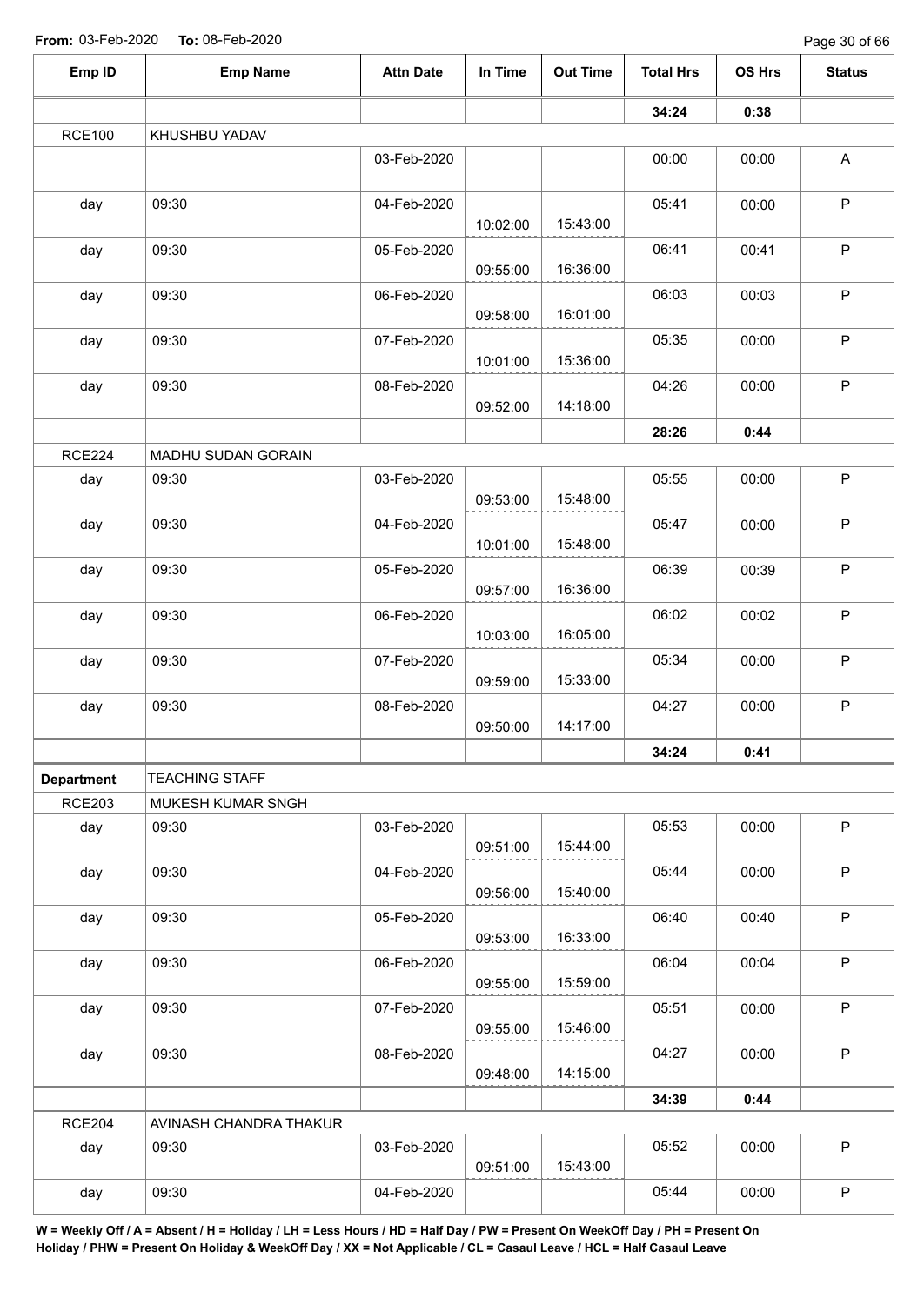| Emp ID        | <b>Emp Name</b>       | <b>Attn Date</b> | In Time  | <b>Out Time</b> | <b>Total Hrs</b> | OS Hrs | <b>Status</b> |
|---------------|-----------------------|------------------|----------|-----------------|------------------|--------|---------------|
|               |                       |                  | 09:56:00 | 15:40:00        |                  |        |               |
| day           | 09:30                 | 05-Feb-2020      | 09:53:00 | 16:33:00        | 06:40            | 00:40  | $\mathsf P$   |
| day           | 09:30                 | 06-Feb-2020      | 09:54:00 | 15:59:00        | 06:05            | 00:05  | $\sf P$       |
| day           | 09:30                 | 07-Feb-2020      | 09:55:00 | 15:46:00        | 05:51            | 00:00  | ${\sf P}$     |
| day           | 09:30                 | 08-Feb-2020      | 09:49:00 | 14:16:00        | 04:27            | 00:00  | $\sf P$       |
|               |                       |                  |          |                 | 34:39            | 0:45   |               |
| <b>RCE205</b> | ANNU TALAN MINZ       |                  |          |                 |                  |        |               |
|               |                       | 03-Feb-2020      |          |                 | 00:00            | 00:00  | A             |
|               |                       | 04-Feb-2020      |          |                 | 00:00            | 00:00  | $\mathsf A$   |
|               |                       | 05-Feb-2020      |          |                 | 00:00            | 00:00  | A             |
|               |                       | 06-Feb-2020      |          |                 | 00:00            | 00:00  | $\mathsf A$   |
|               |                       | 07-Feb-2020      |          |                 | 00:00            | 00:00  | $\mathsf A$   |
|               |                       | 08-Feb-2020      |          |                 | 00:00            | 00:00  | A             |
|               |                       |                  |          |                 | 0:0              | 0:0    |               |
| <b>RCE206</b> | SANDIP KUMAR MAHTO    |                  |          |                 |                  |        |               |
| day           | 09:30                 | 03-Feb-2020      | 09:51:00 | 15:44:00        | 05:53            | 00:00  | $\sf P$       |
| day           | 09:30                 | 04-Feb-2020      | 09:56:00 | 15:40:00        | 05:44            | 00:00  | $\mathsf P$   |
| day           | 09:30                 | 05-Feb-2020      | 09:53:00 | 16:33:00        | 06:40            | 00:40  | $\mathsf P$   |
| day           | 09:30                 | 06-Feb-2020      | 09:54:00 | 15:59:00        | 06:05            | 00:05  | $\mathsf P$   |
| day           | 09:30                 | 07-Feb-2020      | 09:55:00 | 15:46:00        | 05:51            | 00:00  | $\mathsf P$   |
| day           | 09:30                 | 08-Feb-2020      | 09:48:00 | 14:15:00        | 04:27            | 00:00  | $\sf P$       |
|               |                       |                  |          |                 | 34:40            | 0:45   |               |
| <b>RCE207</b> | <b>MANISHA KUMARI</b> |                  |          |                 |                  |        |               |
| day           | 09:30                 | 03-Feb-2020      | 09:51:00 | 15:44:00        | 05:53            | 00:00  | $\mathsf P$   |
| day           | 09:30                 | 04-Feb-2020      | 09:57:00 | 15:41:00        | 05:44            | 00:00  | $\mathsf P$   |
| day           | 09:30                 | 05-Feb-2020      | 09:53:00 | 16:33:00        | 06:40            | 00:40  | $\mathsf P$   |
| day           | 09:30                 | 06-Feb-2020      | 09:55:00 | 15:59:00        | 06:04            | 00:04  | P             |
| day           | 09:30                 | 07-Feb-2020      |          |                 | 05:50            | 00:00  | $\sf P$       |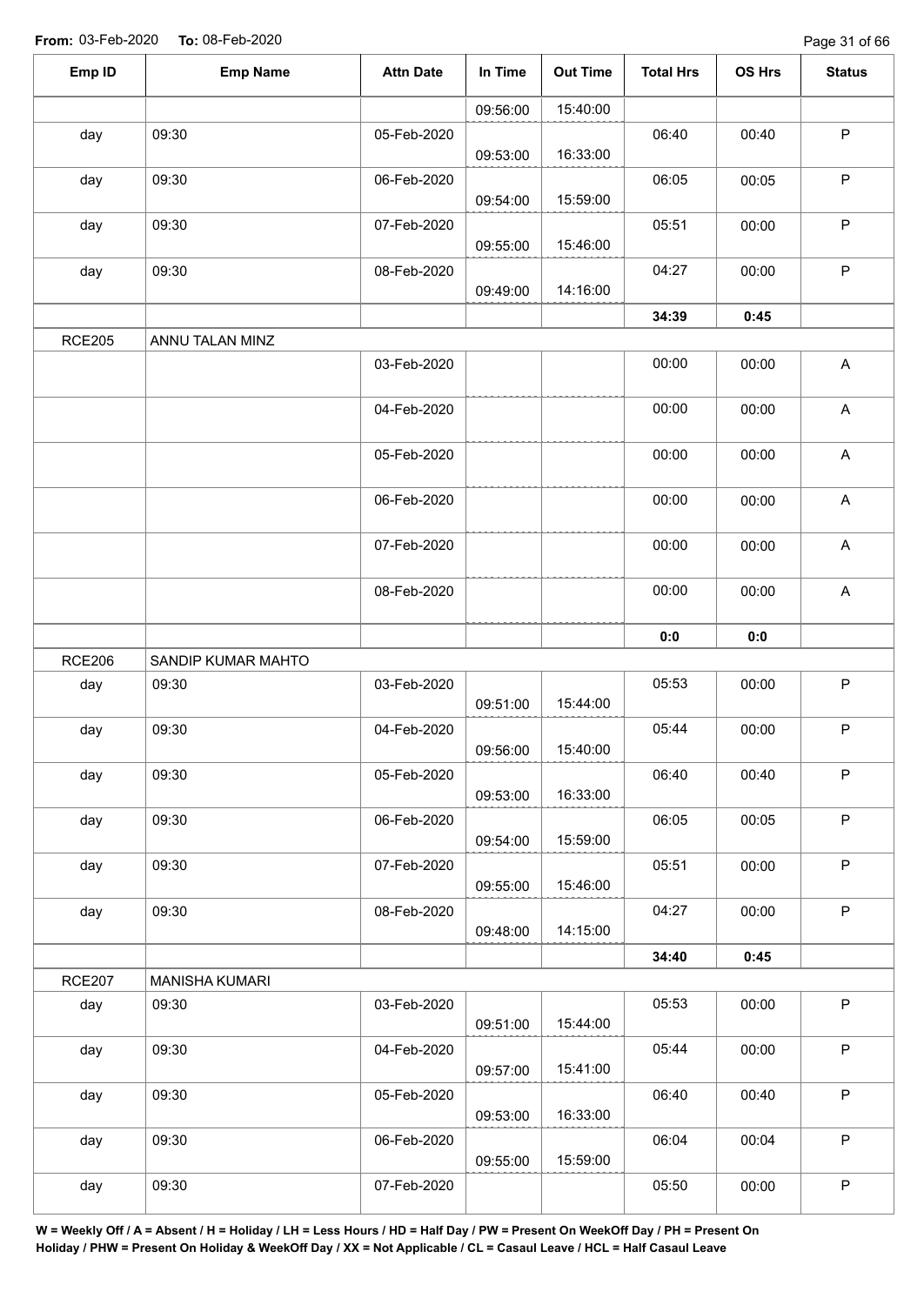Page 32 of 66

| Emp ID        | <b>Emp Name</b>       | <b>Attn Date</b> | In Time  | <b>Out Time</b> | <b>Total Hrs</b> | OS Hrs | <b>Status</b>             |
|---------------|-----------------------|------------------|----------|-----------------|------------------|--------|---------------------------|
|               |                       |                  | 09:55:00 | 15:45:00        |                  |        |                           |
| day           | 09:30                 | 08-Feb-2020      | 09:48:00 | 14:15:00        | 04:27            | 00:00  | $\mathsf P$               |
|               |                       |                  |          |                 | 34:38            | 0:44   |                           |
| <b>RCE208</b> | MD. JULFIKAR          |                  |          |                 |                  |        |                           |
| day           | 09:30                 | 03-Feb-2020      | 09:52:00 | 15:44:00        | 05:52            | 00:00  | $\mathsf P$               |
| day           | 09:30                 | 04-Feb-2020      | 09:56:00 | 15:41:00        | 05:45            | 00:00  | $\sf P$                   |
| day           | 09:30                 | 05-Feb-2020      | 09:53:00 | 16:33:00        | 06:40            | 00:40  | $\sf P$                   |
| day           | 09:30                 | 06-Feb-2020      | 09:55:00 | 15:59:00        | 06:04            | 00:04  | $\sf P$                   |
| day           | 09:30                 | 07-Feb-2020      | 09:55:00 | 15:45:00        | 05:50            | 00:00  | $\mathsf P$               |
| day           | 09:30                 | 08-Feb-2020      |          |                 | 04:27            | 00:00  | $\sf P$                   |
|               |                       |                  | 09:48:00 | 14:15:00        | 34:38            | 0:44   |                           |
| <b>RCE209</b> | DR. RANU BHATTACHARYA |                  |          |                 |                  |        |                           |
| day           | 09:30                 | 03-Feb-2020      | 09:51:00 | 15:44:00        | 05:53            | 00:00  | $\sf P$                   |
| day           | 09:30                 | 04-Feb-2020      | 09:57:00 | 15:40:00        | 05:43            | 00:00  | $\sf P$                   |
| day           | 09:30                 | 05-Feb-2020      | 09:53:00 | 16:33:00        | 06:40            | 00:40  | $\sf P$                   |
| day           | 09:30                 | 06-Feb-2020      | 09:55:00 | 15:59:00        | 06:04            | 00:04  | $\sf P$                   |
| day           | 09:30                 | 07-Feb-2020      | 09:55:00 | 15:46:00        | 05:51            | 00:00  | $\mathsf P$               |
| day           | 09:30                 | 08-Feb-2020      | 09:49:00 | 14:15:00        | 04:26            | 00:00  | $\sf P$                   |
|               |                       |                  |          |                 | 34:37            | 0:44   |                           |
| <b>RCE210</b> | DWARIKA PRASAD YADAV  |                  |          |                 |                  |        |                           |
|               |                       | 03-Feb-2020      |          |                 | 00:00            | 00:00  | $\boldsymbol{\mathsf{A}}$ |
|               |                       | 04-Feb-2020      |          |                 | 00:00            | 00:00  | $\boldsymbol{\mathsf{A}}$ |
|               |                       | 05-Feb-2020      |          |                 | 00:00            | 00:00  | $\boldsymbol{\mathsf{A}}$ |
|               |                       | 06-Feb-2020      |          |                 | 00:00            | 00:00  | $\boldsymbol{\mathsf{A}}$ |
|               |                       | 07-Feb-2020      |          |                 | 00:00            | 00:00  | $\boldsymbol{\mathsf{A}}$ |
|               |                       | 08-Feb-2020      |          |                 | 00:00            | 00:00  | $\boldsymbol{\mathsf{A}}$ |
|               |                       |                  |          |                 | 0:0              | 0:0    |                           |
| <b>RCE211</b> | SIMA PANDEY           |                  |          |                 |                  |        |                           |
| day           | 09:30                 | 03-Feb-2020      |          |                 | 05:53            | 00:00  | $\mathsf P$               |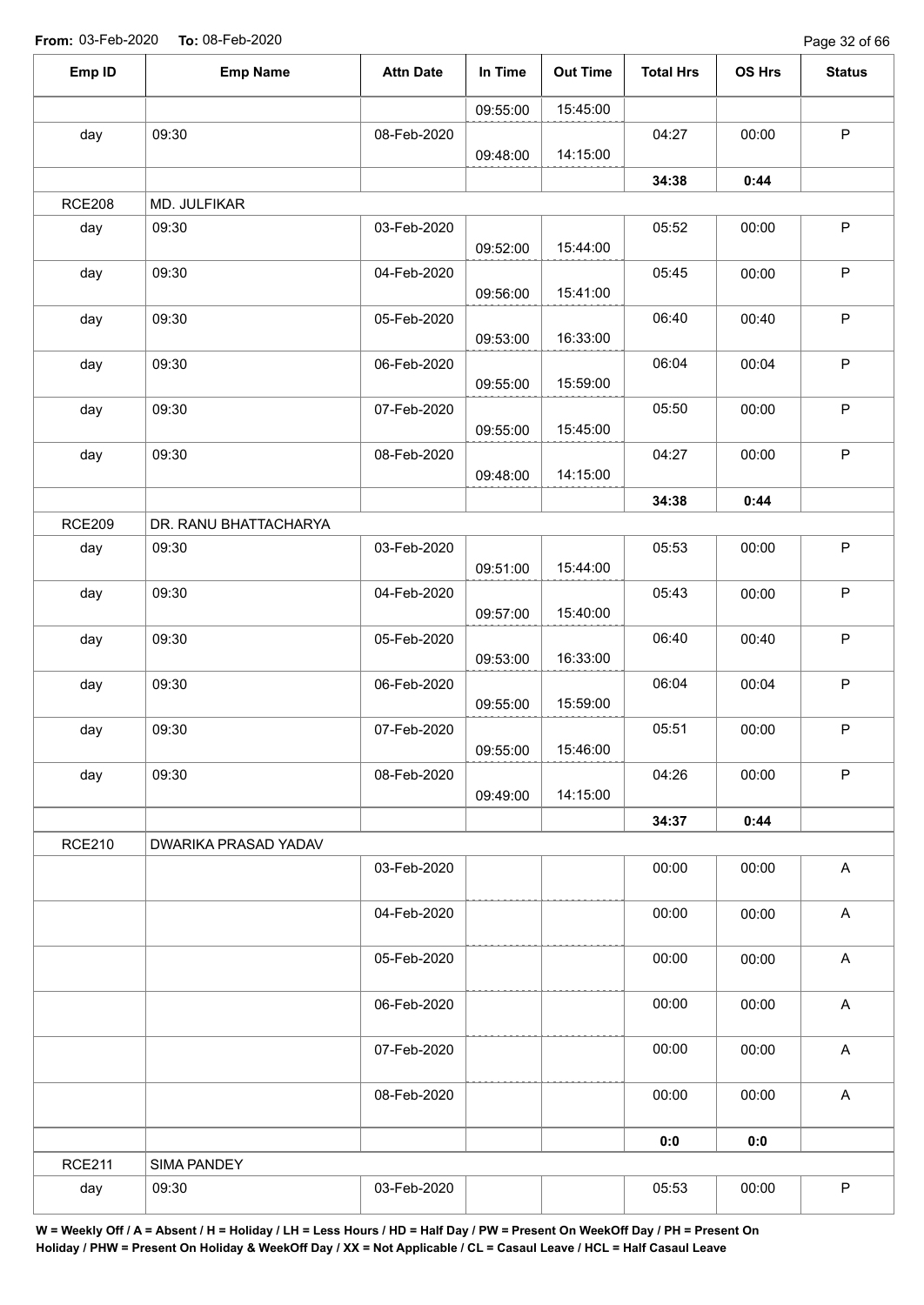Page 33 of 66

| Emp ID        | <b>Emp Name</b>  | <b>Attn Date</b> | In Time  | <b>Out Time</b> | <b>Total Hrs</b> | OS Hrs | <b>Status</b> |
|---------------|------------------|------------------|----------|-----------------|------------------|--------|---------------|
|               |                  |                  | 09:51:00 | 15:44:00        |                  |        |               |
| day           | 09:30            | 04-Feb-2020      | 09:56:00 | 15:41:00        | 05:45            | 00:00  | $\mathsf P$   |
| day           | 09:30            | 05-Feb-2020      | 09:53:00 | 16:33:00        | 06:40            | 00:40  | $\sf P$       |
| day           | 09:30            | 06-Feb-2020      | 09:55:00 | 15:59:00        | 06:04            | 00:04  | $\mathsf P$   |
| day           | 09:30            | 07-Feb-2020      | 09:55:00 | 15:46:00        | 05:51            | 00:00  | $\sf P$       |
| day           | 09:30            | 08-Feb-2020      | 09:49:00 | 14:15:00        | 04:26            | 00:00  | $\mathsf P$   |
|               |                  |                  |          |                 | 34:39            | 0:44   |               |
| <b>RCE212</b> | SAMAPAN MANDAL   |                  |          |                 |                  |        |               |
| day           | 09:30            | 03-Feb-2020      | 09:51:00 | 15:44:00        | 05:53            | 00:00  | $\mathsf P$   |
| day           | 09:30            | 04-Feb-2020      | 09:57:00 | 15:41:00        | 05:44            | 00:00  | $\mathsf P$   |
| day           | 09:30            | 05-Feb-2020      | 09:53:00 | 16:33:00        | 06:40            | 00:40  | $\sf P$       |
| day           | 09:30            | 06-Feb-2020      | 09:55:00 | 15:59:00        | 06:04            | 00:04  | P             |
| day           | 09:30            | 07-Feb-2020      | 09:55:00 | 15:46:00        | 05:51            | 00:00  | $\mathsf P$   |
| day           | 09:30            | 08-Feb-2020      | 09:49:00 | 14:15:00        | 04:26            | 00:00  | $\sf P$       |
|               |                  |                  |          |                 | 34:38            | 0:44   |               |
| <b>RCE213</b> | MD. MUSTAQUE     |                  |          |                 |                  |        |               |
| day           | 09:30            | 03-Feb-2020      | 09:51:00 | 15:44:00        | 05:53            | 00:00  | P             |
| day           | 09:30            | 04-Feb-2020      | 09:57:00 | 15:41:00        | 05:44            | 00:00  | $\mathsf P$   |
| day           | 09:30            | 05-Feb-2020      | 09:53:00 | 16:33:00        | 06:40            | 00:40  | $\mathsf{P}$  |
| day           | 09:30            | 06-Feb-2020      | 09:55:00 | 15:59:00        | 06:04            | 00:04  | $\mathsf P$   |
| day           | 09:30            | 07-Feb-2020      | 09:55:00 | 15:45:00        | 05:50            | 00:00  | P             |
| day           | 09:30            | 08-Feb-2020      | 09:48:00 | 14:15:00        | 04:27            | 00:00  | $\mathsf P$   |
|               |                  |                  |          |                 | 34:38            | 0:44   |               |
| <b>RCE214</b> | MD. SANAUL HAQUE |                  |          |                 |                  |        |               |
| day           | 09:30            | 03-Feb-2020      | 09:51:00 | 15:44:00        | 05:53            | 00:00  | $\mathsf P$   |
| day           | 09:30            | 04-Feb-2020      | 09:57:00 | 15:41:00        | 05:44            | 00:00  | $\mathsf P$   |
| day           | 09:30            | 05-Feb-2020      | 09:53:00 | 16:33:00        | 06:40            | 00:40  | $\mathsf P$   |
| day           | 09:30            | 06-Feb-2020      |          |                 | 06:04            | 00:04  | $\mathsf P$   |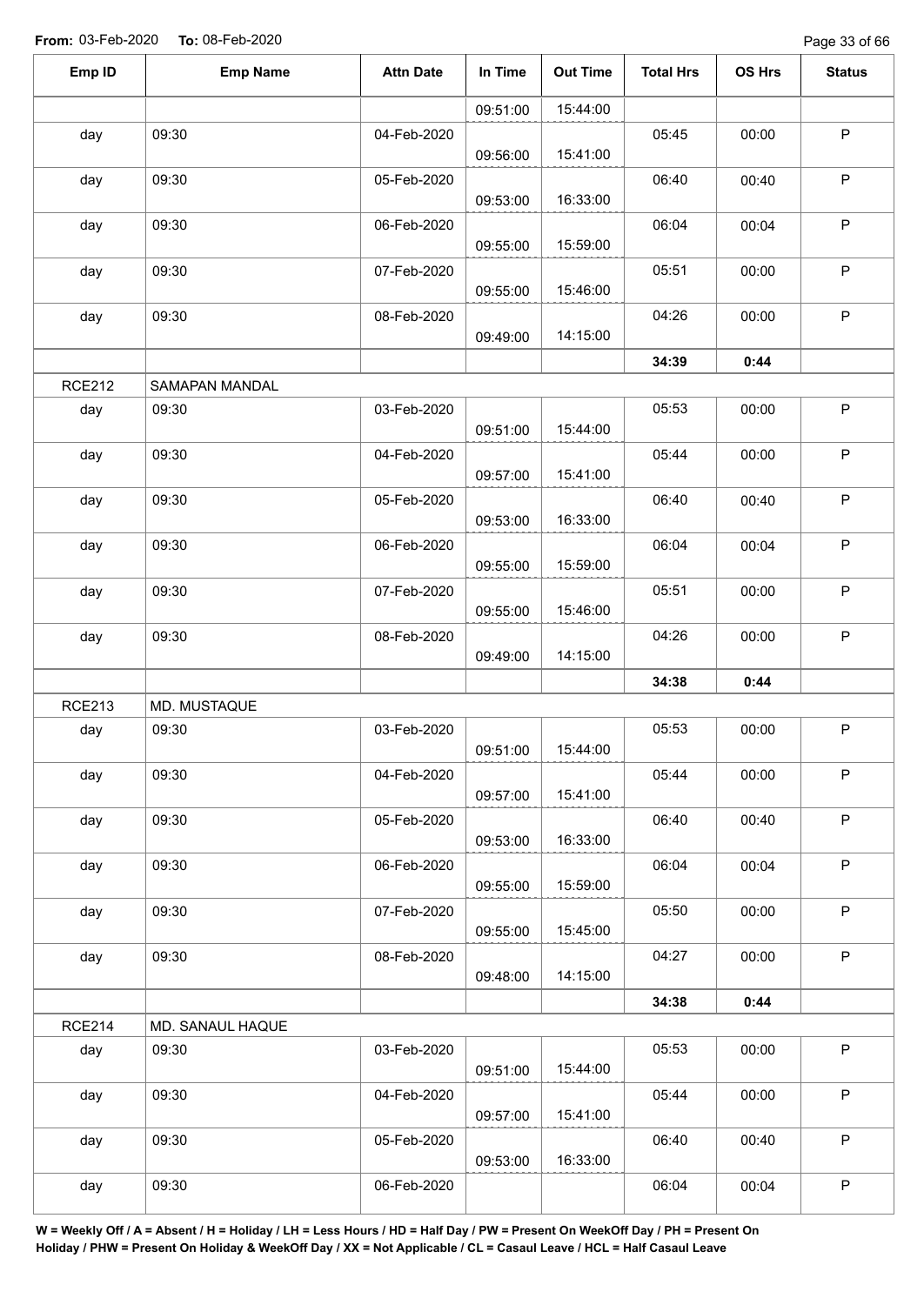| Emp ID        | <b>Emp Name</b>    | <b>Attn Date</b> | In Time  | <b>Out Time</b> | <b>Total Hrs</b> | OS Hrs | <b>Status</b> |
|---------------|--------------------|------------------|----------|-----------------|------------------|--------|---------------|
|               |                    |                  | 09:55:00 | 15:59:00        |                  |        |               |
| day           | 09:30              | 07-Feb-2020      | 09:55:00 | 15:46:00        | 05:51            | 00:00  | $\mathsf{P}$  |
| day           | 09:30              | 08-Feb-2020      | 09:49:00 | 14:15:00        | 04:26            | 00:00  | $\mathsf P$   |
|               |                    |                  |          |                 | 34:38            | 0:44   |               |
| <b>RCE215</b> | SATYAJEET MONDAL   |                  |          |                 |                  |        |               |
| day           | 09:30              | 03-Feb-2020      | 09:52:00 | 15:44:00        | 05:52            | 00:00  | $\mathsf P$   |
| day           | 09:30              | 04-Feb-2020      | 09:57:00 | 15:40:00        | 05:43            | 00:00  | $\sf P$       |
| day           | 09:30              | 05-Feb-2020      | 09:53:00 | 16:33:00        | 06:40            | 00:40  | $\sf P$       |
| day           | 09:30              | 06-Feb-2020      | 09:55:00 | 15:59:00        | 06:04            | 00:04  | $\sf P$       |
| day           | 09:30              | 07-Feb-2020      | 09:55:00 | 15:46:00        | 05:51            | 00:00  | $\sf P$       |
| day           | 09:30              | 08-Feb-2020      | 09:49:00 | 14:15:00        | 04:26            | 00:00  | $\mathsf P$   |
|               |                    |                  |          |                 | 34:36            | 0:44   |               |
| <b>RCE216</b> | <b>MADAN KUMAR</b> |                  |          |                 |                  |        |               |
| day           | 09:30              | 03-Feb-2020      | 09:52:00 | 15:44:00        | 05:52            | 00:00  | $\mathsf P$   |
| day           | 09:30              | 04-Feb-2020      | 09:57:00 | 15:41:00        | 05:44            | 00:00  | $\sf P$       |
| day           | 09:30              | 05-Feb-2020      | 09:53:00 | 16:33:00        | 06:40            | 00:40  | $\mathsf P$   |
| day           | 09:30              | 06-Feb-2020      | 09:55:00 | 15:59:00        | 06:04            | 00:04  | $\sf P$       |
| day           | 09:30              | 07-Feb-2020      | 09:55:00 | 15:45:00        | 05:50            | 00:00  | $\mathsf{P}$  |
| day           | 09:30              | 08-Feb-2020      | 09:48:00 | 14:15:00        | 04:27            | 00:00  | P             |
|               |                    |                  |          |                 | 34:37            | 0:44   |               |
| <b>RCE225</b> | DR. MD ENAM        |                  |          |                 |                  |        |               |
| day           | 09:30              | 03-Feb-2020      | 09:51:00 | 15:44:00        | 05:53            | 00:00  | P             |
| day           | 09:30              | 04-Feb-2020      | 09:56:00 | 15:41:00        | 05:45            | 00:00  | $\mathsf P$   |
| day           | 09:30              | 05-Feb-2020      | 09:53:00 | 16:33:00        | 06:40            | 00:40  | P             |
| day           | 09:30              | 06-Feb-2020      | 09:55:00 | 15:59:00        | 06:04            | 00:04  | $\mathsf{P}$  |
| day           | 09:30              | 07-Feb-2020      | 09:55:00 | 15:46:00        | 05:51            | 00:00  | $\mathsf{P}$  |
| day           | 09:30              | 08-Feb-2020      | 09:49:00 | 14:16:00        | 04:27            | 00:00  | $\mathsf{P}$  |
|               |                    |                  |          |                 | 34:40            | 0:44   |               |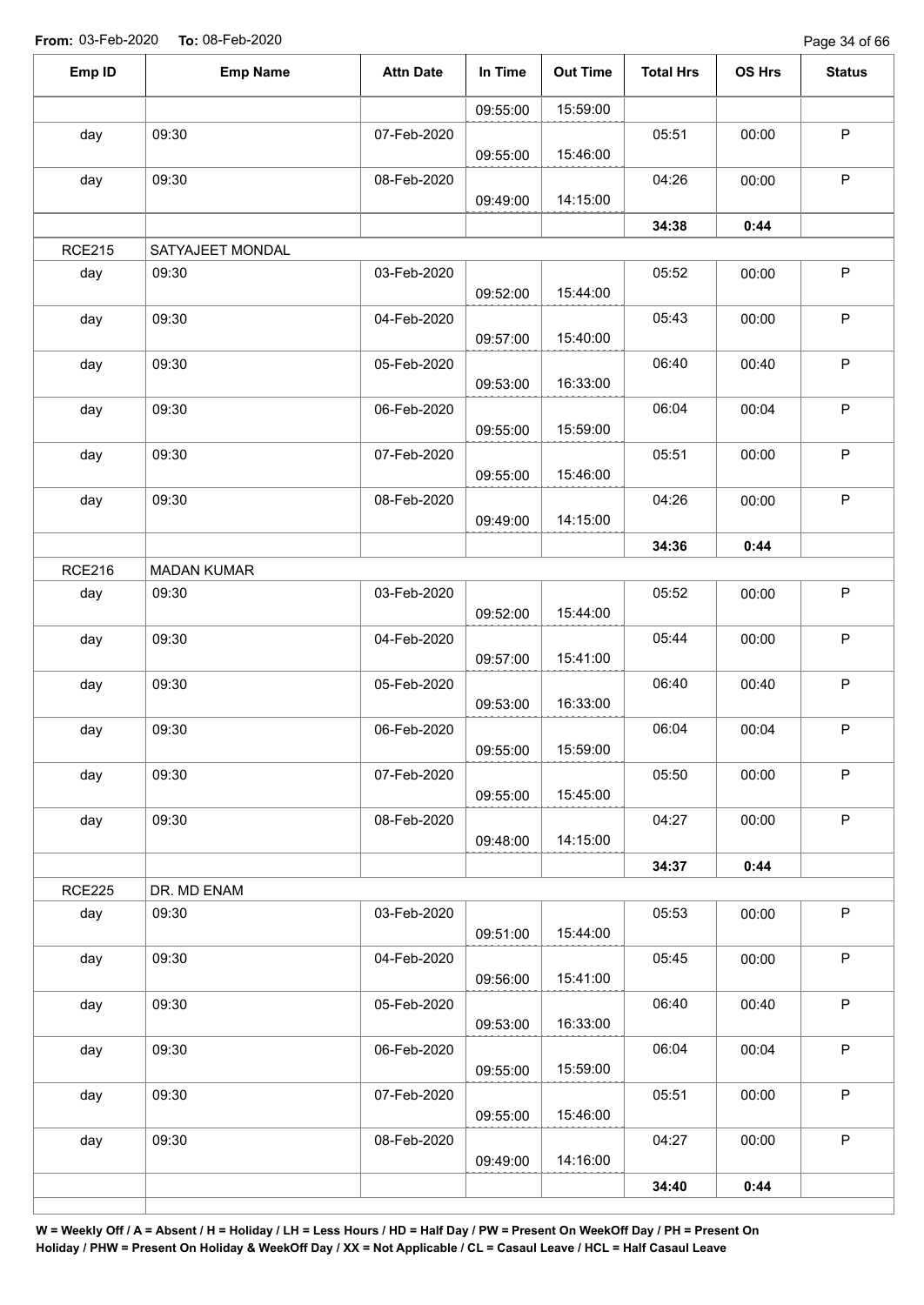Page 35 of 66

| Emp ID            | <b>Emp Name</b>           | <b>Attn Date</b> | In Time  | <b>Out Time</b> | <b>Total Hrs</b> | OS Hrs | <b>Status</b> |
|-------------------|---------------------------|------------------|----------|-----------------|------------------|--------|---------------|
| <b>RCE226</b>     | AKHILESH KUMAR PANDEY     |                  |          |                 |                  |        |               |
| day               | 09:30                     | 03-Feb-2020      | 09:51:00 | 15:44:00        | 05:53            | 00:00  | $\mathsf P$   |
| day               | 09:30                     | 04-Feb-2020      | 09:56:00 | 15:41:00        | 05:45            | 00:00  | $\mathsf{P}$  |
| day               | 09:30                     | 05-Feb-2020      | 09:53:00 | 16:33:00        | 06:40            | 00:00  | $\mathsf P$   |
| day               | 09:30                     | 06-Feb-2020      | 09:55:00 | 15:59:00        | 06:04            | 00:00  | $\mathsf{P}$  |
| day               | 09:30                     | 07-Feb-2020      | 09:55:00 | 15:45:00        | 05:50            | 00:00  | $\sf P$       |
| day               | 09:30                     | 08-Feb-2020      | 09:48:00 | 14:15:00        | 04:27            | 00:00  | $\mathsf{P}$  |
|                   |                           |                  |          |                 | 34:39            | 0:0    |               |
| <b>Department</b> | <b>NON TEACHING STAFF</b> |                  |          |                 |                  |        |               |
| <b>RCE217</b>     | <b>LALIT KUMAR TANTI</b>  |                  |          |                 |                  |        |               |
| day               | 09:30                     | 03-Feb-2020      | 09:50:00 | 15:45:00        | 05:55            | 00:00  | P             |
| day               | 09:30                     | 04-Feb-2020      | 09:56:00 | 15:42:00        | 05:46            | 00:00  | $\mathsf P$   |
| day               | 09:30                     | 05-Feb-2020      | 09:52:00 | 16:34:00        | 06:42            | 00:42  | $\mathsf P$   |
| day               | 09:30                     | 06-Feb-2020      | 09:54:00 | 16:00:00        | 06:06            | 00:06  | $\mathsf P$   |
| day               | 09:30                     | 07-Feb-2020      | 09:54:00 | 15:46:00        | 05:52            | 00:00  | $\mathsf{P}$  |
| day               | 09:30                     | 08-Feb-2020      | 09:48:00 | 14:16:00        | 04:28            | 00:00  | $\mathsf P$   |
|                   |                           |                  |          |                 | 34:49            | 0:48   |               |
| <b>RCE218</b>     | MD. SONU ANSARI           |                  |          |                 |                  |        |               |
| day               | 09:30                     | 03-Feb-2020      | 09:50:00 | 15:45:00        | 05:55            | 00:00  | $\mathsf P$   |
| day               | 09:30                     | 04-Feb-2020      | 09:56:00 | 15:42:00        | 05:46            | 00:00  | $\sf P$       |
| day               | 09:30                     | 05-Feb-2020      | 09:52:00 | 16:34:00        | 06:42            | 00:42  | $\mathsf P$   |
| day               | 09:30                     | 06-Feb-2020      | 09:54:00 | 16:00:00        | 06:06            | 00:06  | $\mathsf P$   |
| day               | 09:30                     | 07-Feb-2020      | 09:54:00 | 15:47:00        | 05:53            | 00:00  | P             |
| day               | 09:30                     | 08-Feb-2020      | 09:48:00 | 14:16:00        | 04:28            | 00:00  | $\mathsf P$   |
|                   |                           |                  |          |                 | 34:50            | 0:48   |               |
| <b>RCE219</b>     | FAIYAZ FAISAL             |                  |          |                 |                  |        |               |
| day               | 09:30                     | 03-Feb-2020      | 09:50:00 | 15:45:00        | 05:55            | 00:00  | $\mathsf P$   |
| day               | 09:30                     | 04-Feb-2020      |          |                 | 05:46            | 00:00  | P             |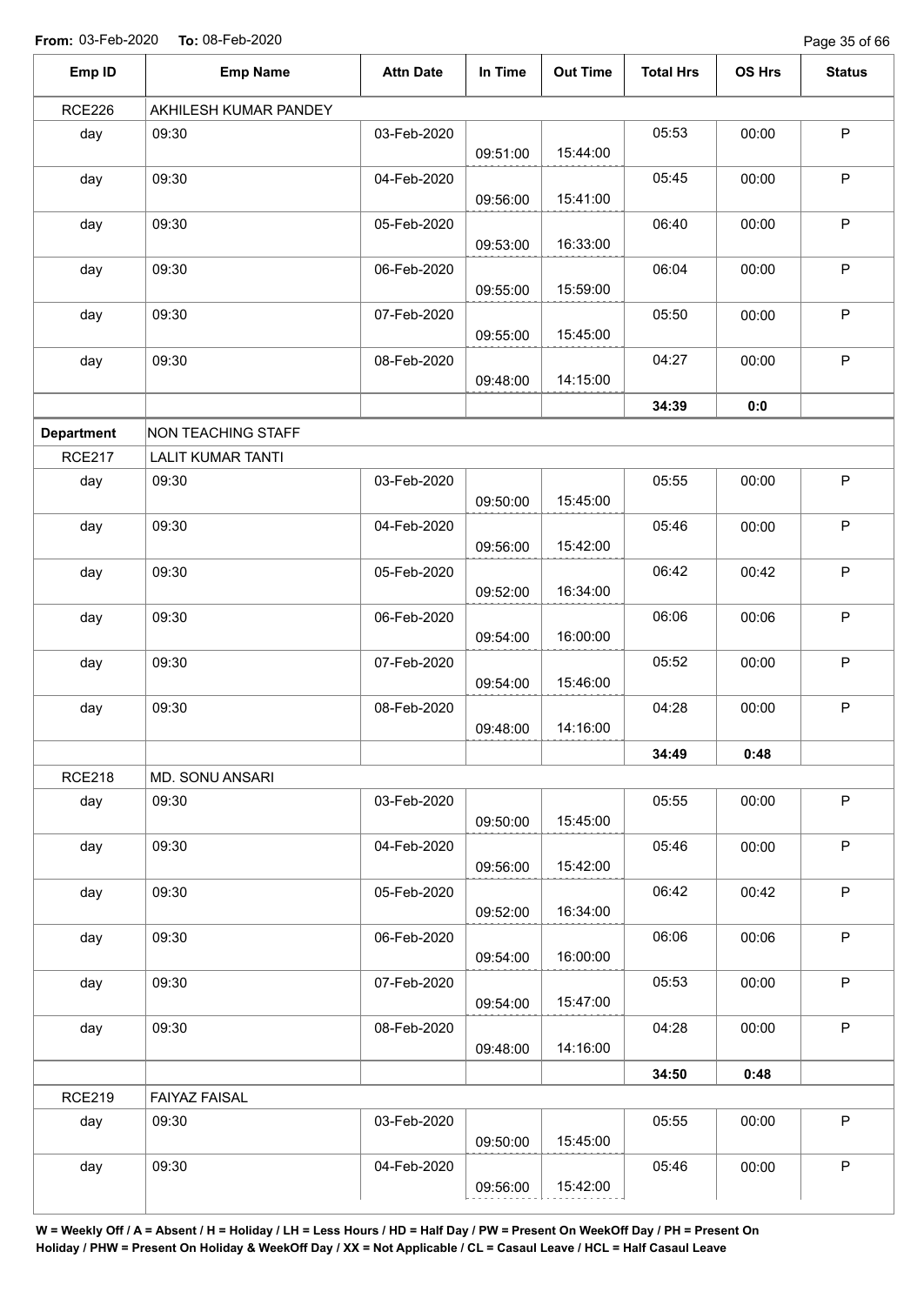Page 36 of 66

| Emp ID        | <b>Emp Name</b>    | <b>Attn Date</b> | In Time  | <b>Out Time</b> | <b>Total Hrs</b> | OS Hrs | <b>Status</b> |
|---------------|--------------------|------------------|----------|-----------------|------------------|--------|---------------|
| day           | 09:30              | 05-Feb-2020      |          |                 | 06:42            | 00:42  | P             |
|               |                    |                  | 09:52:00 | 16:34:00        |                  |        |               |
| day           | 09:30              | 06-Feb-2020      | 09:54:00 | 16:00:00        | 06:06            | 00:06  | $\mathsf P$   |
| day           | 09:30              | 07-Feb-2020      |          |                 | 05:53            | 00:00  | P             |
|               |                    |                  | 09:54:00 | 15:47:00        |                  |        |               |
| day           | 09:30              | 08-Feb-2020      | 09:48:00 | 14:16:00        | 04:28            | 00:00  | $\mathsf P$   |
|               |                    |                  |          |                 | 34:50            | 0:48   |               |
| <b>RCE220</b> | SAIFUL KHAN        |                  |          |                 |                  |        |               |
| day           | 09:30              | 03-Feb-2020      |          |                 | 05:55            | 00:00  | P             |
|               |                    |                  | 09:50:00 | 15:45:00        |                  |        |               |
| day           | 09:30              | 04-Feb-2020      | 09:56:00 | 15:42:00        | 05:46            | 00:00  | P             |
| day           | 09:30              | 05-Feb-2020      |          |                 | 06:42            | 00:42  | $\sf P$       |
|               |                    |                  | 09:52:00 | 16:34:00        |                  |        |               |
| day           | 09:30              | 06-Feb-2020      |          |                 | 06:06            | 00:06  | $\mathsf P$   |
|               |                    |                  | 09:54:00 | 16:00:00        |                  |        |               |
| day           | 09:30              | 07-Feb-2020      | 09:54:00 | 15:46:00        | 05:52            | 00:00  | $\mathsf P$   |
| day           | 09:30              | 08-Feb-2020      |          |                 | 04:28            | 00:00  | $\mathsf P$   |
|               |                    |                  | 09:48:00 | 14:16:00        |                  |        |               |
|               |                    |                  |          |                 | 34:49            | 0:48   |               |
| <b>RCE221</b> | MD. IRSHAD         |                  |          |                 |                  |        |               |
| day           | 09:30              | 03-Feb-2020      |          |                 | 05:55            | 00:00  | P             |
|               |                    |                  | 09:50:00 | 15:45:00        |                  |        |               |
| day           | 09:30              | 04-Feb-2020      |          |                 | 05:46            | 00:00  | $\mathsf P$   |
|               |                    |                  | 09:56:00 | 15:42:00        |                  |        |               |
| day           | 09:30              | 05-Feb-2020      |          |                 | 06:42            | 00:42  | $\mathsf P$   |
|               |                    |                  | 09:52:00 | 16:34:00        |                  |        |               |
| day           | 09:30              | 06-Feb-2020      |          |                 | 06:06            | 00:06  | $\mathsf P$   |
|               |                    |                  | 09:54:00 | 16:00:00        |                  |        |               |
| day           | 09:30              | 07-Feb-2020      | 09:54:00 | 15:47:00        | 05:53            | 00:00  | $\mathsf P$   |
| day           | 09:30              | 08-Feb-2020      |          |                 | 04:28            | 00:00  | $\sf P$       |
|               |                    |                  | 09:48:00 | 14:16:00        |                  |        |               |
|               |                    |                  |          |                 | 34:50            | 0:48   |               |
| <b>RCE222</b> | <b>MURLI YADAV</b> |                  |          |                 |                  |        |               |
| day           | 09:30              | 03-Feb-2020      |          |                 | 05:55            | 00:00  | $\sf P$       |
|               |                    |                  | 09:50:00 | 15:45:00        |                  |        |               |
| day           | 09:30              | 04-Feb-2020      |          |                 | 05:46            | 00:00  | $\mathsf P$   |
|               |                    |                  | 09:56:00 | 15:42:00        |                  |        |               |
| day           | 09:30              | 05-Feb-2020      |          |                 | 06:42            | 00:42  | $\sf P$       |
|               |                    |                  | 09:52:00 | 16:34:00        |                  |        |               |
| day           | 09:30              | 06-Feb-2020      |          |                 | 06:06            | 00:06  | $\mathsf P$   |
|               |                    |                  | 09:54:00 | 16:00:00        |                  |        |               |
| day           | 09:30              | 07-Feb-2020      |          |                 | 05:52            | 00:00  | $\sf P$       |
|               |                    |                  | 09:54:00 | 15:46:00        |                  |        |               |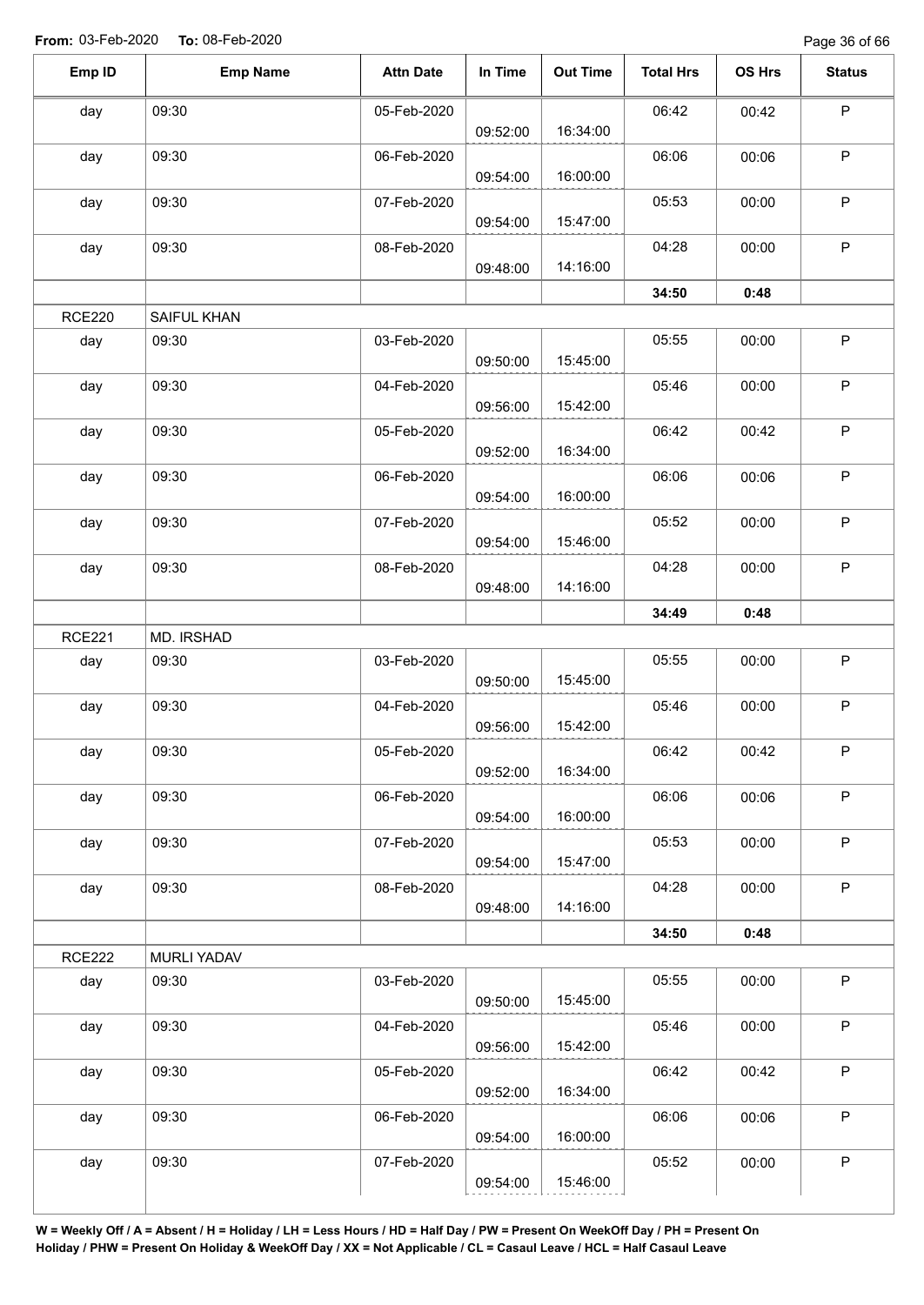Page 37 of 66

| Emp ID            | <b>Emp Name</b>         | <b>Attn Date</b> | In Time  | <b>Out Time</b> | <b>Total Hrs</b> | OS Hrs | <b>Status</b> |
|-------------------|-------------------------|------------------|----------|-----------------|------------------|--------|---------------|
| day               | 09:30                   | 08-Feb-2020      |          |                 | 04:28            | 00:00  | $\mathsf P$   |
|                   |                         |                  | 09:48:00 | 14:16:00        |                  |        |               |
|                   |                         |                  |          |                 | 34:49            | 0:48   |               |
| <b>RCE223</b>     | ERSHAD AHMAD            |                  |          |                 |                  |        |               |
| day               | 09:30                   | 03-Feb-2020      | 09:50:00 | 15:45:00        | 05:55            | 00:00  | $\mathsf P$   |
| day               | 09:30                   | 04-Feb-2020      | 09:56:00 | 15:42:00        | 05:46            | 00:00  | $\mathsf P$   |
| day               | 09:30                   | 05-Feb-2020      | 09:52:00 | 16:34:00        | 06:42            | 00:42  | $\mathsf P$   |
| day               | 09:30                   | 06-Feb-2020      | 09:54:00 | 16:00:00        | 06:06            | 00:06  | $\mathsf P$   |
| day               | 09:30                   | 07-Feb-2020      | 09:54:00 | 15:47:00        | 05:53            | 00:00  | $\mathsf P$   |
| day               | 09:30                   | 08-Feb-2020      |          |                 | 04:28            | 00:00  | $\sf P$       |
|                   |                         |                  | 09:48:00 | 14:16:00        |                  |        |               |
|                   |                         |                  |          |                 | 34:50            | 0:48   |               |
| <b>Department</b> | BED 2019-21             |                  |          |                 |                  |        |               |
| <b>RCE101</b>     | <b>ISTIYAQUE ANSARI</b> |                  |          |                 |                  |        |               |
| day               | 09:30                   | 03-Feb-2020      | 09:47:00 | 15:37:00        | 05:50            | 00:00  | $\sf P$       |
| day               | 09:30                   | 04-Feb-2020      | 09:52:00 | 15:35:00        | 05:43            | 00:00  | $\mathsf P$   |
| day               | 09:30                   | 05-Feb-2020      | 09:48:00 | 16:29:00        | 06:41            | 00:41  | $\mathsf P$   |
| day               | 09:30                   | 06-Feb-2020      | 09:46:00 | 15:56:00        | 06:10            | 00:10  | $\mathsf P$   |
| day               | 09:30                   | 07-Feb-2020      | 09:51:00 | 15:37:00        | 05:46            | 00:00  | $\mathsf P$   |
| day               | 09:30                   | 08-Feb-2020      | 09:41:00 | 14:13:00        | 04:32            | 00:00  | $\mathsf P$   |
|                   |                         |                  |          |                 | 34:42            | 0:51   |               |
| <b>RCE102</b>     | AKASH DEY               |                  |          |                 |                  |        |               |
| day               | 09:30                   | 03-Feb-2020      | 09:44:00 | 15:39:00        | 05:55            | 00:00  | $\mathsf P$   |
| day               | 09:30                   | 04-Feb-2020      | 09:51:00 | 15:37:00        | 05:46            | 00:00  | $\mathsf P$   |
| day               | 09:30                   | 05-Feb-2020      | 09:44:00 | 16:31:00        | 06:47            | 00:47  | $\mathsf P$   |
| day               | 09:30                   | 06-Feb-2020      | 09:48:00 | 15:55:00        | 06:07            | 00:07  | $\mathsf P$   |
| day               | 09:30                   | 07-Feb-2020      | 09:52:00 | 15:39:00        | 05:47            | 00:00  | $\sf P$       |
| day               | 09:30                   | 08-Feb-2020      | 09:41:00 | 14:13:00        | 04:32            | 00:00  | P             |
|                   |                         |                  |          |                 | 34:54            | 0:54   |               |
| <b>RCE103</b>     | <b>KHAIRUN NISHA</b>    |                  |          |                 |                  |        |               |
| day               | 09:30                   | 03-Feb-2020      |          |                 | 05:52            | 00:00  | $\mathsf P$   |
|                   |                         |                  |          |                 |                  |        |               |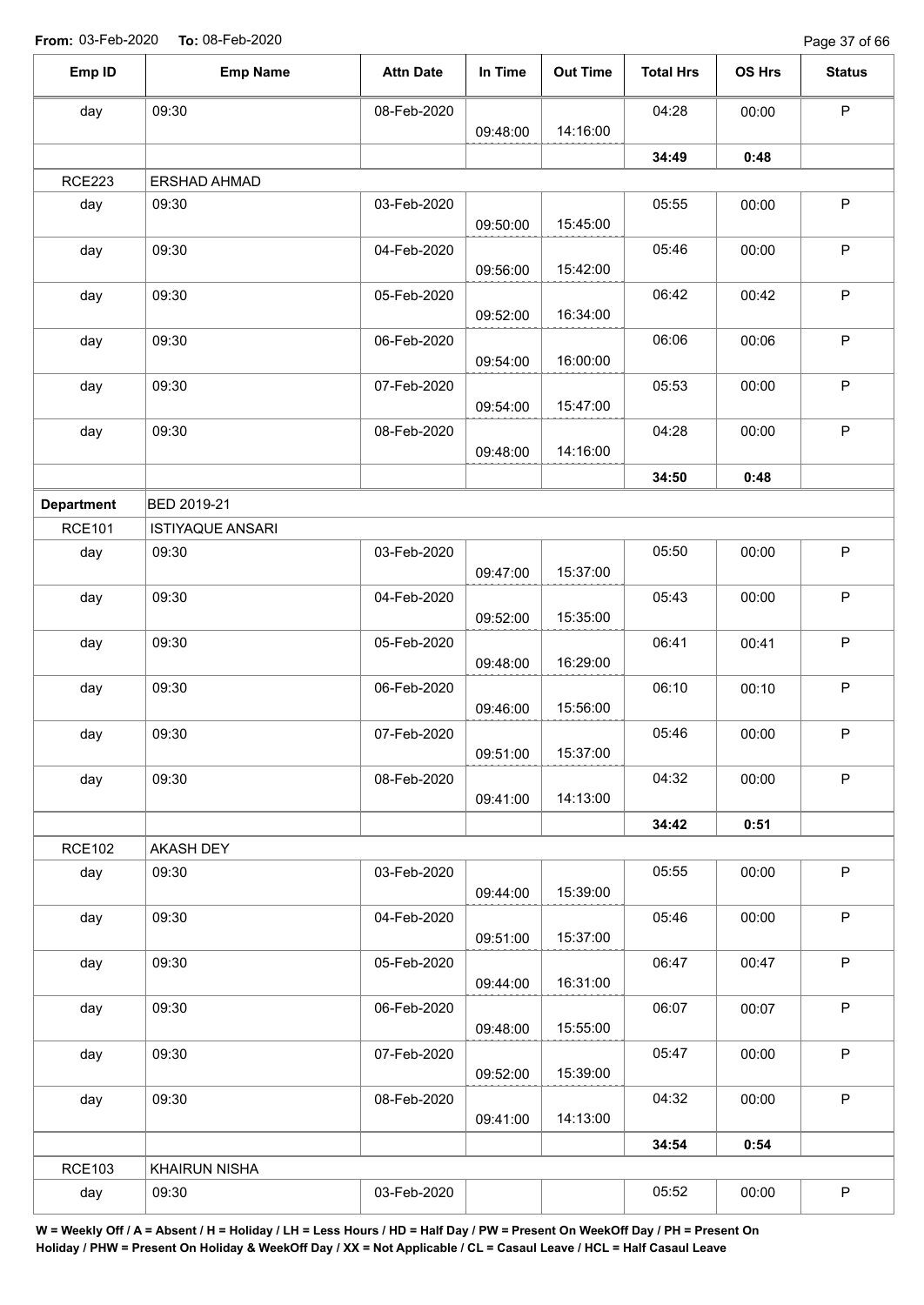Page 38 of 66

| Emp ID        | <b>Emp Name</b>    | <b>Attn Date</b> | In Time  | <b>Out Time</b> | <b>Total Hrs</b> | OS Hrs | <b>Status</b> |
|---------------|--------------------|------------------|----------|-----------------|------------------|--------|---------------|
|               |                    |                  | 09:46:00 | 15:38:00        |                  |        |               |
| day           | 09:30              | 04-Feb-2020      | 09:51:00 | 15:36:00        | 05:45            | 00:00  | P             |
| day           | 09:30              | 05-Feb-2020      | 09:47:00 | 16:30:00        | 06:43            | 00:43  | $\sf P$       |
| day           | 09:30              | 06-Feb-2020      | 09:45:00 | 15:57:00        | 06:12            | 00:12  | $\mathsf P$   |
| day           | 09:30              | 07-Feb-2020      | 09:50:00 | 15:36:00        | 05:46            | 00:00  | $\sf P$       |
| day           | 09:30              | 08-Feb-2020      | 09:44:00 | 14:11:00        | 04:27            | 00:00  | $\sf P$       |
|               |                    |                  |          |                 | 34:45            | 0:55   |               |
| <b>RCE104</b> | <b>VIVEK ANAND</b> |                  |          |                 |                  |        |               |
| day           | 09:30              | 03-Feb-2020      | 09:42:00 | 15:41:00        | 05:59            | 00:00  | $\mathsf P$   |
| day           | 09:30              | 04-Feb-2020      | 09:53:00 | 15:34:00        | 05:41            | 00:00  | P             |
| day           | 09:30              | 05-Feb-2020      | 09:45:00 | 16:31:00        | 06:46            | 00:46  | $\sf P$       |
| day           | 09:30              | 06-Feb-2020      | 09:49:00 | 15:54:00        | 06:05            | 00:05  | P             |
| day           | 09:30              | 07-Feb-2020      | 09:49:00 | 15:35:00        | 05:46            | 00:00  | P             |
| day           | 09:30              | 08-Feb-2020      | 09:43:00 | 14:11:00        | 04:28            | 00:00  | $\sf P$       |
|               |                    |                  |          |                 | 34:45            | 0:51   |               |
| <b>RCE105</b> | ARUN KUMAR MANDAL  |                  |          |                 |                  |        |               |
| day           | 09:30              | 03-Feb-2020      | 09:47:00 | 15:37:00        | 05:50            | 00:00  | P             |
| day           | 09:30              | 04-Feb-2020      | 09:52:00 | 15:35:00        | 05:43            | 00:00  | P             |
| day           | 09:30              | 05-Feb-2020      | 09:48:00 | 16:30:00        | 06:42            | 00:42  | $\mathsf{P}$  |
| day           | 09:30              | 06-Feb-2020      | 09:46:00 | 15:56:00        | 06:10            | 00:10  | $\sf P$       |
| day           | 09:30              | 07-Feb-2020      | 09:51:00 | 15:37:00        | 05:46            | 00:00  | P             |
| day           | 09:30              | 08-Feb-2020      | 09:42:00 | 14:13:00        | 04:31            | 00:00  | $\mathsf P$   |
|               |                    |                  |          |                 | 34:42            | 0:52   |               |
| <b>RCE106</b> | ROHIT PANDEY       |                  |          |                 |                  |        |               |
|               |                    | 03-Feb-2020      |          |                 | 00:00            | 00:00  | $\mathsf{A}$  |
| day           | 09:30              | 04-Feb-2020      | 09:52:00 | 15:35:00        | 05:43            | 00:00  | P             |
| day           | 09:30              | 05-Feb-2020      | 09:48:00 | 16:29:00        | 06:41            | 00:41  | P             |
| day           | 09:30              | 06-Feb-2020      |          |                 | 06:10            | 00:10  | P             |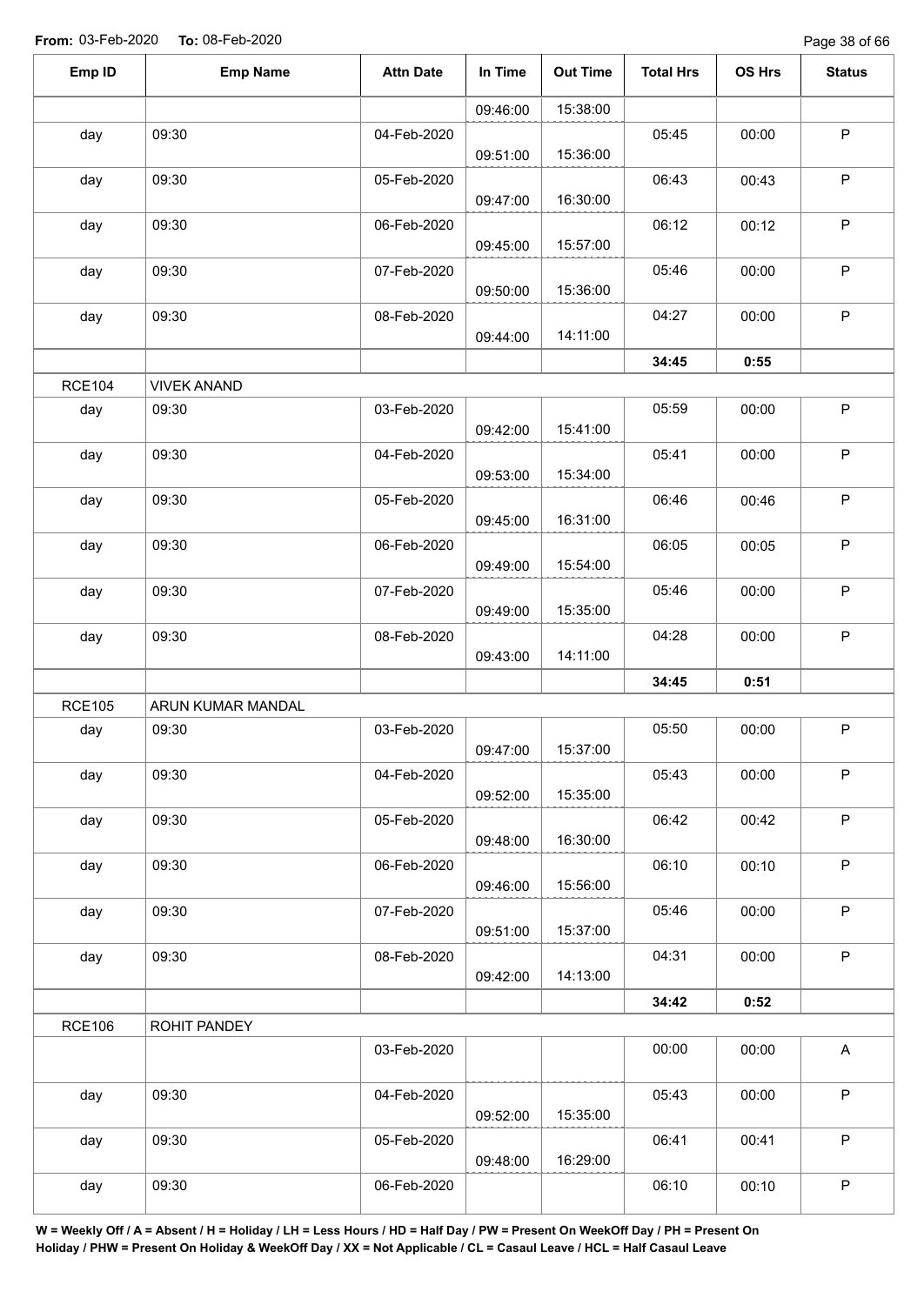Page 39 of 66

| Emp ID        | <b>Emp Name</b>   | <b>Attn Date</b> | In Time  | <b>Out Time</b> | <b>Total Hrs</b> | OS Hrs | <b>Status</b>             |
|---------------|-------------------|------------------|----------|-----------------|------------------|--------|---------------------------|
|               |                   |                  | 09:46:00 | 15:56:00        |                  |        |                           |
| day           | 09:30             | 07-Feb-2020      | 09:51:00 | 15:37:00        | 05:46            | 00:00  | $\mathsf P$               |
| day           | 09:30             | 08-Feb-2020      | 09:43:00 | 14:12:00        | 04:29            | 00:00  | $\mathsf P$               |
|               |                   |                  |          |                 | 28:49            | 0:51   |                           |
| <b>RCE107</b> | PREETY KUMARI     |                  |          |                 |                  |        |                           |
| day           | 09:30             | 03-Feb-2020      | 09:45:00 | 15:39:00        | 05:54            | 00:00  | $\sf P$                   |
| day           | 09:30             | 04-Feb-2020      | 09:50:00 | 15:38:00        | 05:48            | 00:00  | $\mathsf P$               |
| day           | 09:30             | 05-Feb-2020      | 09:44:00 | 16:32:00        | 06:48            | 00:48  | $\mathsf P$               |
| day           | 09:30             | 06-Feb-2020      | 09:47:00 | 15:55:00        | 06:08            | 00:08  | $\sf P$                   |
| day           | 09:30             | 07-Feb-2020      | 09:52:00 | 15:40:00        | 05:48            | 00:00  | $\sf P$                   |
|               |                   | 08-Feb-2020      |          |                 | 00:00            | 00:00  | $\boldsymbol{\mathsf{A}}$ |
|               |                   |                  |          |                 | 30:26            | 0:56   |                           |
| <b>RCE108</b> | <b>AJIT KUMAR</b> |                  |          |                 |                  |        |                           |
|               |                   | 03-Feb-2020      |          |                 | 00:00            | 00:00  | $\boldsymbol{\mathsf{A}}$ |
| day           | 09:30             | 04-Feb-2020      | 09:50:00 | 15:38:00        | 05:48            | 00:00  | $\sf P$                   |
| day           | 09:30             | 05-Feb-2020      | 09:44:00 | 16:32:00        | 06:48            | 00:48  | $\mathsf P$               |
| day           | 09:30             | 06-Feb-2020      | 09:47:00 | 15:55:00        | 06:08            | 00:08  | P                         |
| day           | 09:30             | 07-Feb-2020      | 09:52:00 | 15:40:00        | 05:48            | 00:00  | $\mathsf P$               |
|               |                   | 08-Feb-2020      |          |                 | 00:00            | 00:00  | $\mathsf{A}$              |
|               |                   |                  |          |                 | 24:32            | 0:56   |                           |
| <b>RCE109</b> | RAKESH KUMR GUPTA |                  |          |                 |                  |        |                           |
| day           | 09:30             | 03-Feb-2020      | 09:45:00 | 15:38:00        | 05:53            | 00:00  | $\mathsf P$               |
| day           | 09:30             | 04-Feb-2020      | 09:50:00 | 15:38:00        | 05:48            | 00:00  | $\mathsf P$               |
| day           | 09:30             | 05-Feb-2020      | 09:44:00 | 16:32:00        | 06:48            | 00:48  | $\mathsf P$               |
| day           | 09:30             | 06-Feb-2020      | 09:47:00 | 15:55:00        | 06:08            | 00:08  | $\mathsf P$               |
| day           | 09:30             | 07-Feb-2020      | 09:52:00 | 15:40:00        | 05:48            | 00:00  | $\sf P$                   |
| day           | 09:30             | 08-Feb-2020      | 09:44:00 | 14:11:00        | 04:27            | 00:00  | $\mathsf P$               |
|               |                   |                  |          |                 | 34:52            | 0:56   |                           |
|               |                   |                  |          |                 |                  |        |                           |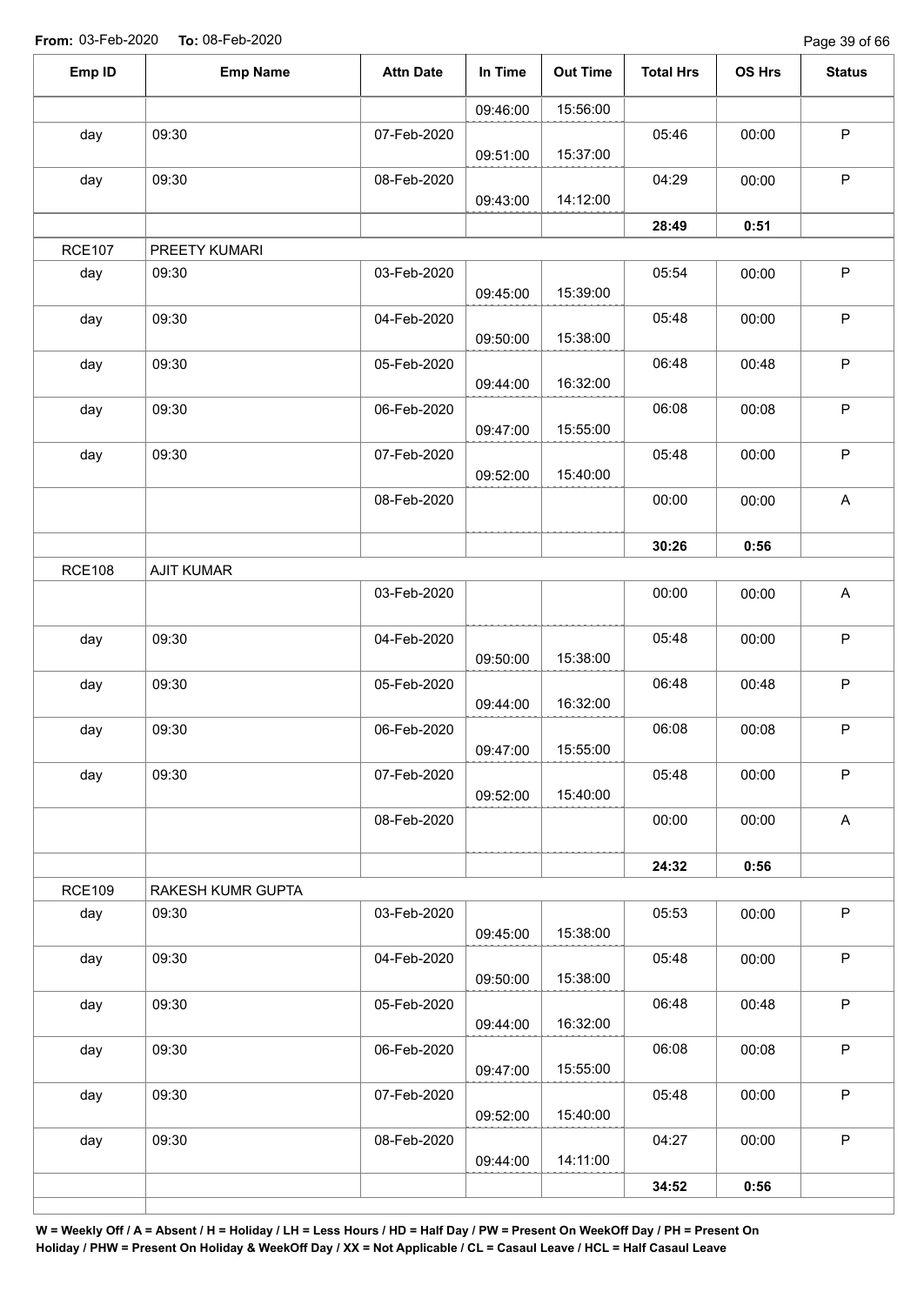Page 40 of 66

| Emp ID        | <b>Emp Name</b>     | <b>Attn Date</b> | In Time  | <b>Out Time</b> | <b>Total Hrs</b> | OS Hrs | <b>Status</b> |
|---------------|---------------------|------------------|----------|-----------------|------------------|--------|---------------|
| <b>RCE110</b> | SHALU KUMARI        |                  |          |                 |                  |        |               |
| day           | 09:30               | 03-Feb-2020      | 09:42:00 | 15:41:00        | 05:59            | 00:00  | $\mathsf P$   |
| day           | 09:30               | 04-Feb-2020      | 09:52:00 | 15:34:00        | 05:42            | 00:00  | $\mathsf P$   |
| day           | 09:30               | 05-Feb-2020      | 09:45:00 | 16:31:00        | 06:46            | 00:46  | $\mathsf P$   |
| day           | 09:30               | 06-Feb-2020      | 09:49:00 | 15:54:00        | 06:05            | 00:05  | $\mathsf P$   |
| day           | 09:30               | 07-Feb-2020      | 09:49:00 | 15:35:00        | 05:46            | 00:00  | $\mathsf P$   |
| day           | 09:30               | 08-Feb-2020      | 09:44:00 | 14:11:00        | 04:27            | 00:00  | $\mathsf P$   |
|               |                     |                  |          |                 | 34:45            | 0:51   |               |
| <b>RCE111</b> | SADDAM ANSARI       |                  |          |                 |                  |        |               |
| day           | 09:30               | 03-Feb-2020      | 09:42:00 | 15:41:00        | 05:59            | 00:00  | $\mathsf P$   |
| day           | 09:30               | 04-Feb-2020      | 09:53:00 | 15:34:00        | 05:41            | 00:00  | $\mathsf P$   |
| day           | 09:30               | 05-Feb-2020      | 09:45:00 | 16:31:00        | 06:46            | 00:46  | $\mathsf P$   |
| day           | 09:30               | 06-Feb-2020      | 09:49:00 | 15:54:00        | 06:05            | 00:05  | $\mathsf P$   |
| day           | 09:30               | 07-Feb-2020      | 09:49:00 | 15:35:00        | 05:46            | 00:00  | $\mathsf P$   |
| day           | 09:30               | 08-Feb-2020      | 09:43:00 | 14:11:00        | 04:28            | 00:00  | $\mathsf P$   |
|               |                     |                  |          |                 | 34:45            | 0:51   |               |
| <b>RCE112</b> | <b>GOUTAM KUMAR</b> |                  |          |                 |                  |        |               |
| day           | 09:30               | 03-Feb-2020      | 09:47:00 | 15:36:00        | 05:49            | 00:00  | $\sf P$       |
| day           | 09:30               | 04-Feb-2020      | 09:52:00 | 15:34:00        | 05:42            | 00:00  | $\sf P$       |
| day           | 09:30               | 05-Feb-2020      | 09:49:00 | 16:29:00        | 06:40            | 00:40  | $\mathsf P$   |
| day           | 09:30               | 06-Feb-2020      | 09:47:00 | 15:56:00        | 06:09            | 00:09  | $\mathsf P$   |
| day           | 09:30               | 07-Feb-2020      | 09:51:00 | 15:37:00        | 05:46            | 00:00  | $\mathsf P$   |
| day           | 09:30               | 08-Feb-2020      | 14:12:00 |                 | 00:00            | 00:00  | $\mathsf E$   |
|               |                     |                  |          |                 | 30:6             | 0:49   |               |
| <b>RCE113</b> | NAHEED KAUSER       |                  |          |                 |                  |        |               |
| day           | 09:30               | 03-Feb-2020      | 09:44:00 | 15:39:00        | 05:55            | 00:00  | $\mathsf P$   |
| day           | 09:30               | 04-Feb-2020      | 09:51:00 | 15:37:00        | 05:46            | 00:00  | $\mathsf P$   |
| day           | 09:30               | 05-Feb-2020      |          |                 | 06:46            | 00:46  | $\sf P$       |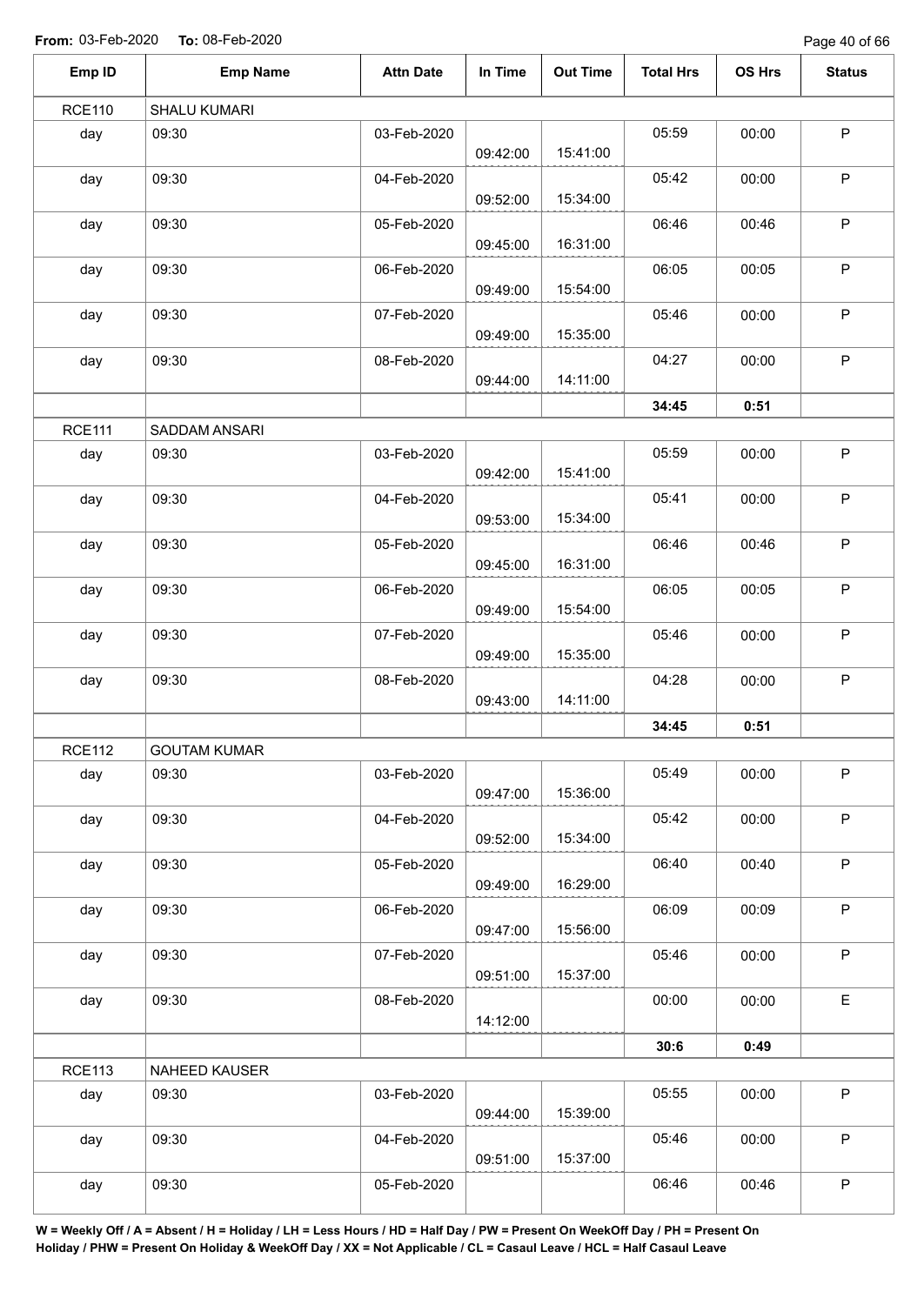Page 41 of 66

| Emp ID        | <b>Emp Name</b>      | <b>Attn Date</b> | In Time  | <b>Out Time</b> | <b>Total Hrs</b> | OS Hrs | <b>Status</b>             |
|---------------|----------------------|------------------|----------|-----------------|------------------|--------|---------------------------|
|               |                      |                  | 09:45:00 | 16:31:00        |                  |        |                           |
| day           | 09:30                | 06-Feb-2020      |          |                 | 06:07            | 00:07  | $\mathsf P$               |
|               |                      |                  | 09:48:00 | 15:55:00        |                  |        |                           |
| day           | 09:30                | 07-Feb-2020      |          |                 | 05:46            | 00:00  | $\mathsf P$               |
|               |                      |                  | 09:53:00 | 15:39:00        |                  |        |                           |
| day           | 09:30                | 08-Feb-2020      | 09:42:00 | 14:12:00        | 04:30            | 00:00  | $\sf P$                   |
|               |                      |                  |          |                 | 34:50            | 0:53   |                           |
| <b>RCE114</b> | PRADEEP KUMAR        |                  |          |                 |                  |        |                           |
| day           | 09:30                | 03-Feb-2020      |          |                 | 05:53            | 00:00  | $\sf P$                   |
|               |                      |                  | 09:48:00 | 15:41:00        |                  |        |                           |
| day           | 09:30                | 04-Feb-2020      |          |                 | 05:45            | 00:00  | $\mathsf P$               |
|               |                      |                  | 09:54:00 | 15:39:00        |                  |        |                           |
| day           | 09:30                | 05-Feb-2020      |          |                 | 06:43            | 00:43  | $\sf P$                   |
|               |                      |                  | 09:49:00 | 16:32:00        |                  |        |                           |
| day           | 09:30                | 06-Feb-2020      | 09:51:00 | 15:57:00        | 06:06            | 00:06  | $\mathsf P$               |
| day           | 09:30                | 07-Feb-2020      |          |                 | 05:50            | 00:00  | $\mathsf P$               |
|               |                      |                  | 09:53:00 | 15:43:00        |                  |        |                           |
| day           | 09:30                | 08-Feb-2020      |          |                 | 04:28            | 00:00  | $\mathsf P$               |
|               |                      |                  | 09:46:00 | 14:14:00        |                  |        |                           |
|               |                      |                  |          |                 | 34:45            | 0:49   |                           |
| <b>RCE115</b> | MD. ADIL             |                  |          |                 |                  |        |                           |
| day           | 09:30                | 03-Feb-2020      |          |                 | 05:55            | 00:00  | $\mathsf P$               |
|               |                      |                  | 09:44:00 | 15:39:00        |                  |        | $\sf P$                   |
| day           | 09:30                | 04-Feb-2020      | 09:50:00 | 15:37:00        | 05:47            | 00:00  |                           |
| day           | 09:30                | 05-Feb-2020      |          |                 | 06:48            | 00:48  | $\mathsf P$               |
|               |                      |                  | 09:44:00 | 16:32:00        |                  |        |                           |
| day           | 09:30                | 06-Feb-2020      |          |                 | 06:07            | 00:07  | $\sf P$                   |
|               |                      |                  | 09:48:00 | 15:55:00        |                  |        |                           |
|               |                      | 07-Feb-2020      |          |                 | 00:00            | 00:00  | $\boldsymbol{\mathsf{A}}$ |
|               |                      |                  |          |                 |                  |        | $\sf P$                   |
| day           | 09:30                | 08-Feb-2020      | 09:42:00 | 14:13:00        | 04:31            | 00:00  |                           |
|               |                      |                  |          |                 | 29:8             | 0:55   |                           |
| <b>RCE116</b> | <b>CHANDAN KUMAR</b> |                  |          |                 |                  |        |                           |
| day           | 09:30                | 03-Feb-2020      |          |                 | 05:48            | 00:00  | $\sf P$                   |
|               |                      |                  | 09:48:00 | 15:36:00        |                  |        |                           |
|               |                      | 04-Feb-2020      |          |                 | 00:00            | 00:00  | A                         |
|               |                      |                  |          |                 |                  |        |                           |
| day           | 09:30                | 05-Feb-2020      | 09:45:00 | 16:31:00        | 06:46            | 00:46  | $\sf P$                   |
| day           | 09:30                | 06-Feb-2020      |          |                 | 06:05            | 00:05  | $\sf P$                   |
|               |                      |                  | 09:49:00 | 15:54:00        |                  |        |                           |
| day           | 09:30                | 07-Feb-2020      |          |                 | 05:46            | 00:00  | $\sf P$                   |
|               |                      |                  | 09:49:00 | 15:35:00        |                  |        |                           |
| day           | 09:30                | 08-Feb-2020      |          |                 | 04:25            | 00:00  | ${\sf P}$                 |
|               |                      |                  |          |                 |                  |        |                           |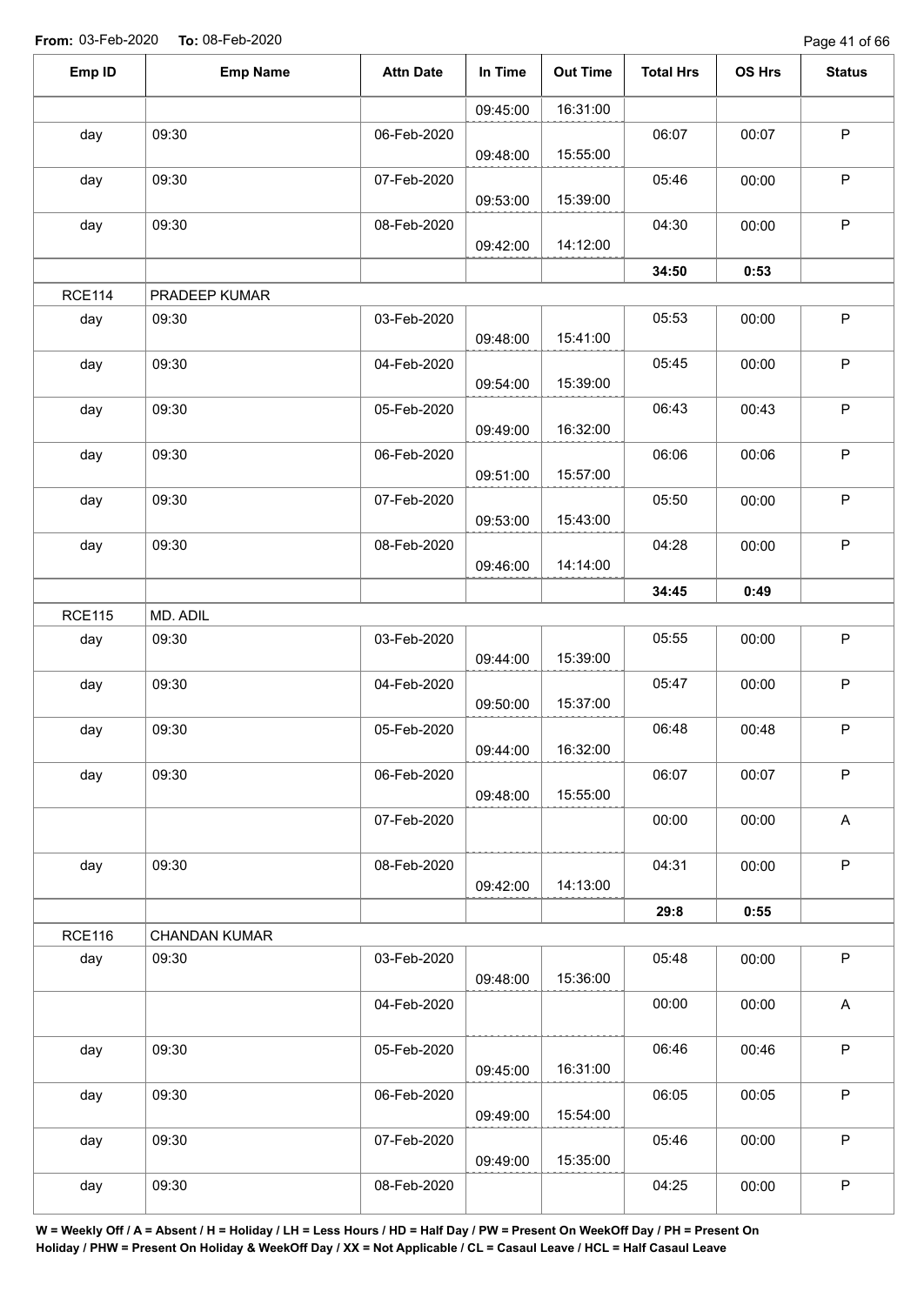| Emp ID        | <b>Emp Name</b>     | <b>Attn Date</b> | In Time  | <b>Out Time</b> | <b>Total Hrs</b> | OS Hrs | <b>Status</b> |
|---------------|---------------------|------------------|----------|-----------------|------------------|--------|---------------|
|               |                     |                  | 09:45:00 | 14:10:00        |                  |        |               |
|               |                     |                  |          |                 | 28:50            | 0:51   |               |
| <b>RCE117</b> | AVINASH KUMAR GUPTA |                  |          |                 |                  |        |               |
| day           | 09:30               | 03-Feb-2020      | 09:44:00 | 15:39:00        | 05:55            | 00:00  | $\sf P$       |
| day           | 09:30               | 04-Feb-2020      | 09:51:00 | 15:37:00        | 05:46            | 00:00  | $\sf P$       |
| day           | 09:30               | 05-Feb-2020      | 09:44:00 | 16:31:00        | 06:47            | 00:47  | $\sf P$       |
| day           | 09:30               | 06-Feb-2020      | 09:48:00 | 15:55:00        | 06:07            | 00:07  | $\sf P$       |
| day           | 09:30               | 07-Feb-2020      | 09:52:00 | 15:39:00        | 05:47            | 00:00  | $\sf P$       |
| day           | 09:30               | 08-Feb-2020      | 09:41:00 | 14:13:00        | 04:32            | 00:00  | $\mathsf P$   |
|               |                     |                  |          |                 | 34:54            | 0:54   |               |
| <b>RCE118</b> | JYOTI BHAGAT        |                  |          |                 |                  |        |               |
| day           | 09:30               | 03-Feb-2020      | 09:47:00 | 15:38:00        | 05:51            | 00:00  | $\sf P$       |
| day           | 09:30               | 04-Feb-2020      | 09:50:00 | 15:38:00        | 05:48            | 00:00  | $\sf P$       |
|               |                     | 05-Feb-2020      |          |                 | 00:00            | 00:00  | A             |
| day           | 09:30               | 06-Feb-2020      | 09:50:00 | 15:53:00        | 06:03            | 00:03  | $\sf P$       |
| day           | 09:30               | 07-Feb-2020      | 09:50:00 | 15:34:00        | 05:44            | 00:00  | $\mathsf P$   |
| day           | 09:30               | 08-Feb-2020      | 09:45:00 | 14:10:00        | 04:25            | 00:00  | $\sf P$       |
|               |                     |                  |          |                 | 27:51            | 0:3    |               |
| <b>RCE119</b> | SHARFRAZ ANSARI     |                  |          |                 |                  |        |               |
| day           | 09:30               | 03-Feb-2020      | 09:47:00 | 15:37:00        | 05:50            | 00:00  | P             |
| day           | 09:30               | 04-Feb-2020      | 09:52:00 | 15:35:00        | 05:43            | 00:00  | $\mathsf P$   |
| day           | 09:30               | 05-Feb-2020      | 09:48:00 | 16:30:00        | 06:42            | 00:42  | $\mathsf P$   |
|               |                     | 06-Feb-2020      |          |                 | 00:00            | 00:00  | $\mathsf A$   |
| day           | 09:30               | 07-Feb-2020      | 09:52:00 | 15:39:00        | 05:47            | 00:00  | $\mathsf P$   |
| day           | 09:30               | 08-Feb-2020      | 09:41:00 | 14:13:00        | 04:32            | 00:00  | $\mathsf P$   |
|               |                     |                  |          |                 | 28:34            | 0:42   |               |
| <b>RCE120</b> | SUMAIYA AFREEN      |                  |          |                 |                  |        |               |
| day           | 09:30               | 03-Feb-2020      | 09:45:00 | 15:38:00        | 05:53            | 00:00  | $\mathsf P$   |
| day           | 09:30               | 04-Feb-2020      |          |                 | 05:48            | 00:00  | $\sf P$       |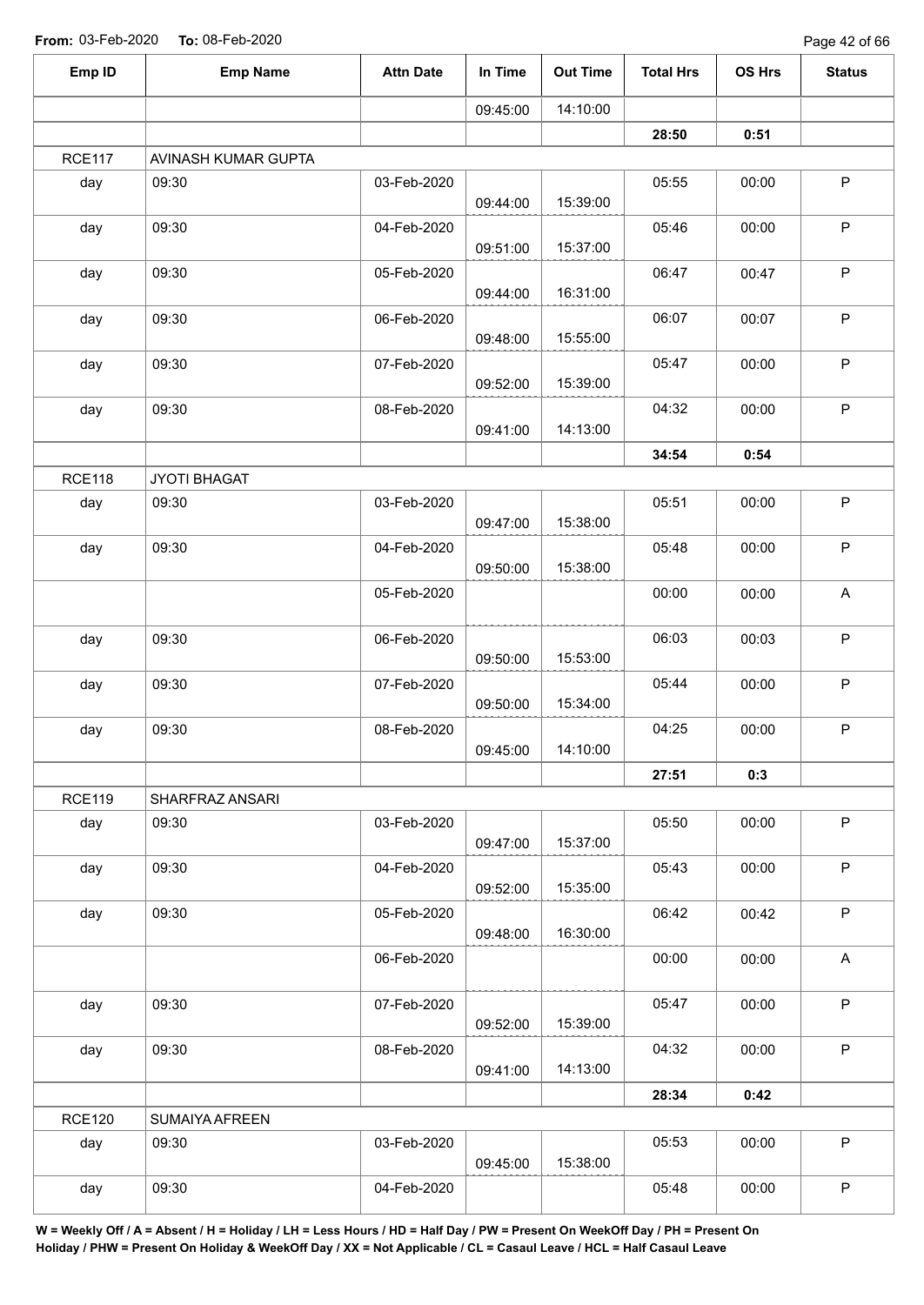Page 43 of 66

| Emp ID        | <b>Emp Name</b>      | <b>Attn Date</b> | In Time  | <b>Out Time</b> | <b>Total Hrs</b> | OS Hrs | <b>Status</b>             |
|---------------|----------------------|------------------|----------|-----------------|------------------|--------|---------------------------|
|               |                      |                  | 09:50:00 | 15:38:00        |                  |        |                           |
| day           | 09:30                | 05-Feb-2020      |          |                 | 06:49            | 00:49  | $\sf P$                   |
|               |                      |                  | 09:43:00 | 16:32:00        |                  |        |                           |
| day           | 09:30                | 06-Feb-2020      | 09:47:00 | 15:55:00        | 06:08            | 00:08  | $\mathsf P$               |
| day           | 09:30                | 07-Feb-2020      | 09:52:00 | 15:40:00        | 05:48            | 00:00  | $\mathsf P$               |
| day           | 09:30                | 08-Feb-2020      | 09:44:00 | 14:10:00        | 04:26            | 00:00  | $\mathsf P$               |
|               |                      |                  |          |                 | 34:52            | 0:57   |                           |
| <b>RCE121</b> | SANDEEP MAHRA        |                  |          |                 |                  |        |                           |
| day           | 09:30                | 03-Feb-2020      | 09:43:00 | 15:40:00        | 05:57            | 00:00  | $\mathsf P$               |
| day           | 09:30                | 04-Feb-2020      | 09:53:00 | 15:33:00        | 05:40            | 00:00  | $\sf P$                   |
| day           | 09:30                | 05-Feb-2020      |          |                 | 06:44            | 00:44  | $\mathsf P$               |
|               |                      |                  | 09:46:00 | 16:30:00        |                  |        |                           |
| day           | 09:30                | 06-Feb-2020      |          |                 | 06:03            | 00:03  | $\mathsf P$               |
|               |                      |                  | 09:50:00 | 15:53:00        |                  |        |                           |
| day           | 09:30                | 07-Feb-2020      | 09:50:00 | 15:34:00        | 05:44            | 00:00  | $\mathsf P$               |
| day           | 09:30                | 08-Feb-2020      | 09:44:00 | 14:11:00        | 04:27            | 00:00  | $\mathsf P$               |
|               |                      |                  |          |                 | 34:35            | 0:47   |                           |
| <b>RCE122</b> | MD. AMIR AMZAD ANSAR |                  |          |                 |                  |        |                           |
| day           | 09:30                | 03-Feb-2020      | 09:43:00 | 15:40:00        | 05:57            | 00:00  | $\mathsf P$               |
|               |                      | 04-Feb-2020      |          |                 | 00:00            | 00:00  | $\boldsymbol{\mathsf{A}}$ |
| day           | 09:30                | 05-Feb-2020      |          |                 | 06:43            | 00:43  | $\mathsf P$               |
|               |                      |                  | 09:47:00 | 16:30:00        |                  |        |                           |
| day           | 09:30                | 06-Feb-2020      | 09:45:00 | 15:56:00        | 06:11            | 00:11  | $\mathsf P$               |
| day           | 09:30                | 07-Feb-2020      |          |                 | 05:46            | 00:00  | $\mathsf P$               |
|               |                      |                  | 09:50:00 | 15:36:00        | 04:25            |        | $\mathsf P$               |
| day           | 09:30                | 08-Feb-2020      | 09:45:00 | 14:10:00        |                  | 00:00  |                           |
|               |                      |                  |          |                 | 29:2             | 0:54   |                           |
| <b>RCE123</b> | <b>VIKRAM VERMA</b>  |                  |          |                 |                  |        |                           |
| day           | 09:30                | 03-Feb-2020      | 09:44:00 | 15:40:00        | 05:56            | 00:00  | $\sf P$                   |
| day           | 09:30                | 04-Feb-2020      | 09:53:00 | 15:32:00        | 05:39            | 00:00  | $\mathsf P$               |
| day           | 09:30                | 05-Feb-2020      | 09:47:00 | 16:30:00        | 06:43            | 00:43  | $\mathsf P$               |
| day           | 09:30                | 06-Feb-2020      |          |                 | 06:03            | 00:03  | $\sf P$                   |
| day           | 09:30                | 07-Feb-2020      | 09:50:00 | 15:53:00        | 05:44            | 00:00  | $\mathsf P$               |
|               |                      |                  |          |                 |                  |        |                           |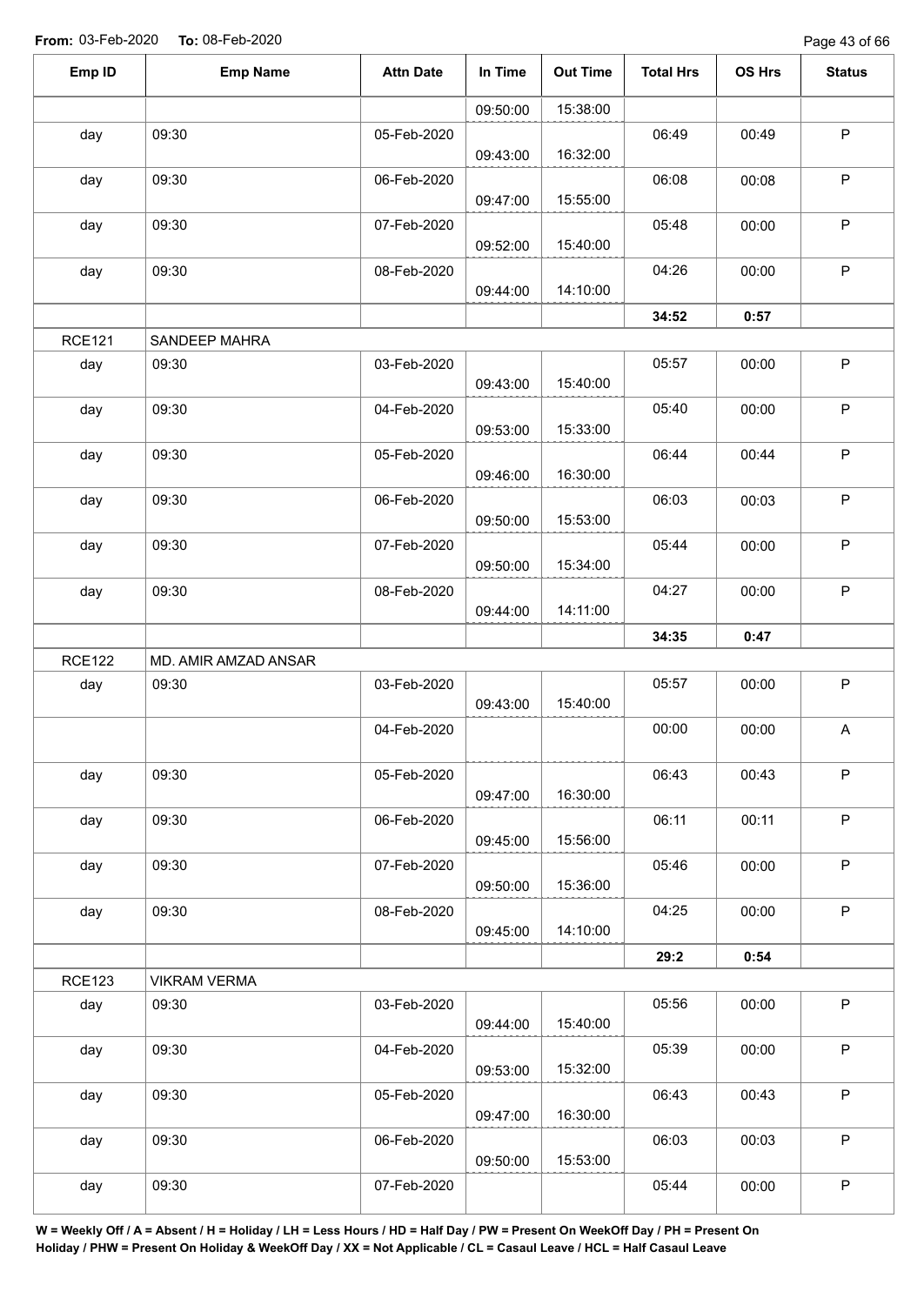Page 44 of 66

| Emp ID        | <b>Emp Name</b>     | <b>Attn Date</b> | In Time  | <b>Out Time</b> | <b>Total Hrs</b> | OS Hrs | <b>Status</b> |
|---------------|---------------------|------------------|----------|-----------------|------------------|--------|---------------|
|               |                     |                  | 09:50:00 | 15:34:00        |                  |        |               |
| day           | 09:30               | 08-Feb-2020      | 09:45:00 | 14:10:00        | 04:25            | 00:00  | P             |
|               |                     |                  |          |                 | 34:30            | 0:46   |               |
| <b>RCE124</b> | SUBODH KUMAR MANDAL |                  |          |                 |                  |        |               |
| day           | 09:30               | 03-Feb-2020      | 09:43:00 | 15:40:00        | 05:57            | 00:00  | $\mathsf P$   |
| day           | 09:30               | 04-Feb-2020      | 09:53:00 | 15:33:00        | 05:40            | 00:00  | $\sf P$       |
| day           | 09:30               | 05-Feb-2020      | 09:46:00 | 16:31:00        | 06:45            | 00:45  | $\sf P$       |
| day           | 09:30               | 06-Feb-2020      |          |                 | 06:03            | 00:03  | $\sf P$       |
| day           | 09:30               | 07-Feb-2020      | 09:50:00 | 15:53:00        | 05:45            | 00:00  | $\sf P$       |
| day           | 09:30               | 08-Feb-2020      | 09:50:00 | 15:35:00        | 04:26            | 00:00  | $\mathsf P$   |
|               |                     |                  | 09:44:00 | 14:10:00        | 34:36            | 0:48   |               |
| <b>RCE125</b> | <b>TAPAN DAS</b>    |                  |          |                 |                  |        |               |
| day           | 09:30               | 03-Feb-2020      | 09:48:00 | 15:42:00        | 05:54            | 00:00  | $\mathsf P$   |
| day           | 09:30               | 04-Feb-2020      | 09:54:00 | 15:39:00        | 05:45            | 00:00  | $\sf P$       |
| day           | 09:30               | 05-Feb-2020      | 09:49:00 | 16:32:00        | 06:43            | 00:43  | $\mathsf P$   |
| day           | 09:30               | 06-Feb-2020      | 09:51:00 | 15:57:00        | 06:06            | 00:06  | $\sf P$       |
| day           | 09:30               | 07-Feb-2020      | 09:53:00 | 15:42:00        | 05:49            | 00:00  | $\mathsf P$   |
| day           | 09:30               | 08-Feb-2020      | 09:46:00 | 14:13:00        | 04:27            | 00:00  | $\mathsf P$   |
|               |                     |                  |          |                 | 34:44            | 0:49   |               |
| <b>RCE126</b> | <b>MANISH AZAD</b>  |                  |          |                 |                  |        |               |
| day           | 09:30               | 03-Feb-2020      | 09:43:00 | 15:40:00        | 05:57            | 00:00  | $\mathsf P$   |
| day           | 09:30               | 04-Feb-2020      | 09:53:00 | 15:33:00        | 05:40            | 00:00  | $\mathsf P$   |
| day           | 09:30               | 05-Feb-2020      | 09:46:00 | 16:31:00        | 06:45            | 00:45  | $\sf P$       |
| day           | 09:30               | 06-Feb-2020      | 09:49:00 | 15:53:00        | 06:04            | 00:04  | $\mathsf P$   |
| day           | 09:30               | 07-Feb-2020      |          |                 | 05:45            | 00:00  | $\mathsf P$   |
| day           | 09:30               | 08-Feb-2020      | 09:50:00 | 15:35:00        | 04:25            | 00:00  | P             |
|               |                     |                  | 09:45:00 | 14:10:00        |                  |        |               |
|               |                     |                  |          |                 | 34:36            | 0:49   |               |
| <b>RCE127</b> | SANTOSH PANDIT      |                  |          |                 | 05:58            |        | $\sf P$       |
| day           | 09:30               | 03-Feb-2020      |          |                 |                  | 00:00  |               |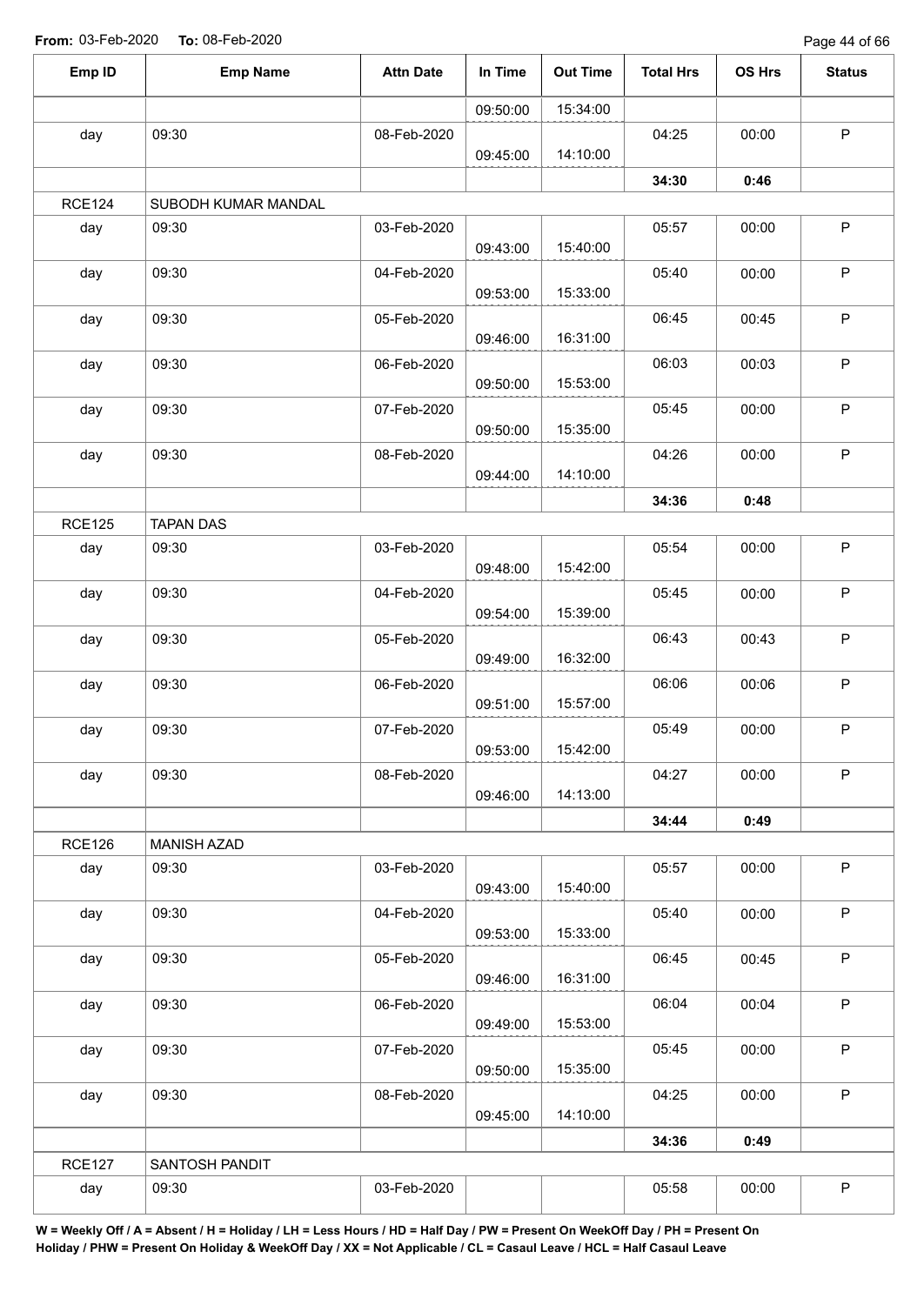| Emp ID        | <b>Emp Name</b>     | <b>Attn Date</b> | In Time  | <b>Out Time</b> | <b>Total Hrs</b> | OS Hrs | <b>Status</b>             |
|---------------|---------------------|------------------|----------|-----------------|------------------|--------|---------------------------|
|               |                     |                  | 09:43:00 | 15:41:00        |                  |        |                           |
| day           | 09:30               | 04-Feb-2020      | 09:53:00 | 15:33:00        | 05:40            | 00:00  | $\sf P$                   |
| day           | 09:30               | 05-Feb-2020      | 09:46:00 | 16:31:00        | 06:45            | 00:45  | $\mathsf P$               |
|               |                     | 06-Feb-2020      |          |                 | 00:00            | 00:00  | $\boldsymbol{\mathsf{A}}$ |
| day           | 09:30               | 07-Feb-2020      | 09:51:00 | 15:37:00        | 05:46            | 00:00  | $\sf P$                   |
|               |                     | 08-Feb-2020      |          |                 | 00:00            | 00:00  | $\boldsymbol{\mathsf{A}}$ |
|               |                     |                  |          |                 | 24:9             | 0:45   |                           |
| <b>RCE128</b> | MD.FAIZAN ANSARI    |                  |          |                 |                  |        |                           |
| day           | 09:30               | 03-Feb-2020      | 09:48:00 | 15:42:00        | 05:54            | 00:00  | $\mathsf P$               |
| day           | 09:30               | 04-Feb-2020      | 09:54:00 | 15:39:00        | 05:45            | 00:00  | $\sf P$                   |
| day           | 09:30               | 05-Feb-2020      | 09:49:00 | 16:32:00        | 06:43            | 00:43  | $\mathsf P$               |
| day           | 09:30               | 06-Feb-2020      | 09:51:00 | 15:57:00        | 06:06            | 00:06  | $\sf P$                   |
| day           | 09:30               | 07-Feb-2020      | 09:53:00 | 15:42:00        | 05:49            | 00:00  | $\sf P$                   |
| day           | 09:30               | 08-Feb-2020      | 09:46:00 | 14:13:00        | 04:27            | 00:00  | $\sf P$                   |
|               |                     |                  |          |                 | 34:44            | 0:49   |                           |
| <b>RCE129</b> | MD. MUKADDAR ANSARI |                  |          |                 |                  |        |                           |
| day           | 09:30               | 03-Feb-2020      | 09:48:00 | 15:42:00        | 05:54            | 00:00  | P                         |
| day           | 09:30               | 04-Feb-2020      | 09:54:00 | 15:39:00        | 05:45            | 00:00  | $\sf P$                   |
| day           | 09:30               | 05-Feb-2020      | 09:49:00 | 16:32:00        | 06:43            | 00:43  | $\mathsf P$               |
| day           | 09:30               | 06-Feb-2020      | 09:51:00 | 15:57:00        | 06:06            | 00:06  | $\mathsf P$               |
| day           | 09:30               | 07-Feb-2020      | 09:53:00 | 15:42:00        | 05:49            | 00:00  | $\sf P$                   |
| day           | 09:30               | 08-Feb-2020      | 09:45:00 | 14:13:00        | 04:28            | 00:00  | $\mathsf P$               |
|               |                     |                  |          |                 | 34:45            | 0:49   |                           |
| <b>RCE130</b> | FIROZ ANSARI        |                  |          |                 |                  |        |                           |
| day           | 09:30               | 03-Feb-2020      | 09:48:00 | 15:42:00        | 05:54            | 00:00  | $\mathsf P$               |
| day           | 09:30               | 04-Feb-2020      | 09:54:00 | 15:39:00        | 05:45            | 00:00  | $\mathsf P$               |
| day           | 09:30               | 05-Feb-2020      | 09:49:00 | 16:32:00        | 06:43            | 00:43  | P                         |
| day           | 09:30               | 06-Feb-2020      |          |                 | 06:06            | 00:06  | ${\sf P}$                 |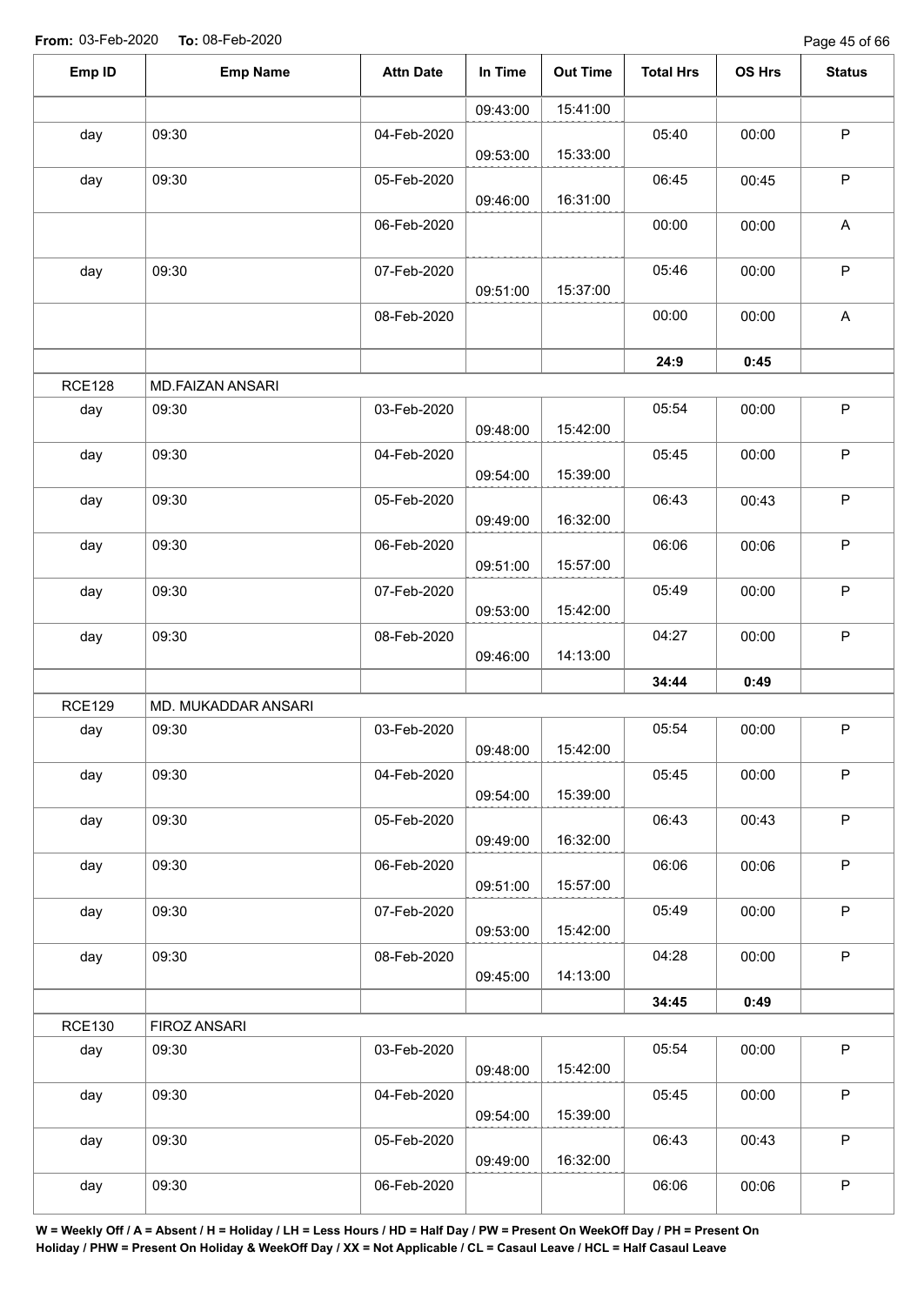Page 46 of 66

| Emp ID               | <b>Emp Name</b>      | <b>Attn Date</b> | In Time  | <b>Out Time</b> | <b>Total Hrs</b> | OS Hrs | <b>Status</b> |
|----------------------|----------------------|------------------|----------|-----------------|------------------|--------|---------------|
|                      |                      |                  | 09:51:00 | 15:57:00        |                  |        |               |
| day                  | 09:30                | 07-Feb-2020      |          |                 | 05:50            | 00:00  | $\sf P$       |
|                      |                      |                  | 09:53:00 | 15:43:00        |                  |        |               |
| day                  | 09:30                | 08-Feb-2020      | 09:46:00 | 14:14:00        | 04:28            | 00:00  | $\mathsf P$   |
|                      |                      |                  |          |                 | 34:46            | 0:49   |               |
| <b>RCE131</b>        | RAJA KUMAR BHAGAT    |                  |          |                 |                  |        |               |
| day                  | 09:30                | 03-Feb-2020      |          |                 | 05:52            | 00:00  | $\sf P$       |
| day                  | 09:30                | 04-Feb-2020      | 09:46:00 | 15:38:00        | 05:45            | 00:00  | $\mathsf P$   |
|                      |                      |                  | 09:51:00 | 15:36:00        |                  |        |               |
| day                  | 09:30                | 05-Feb-2020      |          |                 | 06:43            | 00:43  | $\sf P$       |
|                      |                      |                  | 09:47:00 | 16:30:00        |                  |        |               |
| day                  | 09:30                | 06-Feb-2020      | 09:45:00 | 15:57:00        | 06:12            | 00:12  | $\sf P$       |
| day                  | 09:30                | 07-Feb-2020      |          |                 | 05:46            | 00:00  | $\sf P$       |
|                      |                      |                  | 09:50:00 | 15:36:00        |                  |        |               |
| day                  | 09:30                | 08-Feb-2020      |          |                 | 04:31            | 00:00  | $\mathsf P$   |
|                      |                      |                  | 09:42:00 | 14:13:00        |                  |        |               |
|                      |                      |                  |          |                 | 34:49            | 0:55   |               |
| <b>RCE132</b>        | <b>AFTAB ALAM</b>    |                  |          |                 | 05:55            |        | $\sf P$       |
| day                  | 09:30                | 03-Feb-2020      | 09:44:00 | 15:39:00        |                  | 00:00  |               |
| day                  | 09:30                | 04-Feb-2020      |          |                 | 05:46            | 00:00  | $\mathsf P$   |
|                      |                      |                  | 09:51:00 | 15:37:00        |                  |        |               |
| day                  | 09:30                | 05-Feb-2020      |          |                 | 06:47            | 00:47  | $\mathsf P$   |
|                      |                      |                  | 09:44:00 | 16:31:00        |                  |        |               |
| day                  | 09:30                | 06-Feb-2020      | 09:48:00 | 15:55:00        | 06:07            | 00:07  | $\mathsf P$   |
| day                  | 09:30                | 07-Feb-2020      |          |                 | 05:47            | 00:00  | $\mathsf P$   |
|                      |                      |                  | 09:52:00 | 15:39:00        |                  |        |               |
| day                  | 09:30                | 08-Feb-2020      |          |                 | 04:32            | 00:00  | P             |
|                      |                      |                  | 09:41:00 | 14:13:00        |                  |        |               |
|                      |                      |                  |          |                 | 34:54            | 0:54   |               |
| <b>RCE133</b><br>day | UTTAM KUMAR<br>09:30 | 03-Feb-2020      |          |                 | 05:50            | 00:00  | $\mathsf P$   |
|                      |                      |                  | 09:47:00 | 15:37:00        |                  |        |               |
| day                  | 09:30                | 04-Feb-2020      |          |                 | 05:43            | 00:00  | $\sf P$       |
|                      |                      |                  | 09:52:00 | 15:35:00        |                  |        |               |
| day                  | 09:30                | 05-Feb-2020      |          |                 | 06:41            | 00:41  | $\mathsf P$   |
|                      |                      |                  | 09:48:00 | 16:29:00        |                  |        |               |
| day                  | 09:30                | 06-Feb-2020      | 09:46:00 | 15:56:00        | 06:10            | 00:10  | $\sf P$       |
| day                  | 09:30                | 07-Feb-2020      |          |                 | 05:46            | 00:00  | $\mathsf P$   |
|                      |                      |                  | 09:51:00 | 15:37:00        |                  |        |               |
| day                  | 09:30                | 08-Feb-2020      |          |                 | 04:30            | 00:00  | $\mathsf P$   |
|                      |                      |                  | 09:42:00 | 14:12:00        |                  |        |               |
|                      |                      |                  |          |                 | 34:40            | 0:51   |               |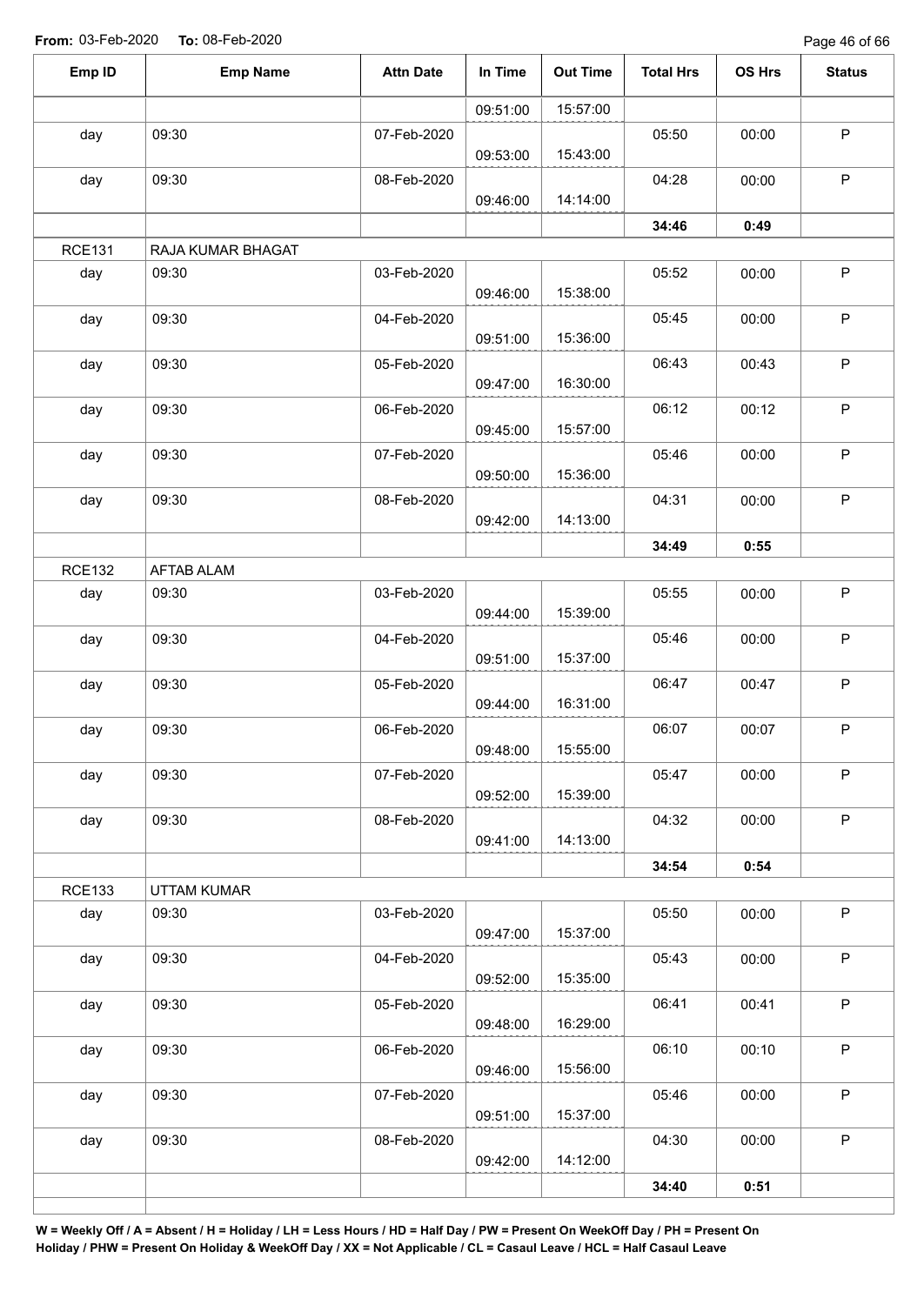Page 47 of 66

| Emp ID        | <b>Emp Name</b>         | <b>Attn Date</b> | In Time  | <b>Out Time</b> | <b>Total Hrs</b> | OS Hrs | <b>Status</b>             |
|---------------|-------------------------|------------------|----------|-----------------|------------------|--------|---------------------------|
| <b>RCE134</b> | FARHAT TABASSUM         |                  |          |                 |                  |        |                           |
| day           | 09:30                   | 03-Feb-2020      | 09:48:00 | 15:42:00        | 05:54            | 00:00  | $\sf P$                   |
| day           | 09:30                   | 04-Feb-2020      | 09:54:00 | 15:39:00        | 05:45            | 00:00  | $\mathsf P$               |
| day           | 09:30                   | 05-Feb-2020      | 09:49:00 | 16:32:00        | 06:43            | 00:43  | $\sf P$                   |
| day           | 09:30                   | 06-Feb-2020      | 09:50:00 | 15:57:00        | 06:07            | 00:07  | $\mathsf P$               |
| day           | 09:30                   | 07-Feb-2020      | 09:53:00 | 15:42:00        | 05:49            | 00:00  | $\sf P$                   |
| day           | 09:30                   | 08-Feb-2020      | 09:45:00 | 14:13:00        | 04:28            | 00:00  | $\mathsf P$               |
|               |                         |                  |          |                 | 34:46            | 0:50   |                           |
| <b>RCE135</b> | ABHISHEK KUMAR TIWARI   |                  |          |                 |                  |        |                           |
| day           | 09:30                   | 03-Feb-2020      | 09:48:00 | 15:42:00        | 05:54            | 00:00  | $\sf P$                   |
| day           | 09:30                   | 04-Feb-2020      | 09:54:00 | 15:39:00        | 05:45            | 00:00  | $\sf P$                   |
| day           | 09:30                   | 05-Feb-2020      | 09:49:00 | 16:32:00        | 06:43            | 00:43  | $\mathsf P$               |
| day           | 09:30                   | 06-Feb-2020      | 09:51:00 | 15:57:00        | 06:06            | 00:06  | $\sf P$                   |
| day           | 09:30                   | 07-Feb-2020      | 09:53:00 | 15:42:00        | 05:49            | 00:00  | $\sf P$                   |
| day           | 09:30                   | 08-Feb-2020      | 09:46:00 | 14:13:00        | 04:27            | 00:00  | $\sf P$                   |
|               |                         |                  |          |                 | 34:44            | 0:49   |                           |
| <b>RCE136</b> | ABHISHEK PANDEY         |                  |          |                 |                  |        |                           |
| day           | 09:30                   | 03-Feb-2020      | 09:44:00 | 15:39:00        | 05:55            | 00:00  | $\sf P$                   |
| day           | 09:30                   | 04-Feb-2020      | 09:50:00 | 15:37:00        | 05:47            | 00:00  | $\mathsf P$               |
| day           | 09:30                   | 05-Feb-2020      | 09:44:00 | 16:32:00        | 06:48            | 00:48  | $\sf P$                   |
| day           | 09:30                   | 06-Feb-2020      | 09:48:00 | 15:55:00        | 06:07            | 00:07  | $\mathsf P$               |
|               |                         | 07-Feb-2020      |          |                 | 00:00            | 00:00  | $\boldsymbol{\mathsf{A}}$ |
| day           | 09:30                   | 08-Feb-2020      | 09:42:00 | 14:12:00        | 04:30            | 00:00  | $\mathsf{P}$              |
|               |                         |                  |          |                 | 29:7             | 0:55   |                           |
| <b>RCE137</b> | <b>GAUTAM KUMAR DAS</b> |                  |          |                 |                  |        |                           |
| day           | 09:30                   | 03-Feb-2020      | 09:47:00 | 15:38:00        | 05:51            | 00:00  | $\mathsf{P}$              |
| day           | 09:30                   | 04-Feb-2020      | 09:50:00 | 15:38:00        | 05:48            | 00:00  | $\mathsf P$               |
| day           | 09:30                   | 05-Feb-2020      |          |                 | 06:49            | 00:49  | $\sf P$                   |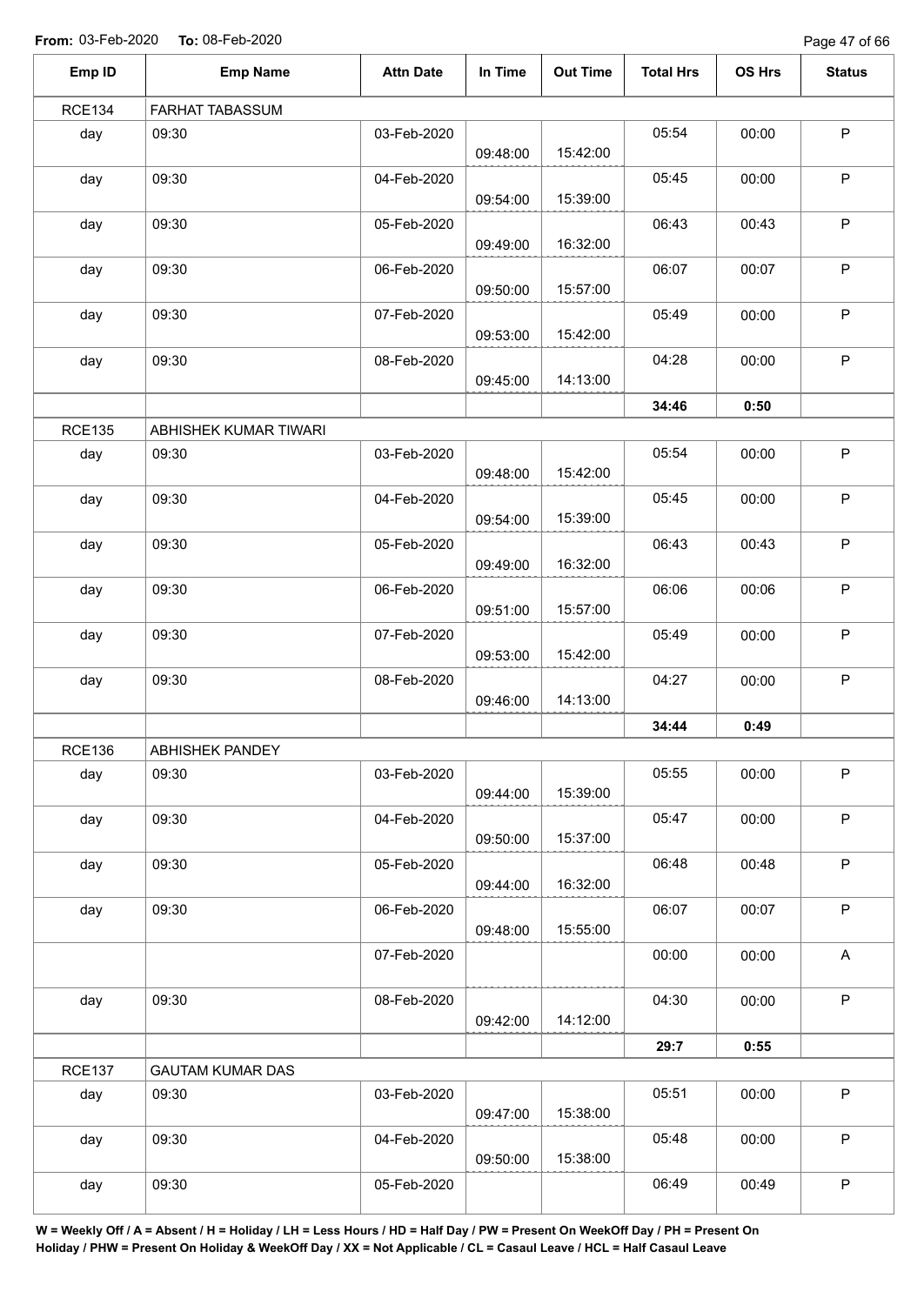Page 48 of 66

| Emp ID        | <b>Emp Name</b>    | <b>Attn Date</b> | In Time  | <b>Out Time</b> | <b>Total Hrs</b> | OS Hrs | <b>Status</b> |
|---------------|--------------------|------------------|----------|-----------------|------------------|--------|---------------|
|               |                    |                  | 09:43:00 | 16:32:00        |                  |        |               |
| day           | 09:30              | 06-Feb-2020      | 09:47:00 | 15:56:00        | 06:09            | 00:09  | $\sf P$       |
| day           | 09:30              | 07-Feb-2020      | 09:51:00 | 15:39:00        | 05:48            | 00:00  | $\mathsf P$   |
| day           | 09:30              | 08-Feb-2020      | 09:42:00 | 14:12:00        | 04:30            | 00:00  | $\sf P$       |
|               |                    |                  |          |                 | 34:55            | 0:58   |               |
| <b>RCE138</b> | NIRANJAN KUMAR     |                  |          |                 |                  |        |               |
| day           | 09:30              | 03-Feb-2020      | 09:43:00 | 15:40:00        | 05:57            | 00:00  | $\sf P$       |
|               |                    | 04-Feb-2020      |          |                 | 00:00            | 00:00  | A             |
| day           | 09:30              | 05-Feb-2020      | 09:43:00 | 16:32:00        | 06:49            | 00:49  | $\sf P$       |
|               |                    | 06-Feb-2020      |          |                 | 00:00            | 00:00  | A             |
| day           | 09:30              | 07-Feb-2020      | 09:52:00 | 15:40:00        | 05:48            | 00:00  | $\sf P$       |
| day           | 09:30              | 08-Feb-2020      | 09:44:00 | 14:11:00        | 04:27            | 00:00  | $\sf P$       |
|               |                    |                  |          |                 | 23:1             | 0:49   |               |
| <b>RCE139</b> | PINKU KUMAR BHOKTA |                  |          |                 |                  |        |               |
| day           | 09:30              | 03-Feb-2020      | 09:43:00 | 15:40:00        | 05:57            | 00:00  | $\sf P$       |
| day           | 09:30              | 04-Feb-2020      | 09:53:00 | 15:33:00        | 05:40            | 00:00  | $\mathsf P$   |
| day           | 09:30              | 05-Feb-2020      | 09:46:00 | 16:30:00        | 06:44            | 00:44  | ${\sf P}$     |
| day           | 09:30              | 06-Feb-2020      | 09:50:00 | 15:53:00        | 06:03            | 00:03  | $\mathsf P$   |
| day           | 09:30              | 07-Feb-2020      | 09:50:00 | 15:35:00        | 05:45            | 00:00  | $\mathsf P$   |
| day           | 09:30              | 08-Feb-2020      | 09:44:00 | 14:10:00        | 04:26            | 00:00  | $\sf P$       |
|               |                    |                  |          |                 | 34:35            | 0:47   |               |
| <b>RCE140</b> | MANJULA HEMBROM    |                  |          |                 |                  |        |               |
| day           | 09:30              | 03-Feb-2020      | 09:47:00 | 15:40:00        | 05:53            | 00:00  | $\mathsf P$   |
| day           | 09:30              | 04-Feb-2020      | 09:53:00 | 15:32:00        | 05:39            | 00:00  | P             |
| day           | 09:30              | 05-Feb-2020      | 09:47:00 | 16:30:00        | 06:43            | 00:43  | $\mathsf P$   |
| day           | 09:30              | 06-Feb-2020      | 09:50:00 | 15:53:00        | 06:03            | 00:03  | $\mathsf P$   |
| day           | 09:30              | 07-Feb-2020      | 09:50:00 | 15:34:00        | 05:44            | 00:00  | $\sf P$       |
| day           | 09:30              | 08-Feb-2020      |          |                 | 04:26            | 00:00  | $\sf P$       |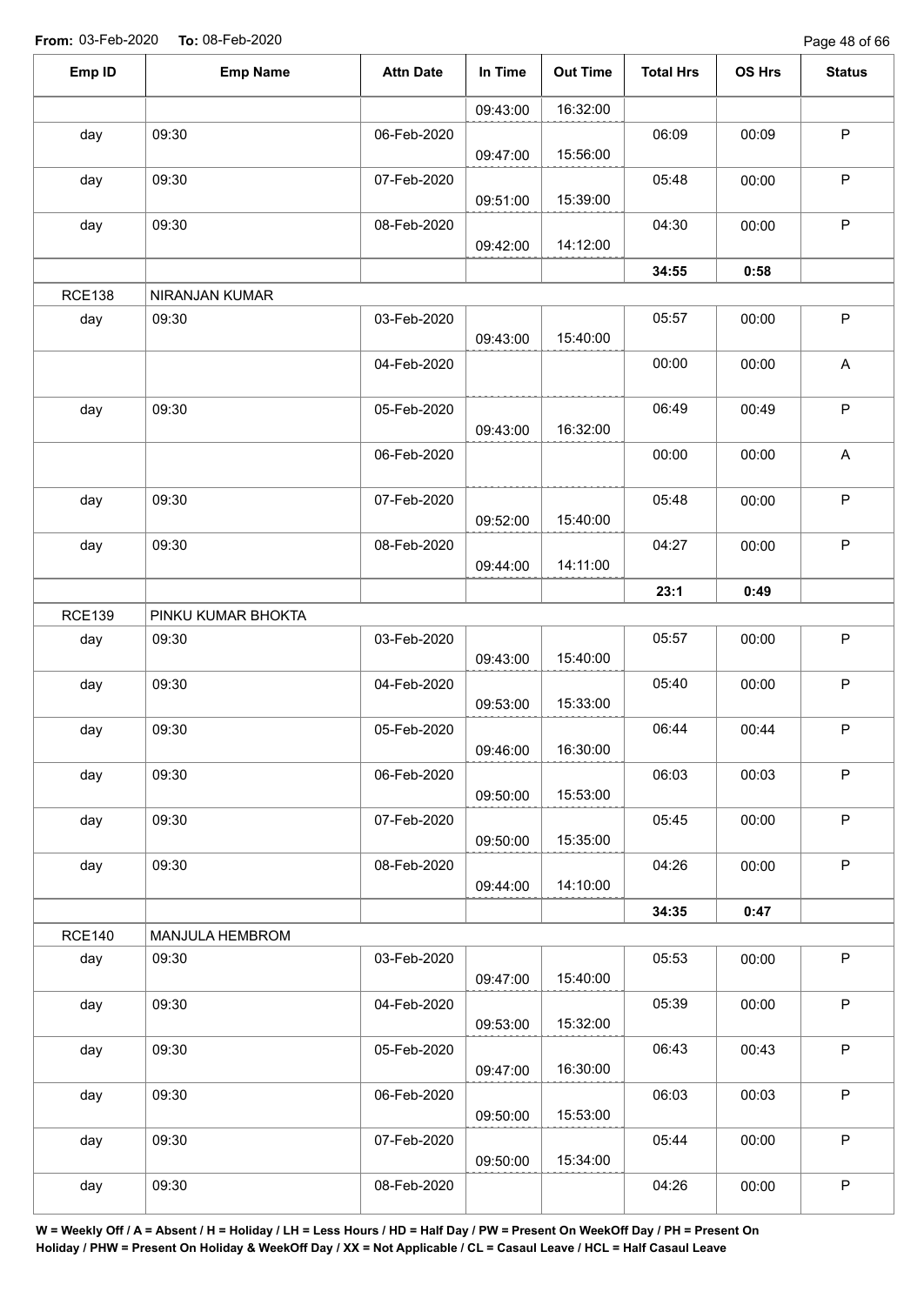Page 49 of 66

| Emp ID        | <b>Emp Name</b>     | <b>Attn Date</b> | In Time  | <b>Out Time</b> | <b>Total Hrs</b> | OS Hrs | <b>Status</b> |
|---------------|---------------------|------------------|----------|-----------------|------------------|--------|---------------|
|               |                     |                  | 09:45:00 | 14:11:00        |                  |        |               |
|               |                     |                  |          |                 | 34:28            | 0:46   |               |
| <b>RCE141</b> | RAJESH KUMAR SAW    |                  |          |                 |                  |        |               |
| day           | 09:30               | 03-Feb-2020      | 09:43:00 | 15:40:00        | 05:57            | 00:00  | $\sf P$       |
| day           | 09:30               | 04-Feb-2020      | 09:53:00 | 15:33:00        | 05:40            | 00:00  | P             |
| day           | 09:30               | 05-Feb-2020      | 09:46:00 | 16:30:00        | 06:44            | 00:44  | P             |
| day           | 09:30               | 06-Feb-2020      | 09:50:00 | 15:53:00        | 06:03            | 00:03  | P             |
| day           | 09:30               | 07-Feb-2020      | 09:50:00 | 15:34:00        | 05:44            | 00:00  | $\sf P$       |
| day           | 09:30               | 08-Feb-2020      | 09:45:00 | 14:10:00        | 04:25            | 00:00  | $\mathsf P$   |
|               |                     |                  |          |                 | 34:33            | 0:47   |               |
| <b>RCE142</b> | RAJESH KUMAR YADAV  |                  |          |                 |                  |        |               |
| day           | 09:30               | 03-Feb-2020      | 09:43:00 | 15:41:00        | 05:58            | 00:00  | $\sf P$       |
| day           | 09:30               | 04-Feb-2020      | 09:53:00 | 15:34:00        | 05:41            | 00:00  | P             |
| day           | 09:30               | 05-Feb-2020      | 09:46:00 | 16:31:00        | 06:45            | 00:45  | $\sf P$       |
| day           | 09:30               | 06-Feb-2020      | 09:49:00 | 15:53:00        | 06:04            | 00:04  | P             |
| day           | 09:30               | 07-Feb-2020      | 09:49:00 | 15:35:00        | 05:46            | 00:00  | $\mathsf P$   |
| day           | 09:30               | 08-Feb-2020      | 09:44:00 | 14:11:00        | 04:27            | 00:00  | P             |
|               |                     |                  |          |                 | 34:41            | 0:49   |               |
| <b>RCE143</b> | MAHESH KUMAR MANDAL |                  |          |                 |                  |        |               |
| day           | 09:30               | 03-Feb-2020      | 09:45:00 | 15:39:00        | 05:54            | 00:00  | P             |
| day           | 09:30               | 04-Feb-2020      | 09:50:00 | 15:37:00        | 05:47            | 00:00  | P             |
| day           | 09:30               | 05-Feb-2020      | 09:44:00 | 16:32:00        | 06:48            | 00:48  | P             |
| day           | 09:30               | 06-Feb-2020      | 09:47:00 | 15:55:00        | 06:08            | 00:08  | P             |
| day           | 09:30               | 07-Feb-2020      | 09:52:00 | 15:39:00        | 05:47            | 00:00  | $\mathsf P$   |
|               |                     | 08-Feb-2020      |          |                 | 00:00            | 00:00  | A             |
|               |                     |                  |          |                 | 30:24            | 0:56   |               |
| <b>RCE144</b> | ABDUL KARIM ANSARI  |                  |          |                 |                  |        |               |
| day           | 09:30               | 03-Feb-2020      | 09:43:00 | 15:41:00        | 05:58            | 00:00  | $\mathsf P$   |
| day           | 09:30               | 04-Feb-2020      |          |                 | 05:40            | 00:00  | P             |
|               |                     |                  |          |                 |                  |        |               |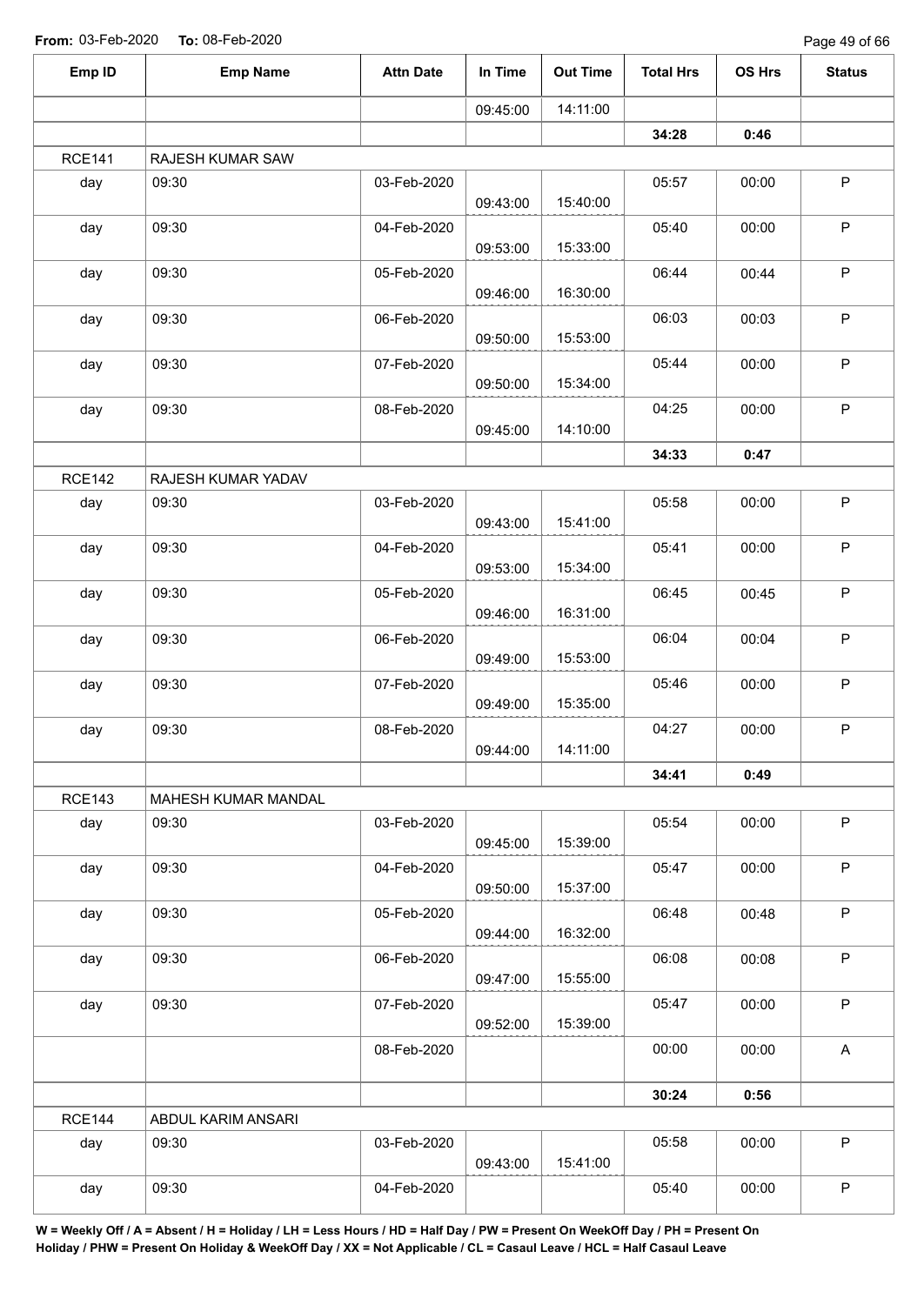Page 50 of 66

| Emp ID        | <b>Emp Name</b>      | <b>Attn Date</b> | In Time  | <b>Out Time</b> | <b>Total Hrs</b> | OS Hrs | <b>Status</b> |
|---------------|----------------------|------------------|----------|-----------------|------------------|--------|---------------|
|               |                      |                  | 09:53:00 | 15:33:00        |                  |        |               |
| day           | 09:30                | 05-Feb-2020      | 09:46:00 | 16:31:00        | 06:45            | 00:45  | $\mathsf P$   |
| day           | 09:30                | 06-Feb-2020      | 09:49:00 | 15:53:00        | 06:04            | 00:04  | $\mathsf P$   |
| day           | 09:30                | 07-Feb-2020      | 09:50:00 | 15:35:00        | 05:45            | 00:00  | $\sf P$       |
| day           | 09:30                | 08-Feb-2020      | 09:44:00 | 14:10:00        | 04:26            | 00:00  | $\mathsf P$   |
|               |                      |                  |          |                 | 34:38            | 0:49   |               |
| <b>RCE145</b> | <b>TARESH THAKUR</b> |                  |          |                 |                  |        |               |
| day           | 09:30                | 03-Feb-2020      | 09:45:00 | 15:39:00        | 05:54            | 00:00  | $\sf P$       |
|               |                      | 04-Feb-2020      |          |                 | 00:00            | 00:00  | A             |
| day           | 09:30                | 05-Feb-2020      | 09:48:00 | 16:29:00        | 06:41            | 00:41  | $\mathsf P$   |
| day           | 09:30                | 06-Feb-2020      | 09:46:00 | 15:56:00        | 06:10            | 00:10  | $\mathsf P$   |
| day           | 09:30                | 07-Feb-2020      | 09:51:00 | 15:37:00        | 05:46            | 00:00  | $\sf P$       |
| day           | 09:30                | 08-Feb-2020      | 09:43:00 | 14:12:00        | 04:29            | 00:00  | $\mathsf P$   |
|               |                      |                  |          |                 | 29:0             | 0:51   |               |
| <b>RCE146</b> | <b>REKHA KUMARI</b>  |                  |          |                 |                  |        |               |
| day           | 09:30                | 03-Feb-2020      | 09:43:00 | 15:41:00        | 05:58            | 00:00  | $\sf P$       |
| day           | 09:30                | 04-Feb-2020      | 09:53:00 | 15:33:00        | 05:40            | 00:00  | $\mathsf P$   |
| day           | 09:30                | 05-Feb-2020      | 09:46:00 | 16:31:00        | 06:45            | 00:45  | $\mathsf P$   |
| day           | 09:30                | 06-Feb-2020      | 09:49:00 | 15:53:00        | 06:04            | 00:04  | $\mathsf P$   |
| day           | 09:30                | 07-Feb-2020      | 09:49:00 | 15:35:00        | 05:46            | 00:00  | $\mathsf P$   |
| day           | 09:30                | 08-Feb-2020      | 09:44:00 | 14:10:00        | 04:26            | 00:00  | P             |
|               |                      |                  |          |                 | 34:39            | 0:49   |               |
| <b>RCE147</b> | NAMITA MURMU         |                  |          |                 |                  |        |               |
| day           | 09:30                | 03-Feb-2020      | 09:46:00 | 15:37:00        | 05:51            | 00:00  | $\mathsf P$   |
|               |                      | 04-Feb-2020      |          |                 | 00:00            | 00:00  | $\mathsf{A}$  |
| day           | 09:30                | 05-Feb-2020      | 09:46:00 | 16:30:00        | 06:44            | 00:44  | $\mathsf P$   |
| day           | 09:30                | 06-Feb-2020      | 09:50:00 | 15:53:00        | 06:03            | 00:03  | $\mathsf P$   |
| day           | 09:30                | 07-Feb-2020      |          |                 | 05:44            | 00:00  | $\sf P$       |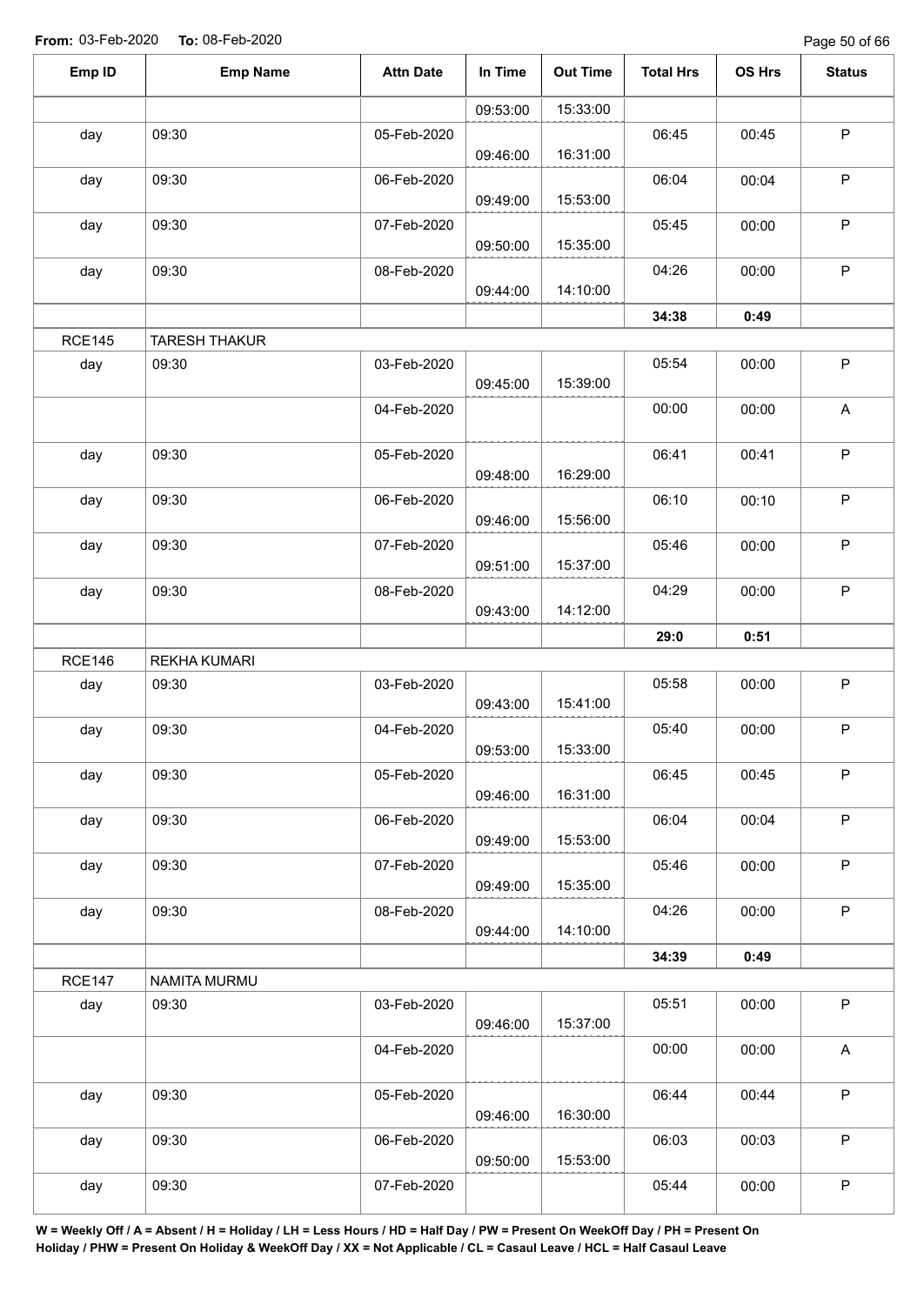Page 51 of 66

| Emp ID        | <b>Emp Name</b>        | <b>Attn Date</b> | In Time  | <b>Out Time</b> | <b>Total Hrs</b> | OS Hrs | <b>Status</b> |
|---------------|------------------------|------------------|----------|-----------------|------------------|--------|---------------|
|               |                        |                  | 09:50:00 | 15:34:00        |                  |        |               |
| day           | 09:30                  | 08-Feb-2020      |          |                 | 04:25            | 00:00  | $\mathsf P$   |
|               |                        |                  | 09:45:00 | 14:10:00        |                  |        |               |
|               |                        |                  |          |                 | 28:47            | 0:47   |               |
| <b>RCE148</b> | PAWAN KUMAR SHARMA     |                  |          |                 |                  |        |               |
| day           | 09:30                  | 03-Feb-2020      | 09:45:00 | 15:38:00        | 05:53            | 00:00  | P             |
| day           | 09:30                  | 04-Feb-2020      | 09:50:00 | 15:38:00        | 05:48            | 00:00  | $\sf P$       |
| day           | 09:30                  | 05-Feb-2020      | 09:43:00 | 16:32:00        | 06:49            | 00:49  | $\mathsf P$   |
| day           | 09:30                  | 06-Feb-2020      | 09:47:00 | 15:56:00        | 06:09            | 00:09  | $\sf P$       |
| day           | 09:30                  | 07-Feb-2020      | 09:52:00 | 15:39:00        | 05:47            | 00:00  | $\sf P$       |
| day           | 09:30                  | 08-Feb-2020      |          |                 | 04:30            | 00:00  | $\mathsf P$   |
|               |                        |                  | 09:42:00 | 14:12:00        |                  |        |               |
| <b>RCE149</b> |                        |                  |          |                 | 34:56            | 0:58   |               |
| day           | ANITA HEMBROM<br>09:30 | 03-Feb-2020      |          |                 | 05:58            | 00:00  | $\mathsf P$   |
|               |                        |                  | 09:43:00 | 15:41:00        |                  |        |               |
|               |                        | 04-Feb-2020      |          |                 | 00:00            | 00:00  | A             |
| day           | 09:30                  | 05-Feb-2020      | 09:44:00 | 16:31:00        | 06:47            | 00:47  | $\mathsf P$   |
| day           | 09:30                  | 06-Feb-2020      | 09:48:00 | 15:55:00        | 06:07            | 00:07  | $\mathsf P$   |
| day           | 09:30                  | 07-Feb-2020      | 09:52:00 | 15:39:00        | 05:47            | 00:00  | $\mathsf P$   |
| day           | 09:30                  | 08-Feb-2020      | 09:42:00 | 14:13:00        | 04:31            | 00:00  | $\mathsf P$   |
|               |                        |                  |          |                 | 29:10            | 0:54   |               |
| <b>RCE150</b> | ARFA NAAZ              |                  |          |                 |                  |        |               |
| day           | 09:30                  | 03-Feb-2020      | 09:46:00 | 15:37:00        | 05:51            | 00:00  | $\mathsf P$   |
| day           | 09:30                  | 04-Feb-2020      | 09:52:00 | 15:36:00        | 05:44            | 00:00  | $\mathsf P$   |
| day           | 09:30                  | 05-Feb-2020      | 09:47:00 | 16:30:00        | 06:43            | 00:43  | $\mathsf P$   |
| day           | 09:30                  | 06-Feb-2020      | 09:45:00 | 15:56:00        | 06:11            | 00:11  | $\mathsf P$   |
| day           | 09:30                  | 07-Feb-2020      | 09:51:00 | 15:37:00        | 05:46            | 00:00  | $\mathsf P$   |
|               |                        | 08-Feb-2020      |          |                 | 00:00            | 00:00  | A             |
|               |                        |                  |          |                 | 30:15            | 0:54   |               |
| <b>RCE151</b> | ABDUL MAZID ANSARI     |                  |          |                 |                  |        |               |
| day           | 09:30                  | 03-Feb-2020      |          |                 | 05:59            | 00:00  | $\sf P$       |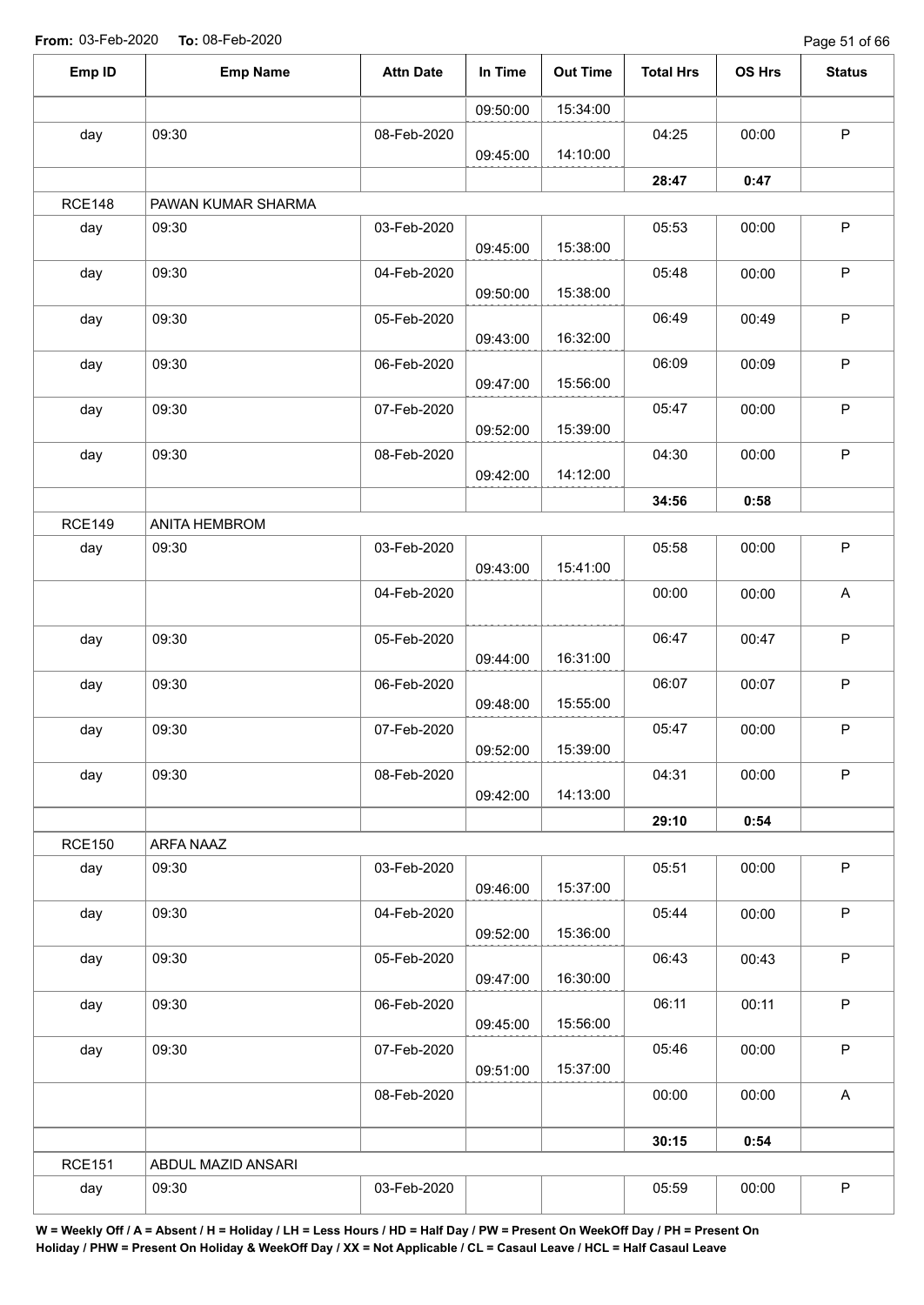Page 52 of 66

| Emp ID<br>OS Hrs<br><b>Emp Name</b><br><b>Attn Date</b><br>In Time<br><b>Out Time</b><br><b>Total Hrs</b> | <b>Status</b> |
|-----------------------------------------------------------------------------------------------------------|---------------|
| 15:41:00<br>09:42:00                                                                                      |               |
| 09:30<br>05:41<br>day<br>04-Feb-2020<br>00:00                                                             | $\sf P$       |
| 15:34:00<br>09:53:00                                                                                      |               |
| 09:30<br>05-Feb-2020<br>06:46<br>00:46<br>day                                                             | $\mathsf P$   |
| 16:31:00<br>09:45:00                                                                                      |               |
| 09:30<br>06:05<br>day<br>06-Feb-2020<br>00:05                                                             | $\sf P$       |
| 15:54:00<br>09:49:00                                                                                      |               |
| 09:30<br>05:46<br>day<br>07-Feb-2020<br>00:00<br>15:35:00<br>09:49:00                                     | $\mathsf P$   |
| 09:30<br>04:29<br>day<br>08-Feb-2020<br>00:00                                                             | $\sf P$       |
| 14:12:00<br>09:43:00                                                                                      |               |
| 34:46<br>0:51                                                                                             |               |
| <b>RCE152</b><br>SANJEEV KISKU                                                                            |               |
| 09:30<br>03-Feb-2020<br>05:54<br>day<br>00:00                                                             | $\sf P$       |
| 15:39:00<br>09:45:00                                                                                      |               |
| 09:30<br>day<br>04-Feb-2020<br>05:47<br>00:00                                                             | $\mathsf P$   |
| 15:37:00<br>09:50:00                                                                                      |               |
| 09:30<br>05-Feb-2020<br>06:48<br>day<br>00:48                                                             | $\sf P$       |
| 16:32:00<br>09:44:00                                                                                      |               |
| 09:30<br>06-Feb-2020<br>06:08<br>00:08<br>day<br>15:55:00<br>09:47:00                                     | $\mathsf P$   |
| 09:30<br>05:47<br>07-Feb-2020<br>day<br>00:00                                                             | $\mathsf P$   |
| 15:39:00<br>09:52:00                                                                                      |               |
| 09:30<br>08-Feb-2020<br>04:31<br>00:00<br>day                                                             | $\mathsf P$   |
| 14:13:00<br>09:42:00                                                                                      |               |
| 34:55<br>0:56                                                                                             |               |
| <b>RCE153</b><br>SATINDRA TUDU                                                                            |               |
| 09:30<br>03-Feb-2020<br>05:55<br>00:00<br>day                                                             | $\mathsf P$   |
| 15:39:00<br>09:44:00                                                                                      |               |
| 05:46<br>day<br>09:30<br>04-Feb-2020<br>00:00                                                             | $\mathsf P$   |
| 15:37:00<br>09:51:00                                                                                      |               |
| 06:46<br>09:30<br>00:46<br>05-Feb-2020<br>day                                                             | $\mathsf P$   |
| 16:31:00<br>09:45:00                                                                                      |               |
| 06:08<br>09:30<br>00:08<br>day<br>06-Feb-2020<br>15:56:00<br>09:48:00                                     | $\sf P$       |
| 09:30<br>05:46<br>07-Feb-2020<br>00:00<br>day                                                             | P             |
| 15:37:00<br>09:51:00                                                                                      |               |
| 04:29<br>09:30<br>08-Feb-2020<br>00:00<br>day                                                             | $\sf P$       |
| 14:12:00<br>09:43:00                                                                                      |               |
| 34:50<br>0:54                                                                                             |               |
| <b>RCE154</b><br>ROSHAN BESRA                                                                             |               |
| 05:53<br>09:30<br>03-Feb-2020<br>00:00<br>day                                                             | $\mathsf P$   |
|                                                                                                           |               |
| 15:38:00<br>09:45:00                                                                                      |               |
| 09:30<br>05:48<br>04-Feb-2020<br>00:00<br>day                                                             | $\mathsf{P}$  |
| 15:38:00<br>09:50:00                                                                                      |               |
| 06:49<br>09:30<br>05-Feb-2020<br>day<br>00:49                                                             | $\sf P$       |
| 16:32:00<br>09:43:00<br>06:08<br>09:30<br>06-Feb-2020<br>00:08<br>day                                     | $\sf P$       |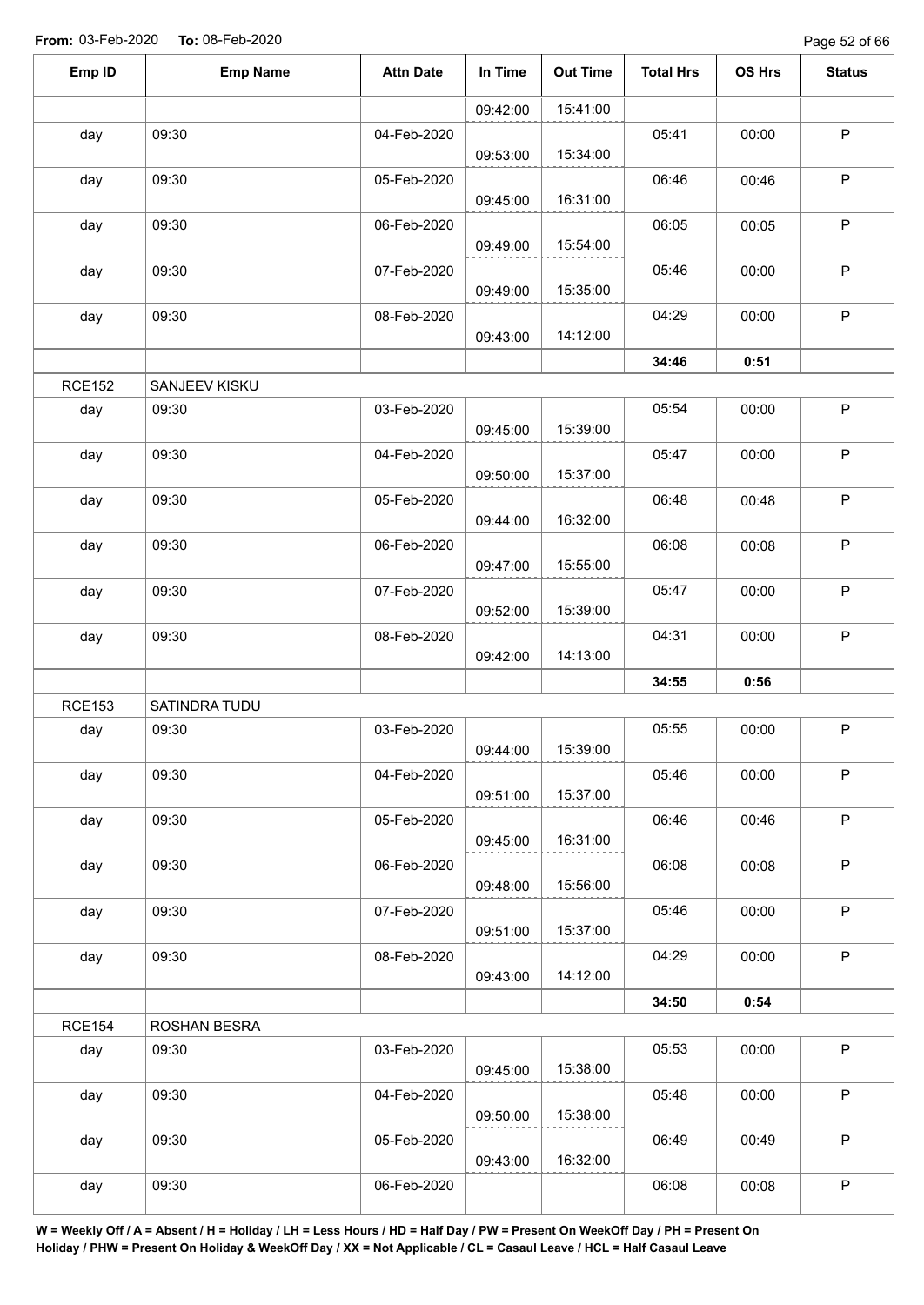Page 53 of 66

| 15:55:00<br>09:47:00<br>$\mathsf P$<br>09:30<br>05:48<br>day<br>07-Feb-2020<br>00:00<br>15:40:00<br>09:52:00<br>$\mathsf P$<br>09:30<br>04:27<br>day<br>08-Feb-2020<br>00:00<br>14:11:00<br>09:44:00<br>34:53<br>0:57<br><b>RCE155</b><br><b>SUNIL MURMU</b><br>$\sf P$<br>day<br>09:30<br>03-Feb-2020<br>05:52<br>00:00<br>15:38:00<br>09:46:00<br>$\sf P$<br>day<br>09:30<br>05:45<br>04-Feb-2020<br>00:00<br>15:36:00<br>09:51:00<br>$\sf P$<br>09:30<br>06:43<br>05-Feb-2020<br>00:43<br>day<br>16:30:00<br>09:47:00<br>$\sf P$<br>09:30<br>06:11<br>06-Feb-2020<br>00:11<br>day<br>15:56:00<br>09:45:00<br>$\sf P$<br>09:30<br>07-Feb-2020<br>05:46<br>00:00<br>day<br>15:36:00<br>09:50:00<br>$\mathsf P$<br>09:30<br>04:31<br>08-Feb-2020<br>day<br>00:00<br>14:13:00<br>09:42:00<br>34:48<br>0:54<br><b>RCE156</b><br>SHAILESH SOREN<br>$\mathsf P$<br>05:53<br>09:30<br>03-Feb-2020<br>00:00<br>day<br>15:38:00<br>09:45:00 |
|--------------------------------------------------------------------------------------------------------------------------------------------------------------------------------------------------------------------------------------------------------------------------------------------------------------------------------------------------------------------------------------------------------------------------------------------------------------------------------------------------------------------------------------------------------------------------------------------------------------------------------------------------------------------------------------------------------------------------------------------------------------------------------------------------------------------------------------------------------------------------------------------------------------------------------------|
|                                                                                                                                                                                                                                                                                                                                                                                                                                                                                                                                                                                                                                                                                                                                                                                                                                                                                                                                      |
|                                                                                                                                                                                                                                                                                                                                                                                                                                                                                                                                                                                                                                                                                                                                                                                                                                                                                                                                      |
|                                                                                                                                                                                                                                                                                                                                                                                                                                                                                                                                                                                                                                                                                                                                                                                                                                                                                                                                      |
|                                                                                                                                                                                                                                                                                                                                                                                                                                                                                                                                                                                                                                                                                                                                                                                                                                                                                                                                      |
|                                                                                                                                                                                                                                                                                                                                                                                                                                                                                                                                                                                                                                                                                                                                                                                                                                                                                                                                      |
|                                                                                                                                                                                                                                                                                                                                                                                                                                                                                                                                                                                                                                                                                                                                                                                                                                                                                                                                      |
|                                                                                                                                                                                                                                                                                                                                                                                                                                                                                                                                                                                                                                                                                                                                                                                                                                                                                                                                      |
|                                                                                                                                                                                                                                                                                                                                                                                                                                                                                                                                                                                                                                                                                                                                                                                                                                                                                                                                      |
|                                                                                                                                                                                                                                                                                                                                                                                                                                                                                                                                                                                                                                                                                                                                                                                                                                                                                                                                      |
|                                                                                                                                                                                                                                                                                                                                                                                                                                                                                                                                                                                                                                                                                                                                                                                                                                                                                                                                      |
|                                                                                                                                                                                                                                                                                                                                                                                                                                                                                                                                                                                                                                                                                                                                                                                                                                                                                                                                      |
|                                                                                                                                                                                                                                                                                                                                                                                                                                                                                                                                                                                                                                                                                                                                                                                                                                                                                                                                      |
|                                                                                                                                                                                                                                                                                                                                                                                                                                                                                                                                                                                                                                                                                                                                                                                                                                                                                                                                      |
|                                                                                                                                                                                                                                                                                                                                                                                                                                                                                                                                                                                                                                                                                                                                                                                                                                                                                                                                      |
| $\mathsf P$<br>05:48<br>09:30<br>04-Feb-2020<br>00:00<br>day<br>15:38:00<br>09:50:00                                                                                                                                                                                                                                                                                                                                                                                                                                                                                                                                                                                                                                                                                                                                                                                                                                                 |
| $\mathsf P$<br>06:49<br>09:30<br>00:49<br>05-Feb-2020<br>day<br>16:32:00<br>09:43:00                                                                                                                                                                                                                                                                                                                                                                                                                                                                                                                                                                                                                                                                                                                                                                                                                                                 |
| $\sf P$<br>09:30<br>06:08<br>00:08<br>day<br>06-Feb-2020<br>15:55:00<br>09:47:00                                                                                                                                                                                                                                                                                                                                                                                                                                                                                                                                                                                                                                                                                                                                                                                                                                                     |
| P<br>05:47<br>day<br>09:30<br>00:00<br>07-Feb-2020<br>15:39:00<br>09:52:00                                                                                                                                                                                                                                                                                                                                                                                                                                                                                                                                                                                                                                                                                                                                                                                                                                                           |
| P<br>09:30<br>04:30<br>08-Feb-2020<br>00:00<br>day<br>14:12:00<br>09:42:00                                                                                                                                                                                                                                                                                                                                                                                                                                                                                                                                                                                                                                                                                                                                                                                                                                                           |
| 34:55<br>0:57                                                                                                                                                                                                                                                                                                                                                                                                                                                                                                                                                                                                                                                                                                                                                                                                                                                                                                                        |
| <b>RCE157</b><br><b>HARI SOREN</b>                                                                                                                                                                                                                                                                                                                                                                                                                                                                                                                                                                                                                                                                                                                                                                                                                                                                                                   |
| P<br>09:30<br>05:49<br>03-Feb-2020<br>00:00<br>day<br>15:36:00<br>09:47:00                                                                                                                                                                                                                                                                                                                                                                                                                                                                                                                                                                                                                                                                                                                                                                                                                                                           |
| $\mathsf P$<br>09:30<br>05:42<br>04-Feb-2020<br>00:00<br>day<br>15:34:00<br>09:52:00                                                                                                                                                                                                                                                                                                                                                                                                                                                                                                                                                                                                                                                                                                                                                                                                                                                 |
| $\mathsf P$<br>06:41<br>09:30<br>00:41<br>05-Feb-2020<br>day<br>16:29:00<br>09:48:00                                                                                                                                                                                                                                                                                                                                                                                                                                                                                                                                                                                                                                                                                                                                                                                                                                                 |
| $\mathsf P$<br>06:10<br>09:30<br>06-Feb-2020<br>00:10<br>day<br>15:56:00<br>09:46:00                                                                                                                                                                                                                                                                                                                                                                                                                                                                                                                                                                                                                                                                                                                                                                                                                                                 |
| $\mathsf P$<br>05:46<br>09:30<br>07-Feb-2020<br>00:00<br>day<br>15:37:00<br>09:51:00                                                                                                                                                                                                                                                                                                                                                                                                                                                                                                                                                                                                                                                                                                                                                                                                                                                 |
| $\mathsf P$<br>04:29<br>09:30<br>00:00<br>08-Feb-2020<br>day<br>14:12:00<br>09:43:00                                                                                                                                                                                                                                                                                                                                                                                                                                                                                                                                                                                                                                                                                                                                                                                                                                                 |
| 34:37<br>0:51                                                                                                                                                                                                                                                                                                                                                                                                                                                                                                                                                                                                                                                                                                                                                                                                                                                                                                                        |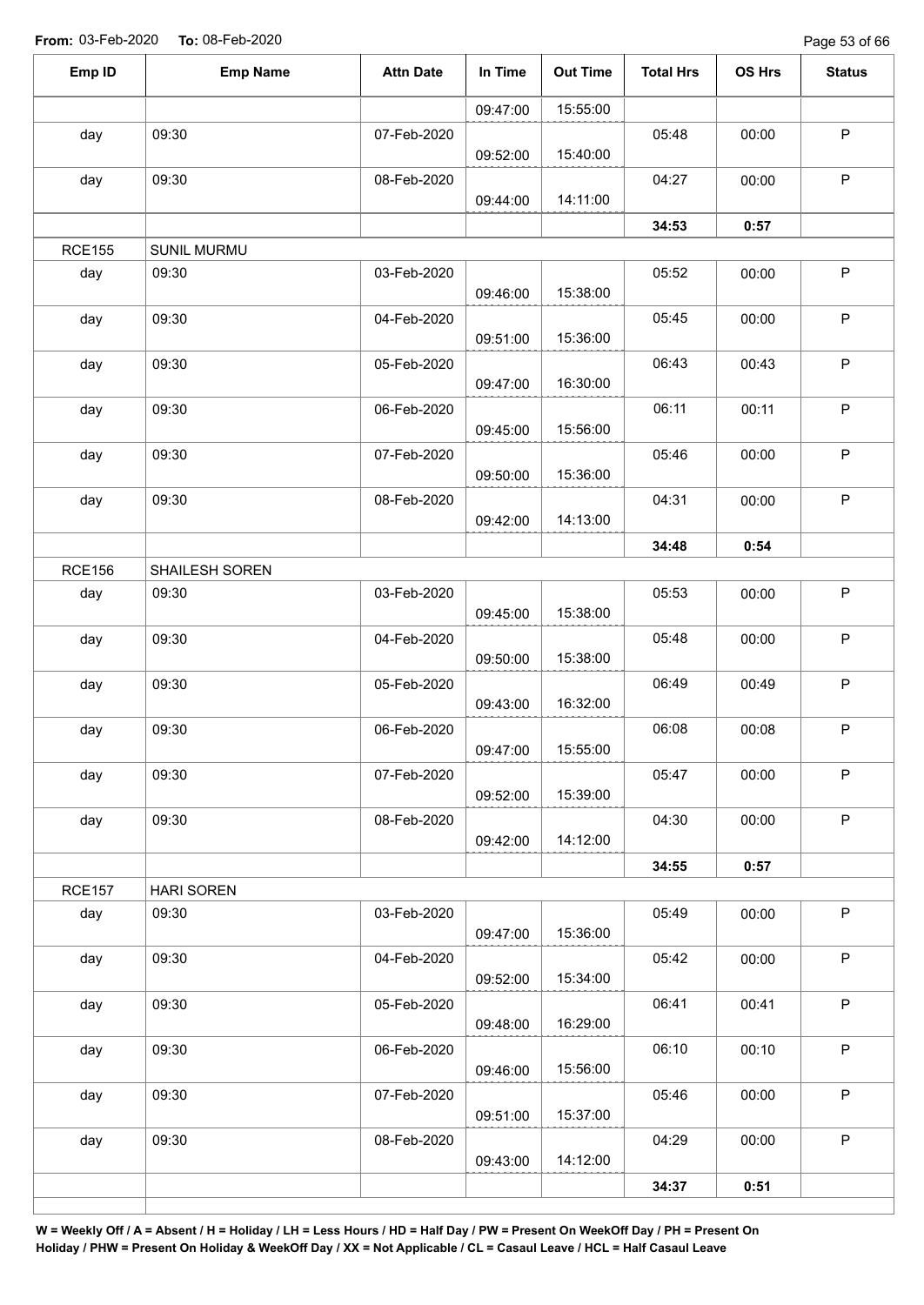Page 54 of 66

| Emp ID        | <b>Emp Name</b>      | <b>Attn Date</b> | In Time  | <b>Out Time</b> | <b>Total Hrs</b> | OS Hrs | <b>Status</b> |
|---------------|----------------------|------------------|----------|-----------------|------------------|--------|---------------|
| <b>RCE158</b> | <b>KRISHNA SOREN</b> |                  |          |                 |                  |        |               |
| day           | 09:30                | 03-Feb-2020      | 09:45:00 | 15:39:00        | 05:54            | 00:00  | $\sf P$       |
| day           | 09:30                | 04-Feb-2020      | 09:50:00 | 15:37:00        | 05:47            | 00:00  | $\mathsf P$   |
|               |                      | 05-Feb-2020      |          |                 | 00:00            | 00:00  | A             |
| day           | 09:30                | 06-Feb-2020      | 09:46:00 | 15:56:00        | 06:10            | 00:10  | $\mathsf P$   |
| day           | 09:30                | 07-Feb-2020      | 09:51:00 | 15:37:00        | 05:46            | 00:00  | $\mathsf P$   |
| day           | 09:30                | 08-Feb-2020      | 09:42:00 | 14:12:00        | 04:30            | 00:00  | $\mathsf P$   |
|               |                      |                  |          |                 | 28:7             | 0:10   |               |
| <b>RCE159</b> | DHANESH TUDU         |                  |          |                 |                  |        |               |
| day           | 09:30                | 03-Feb-2020      | 09:44:00 | 15:40:00        | 05:56            | 00:00  | $\mathsf P$   |
| day           | 09:30                | 04-Feb-2020      | 09:51:00 | 15:36:00        | 05:45            | 00:00  | $\mathsf P$   |
|               |                      | 05-Feb-2020      |          |                 | 00:00            | 00:00  | $\mathsf A$   |
| day           | 09:30                | 06-Feb-2020      | 09:47:00 | 15:55:00        | 06:08            | 00:08  | $\mathsf P$   |
| day           | 09:30                | 07-Feb-2020      | 09:52:00 | 15:39:00        | 05:47            | 00:00  | $\sf P$       |
| day           | 09:30                | 08-Feb-2020      | 09:42:00 | 14:12:00        | 04:30            | 00:00  | $\mathsf P$   |
|               |                      |                  |          |                 | 28:6             | 0:8    |               |
| <b>RCE160</b> | UTTPAL TUDU          |                  |          |                 |                  |        |               |
| day           | 09:30                | 03-Feb-2020      | 09:44:00 | 15:39:00        | 05:55            | 00:00  | $\mathsf P$   |
| day           | 09:30                | 04-Feb-2020      | 09:51:00 | 15:37:00        | 05:46            | 00:00  | $\mathsf P$   |
| day           | 09:30                | 05-Feb-2020      | 09:44:00 | 16:31:00        | 06:47            | 00:47  | $\sf P$       |
| day           | 09:30                | 06-Feb-2020      | 09:48:00 | 15:55:00        | 06:07            | 00:07  | $\mathsf P$   |
| day           | 09:30                | 07-Feb-2020      | 09:52:00 | 15:39:00        | 05:47            | 00:00  | $\mathsf{P}$  |
| day           | 09:30                | 08-Feb-2020      | 09:41:00 | 14:13:00        | 04:32            | 00:00  | $\mathsf P$   |
|               |                      |                  |          |                 | 34:54            | 0:54   |               |
| <b>RCE161</b> | LUKHI HANSDAK        |                  |          |                 |                  |        |               |
| day           | 09:30                | 03-Feb-2020      | 09:48:00 | 15:42:00        | 05:54            | 00:00  | $\sf P$       |
| day           | 09:30                | 04-Feb-2020      | 09:54:00 | 15:39:00        | 05:45            | 00:00  | $\mathsf P$   |
| day           | 09:30                | 05-Feb-2020      |          |                 | 06:43            | 00:43  | $\sf P$       |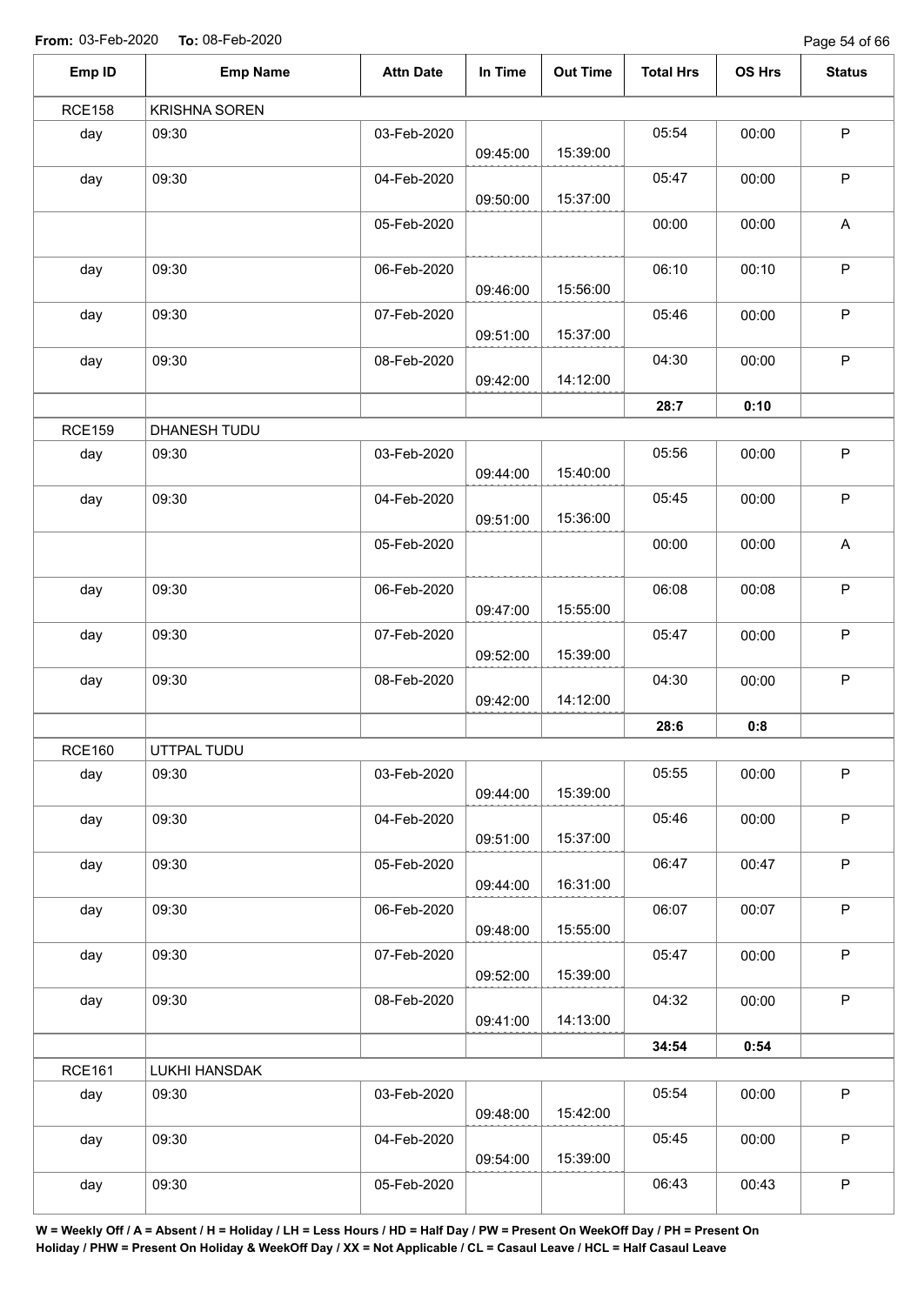Page 55 of 66

| Emp ID        | <b>Emp Name</b>           | <b>Attn Date</b> | In Time  | <b>Out Time</b> | <b>Total Hrs</b> | OS Hrs | <b>Status</b>             |
|---------------|---------------------------|------------------|----------|-----------------|------------------|--------|---------------------------|
|               |                           |                  | 09:49:00 | 16:32:00        |                  |        |                           |
| day           | 09:30                     | 06-Feb-2020      | 09:51:00 | 15:57:00        | 06:06            | 00:06  | $\mathsf P$               |
| day           | 09:30                     | 07-Feb-2020      | 09:53:00 | 15:43:00        | 05:50            | 00:00  | $\mathsf P$               |
| day           | 09:30                     | 08-Feb-2020      | 09:46:00 | 14:14:00        | 04:28            | 00:00  | $\sf P$                   |
|               |                           |                  |          |                 | 34:46            | 0:49   |                           |
| <b>RCE162</b> | <b>BISHWANATH MARANDI</b> |                  |          |                 |                  |        |                           |
|               |                           | 03-Feb-2020      |          |                 | 00:00            | 00:00  | $\boldsymbol{\mathsf{A}}$ |
| day           | 09:30                     | 04-Feb-2020      | 09:53:00 | 15:32:00        | 05:39            | 00:00  | $\mathsf P$               |
| day           | 09:30                     | 05-Feb-2020      | 09:47:00 | 16:30:00        | 06:43            | 00:43  | $\sf P$                   |
| day           | 09:30                     | 06-Feb-2020      | 09:50:00 | 15:53:00        | 06:03            | 00:03  | $\mathsf P$               |
| day           | 09:30                     | 07-Feb-2020      | 09:50:00 | 15:34:00        | 05:44            | 00:00  | $\sf P$                   |
| day           | 09:30                     | 08-Feb-2020      | 09:45:00 | 14:10:00        | 04:25            | 00:00  | $\mathsf P$               |
|               |                           |                  |          |                 | 28:34            | 0:46   |                           |
| <b>RCE163</b> | RENUKA HEMBROM            |                  |          |                 |                  |        |                           |
| day           | 09:30                     | 03-Feb-2020      | 09:47:00 | 15:37:00        | 05:50            | 00:00  | $\mathsf P$               |
| day           | 09:30                     | 04-Feb-2020      | 09:52:00 | 15:35:00        | 05:43            | 00:00  | $\mathsf P$               |
| day           | 09:30                     | 05-Feb-2020      | 09:48:00 | 16:29:00        | 06:41            | 00:41  | $\mathsf P$               |
| day           | 09:30                     | 06-Feb-2020      | 09:46:00 | 15:56:00        | 06:10            | 00:10  | $\mathsf P$               |
| day           | 09:30                     | 07-Feb-2020      | 09:51:00 | 15:37:00        | 05:46            | 00:00  | $\mathsf P$               |
| day           | 09:30                     | 08-Feb-2020      | 09:43:00 | 14:11:00        | 04:28            | 00:00  | $\sf P$                   |
|               |                           |                  |          |                 | 34:38            | 0:51   |                           |
| <b>RCE164</b> | LALITA HEMBROM            |                  |          |                 |                  |        |                           |
| day           | 09:30                     | 03-Feb-2020      | 09:44:00 | 15:40:00        | 05:56            | 00:00  | $\mathsf P$               |
| day           | 09:30                     | 04-Feb-2020      | 09:51:00 | 15:36:00        | 05:45            | 00:00  | P                         |
| day           | 09:30                     | 05-Feb-2020      | 09:45:00 | 16:31:00        | 06:46            | 00:46  | $\mathsf P$               |
| day           | 09:30                     | 06-Feb-2020      | 09:48:00 | 15:55:00        | 06:07            | 00:07  | $\mathsf P$               |
| day           | 09:30                     | 07-Feb-2020      | 09:53:00 | 15:39:00        | 05:46            | 00:00  | $\mathsf P$               |
| day           | 09:30                     | 08-Feb-2020      |          |                 | 04:27            | 00:00  | $\sf P$                   |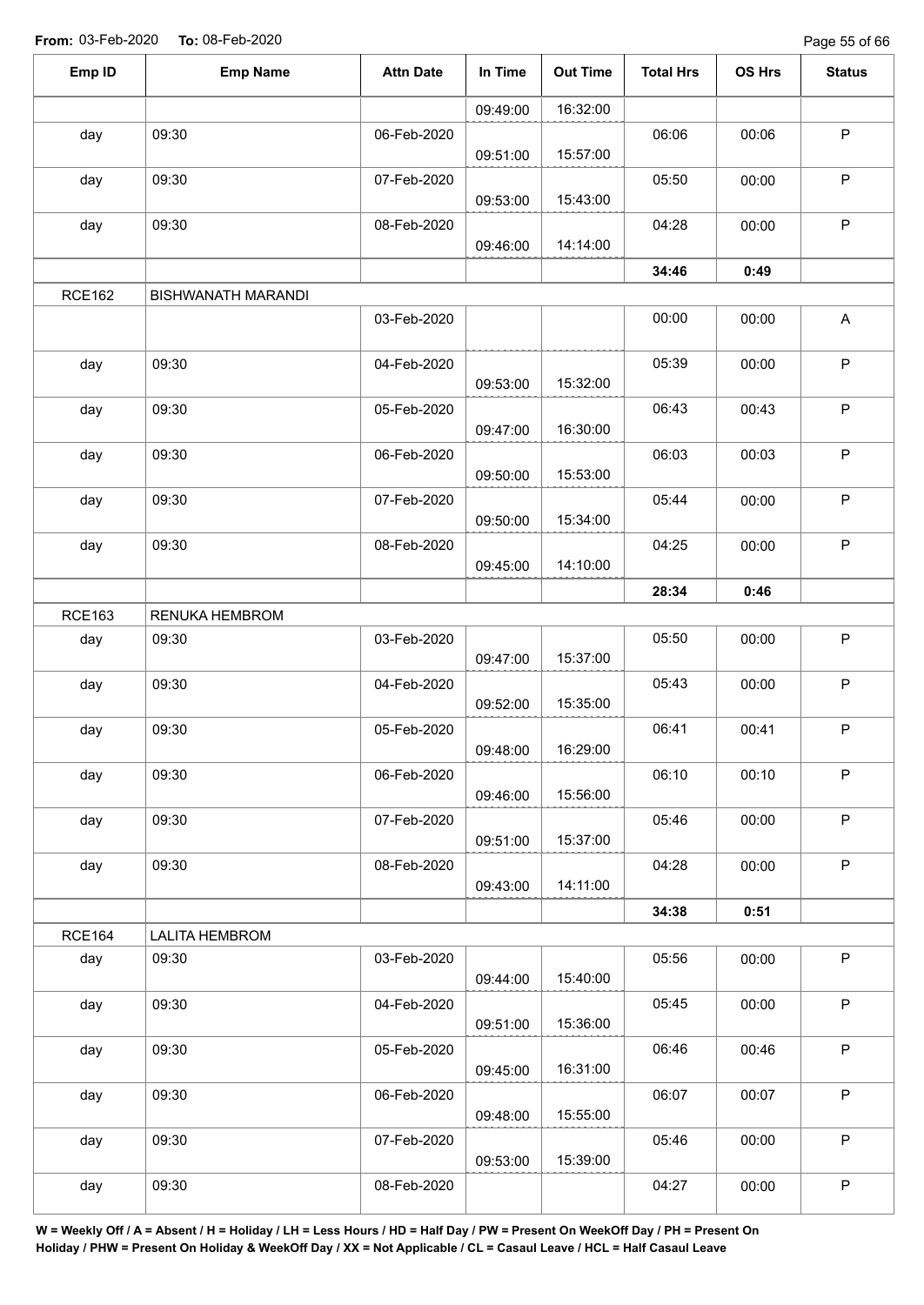| Emp ID        | <b>Emp Name</b>  | <b>Attn Date</b> | In Time  | <b>Out Time</b> | <b>Total Hrs</b> | OS Hrs | <b>Status</b> |
|---------------|------------------|------------------|----------|-----------------|------------------|--------|---------------|
|               |                  |                  | 09:44:00 | 14:11:00        |                  |        |               |
|               |                  |                  |          |                 | 34:47            | 0:53   |               |
| <b>RCE165</b> | NUZHAT ZABEEN    |                  |          |                 |                  |        |               |
| day           | 09:30            | 03-Feb-2020      | 09:47:00 | 15:37:00        | 05:50            | 00:00  | $\mathsf P$   |
| day           | 09:30            | 04-Feb-2020      | 09:52:00 | 15:35:00        | 05:43            | 00:00  | $\mathsf P$   |
| day           | 09:30            | 05-Feb-2020      | 09:48:00 | 16:29:00        | 06:41            | 00:41  | $\mathsf P$   |
| day           | 09:30            | 06-Feb-2020      | 09:46:00 | 15:56:00        | 06:10            | 00:10  | $\mathsf P$   |
| day           | 09:30            | 07-Feb-2020      | 09:51:00 | 15:37:00        | 05:46            | 00:00  | $\sf P$       |
| day           | 09:30            | 08-Feb-2020      | 09:43:00 | 14:12:00        | 04:29            | 00:00  | $\sf P$       |
|               |                  |                  |          |                 | 34:39            | 0:51   |               |
| <b>RCE166</b> | MD. KASIM ANSARI |                  |          |                 |                  |        |               |
| day           | 09:30            | 03-Feb-2020      | 09:48:00 | 15:42:00        | 05:54            | 00:00  | $\sf P$       |
| day           | 09:30            | 04-Feb-2020      | 09:54:00 | 15:39:00        | 05:45            | 00:00  | $\mathsf P$   |
| day           | 09:30            | 05-Feb-2020      | 09:49:00 | 16:32:00        | 06:43            | 00:43  | $\mathsf P$   |
| day           | 09:30            | 06-Feb-2020      | 09:51:00 | 15:57:00        | 06:06            | 00:06  | $\mathsf P$   |
| day           | 09:30            | 07-Feb-2020      | 09:53:00 | 15:42:00        | 05:49            | 00:00  | $\mathsf P$   |
| day           | 09:30            | 08-Feb-2020      | 09:45:00 | 14:13:00        | 04:28            | 00:00  | $\mathsf P$   |
|               |                  |                  |          |                 | 34:45            | 0:49   |               |
| <b>RCE167</b> | PARWATI SOREN    |                  |          |                 |                  |        |               |
| day           | 09:30            | 03-Feb-2020      | 09:47:00 | 15:36:00        | 05:49            | 00:00  | P             |
| day           | 09:30            | 04-Feb-2020      | 09:52:00 | 15:34:00        | 05:42            | 00:00  | P             |
| day           | 09:30            | 05-Feb-2020      | 09:48:00 | 16:29:00        | 06:41            | 00:41  | P             |
| day           | 09:30            | 06-Feb-2020      | 09:46:00 | 15:56:00        | 06:10            | 00:10  | $\mathsf P$   |
| day           | 09:30            | 07-Feb-2020      | 09:51:00 | 15:37:00        | 05:46            | 00:00  | P             |
| day           | 09:30            | 08-Feb-2020      | 09:42:00 | 14:12:00        | 04:30            | 00:00  | $\mathsf P$   |
|               |                  |                  |          |                 | 34:38            | 0:51   |               |
| <b>RCE168</b> | SHARMILA TUDU    |                  |          |                 |                  |        |               |
| day           | 09:30            | 03-Feb-2020      | 09:47:00 | 15:37:00        | 05:50            | 00:00  | $\mathsf{P}$  |
| day           | 09:30            | 04-Feb-2020      |          |                 | 05:43            | 00:00  | $\mathsf P$   |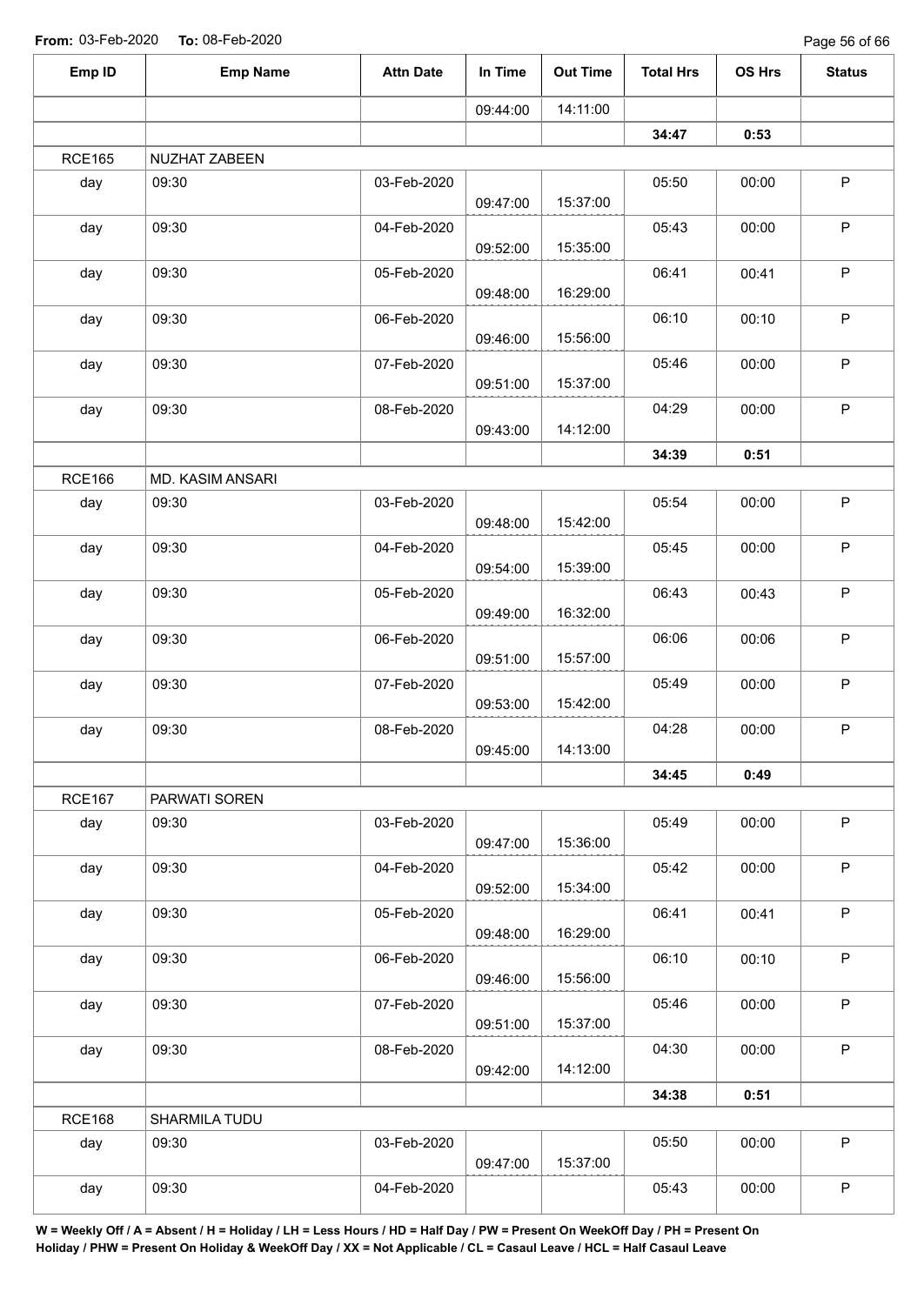Page 57 of 66

| Emp ID        | <b>Emp Name</b>     | <b>Attn Date</b> | In Time  | <b>Out Time</b> | <b>Total Hrs</b> | OS Hrs | <b>Status</b> |
|---------------|---------------------|------------------|----------|-----------------|------------------|--------|---------------|
|               |                     |                  | 09:52:00 | 15:35:00        |                  |        |               |
| day           | 09:30               | 05-Feb-2020      | 09:48:00 | 16:29:00        | 06:41            | 00:41  | $\mathsf P$   |
| day           | 09:30               | 06-Feb-2020      | 09:46:00 | 15:56:00        | 06:10            | 00:10  | $\mathsf P$   |
| day           | 09:30               | 07-Feb-2020      | 09:51:00 | 15:37:00        | 05:46            | 00:00  | P             |
| day           | 09:30               | 08-Feb-2020      |          | 14:11:00        | 04:28            | 00:00  | $\mathsf P$   |
|               |                     |                  | 09:43:00 |                 | 34:38            | 0:51   |               |
| <b>RCE169</b> | MAHFUJ ALAM         |                  |          |                 |                  |        |               |
| day           | 09:30               | 03-Feb-2020      | 09:46:00 | 15:37:00        | 05:51            | 00:00  | $\sf P$       |
| day           | 09:30               | 04-Feb-2020      | 09:51:00 | 15:36:00        | 05:45            | 00:00  | $\mathsf P$   |
| day           | 09:30               | 05-Feb-2020      | 09:47:00 | 16:30:00        | 06:43            | 00:43  | $\sf P$       |
| day           | 09:30               | 06-Feb-2020      | 09:45:00 | 15:56:00        | 06:11            | 00:11  | $\mathsf P$   |
| day           | 09:30               | 07-Feb-2020      | 09:51:00 | 15:36:00        | 05:45            | 00:00  | $\mathsf P$   |
| day           | 09:30               | 08-Feb-2020      | 09:42:00 | 14:13:00        | 04:31            | 00:00  | $\mathsf P$   |
|               |                     |                  |          |                 | 34:46            | 0:54   |               |
| <b>RCE170</b> | <b>ASHOK RAJWAR</b> |                  |          |                 |                  |        |               |
| day           | 09:30               | 03-Feb-2020      | 09:43:00 | 15:40:00        | 05:57            | 00:00  | $\mathsf P$   |
| day           | 09:30               | 04-Feb-2020      | 09:53:00 | 15:33:00        | 05:40            | 00:00  | $\mathsf P$   |
| day           | 09:30               | 05-Feb-2020      | 09:46:00 | 16:30:00        | 06:44            | 00:44  | $\mathsf P$   |
| day           | 09:30               | 06-Feb-2020      | 09:50:00 | 15:53:00        | 06:03            | 00:03  | $\mathsf P$   |
|               |                     | 07-Feb-2020      |          |                 | 00:00            | 00:00  | $\mathsf A$   |
| day           | 09:30               | 08-Feb-2020      | 09:43:00 | 14:12:00        | 04:29            | 00:00  | $\mathsf P$   |
|               |                     |                  |          |                 | 28:53            | 0:47   |               |
| <b>RCE171</b> | PREMLATA TDU        |                  |          |                 |                  |        |               |
| day           | 09:30               | 03-Feb-2020      | 09:48:00 | 15:42:00        | 05:54            | 00:00  | $\sf P$       |
| day           | 09:30               | 04-Feb-2020      | 09:54:00 | 15:39:00        | 05:45            | 00:00  | $\mathsf P$   |
| day           | 09:30               | 05-Feb-2020      | 09:49:00 | 16:32:00        | 06:43            | 00:43  | $\mathsf P$   |
| day           | 09:30               | 06-Feb-2020      | 09:51:00 | 15:57:00        | 06:06            | 00:06  | $\mathsf P$   |
| day           | 09:30               | 07-Feb-2020      |          |                 | 05:49            | 00:00  | $\mathsf P$   |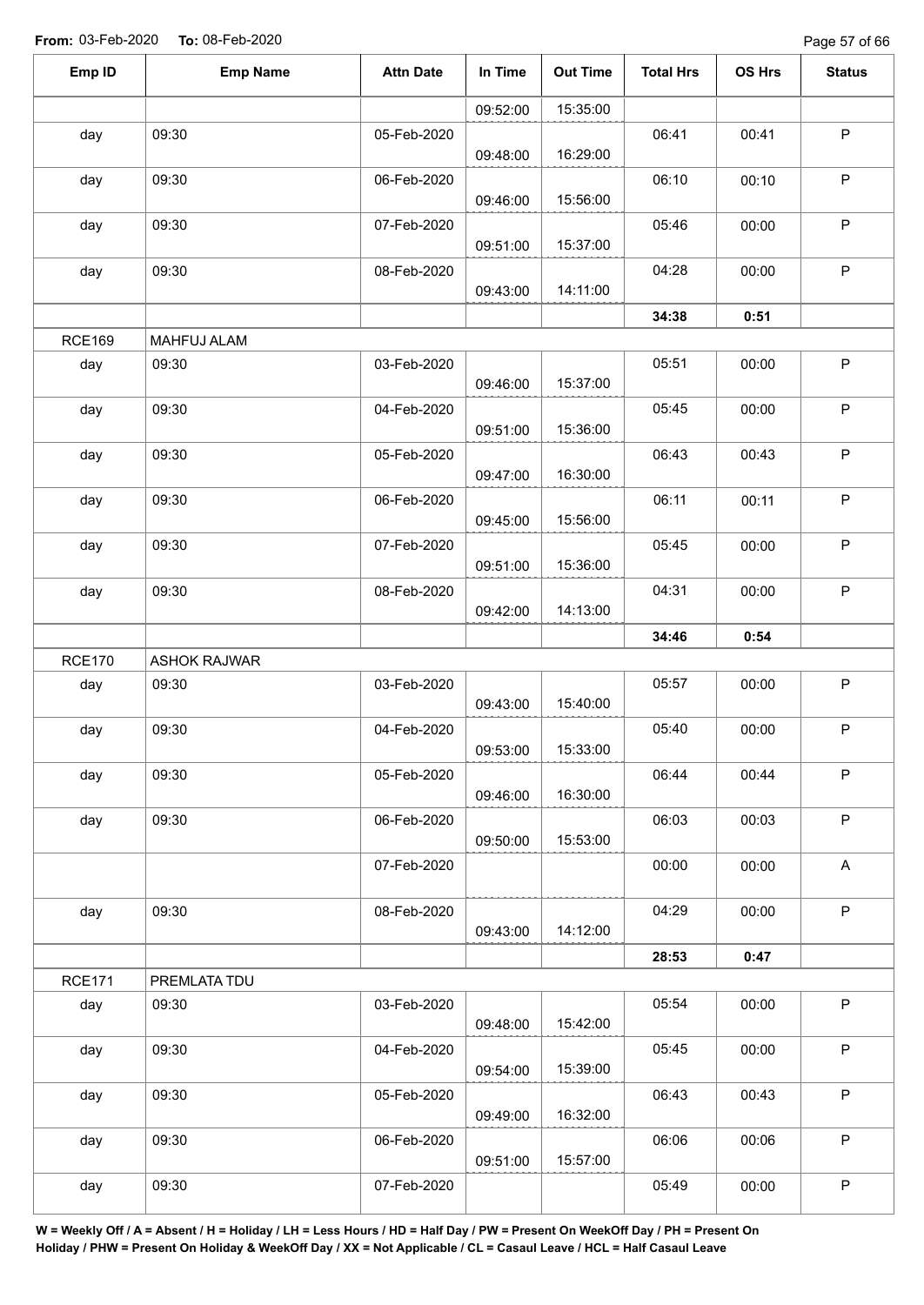Page 58 of 66

| Emp ID        | <b>Emp Name</b>         | <b>Attn Date</b> | In Time  | <b>Out Time</b> | <b>Total Hrs</b> | OS Hrs | <b>Status</b> |
|---------------|-------------------------|------------------|----------|-----------------|------------------|--------|---------------|
|               |                         |                  | 09:53:00 | 15:42:00        |                  |        |               |
| day           | 09:30                   | 08-Feb-2020      | 09:46:00 | 14:13:00        | 04:27            | 00:00  | $\mathsf P$   |
|               |                         |                  |          |                 | 34:44            | 0:49   |               |
| <b>RCE172</b> | MERUSENT TUDU           |                  |          |                 |                  |        |               |
| day           | 09:30                   | 03-Feb-2020      | 09:46:00 | 15:37:00        | 05:51            | 00:00  | $\mathsf P$   |
| day           | 09:30                   | 04-Feb-2020      | 09:52:00 | 15:35:00        | 05:43            | 00:00  | $\sf P$       |
| day           | 09:30                   | 05-Feb-2020      | 09:48:00 | 16:30:00        | 06:42            | 00:42  | $\sf P$       |
| day           | 09:30                   | 06-Feb-2020      |          |                 | 06:10            | 00:10  | $\sf P$       |
| day           | 09:30                   | 07-Feb-2020      | 09:46:00 | 15:56:00        | 05:46            | 00:00  | $\sf P$       |
| day           | 09:30                   | 08-Feb-2020      | 09:51:00 | 15:37:00        | 04:27            | 00:00  | $\sf P$       |
|               |                         |                  | 09:44:00 | 14:11:00        |                  |        |               |
|               |                         |                  |          |                 | 34:39            | 0:52   |               |
| <b>RCE173</b> | <b>BIKASH KUMAR SAH</b> |                  |          |                 |                  |        |               |
| day           | 09:30                   | 03-Feb-2020      | 09:46:00 | 15:38:00        | 05:52            | 00:00  | $\sf P$       |
| day           | 09:30                   | 04-Feb-2020      | 09:51:00 | 15:36:00        | 05:45            | 00:00  | $\sf P$       |
| day           | 09:30                   | 05-Feb-2020      | 09:47:00 | 16:30:00        | 06:43            | 00:43  | $\mathsf P$   |
|               |                         | 06-Feb-2020      |          |                 | 00:00            | 00:00  | A             |
| day           | 09:30                   | 07-Feb-2020      | 09:51:00 | 15:37:00        | 05:46            | 00:00  | P             |
| day           | 09:30                   | 08-Feb-2020      | 09:43:00 | 14:11:00        | 04:28            | 00:00  | P             |
|               |                         |                  |          |                 | 28:34            | 0:43   |               |
| <b>RCE174</b> | RITA KUMARI             |                  |          |                 |                  |        |               |
| day           | 09:30                   | 03-Feb-2020      | 09:42:00 | 15:41:00        | 05:59            | 00:00  | $\mathsf P$   |
| day           | 09:30                   | 04-Feb-2020      | 09:52:00 | 15:34:00        | 05:42            | 00:00  | $\mathsf P$   |
| day           | 09:30                   | 05-Feb-2020      | 09:45:00 | 16:31:00        | 06:46            | 00:46  | $\sf P$       |
| day           | 09:30                   | 06-Feb-2020      | 09:49:00 | 15:54:00        | 06:05            | 00:05  | $\mathsf P$   |
| day           | 09:30                   | 07-Feb-2020      | 09:49:00 | 15:35:00        | 05:46            | 00:00  | $\sf P$       |
| day           | 09:30                   | 08-Feb-2020      | 09:45:00 | 14:10:00        | 04:25            | 00:00  | P             |
|               |                         |                  |          |                 | 34:43            | 0:51   |               |
| <b>RCE175</b> | RAGINI KUMARI           |                  |          |                 |                  |        |               |
| day           | 09:30                   | 03-Feb-2020      |          |                 | 05:54            | 00:00  | $\mathsf P$   |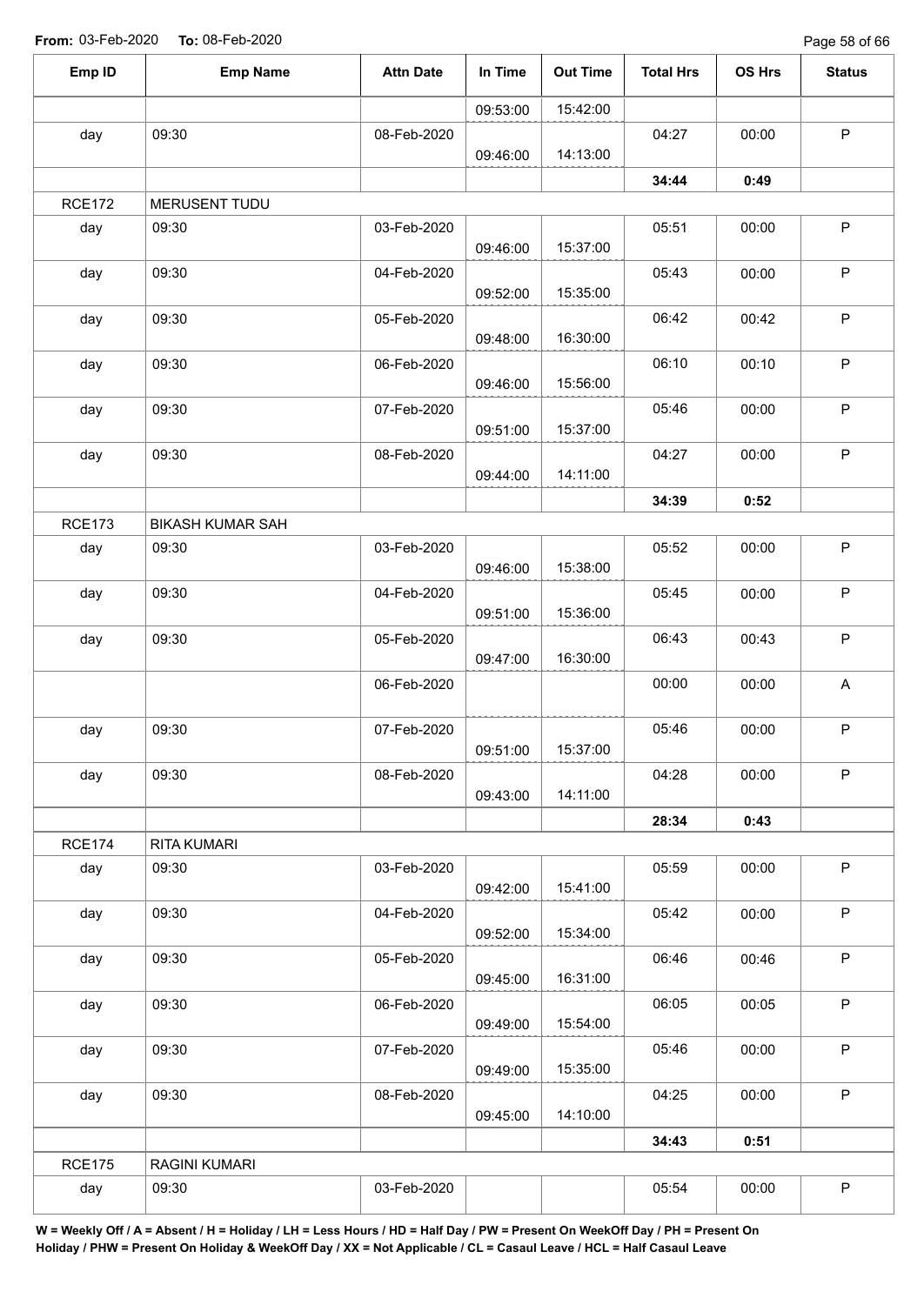Page 59 of 66

| <b>Emp Name</b>                      |                     |          |          | <b>Total Hrs</b> | OS Hrs | <b>Status</b> |
|--------------------------------------|---------------------|----------|----------|------------------|--------|---------------|
|                                      |                     | 09:48:00 | 15:42:00 |                  |        |               |
| 09:30<br>day                         | 04-Feb-2020         | 09:54:00 | 15:39:00 | 05:45            | 00:00  | $\sf P$       |
| 09:30<br>day                         | 05-Feb-2020         | 09:49:00 | 16:32:00 | 06:43            | 00:43  | $\mathsf P$   |
| 09:30<br>day                         | 06-Feb-2020         | 09:51:00 | 15:57:00 | 06:06            | 00:06  | $\mathsf P$   |
| 09:30<br>day                         | 07-Feb-2020         | 09:53:00 | 15:43:00 | 05:50            | 00:00  | $\mathsf P$   |
| day<br>09:30                         | 08-Feb-2020         | 09:46:00 | 14:14:00 | 04:28            | 00:00  | $\mathsf P$   |
|                                      |                     |          |          | 34:46            | 0:49   |               |
| <b>RCE177</b>                        | MD. MUSHTAQUE AHMAD |          |          |                  |        |               |
| day<br>09:30                         | 03-Feb-2020         | 09:43:00 | 15:40:00 | 05:57            | 00:00  | $\mathsf P$   |
| 09:30<br>day                         | 04-Feb-2020         | 09:53:00 | 15:33:00 | 05:40            | 00:00  | $\mathsf P$   |
| 09:30<br>day                         | 05-Feb-2020         | 09:46:00 | 16:30:00 | 06:44            | 00:44  | $\mathsf P$   |
| 09:30<br>day                         | 06-Feb-2020         | 09:50:00 | 15:53:00 | 06:03            | 00:03  | P             |
| 09:30<br>day                         | 07-Feb-2020         | 09:50:00 | 15:35:00 | 05:45            | 00:00  | $\mathsf P$   |
| 09:30<br>day                         | 08-Feb-2020         | 09:45:00 | 14:10:00 | 04:25            | 00:00  | P             |
|                                      |                     |          |          | 34:34            | 0:47   |               |
| <b>RCE178</b><br><b>ANITA KUMARI</b> |                     |          |          |                  |        |               |
| 09:30<br>day                         | 03-Feb-2020         | 09:46:00 | 15:38:00 | 05:52            | 00:00  | $\mathsf P$   |
| 09:30<br>day                         | 04-Feb-2020         | 09:51:00 | 15:36:00 | 05:45            | 00:00  | $\mathsf P$   |
| 09:30<br>day                         | 05-Feb-2020         | 09:47:00 | 16:30:00 | 06:43            | 00:43  | $\mathsf P$   |
| 09:30<br>day                         | 06-Feb-2020         | 09:45:00 | 15:57:00 | 06:12            | 00:12  | $\sf P$       |
| 09:30<br>day                         | 07-Feb-2020         | 09:50:00 | 15:36:00 | 05:46            | 00:00  | P             |
| 09:30<br>day                         | 08-Feb-2020         | 09:43:00 | 14:12:00 | 04:29            | 00:00  | $\sf P$       |
|                                      |                     |          |          | 34:47            | 0:55   |               |
| <b>RCE179</b><br>AMNA KHATOON        |                     |          |          |                  |        |               |
| 09:30<br>day                         | 03-Feb-2020         | 09:47:00 | 15:40:00 | 05:53            | 00:00  | $\mathsf P$   |
| 09:30<br>day                         | 04-Feb-2020         | 09:53:00 | 15:32:00 | 05:39            | 00:00  | $\mathsf P$   |
| 09:30<br>day                         | 05-Feb-2020         | 09:47:00 | 16:30:00 | 06:43            | 00:43  | $\mathsf P$   |
| 09:30<br>day                         | 06-Feb-2020         |          |          | 06:02            | 00:02  | $\sf P$       |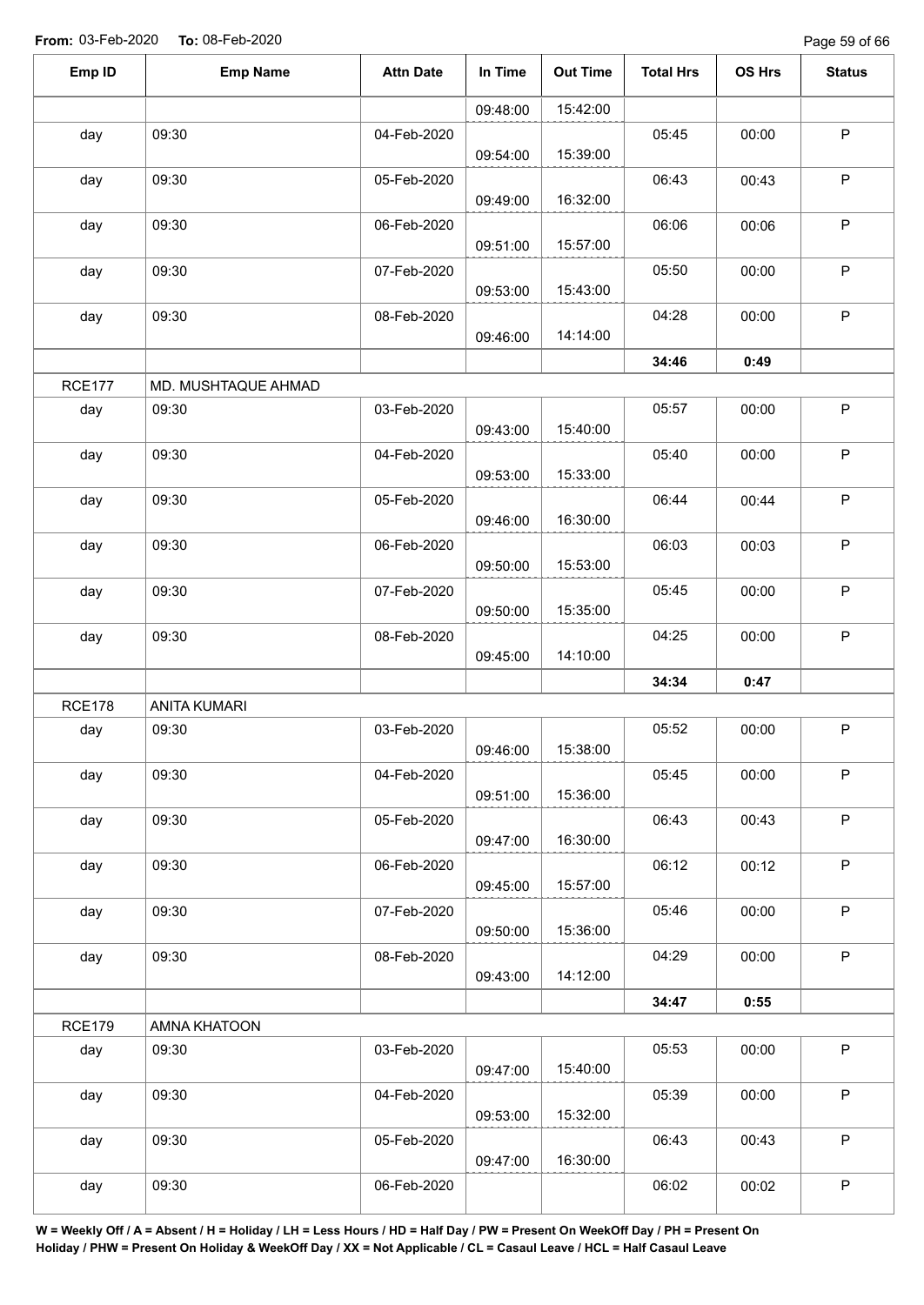Page 60 of 66

| Emp ID        | <b>Emp Name</b>     | <b>Attn Date</b> | In Time  | <b>Out Time</b> | <b>Total Hrs</b> | OS Hrs | <b>Status</b>             |
|---------------|---------------------|------------------|----------|-----------------|------------------|--------|---------------------------|
|               |                     |                  | 09:50:00 | 15:52:00        |                  |        |                           |
| day           | 09:30               | 07-Feb-2020      | 09:50:00 | 15:34:00        | 05:44            | 00:00  | $\sf P$                   |
| day           | 09:30               | 08-Feb-2020      | 09:45:00 | 14:11:00        | 04:26            | 00:00  | $\mathsf P$               |
|               |                     |                  |          |                 | 34:27            | 0:45   |                           |
| <b>RCE180</b> | PARMILA SOREN       |                  |          |                 |                  |        |                           |
| day           | 09:30               | 03-Feb-2020      | 09:43:00 | 15:40:00        | 05:57            | 00:00  | $\sf P$                   |
| day           | 09:30               | 04-Feb-2020      | 09:53:00 | 15:32:00        | 05:39            | 00:00  | $\sf P$                   |
| day           | 09:30               | 05-Feb-2020      | 09:46:00 | 16:30:00        | 06:44            | 00:44  | $\sf P$                   |
| day           | 09:30               | 06-Feb-2020      | 09:50:00 | 15:53:00        | 06:03            | 00:03  | $\sf P$                   |
| day           | 09:30               | 07-Feb-2020      | 09:50:00 | 15:34:00        | 05:44            | 00:00  | $\sf P$                   |
| day           | 09:30               | 08-Feb-2020      | 09:45:00 | 14:10:00        | 04:25            | 00:00  | $\mathsf P$               |
|               |                     |                  |          |                 | 34:32            | 0:47   |                           |
| <b>RCE181</b> | <b>TUMPA KUMARI</b> |                  |          |                 |                  |        |                           |
| day           | 09:30               | 03-Feb-2020      | 09:42:00 | 15:41:00        | 05:59            | 00:00  | $\sf P$                   |
| day           | 09:30               | 04-Feb-2020      | 09:52:00 | 15:34:00        | 05:42            | 00:00  | $\mathsf P$               |
| day           | 09:30               | 05-Feb-2020      | 09:45:00 | 16:31:00        | 06:46            | 00:46  | $\mathsf P$               |
| day           | 09:30               | 06-Feb-2020      | 09:49:00 | 15:54:00        | 06:05            | 00:05  | $\mathsf P$               |
| day           | 09:30               | 07-Feb-2020      | 09:49:00 | 15:35:00        | 05:46            | 00:00  | $\mathsf P$               |
| day           | 09:30               | 08-Feb-2020      | 09:43:00 | 14:12:00        | 04:29            | 00:00  | P                         |
|               |                     |                  |          |                 | 34:47            | 0:51   |                           |
| <b>RCE182</b> | SIKANDAR TUDU       |                  |          |                 |                  |        |                           |
| day           | 09:30               | 03-Feb-2020      | 09:45:00 | 15:39:00        | 05:54            | 00:00  | $\mathsf P$               |
| day           | 09:30               | 04-Feb-2020      | 09:50:00 | 15:38:00        | 05:48            | 00:00  | $\sf P$                   |
| day           | 09:30               | 05-Feb-2020      | 09:44:00 | 16:32:00        | 06:48            | 00:48  | $\mathsf P$               |
|               |                     | 06-Feb-2020      |          |                 | 00:00            | 00:00  | $\boldsymbol{\mathsf{A}}$ |
| day           | 09:30               | 07-Feb-2020      | 09:49:00 | 15:35:00        | 05:46            | 00:00  | $\mathsf P$               |
| day           | 09:30               | 08-Feb-2020      | 09:44:00 | 14:11:00        | 04:27            | 00:00  | $\mathsf P$               |
|               |                     |                  |          |                 | 28:43            | 0:48   |                           |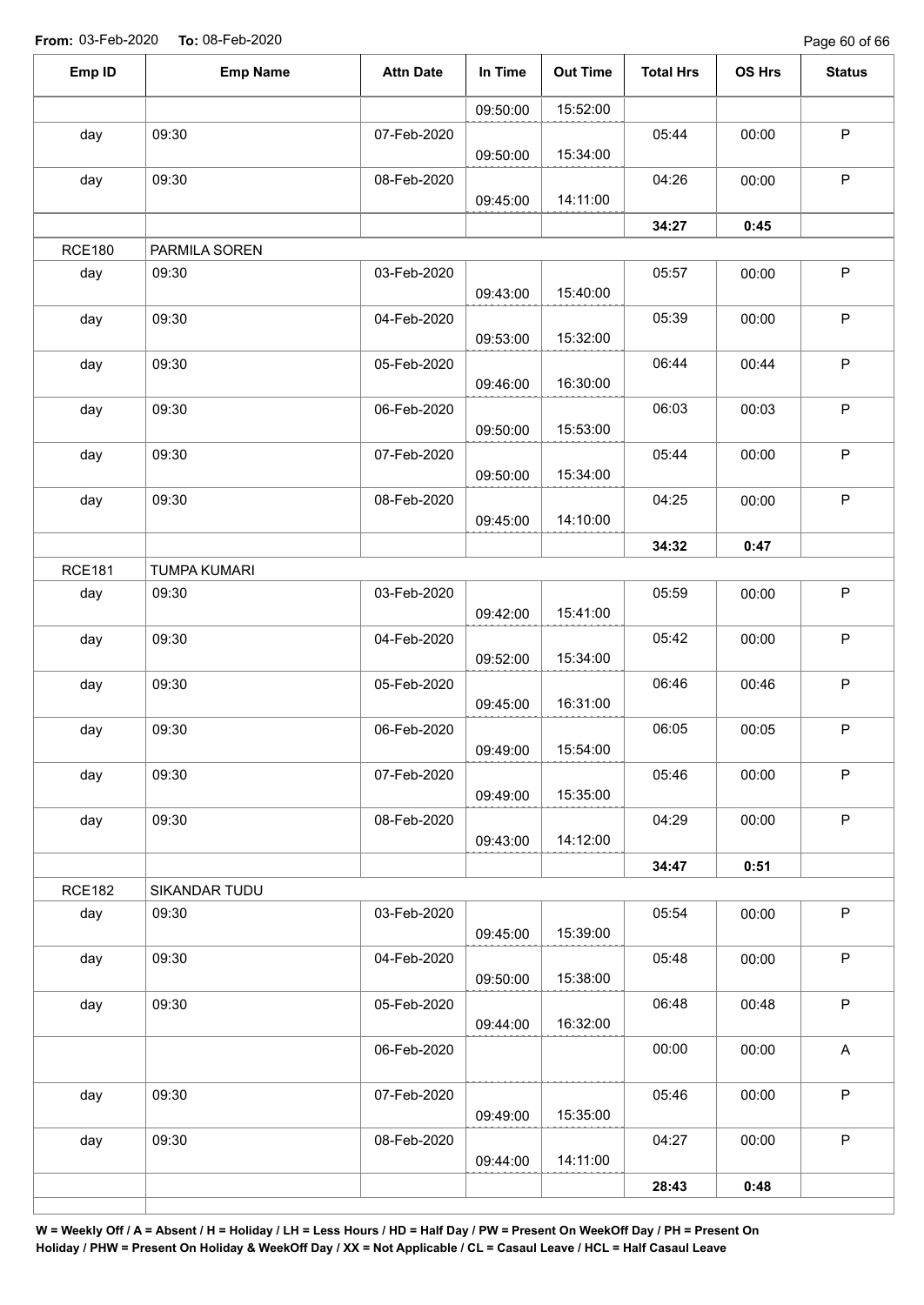Page 61 of 66

| Emp ID        | <b>Emp Name</b>       | <b>Attn Date</b> | In Time  | <b>Out Time</b> | <b>Total Hrs</b> | OS Hrs                                                                                                                                    | <b>Status</b> |
|---------------|-----------------------|------------------|----------|-----------------|------------------|-------------------------------------------------------------------------------------------------------------------------------------------|---------------|
| <b>RCE183</b> | SHUBHRASANTOSHI MURMU |                  |          |                 |                  |                                                                                                                                           |               |
| day           | 09:30                 | 03-Feb-2020      | 09:46:00 | 15:38:00        | 05:52            | 00:00                                                                                                                                     | $\mathsf P$   |
| day           | 09:30                 | 04-Feb-2020      | 09:51:00 | 15:36:00        | 05:45            | 00:00                                                                                                                                     | $\mathsf P$   |
| day           | 09:30                 | 05-Feb-2020      | 09:47:00 | 16:30:00        | 06:43            | 00:43                                                                                                                                     | $\mathsf P$   |
| day           | 09:30                 | 06-Feb-2020      | 09:45:00 | 15:57:00        | 06:12            | 00:12                                                                                                                                     | $\mathsf P$   |
|               |                       | 07-Feb-2020      |          |                 | 00:00            | 00:00                                                                                                                                     | A             |
| day           | 09:30                 | 08-Feb-2020      | 09:43:00 | 14:11:00        | 04:28            | 00:00                                                                                                                                     | $\mathsf P$   |
|               |                       |                  |          |                 | 29:0             | 0:55<br>00:00<br>00:00<br>00:45<br>00:04<br>00:00<br>00:00<br>0:49<br>00:00<br>00:00<br>00:43<br>00:03<br>00:00<br>00:00<br>0:46<br>00:00 |               |
| <b>RCE184</b> | AMITABH MURMU         |                  |          |                 |                  |                                                                                                                                           |               |
|               |                       | 03-Feb-2020      |          |                 | 00:00            |                                                                                                                                           | A             |
| day           | 09:30                 | 04-Feb-2020      | 09:53:00 | 15:33:00        | 05:40            |                                                                                                                                           | P             |
| day           | 09:30                 | 05-Feb-2020      | 09:46:00 | 16:31:00        | 06:45            |                                                                                                                                           | $\sf P$       |
| day           | 09:30                 | 06-Feb-2020      | 09:49:00 | 15:53:00        | 06:04            |                                                                                                                                           | $\mathsf P$   |
| day           | 09:30                 | 07-Feb-2020      | 09:49:00 | 15:35:00        | 05:46            |                                                                                                                                           | $\sf P$       |
| day           | 09:30                 | 08-Feb-2020      | 09:45:00 | 14:10:00        | 04:25            |                                                                                                                                           | $\sf P$       |
|               |                       |                  |          |                 | 28:40            |                                                                                                                                           |               |
| <b>RCE185</b> | BIRENDRA NATH MARANDI |                  |          |                 |                  |                                                                                                                                           |               |
| day           | 09:30                 | 03-Feb-2020      | 09:44:00 | 15:40:00        | 05:56            |                                                                                                                                           | $\sf P$       |
| day           | 09:30                 | 04-Feb-2020      | 09:53:00 | 15:32:00        | 05:39            |                                                                                                                                           | $\mathsf P$   |
| day           | 09:30                 | 05-Feb-2020      | 09:47:00 | 16:30:00        | 06:43            |                                                                                                                                           | $\mathsf P$   |
| day           | 09:30                 | 06-Feb-2020      | 09:50:00 | 15:53:00        | 06:03            |                                                                                                                                           | $\mathsf P$   |
| day           | 09:30                 | 07-Feb-2020      | 09:50:00 | 15:34:00        | 05:44            |                                                                                                                                           | $\mathsf P$   |
| day           | 09:30                 | 08-Feb-2020      | 09:45:00 | 14:10:00        | 04:25            |                                                                                                                                           | $\mathsf P$   |
|               |                       |                  |          |                 | 34:30            |                                                                                                                                           |               |
| <b>RCE186</b> | SUBODH MURMU          |                  |          |                 |                  |                                                                                                                                           |               |
| day           | 09:30                 | 03-Feb-2020      | 09:47:00 | 15:37:00        | 05:50            |                                                                                                                                           | $\mathsf P$   |
| day           | 09:30                 | 04-Feb-2020      | 09:52:00 | 15:35:00        | 05:43            | 00:00                                                                                                                                     | $\mathsf P$   |
| day           | 09:30                 | 05-Feb-2020      |          |                 | 06:41            | 00:41                                                                                                                                     | $\sf P$       |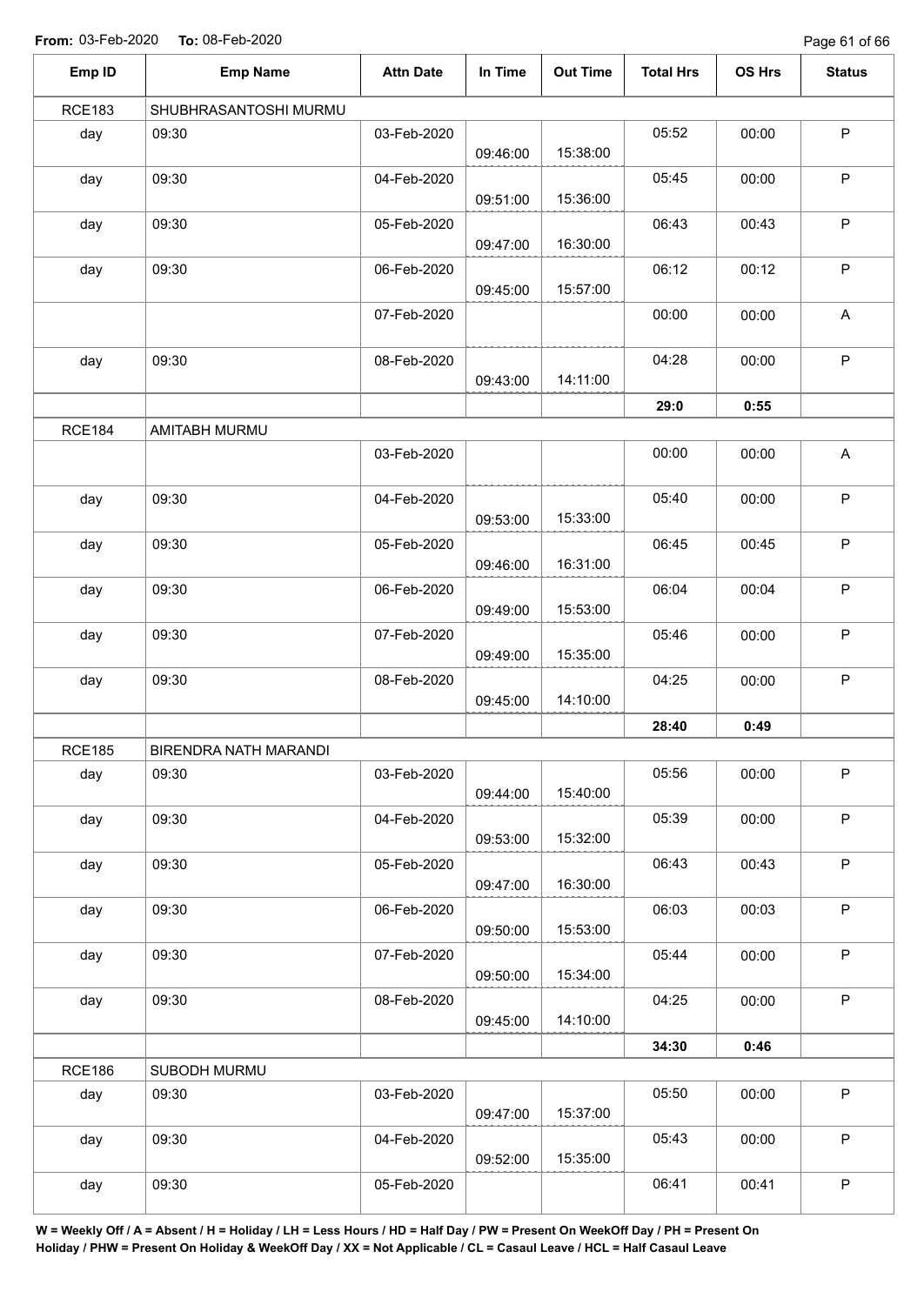Page 62 of 66

| Emp ID        | <b>Emp Name</b>         | <b>Attn Date</b> | In Time  | <b>Out Time</b> | <b>Total Hrs</b> | OS Hrs | <b>Status</b>             |
|---------------|-------------------------|------------------|----------|-----------------|------------------|--------|---------------------------|
|               |                         |                  | 09:48:00 | 16:29:00        |                  |        |                           |
| day           | 09:30                   | 06-Feb-2020      | 09:46:00 | 15:56:00        | 06:10            | 00:10  | $\mathsf P$               |
|               |                         | 07-Feb-2020      |          |                 | 00:00            | 00:00  | A                         |
| day           | 09:30                   | 08-Feb-2020      | 09:45:00 | 14:10:00        | 04:25            | 00:00  | $\sf P$                   |
|               |                         |                  |          |                 | 28:49            | 0:51   |                           |
| <b>RCE187</b> | <b>VIJAY KUMAR RAUT</b> |                  |          |                 |                  |        |                           |
| day           | 09:30                   | 03-Feb-2020      | 09:46:00 | 15:37:00        | 05:51            | 00:00  | $\mathsf P$               |
| day           | 09:30                   | 04-Feb-2020      | 09:52:00 | 15:35:00        | 05:43            | 00:00  | $\mathsf P$               |
|               |                         | 05-Feb-2020      |          |                 | 00:00            | 00:00  | A                         |
| day           | 09:30                   | 06-Feb-2020      | 09:49:00 | 15:54:00        | 06:05            | 00:05  | $\sf P$                   |
| day           | 09:30                   | 07-Feb-2020      | 09:49:00 | 15:35:00        | 05:46            | 00:00  | $\mathsf P$               |
|               |                         | 08-Feb-2020      |          |                 | 00:00            | 00:00  | $\boldsymbol{\mathsf{A}}$ |
|               |                         |                  |          |                 | 23:25            | 0:5    |                           |
| <b>RCE189</b> | SAJDA KHATUN            |                  |          |                 |                  |        |                           |
| day           | 09:30                   | 03-Feb-2020      | 09:45:00 | 15:39:00        | 05:54            | 00:00  | $\sf P$                   |
|               |                         | 04-Feb-2020      |          |                 | 00:00            | 00:00  | $\boldsymbol{\mathsf{A}}$ |
| day           | 09:30                   | 05-Feb-2020      | 09:45:00 | 16:31:00        | 06:46            | 00:46  | P                         |
| day           | 09:30                   | 06-Feb-2020      | 09:48:00 | 15:56:00        | 06:08            | 00:08  | P                         |
| day           | 09:30                   | 07-Feb-2020      | 09:51:00 | 15:37:00        | 05:46            | 00:00  | $\mathsf P$               |
| day           | 09:30                   | 08-Feb-2020      | 09:43:00 | 14:12:00        | 04:29            | 00:00  | $\sf P$                   |
|               |                         |                  |          |                 | 29:3             | 0:54   |                           |
| <b>RCE190</b> | MD. SALUDDIN ANSARI     |                  |          |                 |                  |        |                           |
| day           | 09:30                   | 03-Feb-2020      | 09:42:00 | 15:41:00        | 05:59            | 00:00  | $\mathsf P$               |
| day           | 09:30                   | 04-Feb-2020      | 09:52:00 | 15:34:00        | 05:42            | 00:00  | P                         |
| day           | 09:30                   | 05-Feb-2020      | 09:45:00 | 16:31:00        | 06:46            | 00:46  | $\sf P$                   |
|               |                         | 06-Feb-2020      |          |                 | 00:00            | 00:00  | $\mathsf{A}$              |
| day           | 09:30                   | 07-Feb-2020      | 09:50:00 | 15:34:00        | 05:44            | 00:00  | $\mathsf P$               |
| day           | 09:30                   | 08-Feb-2020      |          |                 | 04:28            | 00:00  | $\sf P$                   |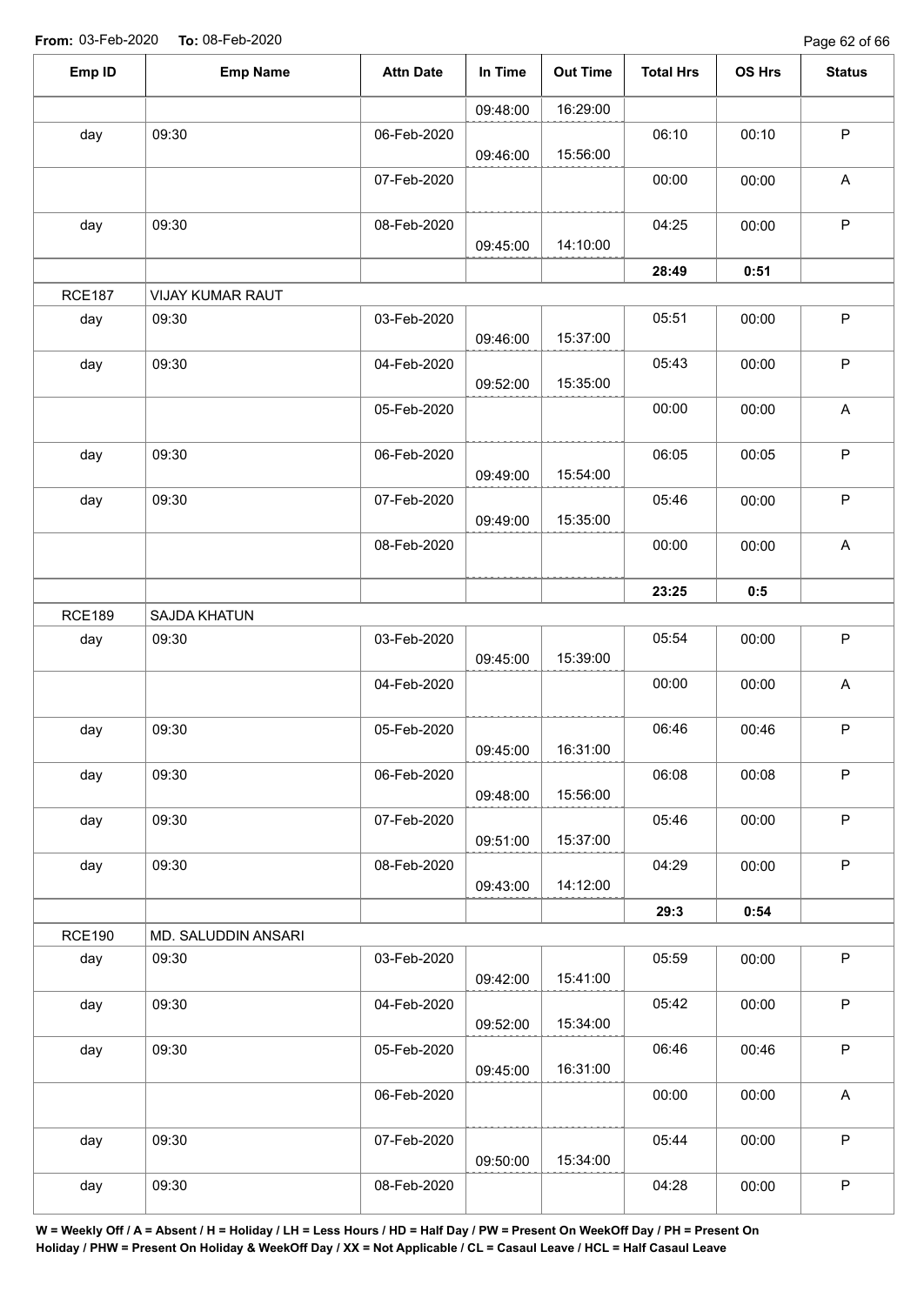Page 63 of 66

| Emp ID        | <b>Emp Name</b>       | <b>Attn Date</b> | In Time  | <b>Out Time</b> | <b>Total Hrs</b> | OS Hrs                                                                                                                                            | <b>Status</b>             |
|---------------|-----------------------|------------------|----------|-----------------|------------------|---------------------------------------------------------------------------------------------------------------------------------------------------|---------------------------|
|               |                       |                  | 09:43:00 | 14:11:00        |                  |                                                                                                                                                   |                           |
|               |                       |                  |          |                 | 28:39            | 0:46                                                                                                                                              |                           |
| <b>RCE191</b> | <b>INJMAMUL RAHIM</b> |                  |          |                 |                  |                                                                                                                                                   |                           |
| day           | 09:30                 | 03-Feb-2020      | 09:43:00 | 15:41:00        | 05:58            | 00:00                                                                                                                                             | $\sf P$                   |
| day           | 09:30                 | 04-Feb-2020      | 09:53:00 | 15:34:00        | 05:41            | 00:00                                                                                                                                             | P                         |
| day           | 09:30                 | 05-Feb-2020      | 09:45:00 | 16:31:00        | 06:46            | 00:46                                                                                                                                             | P                         |
| day           | 09:30                 | 06-Feb-2020      | 09:49:00 | 15:53:00        | 06:04            | 00:04                                                                                                                                             | P                         |
| day           | 09:30                 | 07-Feb-2020      | 09:49:00 | 15:35:00        | 05:46            | 00:00                                                                                                                                             | $\sf P$                   |
| day           | 09:30                 | 08-Feb-2020      | 09:43:00 | 14:12:00        | 04:29            | 00:00                                                                                                                                             | $\mathsf P$               |
|               |                       |                  |          |                 | 34:44            | 0:50<br>00:00<br>00:00<br>00:48<br>00:08<br>00:00<br>00:00<br>0:56<br>00:00<br>00:00<br>00:00<br>00:07<br>00:00<br>00:00<br>0:7<br>00:00<br>00:00 |                           |
| <b>RCE192</b> | SONAMUNI TUDU         |                  |          |                 |                  |                                                                                                                                                   |                           |
| day           | 09:30                 | 03-Feb-2020      | 09:45:00 | 15:39:00        | 05:54            |                                                                                                                                                   | $\sf P$                   |
| day           | 09:30                 | 04-Feb-2020      | 09:50:00 | 15:38:00        | 05:48            |                                                                                                                                                   | P                         |
| day           | 09:30                 | 05-Feb-2020      | 09:44:00 | 16:32:00        | 06:48            |                                                                                                                                                   | $\sf P$                   |
| day           | 09:30                 | 06-Feb-2020      | 09:47:00 | 15:55:00        | 06:08            |                                                                                                                                                   | P                         |
| day           | 09:30                 | 07-Feb-2020      | 09:52:00 | 15:40:00        | 05:48            |                                                                                                                                                   | $\sf P$                   |
| day           | 09:30                 | 08-Feb-2020      | 09:44:00 | 14:11:00        | 04:27            |                                                                                                                                                   | P                         |
|               |                       |                  |          |                 | 34:53            |                                                                                                                                                   |                           |
| <b>RCE193</b> | RAMCHANDRA HANSDA     |                  |          |                 |                  |                                                                                                                                                   |                           |
| day           | 09:30                 | 03-Feb-2020      | 09:46:00 | 15:37:00        | 05:51            |                                                                                                                                                   | P                         |
| day           | 09:30                 | 04-Feb-2020      | 09:52:00 | 15:35:00        | 05:43            |                                                                                                                                                   | P                         |
|               |                       | 05-Feb-2020      |          |                 | 00:00            |                                                                                                                                                   | A                         |
| day           | 09:30                 | 06-Feb-2020      | 09:48:00 | 15:55:00        | 06:07            |                                                                                                                                                   | $\sf P$                   |
| day           | 09:30                 | 07-Feb-2020      | 09:52:00 | 15:39:00        | 05:47            |                                                                                                                                                   | $\mathsf P$               |
|               |                       | 08-Feb-2020      |          |                 | 00:00            |                                                                                                                                                   | $\boldsymbol{\mathsf{A}}$ |
|               |                       |                  |          |                 | 23:28            |                                                                                                                                                   |                           |
| <b>RCE194</b> | MUSARRAF HUSSAIN      |                  |          |                 |                  |                                                                                                                                                   |                           |
| day           | 09:30                 | 03-Feb-2020      | 09:44:00 | 15:39:00        | 05:55            |                                                                                                                                                   | $\mathsf P$               |
| day           | 09:30                 | 04-Feb-2020      |          |                 | 05:46            |                                                                                                                                                   | $\mathsf P$               |
|               |                       |                  |          |                 |                  |                                                                                                                                                   |                           |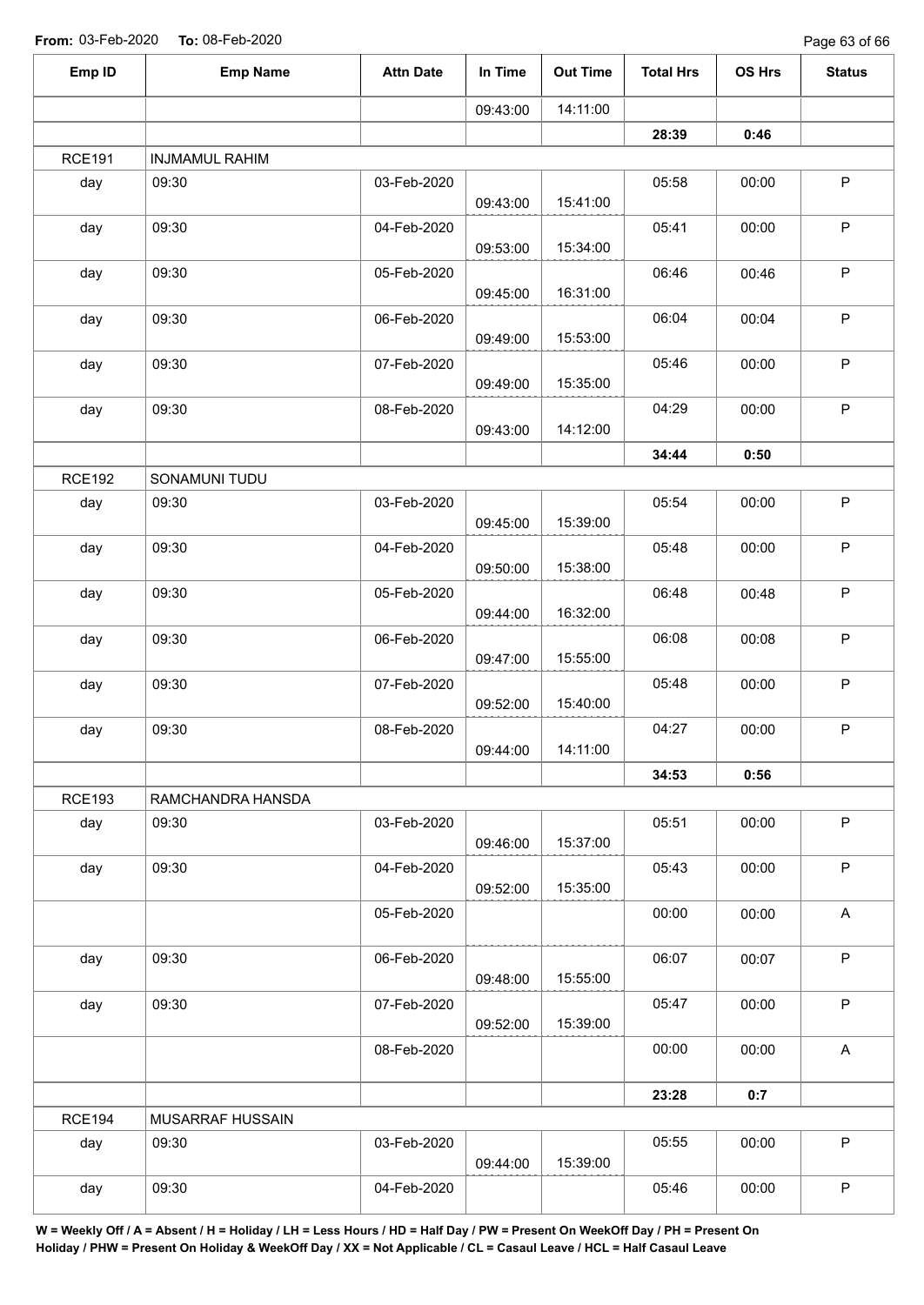Page 64 of 66

| Emp ID        | <b>Emp Name</b>     | <b>Attn Date</b> | In Time  | <b>Out Time</b> | <b>Total Hrs</b> | <b>OS Hrs</b> | <b>Status</b> |
|---------------|---------------------|------------------|----------|-----------------|------------------|---------------|---------------|
|               |                     |                  | 09:51:00 | 15:37:00        |                  |               |               |
| day           | 09:30               | 05-Feb-2020      | 09:45:00 | 16:31:00        | 06:46            | 00:46         | $\mathsf P$   |
| day           | 09:30               | 06-Feb-2020      | 09:48:00 | 15:55:00        | 06:07            | 00:07         | $\mathsf P$   |
| day           | 09:30               | 07-Feb-2020      | 09:52:00 | 15:39:00        | 05:47            | 00:00         | $\mathsf P$   |
| day           | 09:30               | 08-Feb-2020      | 09:42:00 | 14:13:00        | 04:31            | 00:00         | $\mathsf P$   |
|               |                     |                  |          |                 | 34:52            | 0:53          |               |
| <b>RCE195</b> | SANTOSH HEMBROM     |                  |          |                 |                  |               |               |
| day           | 09:30               | 03-Feb-2020      | 09:46:00 | 15:38:00        | 05:52            | 00:00         | $\sf P$       |
| day           | 09:30               | 04-Feb-2020      | 09:51:00 | 15:36:00        | 05:45            | 00:00         | $\mathsf P$   |
| day           | 09:30               | 05-Feb-2020      | 09:47:00 | 16:30:00        | 06:43            | 00:43         | $\mathsf P$   |
| day           | 09:30               | 06-Feb-2020      | 09:45:00 | 15:56:00        | 06:11            | 00:11         | $\sf P$       |
| day           | 09:30               | 07-Feb-2020      | 09:50:00 | 15:36:00        | 05:46            | 00:00         | P             |
| day           | 09:30               | 08-Feb-2020      | 09:42:00 | 14:13:00        | 04:31            | 00:00         | $\mathsf P$   |
|               |                     |                  |          |                 | 34:48            | 0:54          |               |
| <b>RCE196</b> | <b>NILESH KUMAR</b> |                  |          |                 |                  |               |               |
| day           | 09:30               | 03-Feb-2020      | 09:44:00 | 15:39:00        | 05:55            | 00:00         | $\mathsf P$   |
| day           | 09:30               | 04-Feb-2020      | 09:51:00 | 15:37:00        | 05:46            | 00:00         | $\mathsf P$   |
| day           | 09:30               | 05-Feb-2020      | 09:45:00 | 16:31:00        | 06:46            | 00:46         | $\mathsf P$   |
| day           | 09:30               | 06-Feb-2020      | 09:48:00 | 15:55:00        | 06:07            | 00:07         | $\mathsf P$   |
| day           | 09:30               | 07-Feb-2020      | 09:53:00 | 15:39:00        | 05:46            | 00:00         | $\sf P$       |
| day           | 09:30               | 08-Feb-2020      | 09:42:00 | 14:12:00        | 04:30            | 00:00         | P             |
|               |                     |                  |          |                 | 34:50            | 0:53          |               |
| <b>RCE197</b> | ANISHA RANI         |                  |          |                 |                  |               |               |
| day           | 09:30               | 03-Feb-2020      | 09:44:00 | 15:39:00        | 05:55            | 00:00         | $\mathsf P$   |
| day           | 09:30               | 04-Feb-2020      | 09:51:00 | 15:37:00        | 05:46            | 00:00         | $\mathsf P$   |
| day           | 09:30               | 05-Feb-2020      | 09:44:00 | 16:31:00        | 06:47            | 00:47         | $\mathsf P$   |
| day           | 09:30               | 06-Feb-2020      | 09:48:00 | 15:55:00        | 06:07            | 00:07         | $\mathsf P$   |
| day           | 09:30               | 07-Feb-2020      |          |                 | 05:47            | 00:00         | $\sf P$       |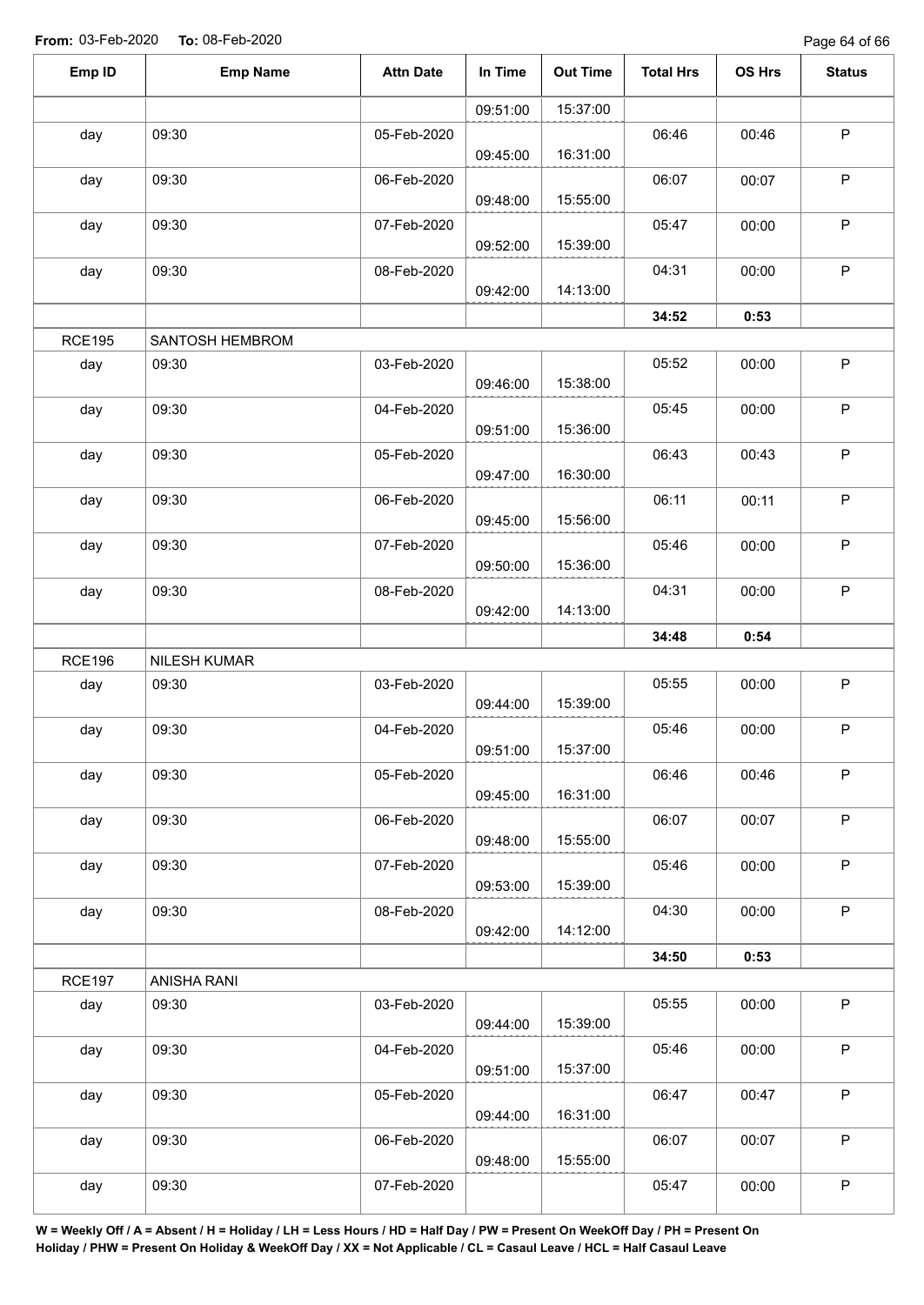Page 65 of 66

| Emp ID<br><b>Emp Name</b><br><b>Attn Date</b><br>In Time<br><b>Out Time</b><br><b>Total Hrs</b><br>OS Hrs<br>15:39:00<br>09:52:00<br>09:30<br>08-Feb-2020<br>04:27<br>day<br>00:00<br>14:11:00<br>09:44:00<br>34:49<br>0:54<br><b>RCE198</b><br><b>TAMANNA KHATOON</b><br>09:30<br>03-Feb-2020<br>05:53<br>00:00<br>day<br>15:38:00<br>09:45:00<br>09:30<br>day<br>04-Feb-2020<br>05:48<br>00:00<br>15:38:00<br>09:50:00<br>09:30<br>05-Feb-2020<br>06:49<br>day<br>00:49<br>16:32:00<br>09:43:00<br>09:30<br>06:08<br>06-Feb-2020<br>day<br>00:08<br>15:55:00<br>09:47:00<br>09:30<br>05:48<br>07-Feb-2020<br>day<br>00:00<br>15:40:00<br>09:52:00<br>09:30<br>04:25<br>day<br>08-Feb-2020<br>00:00<br>14:10:00<br>09:45:00<br>34:51<br>0:57<br><b>RCE199</b><br>MD. BABER ALI<br>05:51<br>03-Feb-2020<br>00:00<br>day<br>09:30<br>15:37:00<br>09:46:00<br>05:43<br>09:30<br>00:00<br>day<br>04-Feb-2020<br>15:35:00<br>09:52:00<br>09:30<br>06:42<br>00:42<br>day<br>05-Feb-2020<br>16:30:00<br>09:48:00<br>06:10<br>09:30<br>06-Feb-2020<br>00:10<br>day<br>15:56:00<br>09:46:00<br>05:46<br>09:30<br>07-Feb-2020<br>00:00<br>day<br>15:37:00<br>09:51:00<br>04:25<br>09:30<br>08-Feb-2020<br>00:00<br>day<br>14:10:00<br>09:45:00<br>34:37<br>0:52<br><b>RCE200</b><br>ABDUL HAMID<br>05:51<br>09:30<br>03-Feb-2020<br>00:00<br>day<br>15:37:00<br>09:46:00<br>09:30<br>05:43<br>04-Feb-2020<br>00:00<br>day<br>15:35:00<br>09:52:00<br>06:42<br>09:30<br>05-Feb-2020<br>00:42<br>day<br>16:30:00<br>09:48:00<br>06:10<br>09:30<br>00:10<br>06-Feb-2020<br>day<br>15:56:00<br>09:46:00<br>05:46<br>09:30<br>00:00<br>day<br>07-Feb-2020<br>15:37:00<br>09:51:00<br>04:32<br>09:30<br>00:00<br>day<br>08-Feb-2020 |  |          |          |               |               |
|----------------------------------------------------------------------------------------------------------------------------------------------------------------------------------------------------------------------------------------------------------------------------------------------------------------------------------------------------------------------------------------------------------------------------------------------------------------------------------------------------------------------------------------------------------------------------------------------------------------------------------------------------------------------------------------------------------------------------------------------------------------------------------------------------------------------------------------------------------------------------------------------------------------------------------------------------------------------------------------------------------------------------------------------------------------------------------------------------------------------------------------------------------------------------------------------------------------------------------------------------------------------------------------------------------------------------------------------------------------------------------------------------------------------------------------------------------------------------------------------------------------------------------------------------------------------------------------------------------------------------------------------------------------------------------------------------------------------|--|----------|----------|---------------|---------------|
|                                                                                                                                                                                                                                                                                                                                                                                                                                                                                                                                                                                                                                                                                                                                                                                                                                                                                                                                                                                                                                                                                                                                                                                                                                                                                                                                                                                                                                                                                                                                                                                                                                                                                                                      |  |          |          |               | <b>Status</b> |
|                                                                                                                                                                                                                                                                                                                                                                                                                                                                                                                                                                                                                                                                                                                                                                                                                                                                                                                                                                                                                                                                                                                                                                                                                                                                                                                                                                                                                                                                                                                                                                                                                                                                                                                      |  |          |          |               |               |
|                                                                                                                                                                                                                                                                                                                                                                                                                                                                                                                                                                                                                                                                                                                                                                                                                                                                                                                                                                                                                                                                                                                                                                                                                                                                                                                                                                                                                                                                                                                                                                                                                                                                                                                      |  |          |          |               | $\mathsf P$   |
|                                                                                                                                                                                                                                                                                                                                                                                                                                                                                                                                                                                                                                                                                                                                                                                                                                                                                                                                                                                                                                                                                                                                                                                                                                                                                                                                                                                                                                                                                                                                                                                                                                                                                                                      |  |          |          |               |               |
|                                                                                                                                                                                                                                                                                                                                                                                                                                                                                                                                                                                                                                                                                                                                                                                                                                                                                                                                                                                                                                                                                                                                                                                                                                                                                                                                                                                                                                                                                                                                                                                                                                                                                                                      |  |          |          |               |               |
|                                                                                                                                                                                                                                                                                                                                                                                                                                                                                                                                                                                                                                                                                                                                                                                                                                                                                                                                                                                                                                                                                                                                                                                                                                                                                                                                                                                                                                                                                                                                                                                                                                                                                                                      |  |          |          |               | $\mathsf P$   |
|                                                                                                                                                                                                                                                                                                                                                                                                                                                                                                                                                                                                                                                                                                                                                                                                                                                                                                                                                                                                                                                                                                                                                                                                                                                                                                                                                                                                                                                                                                                                                                                                                                                                                                                      |  |          |          |               | $\sf P$       |
|                                                                                                                                                                                                                                                                                                                                                                                                                                                                                                                                                                                                                                                                                                                                                                                                                                                                                                                                                                                                                                                                                                                                                                                                                                                                                                                                                                                                                                                                                                                                                                                                                                                                                                                      |  |          |          |               | $\sf P$       |
|                                                                                                                                                                                                                                                                                                                                                                                                                                                                                                                                                                                                                                                                                                                                                                                                                                                                                                                                                                                                                                                                                                                                                                                                                                                                                                                                                                                                                                                                                                                                                                                                                                                                                                                      |  |          |          |               |               |
|                                                                                                                                                                                                                                                                                                                                                                                                                                                                                                                                                                                                                                                                                                                                                                                                                                                                                                                                                                                                                                                                                                                                                                                                                                                                                                                                                                                                                                                                                                                                                                                                                                                                                                                      |  |          |          |               | $\sf P$       |
|                                                                                                                                                                                                                                                                                                                                                                                                                                                                                                                                                                                                                                                                                                                                                                                                                                                                                                                                                                                                                                                                                                                                                                                                                                                                                                                                                                                                                                                                                                                                                                                                                                                                                                                      |  |          |          |               | $\sf P$       |
|                                                                                                                                                                                                                                                                                                                                                                                                                                                                                                                                                                                                                                                                                                                                                                                                                                                                                                                                                                                                                                                                                                                                                                                                                                                                                                                                                                                                                                                                                                                                                                                                                                                                                                                      |  |          |          |               | $\sf P$       |
|                                                                                                                                                                                                                                                                                                                                                                                                                                                                                                                                                                                                                                                                                                                                                                                                                                                                                                                                                                                                                                                                                                                                                                                                                                                                                                                                                                                                                                                                                                                                                                                                                                                                                                                      |  |          |          | 0:52<br>00:00 |               |
|                                                                                                                                                                                                                                                                                                                                                                                                                                                                                                                                                                                                                                                                                                                                                                                                                                                                                                                                                                                                                                                                                                                                                                                                                                                                                                                                                                                                                                                                                                                                                                                                                                                                                                                      |  |          |          |               |               |
|                                                                                                                                                                                                                                                                                                                                                                                                                                                                                                                                                                                                                                                                                                                                                                                                                                                                                                                                                                                                                                                                                                                                                                                                                                                                                                                                                                                                                                                                                                                                                                                                                                                                                                                      |  |          |          |               | $\sf P$       |
|                                                                                                                                                                                                                                                                                                                                                                                                                                                                                                                                                                                                                                                                                                                                                                                                                                                                                                                                                                                                                                                                                                                                                                                                                                                                                                                                                                                                                                                                                                                                                                                                                                                                                                                      |  |          |          |               | $\sf P$       |
|                                                                                                                                                                                                                                                                                                                                                                                                                                                                                                                                                                                                                                                                                                                                                                                                                                                                                                                                                                                                                                                                                                                                                                                                                                                                                                                                                                                                                                                                                                                                                                                                                                                                                                                      |  |          |          |               | $\mathsf P$   |
|                                                                                                                                                                                                                                                                                                                                                                                                                                                                                                                                                                                                                                                                                                                                                                                                                                                                                                                                                                                                                                                                                                                                                                                                                                                                                                                                                                                                                                                                                                                                                                                                                                                                                                                      |  |          |          |               | $\sf P$       |
|                                                                                                                                                                                                                                                                                                                                                                                                                                                                                                                                                                                                                                                                                                                                                                                                                                                                                                                                                                                                                                                                                                                                                                                                                                                                                                                                                                                                                                                                                                                                                                                                                                                                                                                      |  |          |          |               |               |
|                                                                                                                                                                                                                                                                                                                                                                                                                                                                                                                                                                                                                                                                                                                                                                                                                                                                                                                                                                                                                                                                                                                                                                                                                                                                                                                                                                                                                                                                                                                                                                                                                                                                                                                      |  |          |          |               | P             |
|                                                                                                                                                                                                                                                                                                                                                                                                                                                                                                                                                                                                                                                                                                                                                                                                                                                                                                                                                                                                                                                                                                                                                                                                                                                                                                                                                                                                                                                                                                                                                                                                                                                                                                                      |  |          |          |               | P             |
|                                                                                                                                                                                                                                                                                                                                                                                                                                                                                                                                                                                                                                                                                                                                                                                                                                                                                                                                                                                                                                                                                                                                                                                                                                                                                                                                                                                                                                                                                                                                                                                                                                                                                                                      |  |          |          |               |               |
|                                                                                                                                                                                                                                                                                                                                                                                                                                                                                                                                                                                                                                                                                                                                                                                                                                                                                                                                                                                                                                                                                                                                                                                                                                                                                                                                                                                                                                                                                                                                                                                                                                                                                                                      |  |          |          |               |               |
|                                                                                                                                                                                                                                                                                                                                                                                                                                                                                                                                                                                                                                                                                                                                                                                                                                                                                                                                                                                                                                                                                                                                                                                                                                                                                                                                                                                                                                                                                                                                                                                                                                                                                                                      |  |          |          |               | $\mathsf P$   |
|                                                                                                                                                                                                                                                                                                                                                                                                                                                                                                                                                                                                                                                                                                                                                                                                                                                                                                                                                                                                                                                                                                                                                                                                                                                                                                                                                                                                                                                                                                                                                                                                                                                                                                                      |  |          |          |               | $\mathsf P$   |
|                                                                                                                                                                                                                                                                                                                                                                                                                                                                                                                                                                                                                                                                                                                                                                                                                                                                                                                                                                                                                                                                                                                                                                                                                                                                                                                                                                                                                                                                                                                                                                                                                                                                                                                      |  |          |          |               | $\sf P$       |
|                                                                                                                                                                                                                                                                                                                                                                                                                                                                                                                                                                                                                                                                                                                                                                                                                                                                                                                                                                                                                                                                                                                                                                                                                                                                                                                                                                                                                                                                                                                                                                                                                                                                                                                      |  |          |          |               | $\mathsf P$   |
|                                                                                                                                                                                                                                                                                                                                                                                                                                                                                                                                                                                                                                                                                                                                                                                                                                                                                                                                                                                                                                                                                                                                                                                                                                                                                                                                                                                                                                                                                                                                                                                                                                                                                                                      |  |          |          |               | $\sf P$       |
|                                                                                                                                                                                                                                                                                                                                                                                                                                                                                                                                                                                                                                                                                                                                                                                                                                                                                                                                                                                                                                                                                                                                                                                                                                                                                                                                                                                                                                                                                                                                                                                                                                                                                                                      |  |          |          |               | P             |
|                                                                                                                                                                                                                                                                                                                                                                                                                                                                                                                                                                                                                                                                                                                                                                                                                                                                                                                                                                                                                                                                                                                                                                                                                                                                                                                                                                                                                                                                                                                                                                                                                                                                                                                      |  | 09:41:00 | 14:13:00 |               |               |
| 34:44<br><b>RCE176</b><br><b>VIDDYA BHARTI</b>                                                                                                                                                                                                                                                                                                                                                                                                                                                                                                                                                                                                                                                                                                                                                                                                                                                                                                                                                                                                                                                                                                                                                                                                                                                                                                                                                                                                                                                                                                                                                                                                                                                                       |  |          |          |               |               |
| 05:54<br>09:30<br>03-Feb-2020<br>day                                                                                                                                                                                                                                                                                                                                                                                                                                                                                                                                                                                                                                                                                                                                                                                                                                                                                                                                                                                                                                                                                                                                                                                                                                                                                                                                                                                                                                                                                                                                                                                                                                                                                 |  |          |          |               | $\mathsf P$   |